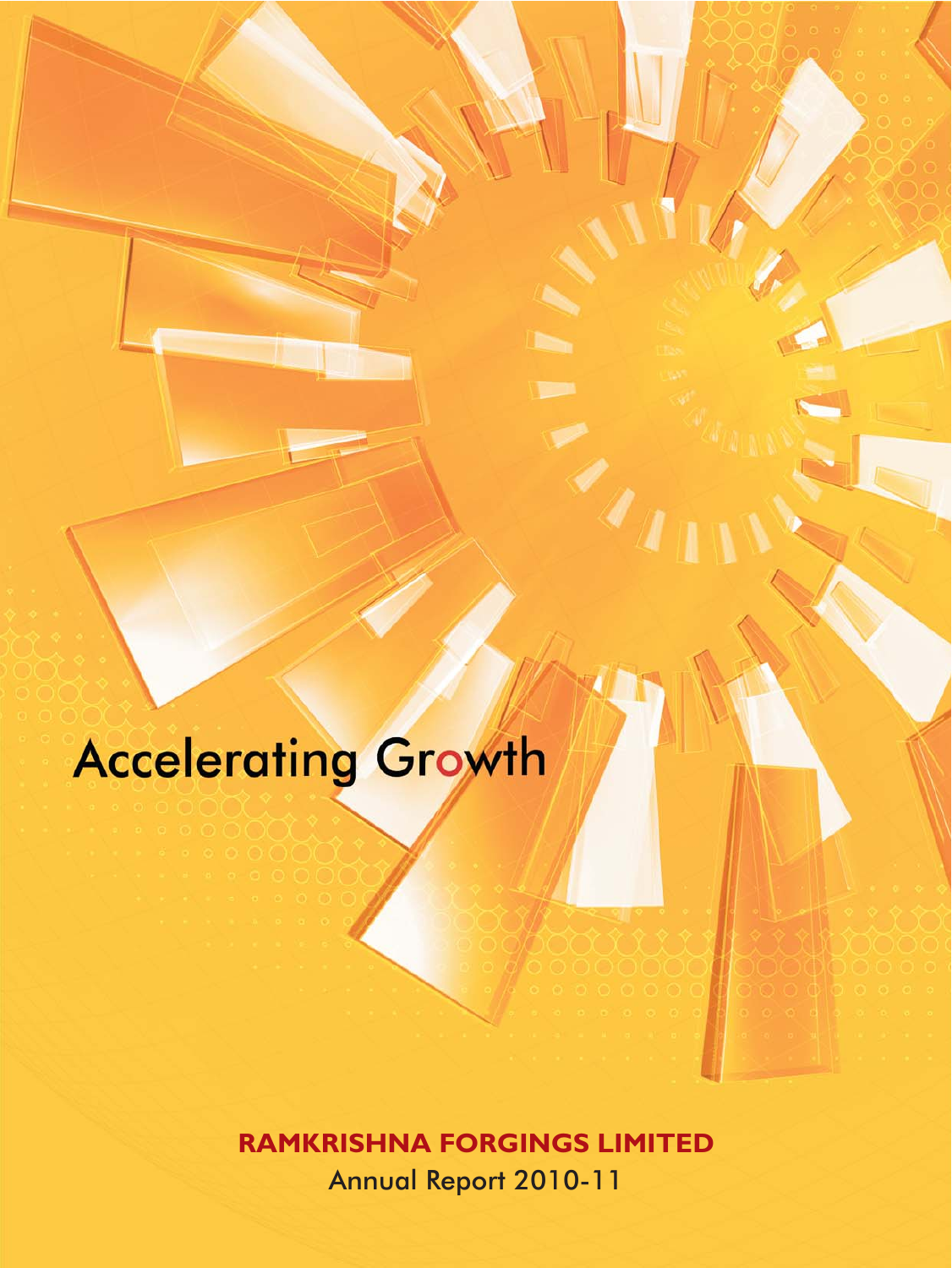#### **FORWARD LOOKING STATFMENT**

In this Annual Report, we have disclosed forward-looking information to enable investors to comprehend our prospect and take informed investment decisions. This Report and other statements – written and oral – that we periodically make, contain forwardlooking statements that set out anticipated results based on the management's plans and assumptions. We have tried wherever possible to identify such statements by using words such as 'anticipate', 'estimate', 'expects', 'projects', 'intends', 'plans', 'believes', and words of similar substance in connection with any discussion of future performance.

We can not quarantee that these forward-looking statements will be realized, although we believe we have been prudent in assumptions. The achievement of results is subject to risks, uncertainties and even inaccurate assumptions. Should known or unknown risks or uncertainties materialise, or should underlying assumptions prove inaccurate, actual results could vary materially from those anticipated, estimated or projected. Readers should bear this in mind.

We undertake no obligation to publicly update any forward-looking statements, whether as a result of new information, future events or otherwise.



- 01 Corporate Information
- **02** Directors' Report
- 12 Management Discussion and Analysis Report
- 23 Report on Corporate Governance
- 40 Auditors' Report
- 44 Financial Section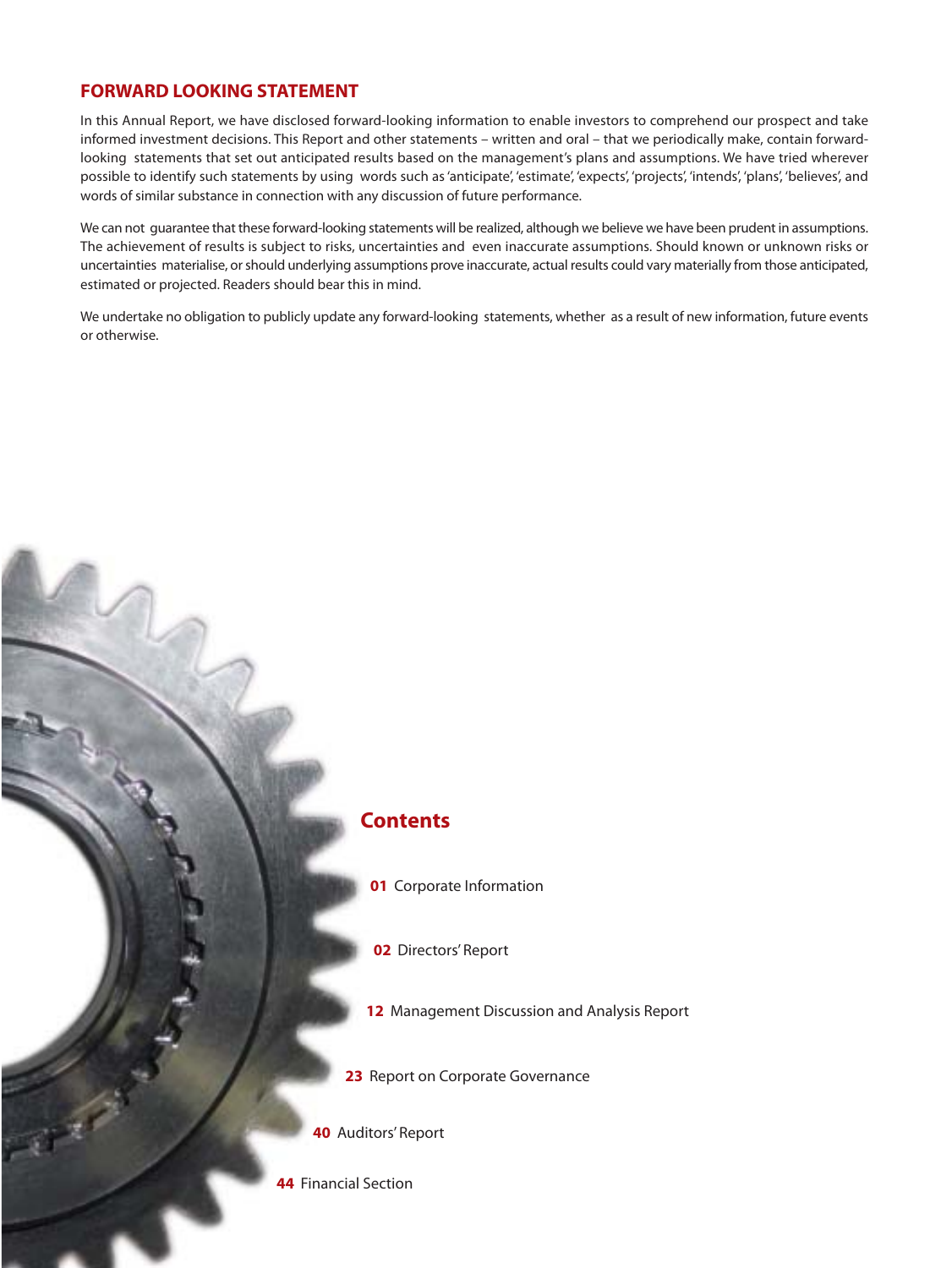## **CORPORATE INFORMATION**

#### **DIRECTORS**

| Mr. Mahabir Prasad Jalan                   | Chairman                                                                                                                                                                                                                                                            |  |  |  |
|--------------------------------------------|---------------------------------------------------------------------------------------------------------------------------------------------------------------------------------------------------------------------------------------------------------------------|--|--|--|
| Mr. Naresh Jalan                           | <b>Managing Director</b>                                                                                                                                                                                                                                            |  |  |  |
| Mr. Pawan Kumar Kedia                      | <b>Finance Director</b>                                                                                                                                                                                                                                             |  |  |  |
| Mr. Ram Prasad Saraf                       | <b>Non-Executive Director</b>                                                                                                                                                                                                                                       |  |  |  |
| Mr. Padam Kumar Khaitan                    | <b>Non-Executive Director</b>                                                                                                                                                                                                                                       |  |  |  |
| Mr. Satish Kumar Mehta                     | Non-Executive Director                                                                                                                                                                                                                                              |  |  |  |
| Mr. Subhasis Majumdar                      | Nominee Director                                                                                                                                                                                                                                                    |  |  |  |
| Mr. Surendra Mohan Lakhotia                | Non-Executive Director                                                                                                                                                                                                                                              |  |  |  |
| Mr. Laxminarayan Jhavar                    | Non-Executive Director                                                                                                                                                                                                                                              |  |  |  |
| <b>Company Secretary</b>                   | Mr. Rajesh Mundhra                                                                                                                                                                                                                                                  |  |  |  |
| <b>Chief Financial Officer (CFO)</b>       | Mr. Alok Kumar Sharda                                                                                                                                                                                                                                               |  |  |  |
| <b>Registered and Corporate Office</b>     | L & T Chambers, 16, Camac Street<br>6th Floor, Kolkata - 700 017<br>Phone: +91 33 3984 0999<br>$: +913339840998$<br>Fax                                                                                                                                             |  |  |  |
| <b>Works</b>                               | Plot No. M-6, Phase-VI, Gamaria, Jamshedpur - 832 108<br>(i)<br>(ii) 7/40, Duffer Street, Liluah, Howrah - 711 204<br>(iii) Plot No. M-15, 16 & NS-26, Phase VII<br>Adityapur Industrial Area, Jamshedpur - 832 109                                                 |  |  |  |
| <b>Statutory Auditors</b>                  | M/s Singhi & Co.<br>1B, Old Post Office Street, Kolkata - 700 001                                                                                                                                                                                                   |  |  |  |
| <b>Internal Auditors</b>                   | M/s Ernst and Young<br>22, Camac Street, Kolkata - 700 016                                                                                                                                                                                                          |  |  |  |
| <b>Principal Bankers</b>                   | <b>DBS Bank</b><br>Export Import Bank of India<br><b>HSBC Bank</b><br><b>ICICI Bank</b><br><b>IDBI Bank</b><br>Indian Overseas Bank<br><b>Standard Chartered Bank</b><br>State Bank of India                                                                        |  |  |  |
| <b>Registrar and Share Transfer Agents</b> | M/s Karvy Computershare (P) Ltd.<br>Plot No. 17-24, Vittal Rao Nagar<br>Madhapur, Hyderabad - 500 081<br>Andhra Pradesh, India<br>Phone: +91 40 2342 0815 - 28<br>$: +914023420814$<br>Fax<br>E-mail : mailmanager@karvy.com<br>Website: www.karvycomputershare.com |  |  |  |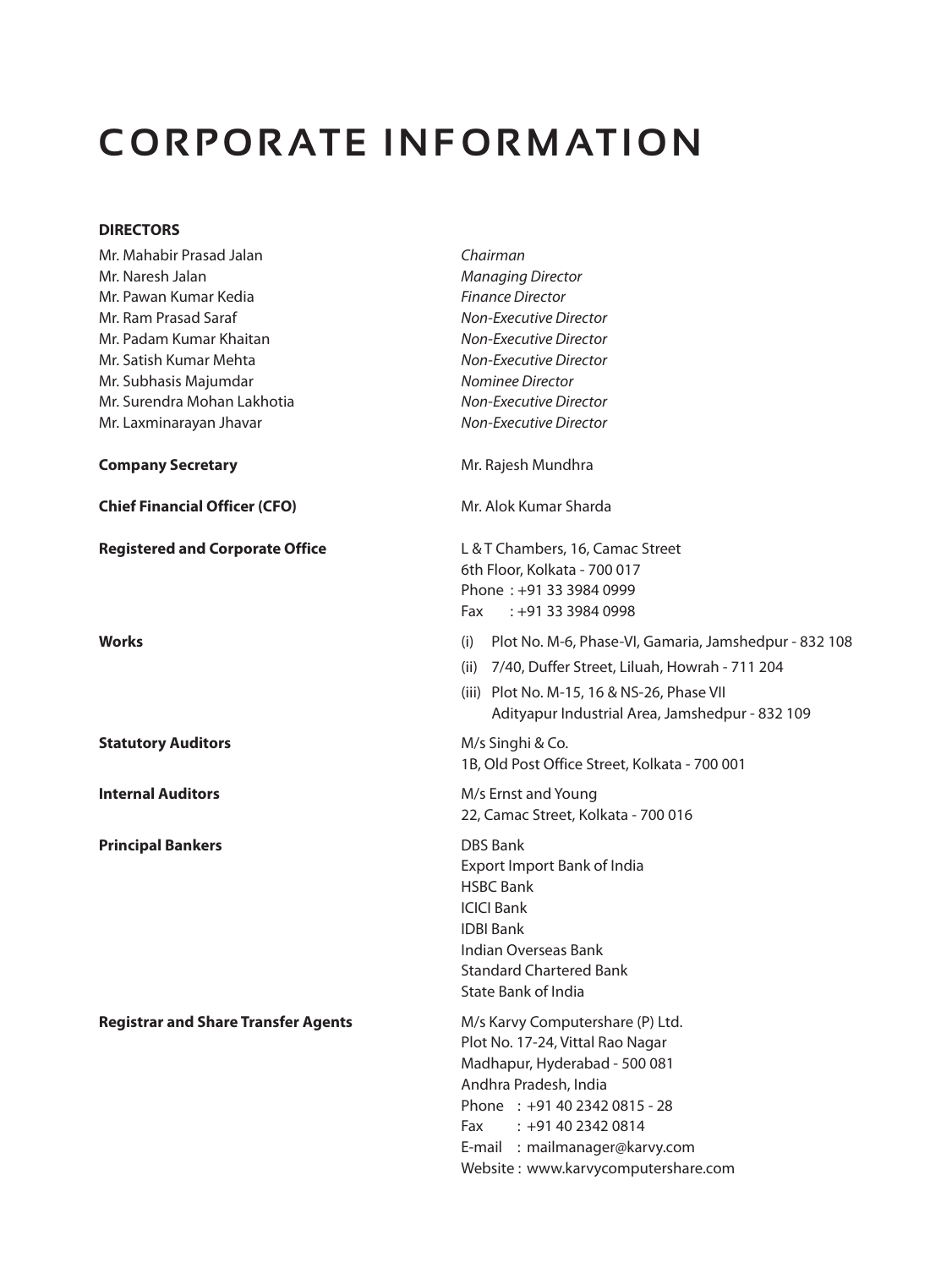# **DIRECTORS' REPORT**



Dear Shareholders,

Your Directors are pleased to present the 29th Annual Report of your Company along with the Audited Accounts for the financial year ended 31st March, 2011.

| FINANCIAL HIGHLIGHTS 2010-2011                        |                                       | (₹ in Lakhs)                   |
|-------------------------------------------------------|---------------------------------------|--------------------------------|
| <b>Particulars</b>                                    | <b>Year ended</b><br>31st March, 2011 | Year ended<br>31st March, 2010 |
| Sales and Operating Income                            | 44537.75                              | 30706.50                       |
| Other Income                                          | 108.58                                | 0.09                           |
| <b>Profit before Interest, Depreciation &amp; Tax</b> | 7040.78                               | 4457.38                        |
| <b>Interest and Finance Charges</b>                   | 1611.46                               | 1508.71                        |
| Depreciation                                          | 2097.89                               | 1313.89                        |
| <b>Profit before Tax</b>                              | 3331.43                               | 1634.78                        |
| <b>Provision for Taxation:</b>                        |                                       |                                |
| - Current Tax                                         | 924.00                                | 278.00                         |
| - MAT Credit Entitlement                              |                                       | (271.00)                       |
| - Deferred Tax                                        | 194.00                                | 533.60                         |
| - Income Tax of earlier years                         | 7.50                                  | 4.79                           |
| <b>Profit after Tax</b>                               | 2205.93                               | 1089.39                        |
| Add: Surplus Brought Forward                          | 5032.45                               | 4185.27                        |
| <b>Surplus available</b>                              | 7238.38                               | 5,274.66                       |
| <b>Appropriations:</b>                                |                                       |                                |
| - Transfer to General Reserve                         | 170.00                                | 50.00                          |
| - Dividend                                            | 328.57                                | 164.29                         |
| - Tax on Distributed profits                          | 53.30                                 | 27.92                          |
| <b>Balance carried to Balance Sheet</b>               | 6686.51                               | 5.032.45                       |

#### **FINANCIAL AND PERFORMANCE REVIEW**

- 43.77% increase in Net Turnover from ₹ 28495.76 Lakhs to ₹ 40968.61 Lakhs.
- 57.98% increase in EBIDTA from ₹ 4457.38 Lakhs to ₹ 7040.78 Lakhs
- 62.72% increase in Cash Profit from ₹ 2936.88 Lakhs to ₹ 4779.45 Lakhs.
- 102.57% increase in Profit after Tax from ₹ 1089.39 Lakhs to ₹ 2205.93 Lakhs.

The year 2010-2011 was a good year for the Industry as there was a huge demand for the vehicles and also there was an increase in production trends during the year as compared to the last year.

The cumulative production of commercial vehicles increased from 567,556 in 2009-10 to 752,735 in 2010-11 registering a growth of 27.45 percent over same period last year.

In 2010-2011, production of passenger vehicles segment, commercial vehicles segment, three wheelers segment and two wheelers segment grew by 26.72 percent, 32.63 percent, 29.13 percent and 27.24 percent respectively.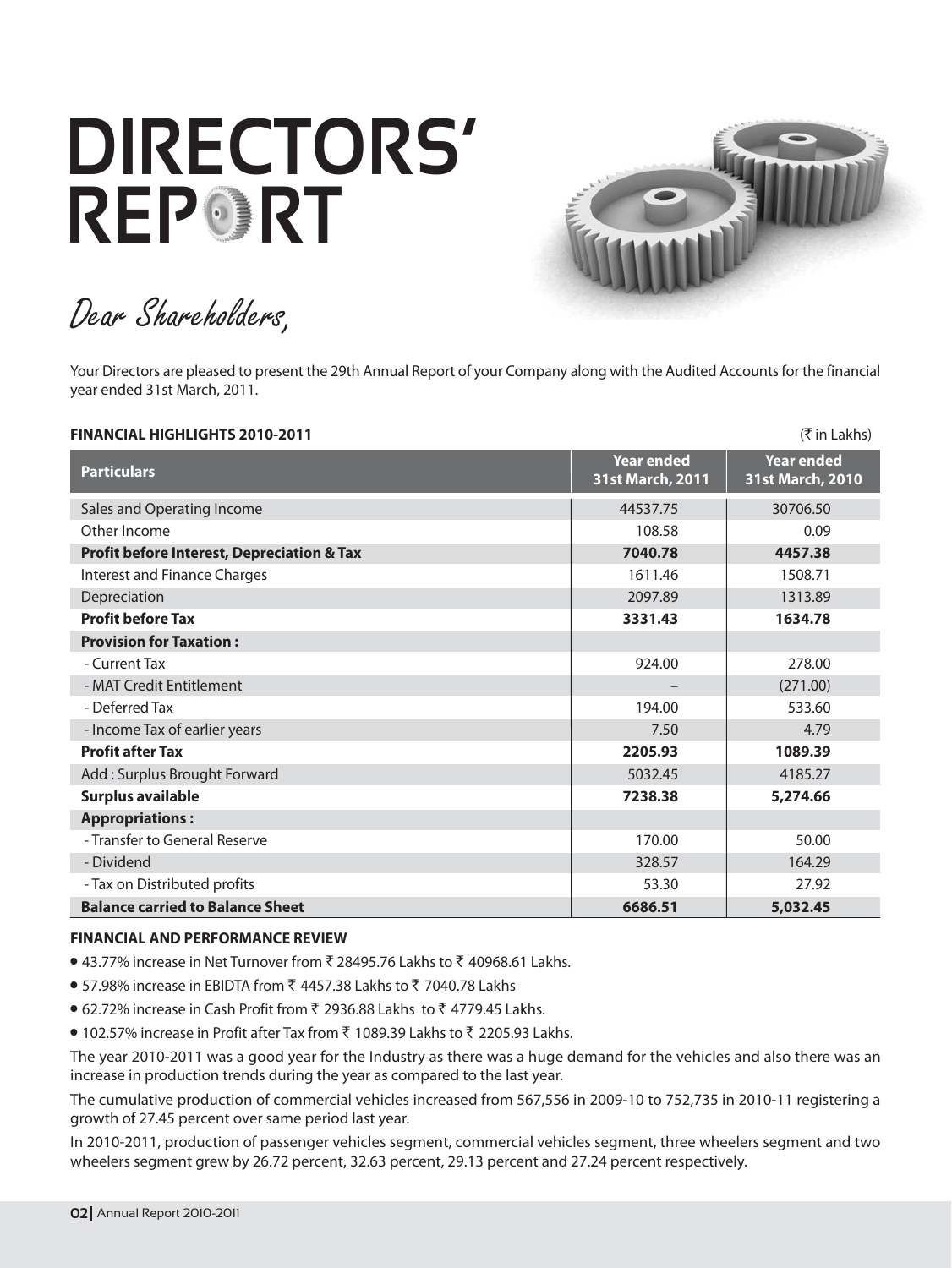

The overall domestic sales of the commercial vehicles segment registered increase from 5,31,395 vehicles to 6,76,408 vehicles registering a growth of 27.29 percent during 2010-2011 as compared to the same period last year. The Medium & Heavy Commercial Vehicles (M&HCVs) registered growth of 31.78 percent and the Light Commercial Vehicles grew at 22.88 percent.

#### **TRANSFER TO RESERVES**

Your Company proposes to transfer  $\bar{\tau}$  170.00 Lakhs to General Reserve out of the amount available for appropriation and an amount of ₹6686.51 Lakhs is proposed to be carried over to Balance Sheet.

#### **DIVIDEND**

In view of the improved performance of your Company, your Directors are pleased to recommend a dividend of  $\bar{\tau}$  2 per share for the year 2010-11. The total payout on dividend (including tax) will be ₹ 381.87 lakhs during the year under review.

The dividend, if approved, at the forthcoming Annual General Meeting will be paid to those shareholders whose names appear in the Register of Members as on 22nd June, 2011.

#### **SHARE CAPITAL**

During the year, out of 29,00,000 warrants issued on preferential basis as per the **SEBI (Issue of Capital and Disclosure** Requirements) Regulations, 2009, to M/s Eastern Credit Capital Limited, Promoter group the Company has received ₹ 765.94 Lakhs for conversion of 9,50,000 warrants into equity shares of the Company. The amount paid represents the balance 75% of the issue price for 9,50,000 warrants.

The company in its Board Meeting held on 4th April, 2011 has allotted 9,50,000 equity shares to M/s. Eastern Credit Capital Limited, Promoter group, by conversion of 9,50,000 warrants into equity shares of the Company and accordingly the paidup capital has increased.

During the year under review, there has been no change in the share capital of the Company.

#### **OPERATIONAL HIGHLIGHTS**

#### **Forgings and Machining facility**

The Company derives the major share of its revenues from the commercial vehicle segment. Your Company produced 31234.46 tons (including Job Work) during the year under review as compared to 26487.23 tons last year, registering an increase of about 17.92%. During the year, the installed capacity of the forgings section increased by 3,600 tons from 34,100 tons to 37,700 tons. The Company has been able to utilise 89.24% of the production capacity for the year as compared to 77.70% last year.

The Company has increased its billet cutting facilities by importing fully automatic horizontal bandsaw machine from Amada Machine Tools, Japan. The Company further intends to shore up its raw material cutting facilities to facilitate smooth flow of production and reduce its cost of operations.

The Company had augmented its Machining Facilities by procuring CNC Gear Hobbing Machines from Mitsubishi Heavy Industries Limited, Japan and Premier Limited, High performance CNC Turning Centers and CNC Vertical Machining Centers from Doosan, Korea which will help the Company to provide more value added products to OEM and to broad base the spectrum of products supplied to OEMS's. It will also balance the capacity utilisation of the Heat Treatment facilities.

The Company has the state-of-art CNC Machining and Gear Cutting facilities in which it has achieved accuracies of Class 6 as per DIN 3962 in the soft stage and Class 8 as per DIN 3962 in the hard stage in gear manufacturing. During the year the Company has added 50 new products in the Turning section, 22 new products in the Gear section and 12 new products in the HMC/VMC section.

#### **Ring Rolling Line**

Ring rolling is a cost-effective and efficient production process for production of ring-shaped components like crown wheels, bearing rings etc. The equipment is fully capable of meeting the requirements of the automobile industry, especially that of commercial vehicles (primarily medium and heavy vehicles).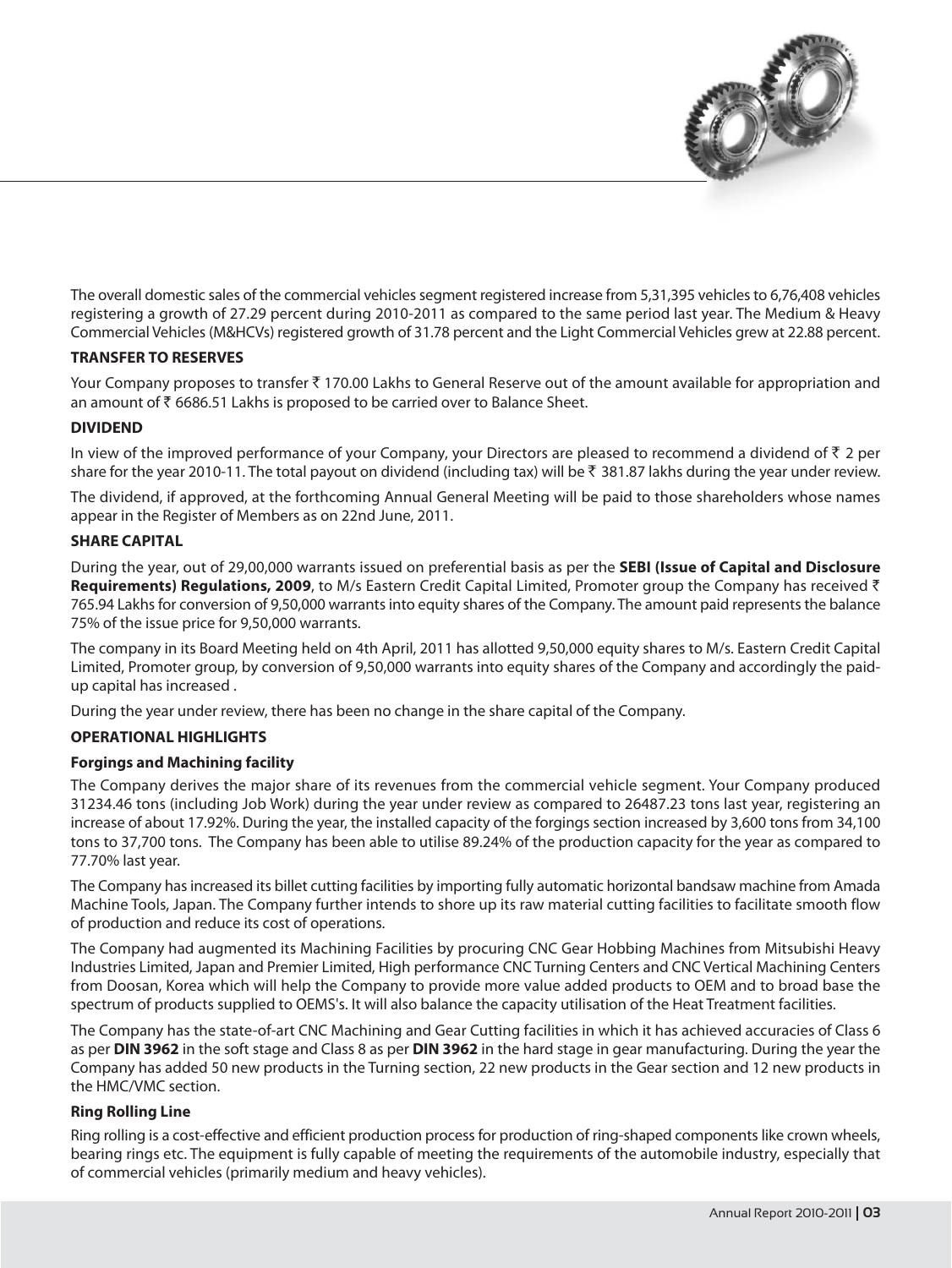The Company has produced 16438 tons during the year as compared to 9699.87 tons last year thus registering a growth of about 69.50%. The Company has achieved a capacity utilisation of 68.50% during the year as compared to around 40.40% last year on account of improved export performance of the Company. The improvement in the performance of the ring rolling facilities will help the Company to report better topline and improved margins.

#### **CREDIT RATING**

Your Company has the rating of LBBB+ for its fund based facilities and A2+ for its commercial paper/short term debt size of₹60 Crores from ICRA Ltd.

#### **EMPLOYEES STOCK OPTION SCHEME**

Pursuant to the approval accorded by the shareholders on 22nd August, 2009, your Company has formulated the Employee Stock Option Scheme, (ESOS) 2009, for the benefit of the permanent employees including Directors, whether wholetime or not but excluding the promoters of the Company. The said scheme is administered by the Remuneration and Compensation Committee of the Board through a Trust. Under the said scheme 4,68,159 stock options were initially granted at an exercise price of ₹20/- per share. The stock options granted to eligible employees are, inter-alia, performance linked options and the exercise period would commence from the date of vesting and will expire on completion of 4 years from the date of vesting of options.

In accordance with SEBI (Employee Stock Option Scheme and Employee Stock Purchase Scheme) Guidelines, 1999 (hereinafter "SEBI quidelines"), the details in relation to the options granted, vested exercised, lapsed etc. under ESOS, 2009, as on 31st March, 2011 are given as under:

| <b>Description</b>                                                                                                                                                                                                         | <b>ESOS 2009</b>                                                                                                                               |
|----------------------------------------------------------------------------------------------------------------------------------------------------------------------------------------------------------------------------|------------------------------------------------------------------------------------------------------------------------------------------------|
| Total number of options granted                                                                                                                                                                                            | 4,68,159 options                                                                                                                               |
| Pricing formula/Exercise price                                                                                                                                                                                             | ₹ 20/-                                                                                                                                         |
| Number of options vested                                                                                                                                                                                                   | Nil                                                                                                                                            |
| Number of options exercised                                                                                                                                                                                                | Nil                                                                                                                                            |
| Total No. of Shares arising as a result of exercise of option                                                                                                                                                              | Nil                                                                                                                                            |
| Options lapsed                                                                                                                                                                                                             | 64,045                                                                                                                                         |
| Variation in terms of Option                                                                                                                                                                                               | <b>NA</b>                                                                                                                                      |
| Money realised by exercise of option                                                                                                                                                                                       | <b>NA</b>                                                                                                                                      |
| Total no. of Options in force                                                                                                                                                                                              | 404114                                                                                                                                         |
| <b>Grant to Senior Managerial Personnel</b>                                                                                                                                                                                | No options were granted during the year                                                                                                        |
| Grant to Non-Executive Director under the scheme                                                                                                                                                                           | No options were granted during the year                                                                                                        |
| Employees who were granted 5% or more of the total<br>number of options granted during the year                                                                                                                            | No options were granted during the year                                                                                                        |
| Employees who were granted options equal to exceeding<br>1% of the issued capital of the Company at the time of grant                                                                                                      | No options were granted during the year                                                                                                        |
| Diluted Earning Per Share pursuant to issue of shares on<br>exercise of option calculated in accordance with AS 20                                                                                                         | <b>NA</b>                                                                                                                                      |
| Difference between the employee compensation cost<br>computed using the intrinsic value of stock options and<br>the employee compensation cost that shall have been<br>recognized had the fair value of options, were used | <b>Fair Value</b><br>₹ 104.31 Lakhs<br>$\mathcal{L}$<br>₹95.29 Lakhs<br>Intrinsic Value:<br>₹ 9.02 Lakhs<br><b>Difference</b><br>$\mathcal{L}$ |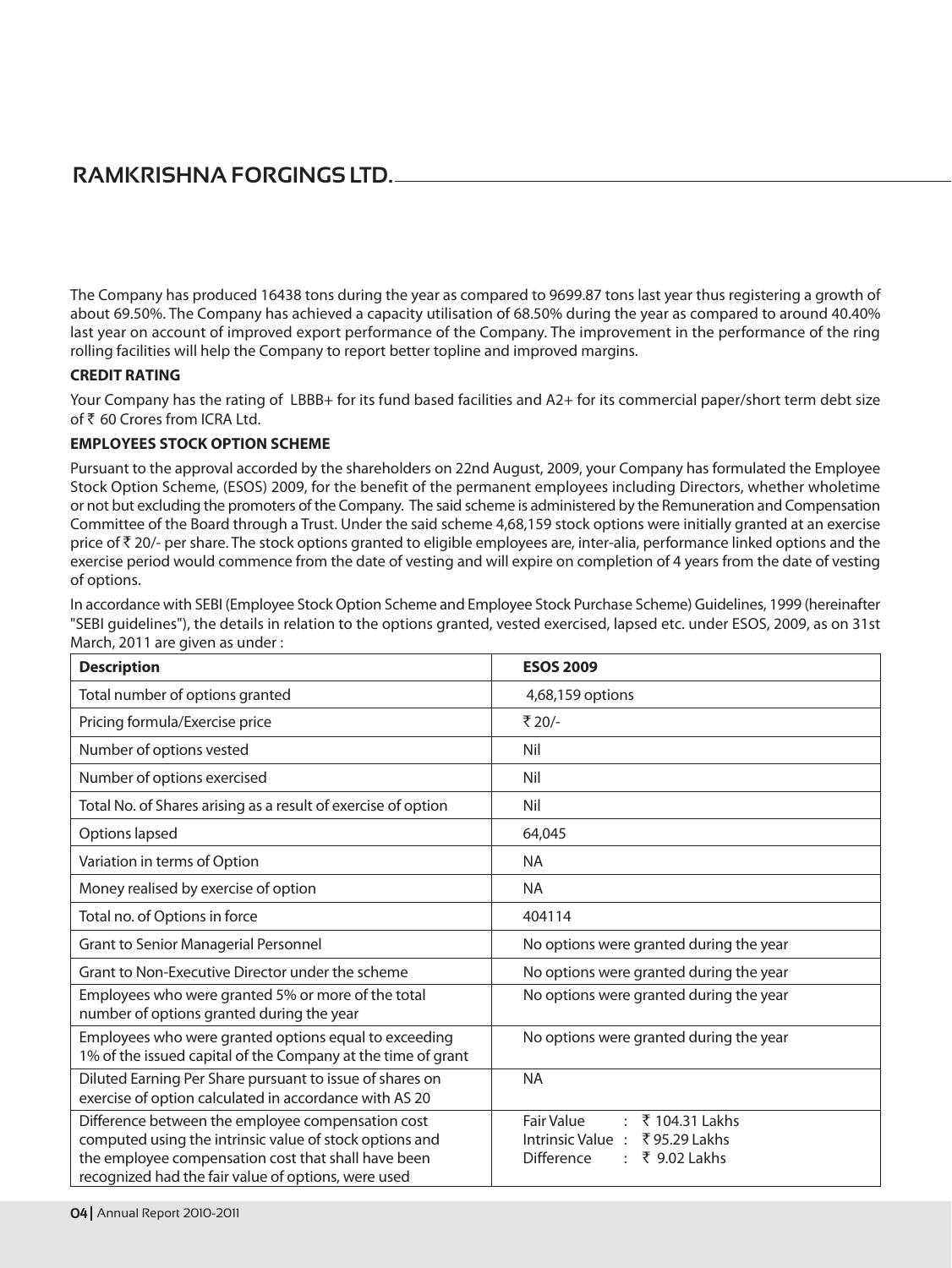

| Impact of this difference on profits of the Company                                                                                                  | The Profits would reduce by ₹9.02 Lakhs                                                                |
|------------------------------------------------------------------------------------------------------------------------------------------------------|--------------------------------------------------------------------------------------------------------|
| Impact of this difference on EPS of the Company                                                                                                      | The Basis EPS would reduce from ₹13.43 to ₹13.37<br>and Diluted EPS would reduce from ₹13.06 to ₹13.01 |
| Weighted average exercise price                                                                                                                      | <b>NIL</b>                                                                                             |
| Weighted average fair value of options for options whose<br>exercise price either equals or exceeds or is less than the<br>market price of the share | <b>NIL</b>                                                                                             |
| Description of the method and significant assumptions<br>used during the year to estimate the fair value of Options<br>granted during the year       | No options were granted during the year                                                                |

The Company has received a certificate from the Auditors of the Company that the Scheme has been implemented in accordance with the SEBI Guidelines and as per resolution passed at the Annual General Meeting held on 7th August, 2010. The Certificate will be placed at the Annual General Meeting for inspection by members.

#### **MANAGEMENT'S DISCUSSION AND ANALYSIS REPORT**

Management's Discussion and Analysis Report for the year under review under clause 49 of the Listing Agreement with the Stock Exchange in India is presented in the separate section forming part of the Annual Report.

#### **POLLUTION CONTROL MEASURES**

Your Company has installed adequate pollution control equipment in all its units as per the legal requirement.

#### CONSERVATION OF ENERGY, TECHNOLOGY ABSORPTION, AND FOREIGN EXCHANGE EARNINGS AND OUTGO

The particulars relating to energy conservation, technology absorption, foreign exchange earnings and outgo, as required to be disclosed under Section 217(1)(e) of the Companies Act, 1956 read with the Companies (Disclosure of Particulars in the Report of Board of Directors) Rules, 1988 is given in "Annexure-A" to this Report.

#### **FIXED DEPOSITS**

During the year, Company has not accepted any Fixed Deposit within the meaning of Section 58A of the Companies Act, 1956 and as such, no amount of principal or interest on account of fixed deposits is outstanding, as on the date of Balance Sheet.

#### **STOCK EXCHANGE**

The equity shares of your Company were listed on two stock exchanges:

- National Stock Exchange of India Limited, Exchange Plaza, Plot No. C/1, G-Block, Bandra-Kurla Complex, Bandra (East), Mumbai - 400 051.
- Bombay Stock Exchange Limited, Phiroze Jeejeeboy Towers, Dalal Street, Mumbai 400 001.

The annual listing fees for the year 2011-12 are paid to both the stock exchanges where the shares of your Company are listed.

#### **AUDITORS**

M/s Singhi & Co., Chartered Accountants, Statutory Auditors of the Company, hold office until the conclusion of the ensuing Annual General Meeting and are eligible for re-appointment.

The Company has received a certificate from the proposed Auditors to the effect that their appointment, if made, would be within the prescribed limits under Section 224 (1B) of the Companies Act, 1956.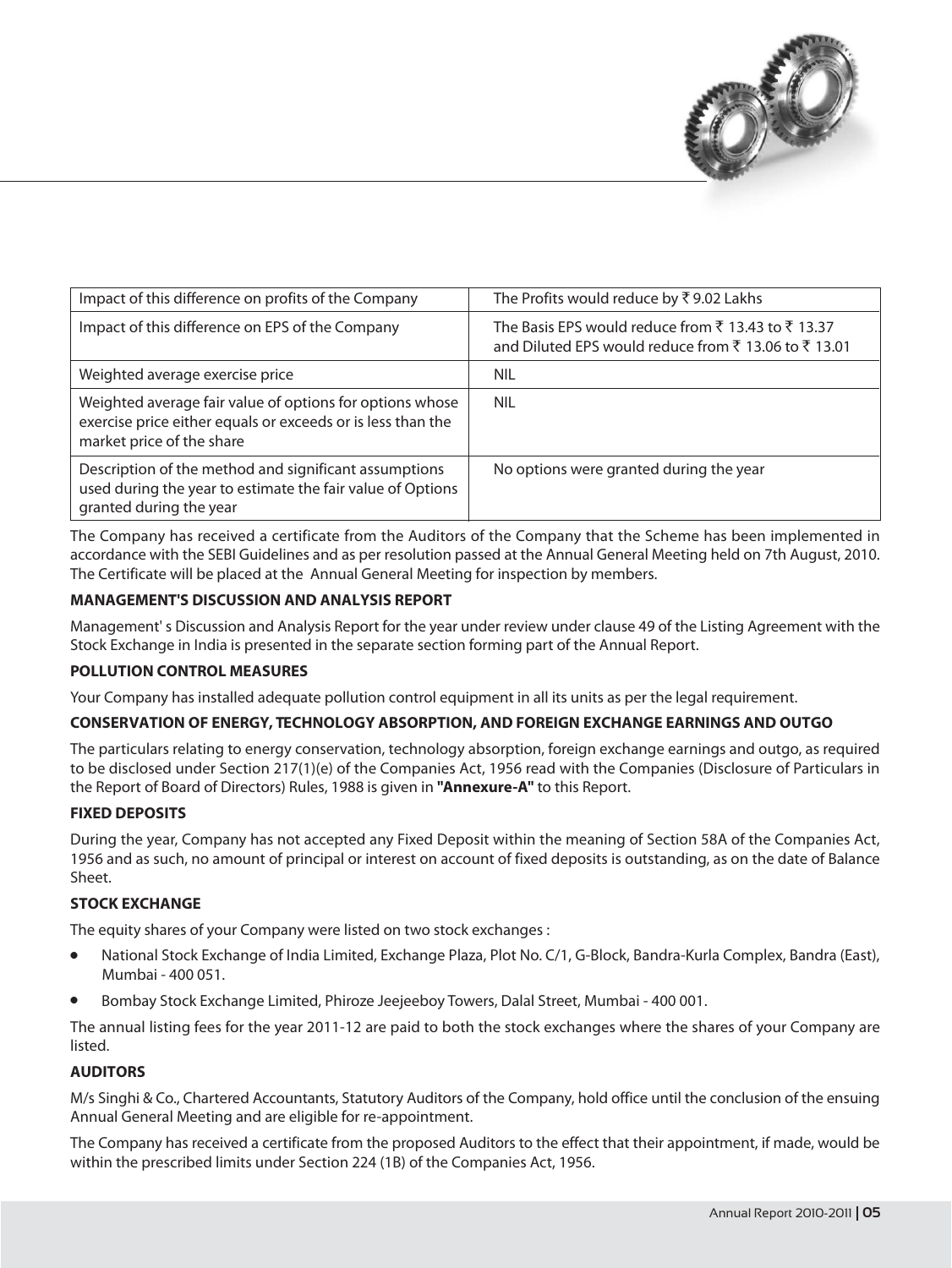With regard to the comments in the Auditor's Report the notes on accounts are self-explanatory and therefore does not call for any further comments.

#### **GROUP**

Pursuant to intimation received from the Promoter(s) and in accordance with Regulation 3(1)(e) of the Securities and Exchange Board of India (Substantial Acquisition of Shares and Takeovers) Regulations, 1997 ("SEBI Regulations") regarding identification of persons constituting "Group" (within the meaning as defined in the Monopolies and Restrictive Trade Practices Act, 1969) are disclosed in this Annual Report as separate disclosure.

#### **DIRECTORS**

In accordance with the provisions of the Companies Act, 1956 and as per the Articles of Association of the Company Mr. Mahabir Prasad Jalan, Mr. Satish Kumar Mehta and Mr. Surendra Mohan Lakhotia, Directors, retire by rotation and being eligible, offer themselves for re-appointment at the ensuing Annual General Meeting.

During the year Mr. Randhir Khandelwal resigned from the Board of Directors. Your Directors place on record the appreciation of the valuable services rendered by him to the company during his association with the Company.

None of the Directors of the Company are disqualified for being appointed as Directors, as specified in Section 274 (1)(g) of the Companies Act, 1956.

#### **CORPORATE GOVERNANCE**

Adoption of best ethical business practices in the Company within the regulatory framework is the essence of good Corporate Governance. On one hand good Corporate Governance calls for accountability of the persons who are at the helm of affairs of the Company and on the other hand it also brings benefits to all stakeholders of the Company such as investors, customers, employees and the society at large. Your Company continues to believe in such business practices and gives thrust on providing reliable financial information, maintenance of transparency in all its business transactions and ensuring strict compliance of all applicable laws.

The report of Corporate Governance as stipulated under Clause 49 of the Listing Agreement forms part of the Annual Report.

The requisite Certificate from the Statutory Auditors of the Company, confirming the compliance with the conditions of Corporate Governance as stipulated under the aforesaid Clause 49, is attached to this Report.

#### **DIRECTORS' RESPONSIBILITY STATEMENT**

Pursuant to the requirement under Section 217(2AA) of the Companies Act, 1956, with respect to Director's Responsibility Statement, it is hereby confirmed that:

- i) In the preparation of annual accounts for the year ended 31st March, 2011, applicable accounting standards have been followed along with proper explanations relating to material departures;
- The Directors have selected such accounting policies and applied them consistently and made judgements and estimates ii) that are reasonable and prudent so as to give a true and fair view of the state of affairs of the Company at the end of the financial year 2010-2011 and of the profit or loss of the Company for that period;
- The Directors have taken proper and sufficient care for maintenance of adequate accounting records in accordance iii) with the provisions of the Companies Act, 1956 for safeguarding the assets of your Company and for preventing and detecting fraud and other irregularities; and
- iv) They have prepared the annual accounts for 2010-2011 on a going concern basis.

#### **PARTICULARS OF EMPLOYEES**

The information as required in terms of the provisions of Section 217(2A) of the Companies Act, 1956 read with the Companies (Particulars of Employees) Rules, 1975, forms part of this Report as "Annexure B".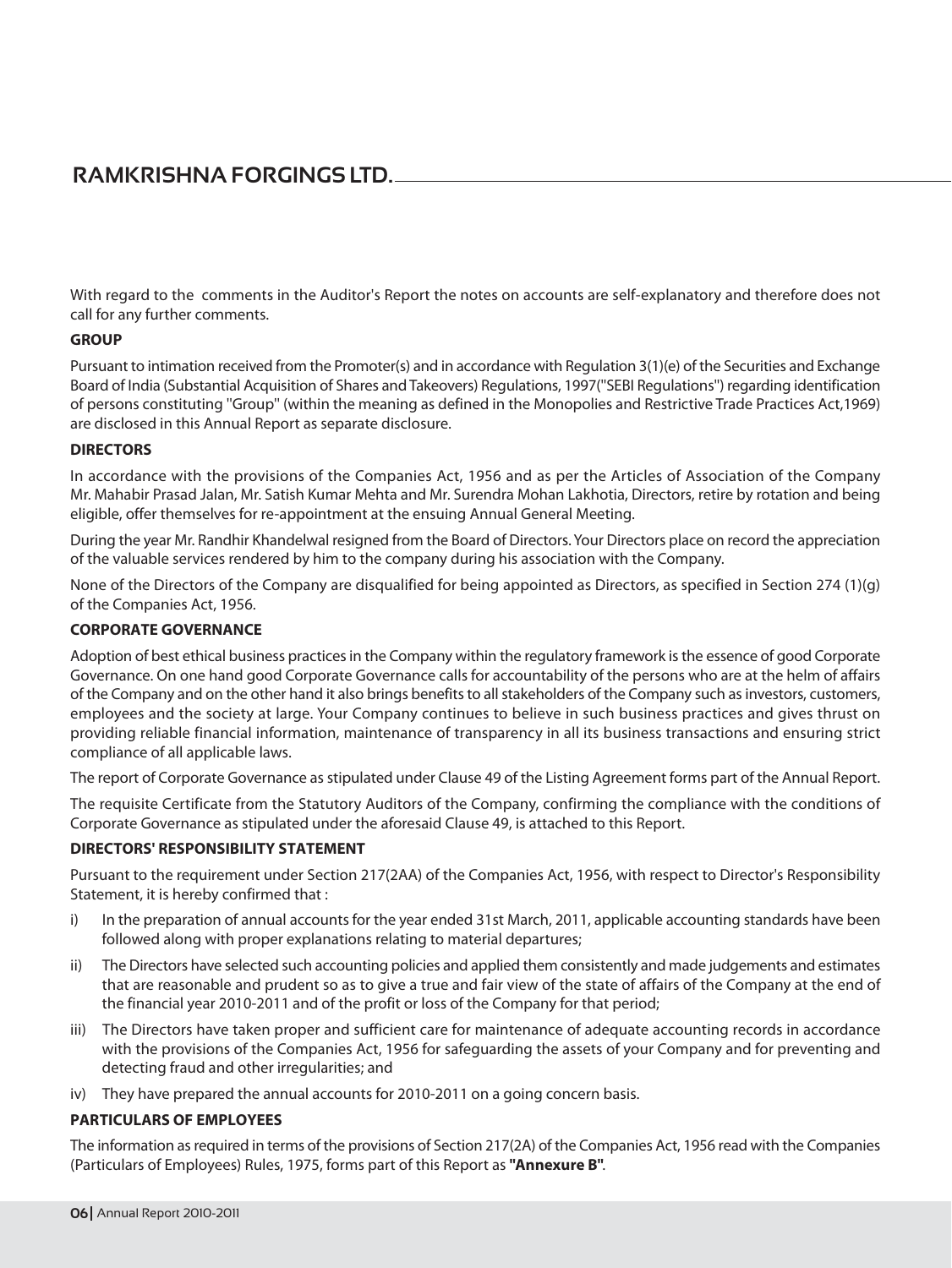

#### **CORPORATE SOCIAL RESPONSIBILITY**

The responsibility of the Company is to make a positive impact on the communities in which the Company does business through its support of select programs, outreach efforts and initiatives that improve and enhance the quality of life. Our goal is to make things better for the planet, better for people, better for business, better now, better for the future.

Your Company believes in the principle of symbiotic relationship with the local communities, recognizing that business ultimately has a purpose - to serve human needs. Close and continuous interaction with the people and communities in and around the manufacturing divisions has been the key focus while striving to bring around qualitative changes and supporting the underprivileged

The Company has helped to organise free camps for treatment of diabetes and will ensure that more steps are taken in this regard.

#### **APPRECIATION**

Your Directors would like to convey their appreciation for all the co-operation and assistance received from the Government Authorities, Financial Institutions, Banks, Customers, Vendors and Stakeholders of the Company during the year under review. Your Directors also express their deep sense of appreciation for the committed services by the executives, staff and workers of the Company. We look forward to receiving the continued patronage of all our business partners to become a better and stronger company.

On behalf of the Board

Place: Kolkata Dated: The 12th day of May, 2011 **Mahabir Prasad Jalan** (Chairman)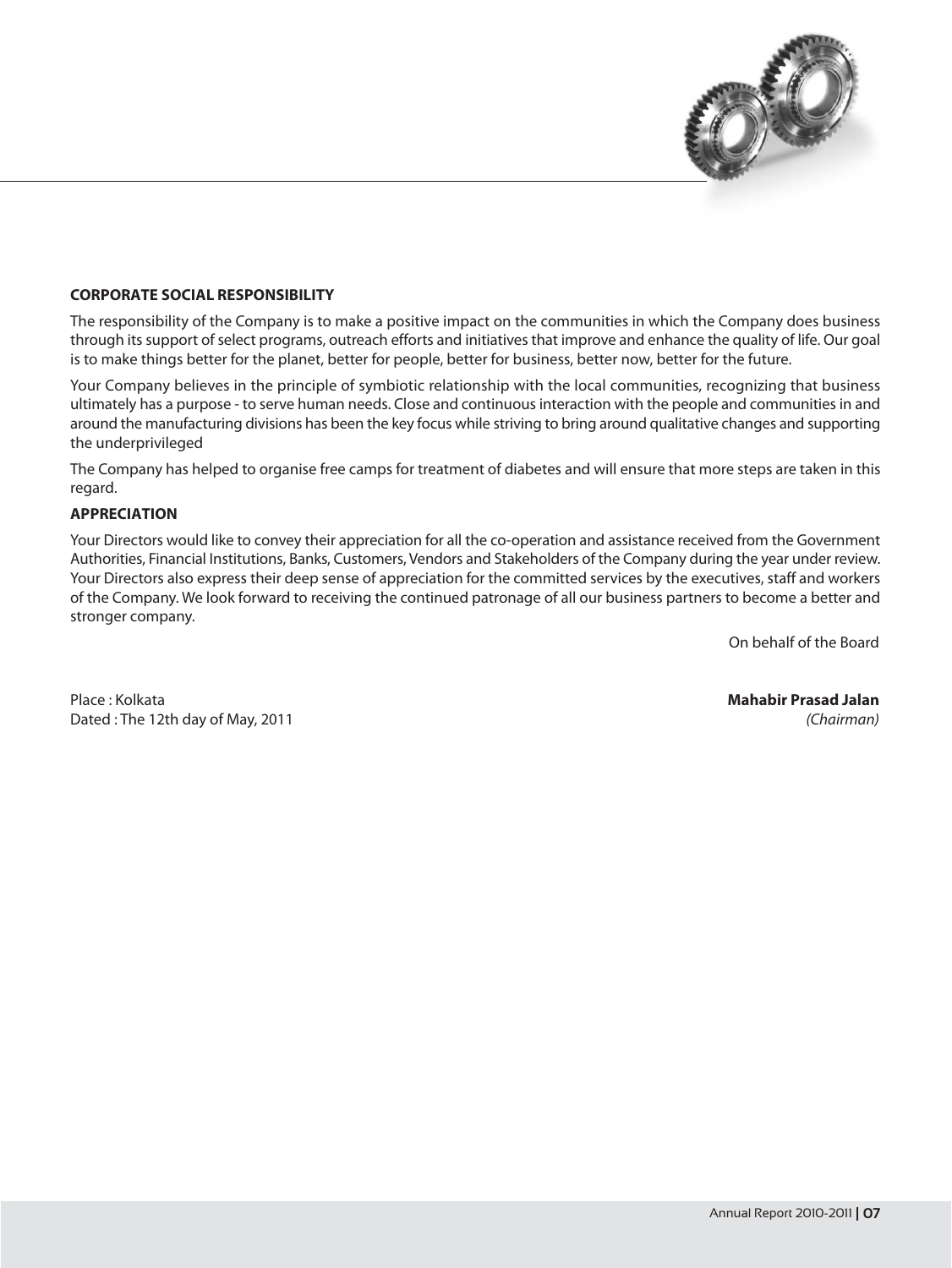#### **ANNEXURE - A TO THE DIRECTORS' REPORT**

#### A. CONSERVATION OF ENERGY

#### (a) Energy conservation measures taken.

The Company provides high priority to energy conservation schemes to conserve natural resources and remain competitive. Some of the significant measures adopted are:

- $(1)$ Modify the design of the furnace to improve the loadability of the furnace on a continuous basis.
- $(2)$ Installation of Flameless Electrically Heated Furnace.
- Modification of the Lining of the furnace to preserve heat in the furnace.  $(3)$

#### (b) Additional investment proposals, if any, being implemented for reduction of consumption of energy

The Company plans to convert the existing oil fired furnace into induction furnaces.

(c) Impact of the measures at (a) and (b) above for reduction of the energy consumption and consequent impact on the cost of production of goods

On account of the measures taken and proposed to be taken by the Company it is confident of reducing the cost incurred towards fuel costs and will reduce the raw material cost. This will in turn help to reduce the cost of production of the goods and will make our products more competitive.

#### (d) Total Energy consumption and energy consumption per unit of production as per Form A of the annexure to the rules

Particulars with respect to Conservation of Energy

|    | <b>Particulars</b>                                            | 2010-11      | 2009-10      |
|----|---------------------------------------------------------------|--------------|--------------|
|    | (A) Energy Consumption and Consumption per Unit of Production |              |              |
| 1. | <b>Electricity</b>                                            |              |              |
|    | a) Purchased                                                  |              |              |
|    | - Units (KWH)                                                 | 3,65,17,370  | 2,79,76,176  |
|    | - Total Amount (₹)                                            | 16,25,48,504 | 11,83,72,601 |
|    | - Rate/Unit (₹)                                               | 4.45         | 4.23         |
|    | b) Own Generation                                             |              |              |
|    | - Units (KWH)                                                 | 2,26,679     | 4,56,902     |
|    | - Ltrs. Consumed                                              | 75,980       | 1,86,174     |
|    | - Cost/Unit (₹)                                               | 12.88        | 13.57        |
|    | Total $(A+B)$<br>$\mathsf{C}$                                 |              |              |
|    | - Units (KWH)                                                 | 3,67,44,049  | 2,84,33,076  |
|    | - Total Amount (₹)                                            | 16,54,67,483 | 12,45,71,637 |
|    | - Rate/Unit (₹)                                               | 4.50         | 4.38         |
| 2. | <b>Coal (Hard Coke Used in Smithy)</b>                        |              |              |
|    | - Quantity (in Kgs.)                                          | 21,788       | 29,091       |
|    | - Total Cost (₹)                                              | 1,49,305     | 1,92,938     |
|    | - Average Cost per Kg. (₹)                                    | 6.85         | 6.63         |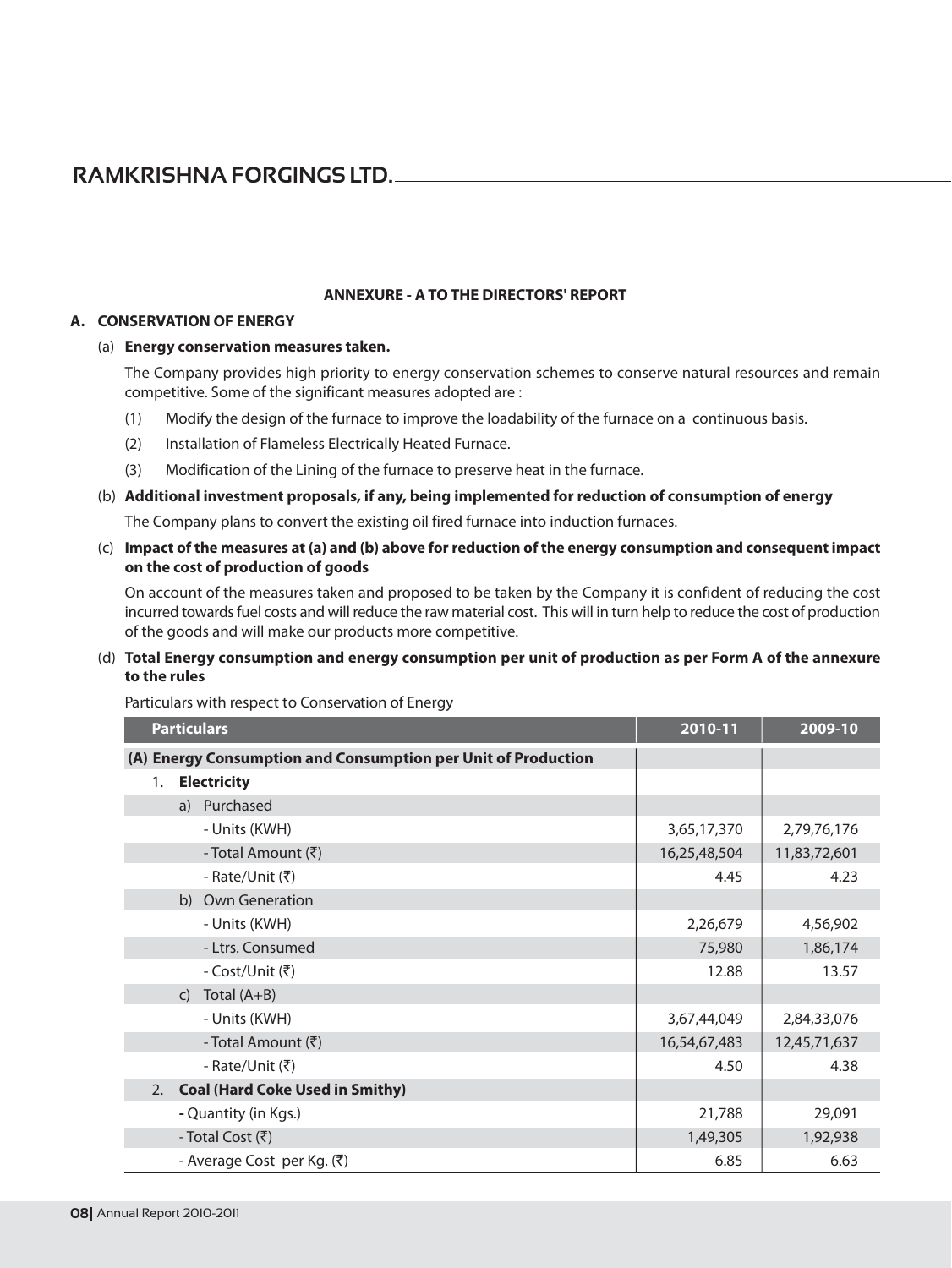

| <b>Particulars</b>                       | 2010-11      | 2009-10      |
|------------------------------------------|--------------|--------------|
| <b>Furnace Oil</b><br>$\overline{3}$ .   |              |              |
| - Quantity (in Ltrs.)                    | 52,30,993    | 45,76,035    |
| - Total Cost (₹)                         | 14,81,94,038 | 11,15,46,767 |
| - Average Cost per Ltr. (₹)              | 28.33        | 24.38        |
| <b>Others</b><br>4.                      |              |              |
| Propane Gas<br>i)                        |              |              |
| - Quantity (in Kgs.)                     | 7,82,643     | 6,45,380     |
| - Total Cost (₹)                         | 3,41,02,856  | 2,17,66,944  |
| - Average Cost per Kg. (₹)               | 43.57        | 33.73        |
| <b>Diesel</b><br>ii)                     |              |              |
| - Quantity (in Ltrs.)                    | 1,97,733     | 2,53,064     |
| - Total Cost (₹)                         | 75,59,990    | 83,62,412    |
| - Average Cost per Ltr. (₹)              | 38.23        | 33.04        |
| (B) Consumption per unit of Production   |              |              |
| Product: Steel Forging in Tons           |              |              |
| - Electricity (KWH)                      | 770.76       | 785.72       |
| - Coal (Hard Coke used in Smithy) (Kgs.) | 3.13         | 5.33         |
| - Furnace Oil (Ltrs.)                    | 109.73       | 126.45       |
| - Propane Gas (Kgs.)                     | 715.36       | 601.51       |
| - Diesel (Ltrs.)                         | 158.58       | 231.09       |

#### **B. TECHNOLOGY ABSORPTION**

The particulars with respect to technology absorption as per Form-B is given below :

#### a) Research and Development (R & D) :

- 1. Specific areas in which the R & D carried out by the Company : The R & D effort in our industry is an ongoing process. Continuous efforts are taken in various areas of the manufacturing activity.
- 2. Benefits derived as a result of the above  $R \& D$ : The Company has been able to reduce the cost of production of certain components through their process engineering.
- 3. Future Plan Action: The Company will focus on more areas of reduction of cost and process optimization.
- 4. Expenditure on R & D: The Company has not incurred any expenditure on the Research and Development.

#### b) Technology Absorption, Adaptation and Innovation:

- 1. Efforts, in brief, made towards technology absorption, adaptation and innovation : Continuous efforts are made on conservation of raw material by improving design and layout of the dies.
- 2. Benefits derived as a result of above efforts : Reduction in Raw Material Consumption.
- 3. Technology imported during the last 5 years: Nil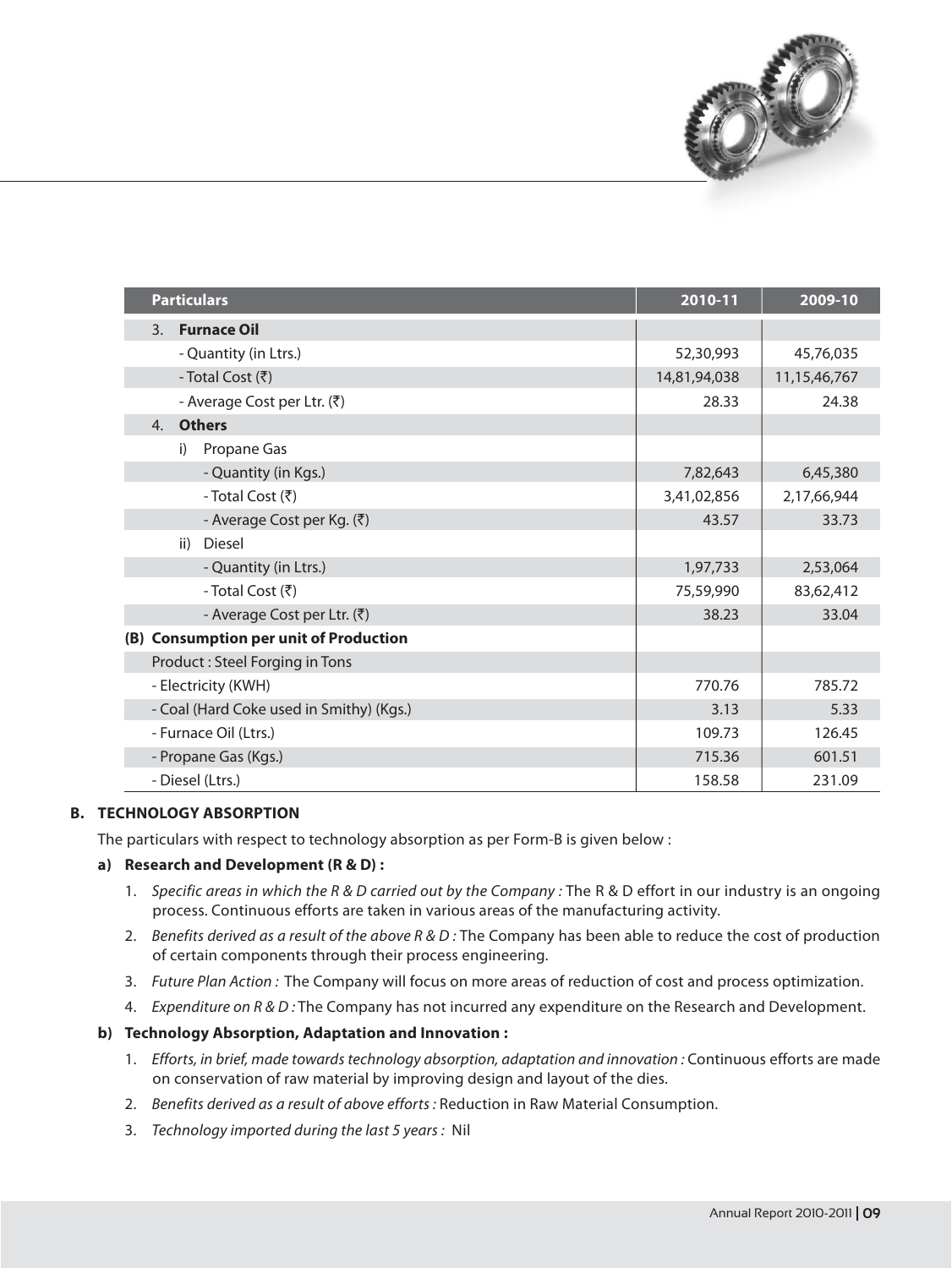#### C. FOREIGN EXCHANGE EARNING AND OUTGO

Activities relating to exports

 $\rightarrow$ 

: The Company has derived ₹ 4994.06 Lakhs from exports which forms 11.21% of the total turnover.

Initiatives taken to increase exports A development of new export market for products and services and export plans.

and the state

: The Company has identified exports to be a thrust area. Vigorous efforts are being made to develop new customers. The Company has also appointed intermediaries to develop new market.

 $\mathbf{r} = \mathbf{r}$ 

| The particulars of the total foreign exchange used and earned are given below : | (र in Lakhs) |            |
|---------------------------------------------------------------------------------|--------------|------------|
| <b>Particulars</b>                                                              | 2010-2011    | 2009-2010  |
| <b>Earned</b>                                                                   |              |            |
| Exports (FOB)                                                                   | 4870.72      | 1605.66    |
| Die Design & Preparation Charges                                                | 12.38        | 4.48       |
| Sale of Capital Goods                                                           | Nil          | Nil        |
| <b>Spent</b>                                                                    |              |            |
| Capital Equipments                                                              | 709.70       | 77.87      |
| Components & Spare Parts                                                        | 244.05       | 19.77      |
| Travelling                                                                      | 37.77        | 25.32      |
| <b>Foreign Bank Charges</b>                                                     | 2.68         | 1.19       |
| Commission                                                                      | Nil          | 4.88       |
| <b>Consultancy Charges</b>                                                      | 15.29        | 49.32      |
| <b>Business Promotion</b>                                                       | 2.84         | Nil        |
| Interest on Buyer Credit                                                        | 20.11        | <b>Nil</b> |

#### **GROUP** (As referred in the Directors' Report)

Persons constituting "Group" coming within the definition of "Group" for the purpose of Regulation 3(1)(e) of the Securities and Exchange Board of India (Substantial acquisition of Shares and Takeovers) Regulations, 1997, includes the following persons:

- 1. Mr. Naresh Jalan
- 2. Mr. Mahabir Prasad Jalan
- 3. Mrs. Rashmi Jalan
- 4. Mr. Pawan Kumar Kedia
- 5. M/s. Riddhi Portfolio (P) Ltd
- 6. M/s. Eastern Credit Capital Limited
- 7. Ramkrishna Forgings Employee Welfare Trust
- 8. Naresh Jalan (HUF)
- 9. Mahabir Prasad Jalan (HUF)
- 10. Pawan Kumar Kedia (HUF)

For and on behalf of the Board

**Mahabir Prasad Jalan** (Chairman)

 $\sqrt{2}$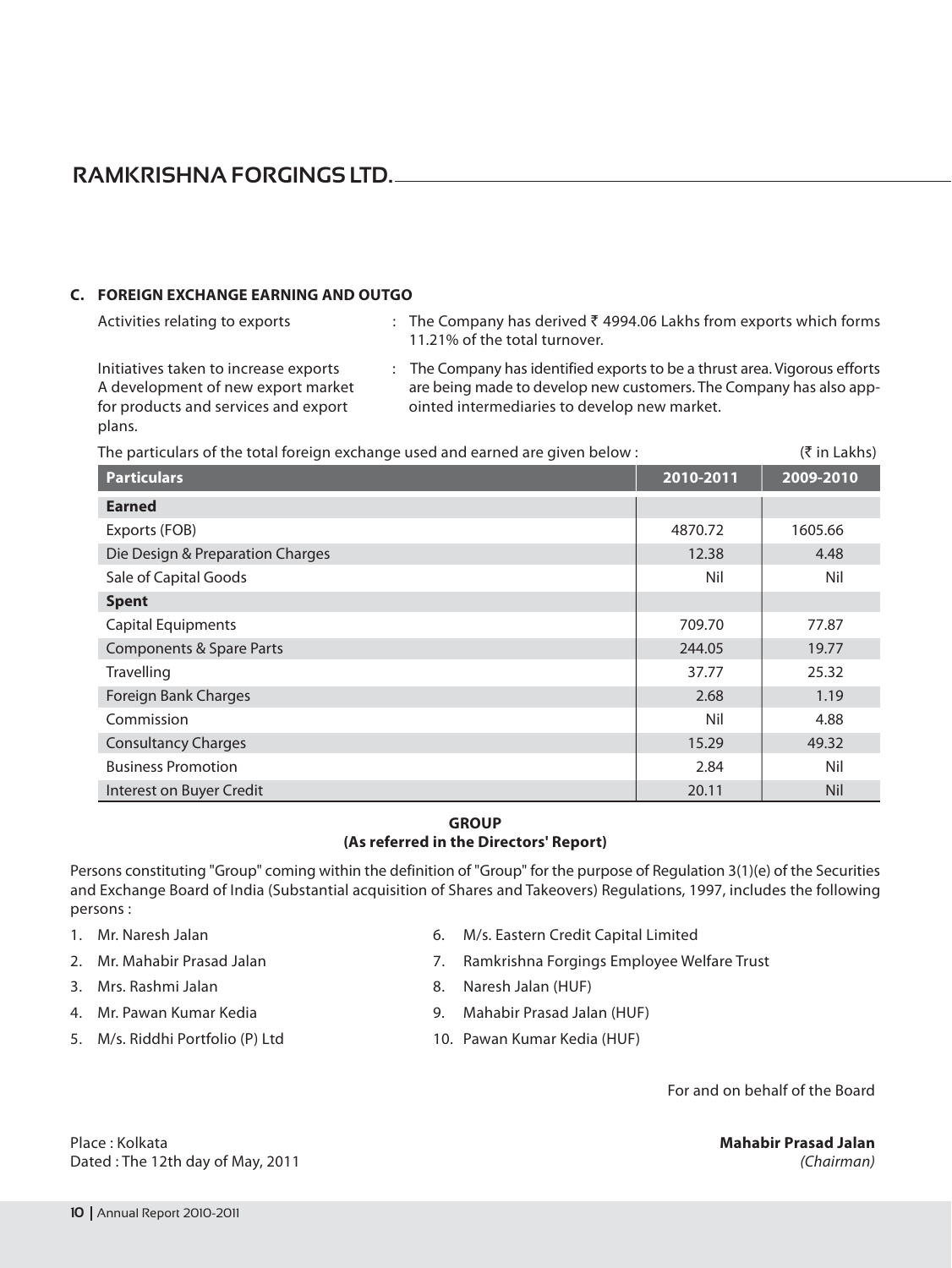

| SI.<br>No.     | <b>Name</b>                                                                                                | Age<br>(years) | Designation/<br><b>Nature of Duties</b>   | <b>Gross</b><br><b>Remuneration</b><br>(₹) | Qualification                                 | <b>Total</b><br><b>Experience</b><br>(years) | Date of<br>commencement<br>of employment | <b>Previous</b><br><b>Employment</b>                            |
|----------------|------------------------------------------------------------------------------------------------------------|----------------|-------------------------------------------|--------------------------------------------|-----------------------------------------------|----------------------------------------------|------------------------------------------|-----------------------------------------------------------------|
| А.             | Employed throughout the year and in receipt of remuneration aggregating $\bar{\tau}$ 24,00,000/- or more : |                |                                           |                                            |                                               |                                              |                                          |                                                                 |
|                | Mr. Mahabir Prasad Jalan                                                                                   | 62 years       | Chairman cum<br><b>Wholetime Director</b> | ₹1,23,36,731/-                             | <b>B.</b> Tech                                | 47 years                                     | 12.11.1981                               | <b>NA</b>                                                       |
| $\mathfrak{I}$ | Mr. Naresh Jalan                                                                                           | 36 years       | <b>Managing Director</b>                  | ₹97,01,074/-                               | $B.$ Com (H), MBA<br>(Marketing &<br>Finance) | 16 years                                     | 05.11.2001                               | <b>NA</b>                                                       |
|                | Mr. Alok Kumar Sharda                                                                                      | 43 years       | <b>Chief Financial</b><br>Officer         | ₹ 30,84,737/-                              | B. Com (H), FCA<br>Grad. CWA                  | 19 years                                     | 12.09.2008                               | Adhunik<br>Metaliks Ltd, CFO                                    |
| $\overline{4}$ | Mr. Rajat Datta                                                                                            | 46 years       | <b>Vice President</b>                     | ₹ 24,85,639/-                              | M.Sc, Physics<br><b>IIT-Kharagpur</b>         | 23 years                                     | 01.02.2010                               | Adhunik<br>Metaliks Ltd,<br><b>Chief Information</b><br>Officer |

#### **ANNEXURE - B TO THE DIRECTORS' REPORT**

#### Notes:

- 1. Gross Remuneration includes Basic Pay, Allowances, monetary value of Perquisites and Company's contributiuon to the Provident Fund.
- 2. Mr. Mahabir Prasad Jalan, Chairman cum Wholetime Director and Mr. Naresh Jalan, Managing Director are related to each other.
- 3. Mr. Alok Kumar Sharda and Mr. Rajat Datta are not a relative of any of the Directors of the Company.
- 4. The nature and terms of the employment are as per resolution/appointment letter.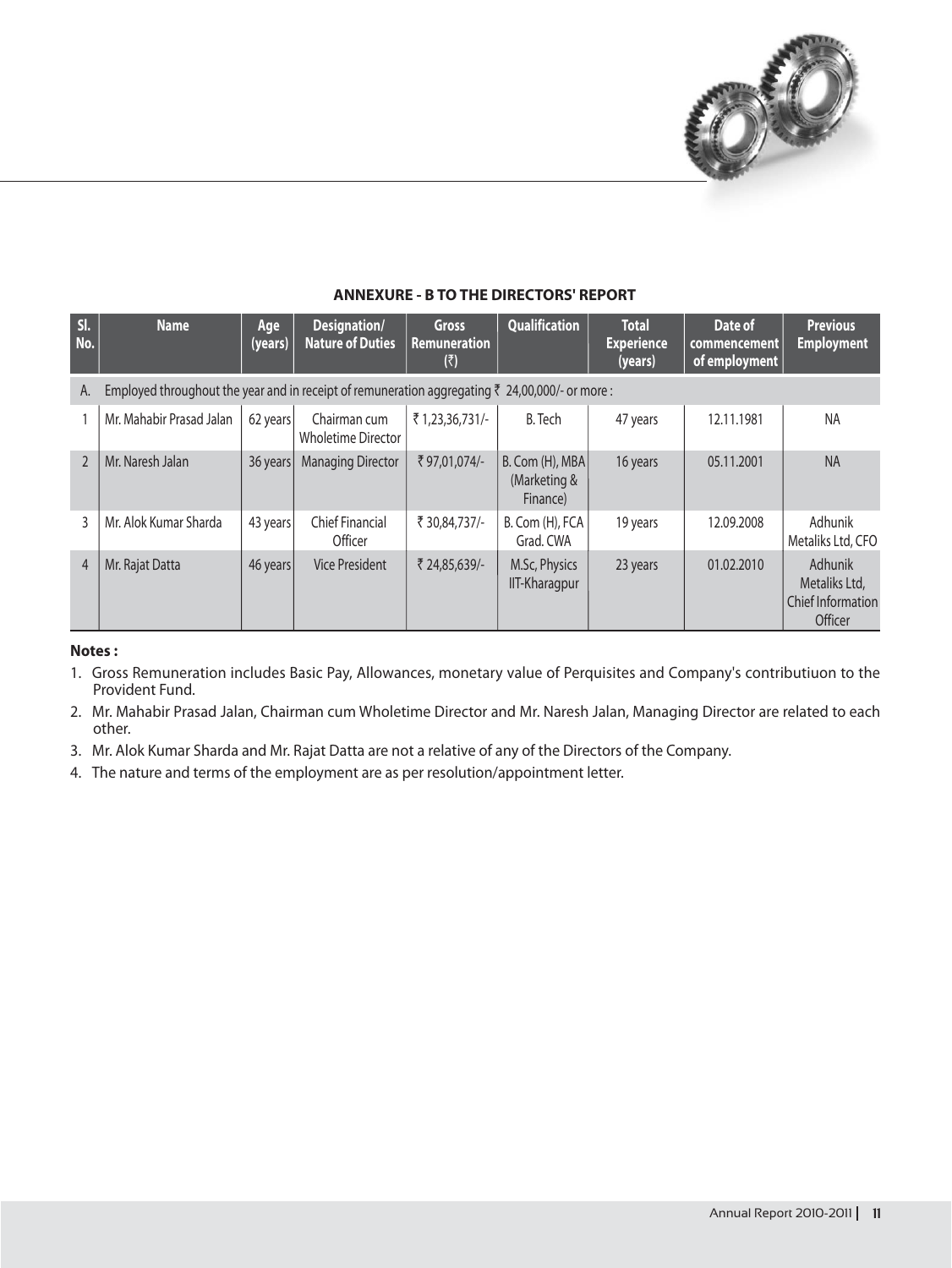## **MANAGEMENT DISCUSSION AND ANALYSIS REPORT**



#### **INDUSTRY STRUCTURE AND DEVELOPMENTS**

Forging has unique value among manufacturing processes. The industry is a key link between critical manufacturing segmentsmetal suppliers and end user industries. Forgings are intermediate products widely used by original equipment manufacturers (OEMs).

It is a cost-effective way to produce net-shape or near-net-shape components. In some materials, it is the only way. Virtually all metals can be forged, making an extensive range of physical and mechanical properties available in products with the highest structural integrity.

Briefly, the composition of the Indian forging industry can be categorized into four sectors - large, medium, small and tiny. The organized sector accounts for about 65-70 percent of the total forging production in the country, while unorganized players (who are mainly small and tiny units) cater mainly to job work and the replacement market or tier 3 or tier 4 component manufacturers.

The Indian automobile market has been the subject of significant attention from the auto global players, with many of them targeting India as a manufacturing hub for small cars. India holds significant potential because of its low-cost manufacturing advantage and the opportunity for sales-volume growth offered by its domestic market over the next decade.

The economy (real GDP) has expanded at an average annual rate of 8.4 percent over the past eight years, while per-capita GDP (in US\$) has risen at an average annual rate of about 15.1 percent over the same period. The emerging significance of India on the global automotive map is also mirrored in the plans for India announced by the global automotive players such as Toyota, Volkswagen, Renault, Honda, and many others.

The PV penetration rate in India is still less than 20 per 1,000 people is extremely low when compared with the global average of about 300 per 1,000 people (World Bank data).

According to the National Council for Applied Economic Research (NCAER), income levels in India have improved significantly, with the number of middle-class households increasing from 5.7 percent in 2001-02 to 12.8 percent in 2009-10. Over the same period, the proportion of aspirers (with annual incomes of ₹91,000-200,000) of total households also increased from 21.9 percent to 33.9 percent. It is expected that these indicators of economic progress to improve further, as the high GDP-growth momentum remains intact, and urbanisation levels look set to rise from 30 percent currently to 35 percent by 2020 (Source : United Nations).

In India, demand for CVs is driven generally by GDP growth, particularly industrial-production (IP) growth. Over the FY 01-10 period, India's GDP and IP growth rose at CAGRs of 7.3 percent and 7 percent, respectively, driving a domestic CV sales-volume CAGR of 14.8 percent over the same period. There is a fairly positive correlation of 0.66 between domestic CV sales-volume growth and the IP growth for the FY01-FY10 period. MHCV sales rose at a CAGR of 11.1 percent over the FY01-10 period.

In the 2011 Union Budget, the government was very vocal about increasing its focus on the manufacturing sector, which accounts currently for around 16 percent of GDP. The Finance Minister announced that the government would introduce a dedicated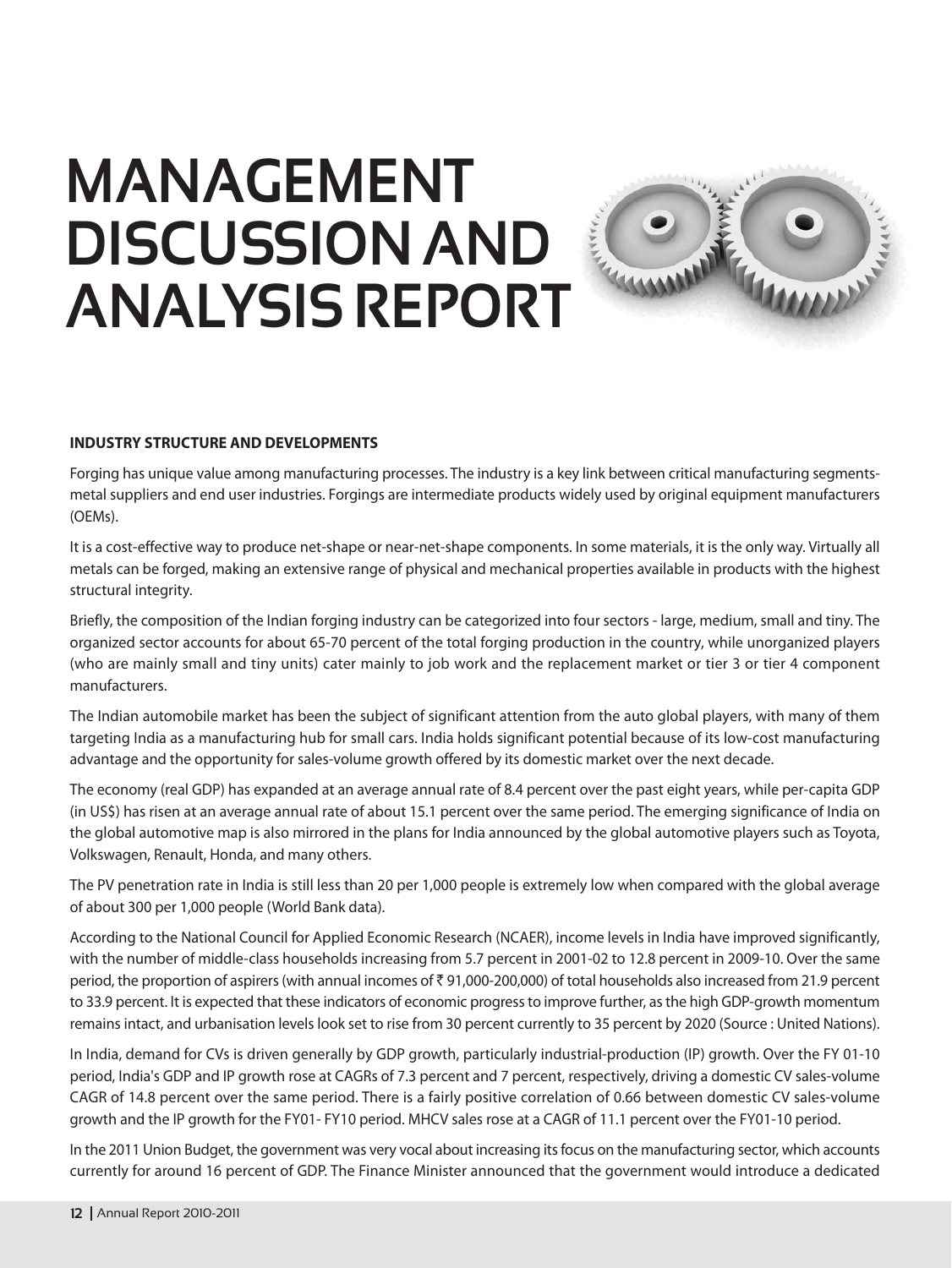

manufacturing policy very soon to ensure a roadmap for the accelerated growth of the manufacturing sector. With this, the government targets to increase the manufacturing sector's share of GDP to 25 percent over the next decade.

Between FY01 and FY10, sales for the Light-CV (LCV) segment rose at an average annual rate of around 20 percent, playing a vital role in CV-sales growth. Over the past few years, the number of SCV applications has expanded significantly, not only within cities, but also in smaller towns and rural markets.

The Indian Auto Sector is poised to record a significant pick-up in sales volume over the next 3-5 years, due to rising affordability, increased urbanisation, and improving auto-financing conditions.

#### **Performance Scenario**

The year 2010-2011 was a good year for the Industry as there was a huge demand for the vehicles and also there was an increase in production trends during the year as compared to the last year.

The cumulative production for April, 2010-March 2011 shows production growth of 27.45 percent over same period last year.

In comparison to 1,40,57,064 vehicles produced last year the production was of 1,79,16,035 vehicles for 2010-11 of which share of two wheelers, passenger vehicles, three wheelers and commercial vehicles were 75 percent, 17 percent, 4 percent and 4 percent respectively.

In 2010-2011, production of passenger vehicles segment, commercial vehicles segment, three wheelers segment and two wheelers segment grew by 26.72 percent, 32.63 percent, 29.13 percent and 27.24 percent respectively.

(Number of Vehicles)

| <b>Automobile Production Trends</b> |         |         |         |         |         |         |         |
|-------------------------------------|---------|---------|---------|---------|---------|---------|---------|
| Category                            | 2004-05 | 2005-06 | 2006-07 | 2007-08 | 2008-09 | 2009-10 | 2010-11 |
| Commercial Vehicles                 | 353,703 | 391,083 | 519,982 | 549,006 | 416,870 | 567,556 | 752,735 |





<sup>(</sup>Source: SIAM)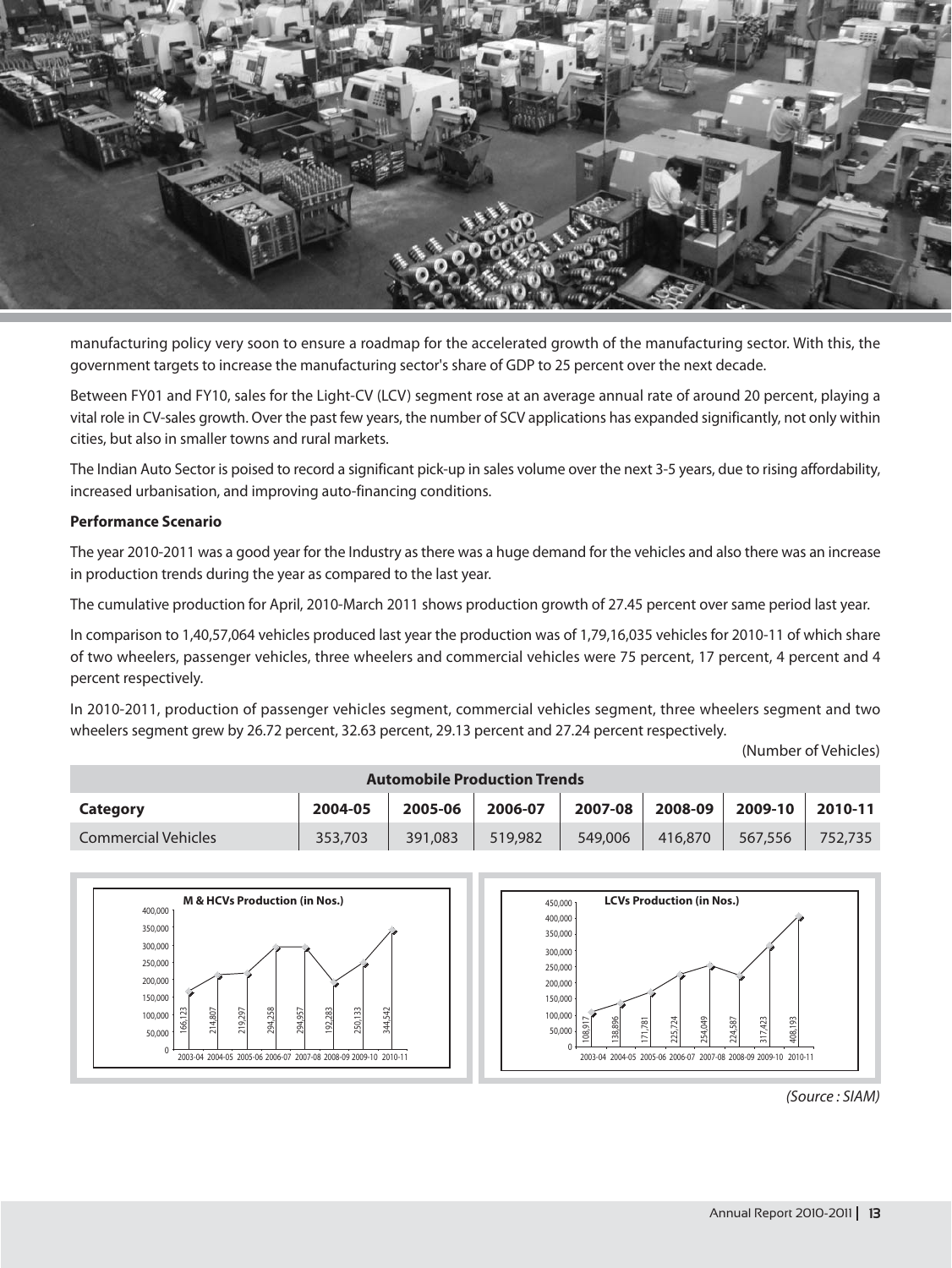#### **Domestic Sales**

The overall domestic sales of the commercial vehicles segment registered an increase from 531,395 vehicles to 676,408 vehicles, registering a growth of 27.29 percent during 2010-2011 as compared to the same period last year. The Medium & Heavy Commercial Vehicles (M&HCVs) registered growth of 31.78 percent, Light Commercial Vehicles grew at 22.88 percent.

Three Wheelers sales recorded a growth of 19.44 percent in 2010-2011 and Two Wheelers sales registered a growth of 25.82 percent during 2010-2011. Mopeds, Scooters and Motorcycles grew by 30.93 percent, 27.40 percent and 25.88 percent respectively.





#### **Exports**

During April-March 2011, overall automobile exports registered a growth rate of 29.64 percent.

During this period Passenger Vehicle, Commercial Vehicles, Three Wheelers and Two Wheelers segment grew by 1.64 percent, 69.51 percent, 55.86 percent and 35.04 percent respectively.





#### **OPPORTUNITIES AND THREATS**

#### A) Opportunities

India holds huge potential in the automobile sector including the automobile components sector owing to its technology, cost and manpower advantage. The well-developed Indian automotive industry ably fulfils this catalytic role by producing a wide variety of vehicles : passenger cars, light, medium and heavy commercial vehicles, multi-utility vehicles such as jeeps, scooters, motorcycles, mopeds, three wheelers, tractors etc. Due to its deep forward and backward linkages with several key segments of the economy, automotive industry has a strong multiplier effect and is capable of being the driver of economic growth. A sound transportation system plays a pivotal role in the country's rapid economic and industrial development.

Automotive Industry comprises of automobile and auto component sectors and is one of the key drivers of the national economy as it provides large-scale employment, both direct and indirect, having a strong multiplier effect.

It is expected that the world production of the Auto Components would reach USD 1.7 trillion by 2015 and it is estimated that about USD 700 billion worth of auto components shall be sourced from the low cost countries.

The projected size of the Indian automobile in 2016 is expected to vary between USD122 billions and USD159 billions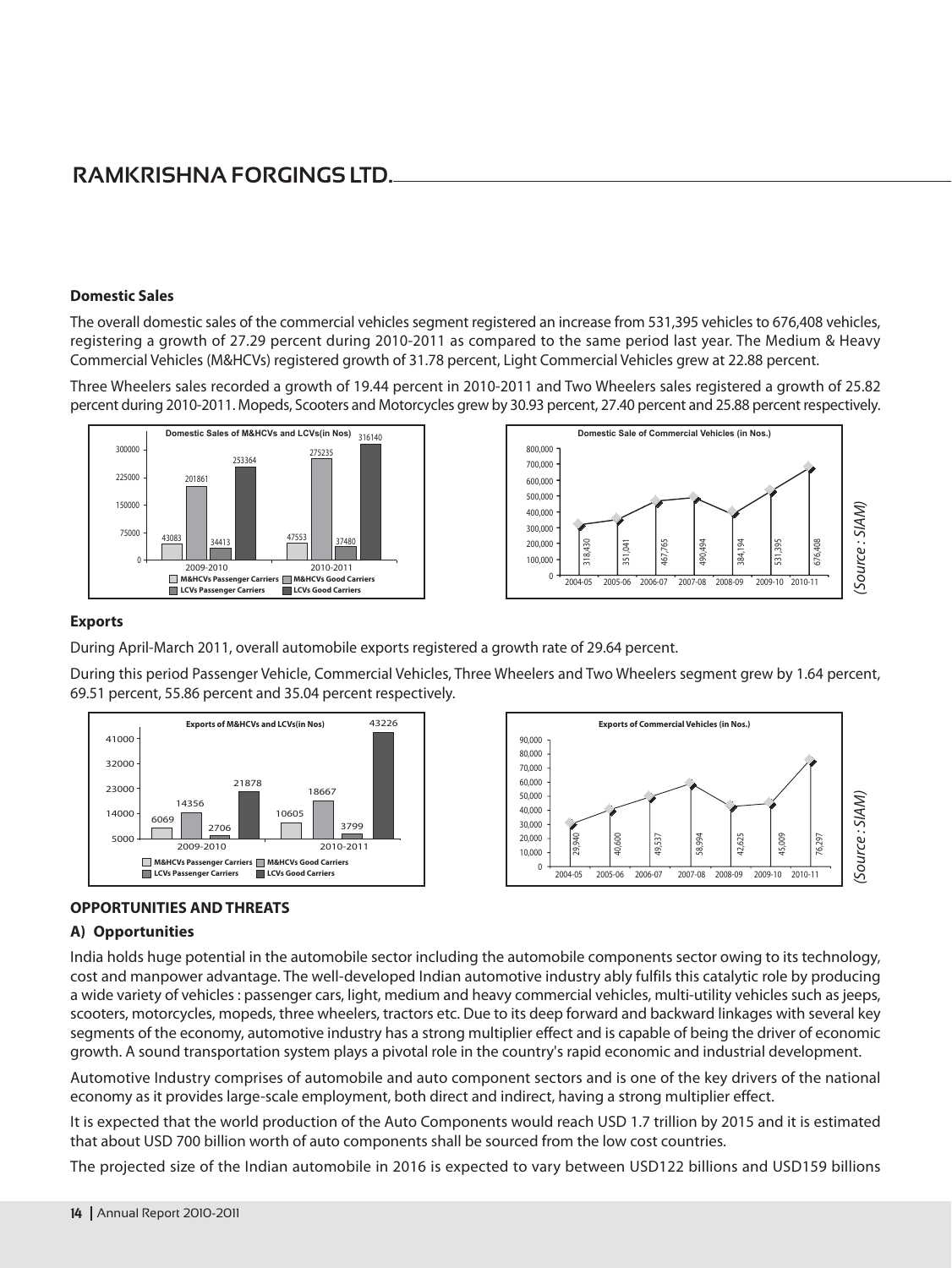

including exports of USD 35 billions which translates into a contribution of 10 percent - 11 percent of India's GDP by 2016. This translates to a domestic vehicle market of USD 82 billion to USD 119 billion by 2016, USD 12 billions export of vehicles and tractors, USD 20-25 billion component export and more than USD 5 billion after market of components. The total size of the auto component industry in India is expected to become USD 40-45 billion by 2016.

**Growth Drivers of Indian Automobile Market:** 

- Rising per capita income.  $\bullet$
- $\bullet$ Favourable demographic distribution with rising working population and middle class urbanisation.
- Greater affordability of vehicles.  $\bullet$
- Easy and affordable finance schemes.  $\bullet$
- Favourable government policies.  $\bullet$
- Robust production.

#### **B) Threats & Challenges**

The Indian automobile industry is highly dependent on financing from banks and non-banking financial institutions (NBFCs), especially for passenger cars and Commercial Vehicle. While only about 35-40 percent of motorbikes are sold on finance, close to 70 percent passenger cars and almost 100 percent commercial vehicles are financed. Hence, any pressure on auto financing is potentially negative for sales-volume growth.

Higher crude-oil prices and inflation are the key areas of concern for the Indian Auto Sector. Any sharp increase in crudeoil prices, due to a worsening of the political crises in Middle Eastern countries, could increase the diesel-price to reduce the subsidy burden. This may lead to additional pressure on the inflationary front, affecting the economic-growth momentum.

The major Challenges for the sector apart from those mentioned above are:

- $\bullet$ Increasing globalization of markets.
- Availability of trained man power at shop floor and managerial level.
- Access to world class technology and quality practices.  $\bullet$
- $\bullet$ Volatile international and domestic prices of forging quality steel affecting cost competitiveness.
- $\bullet$ Foreign Exchange Volatility.
- Access to and availability of cost effective capital.  $\bullet$

In order to meet the competitive challenges of the future and achieve its vision, the forging industry must fortify itself in several critical areas: technology development and application; energy and the environment; co-operative efforts; competitiveness; education; markets; and human resources.

#### **OUTLOOK**

Considering the confidence of foreign automotive majors, auto component manufacturers and original equipment manufacturers, who are outsourcing their operations to India, it is quite likely that the forging industry will be foremost among the segments that will steer manufacturing growth here.



The forging sectors fortunes are closely linked to that of the automotive industry, which at the moment, is doing extremely well in the country. The other significant driver for this sector is outsourcing and it is an indication that the industry's potential is being recognized world over. Global automotive giants are looking at India as a competent supply base and are shopping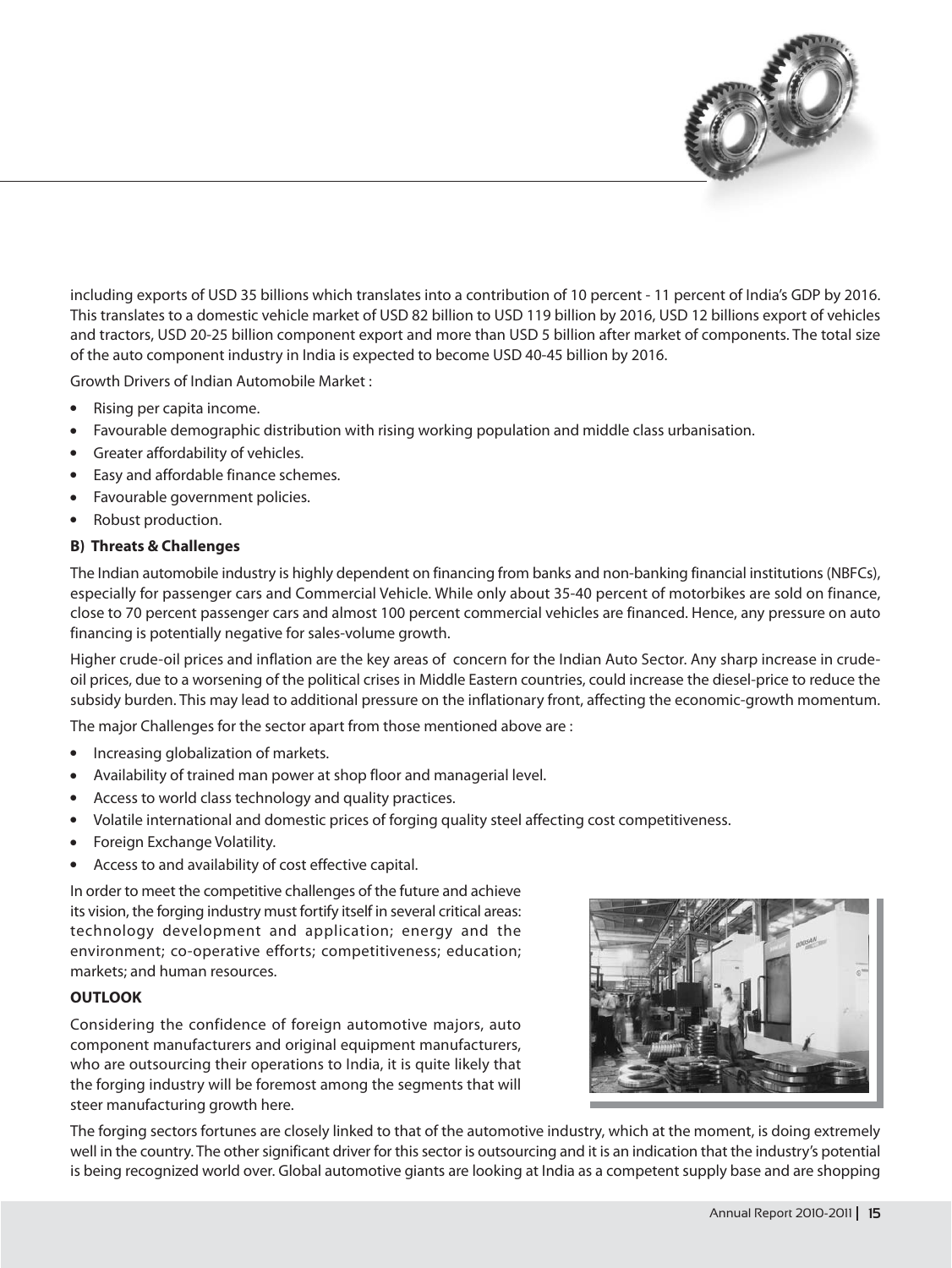for their components here and Indian companies have even been acquiring companies abroad.

The low penetration levels and huge investments in the upcoming infrastructure projects can lead to substantial growth in CVs even next year, if finance continues to be available and at affordable interest rates.

While the current performance of the industry is indeed flattering, what is more gratifying is the fact that players in the sector firmly believe it will scale greater heights in the coming years. The indications are all there - it's just a matter of time before the industry achieves its exceptional potential.

#### **SWOT Analysis**

#### **Strengths**

- 1. The Company has an integrated forging facility wherein the Company can provide end to end solution.
- 2. It is accredited with ISO/TS-16949 from TUV Nord and has an experienced and technically qualified management team.
- 3. Continuous product development, customer retention and repeat orders.
- 4. Efficient manpower management.
- 5. Investing in new technologies to produce components efficiently and remain more cost competitive.
- 6. Continous effort for development of new customers.

#### Weakness

- 1. Fragmented and unorganized Industry.
- 2. Relatively weak R & D facilities.
- 3. Deficit in Infrastructure.

#### **Oppurtunities**

- 1. Better outsourcing opportunities in India.
- 2. Proposed huge infrastructure spending to propel growth and demand.
- 3. Increase in urbanisation and the income levels.

#### **Threats**

- 1. Volatility in Raw material prices.
- 2. Volatility in foreign exchange rates.
- 3. Availability of finance at affordable rates.
- 4. Increase in fuel prices and inflation.
- 5. Increase in global competition.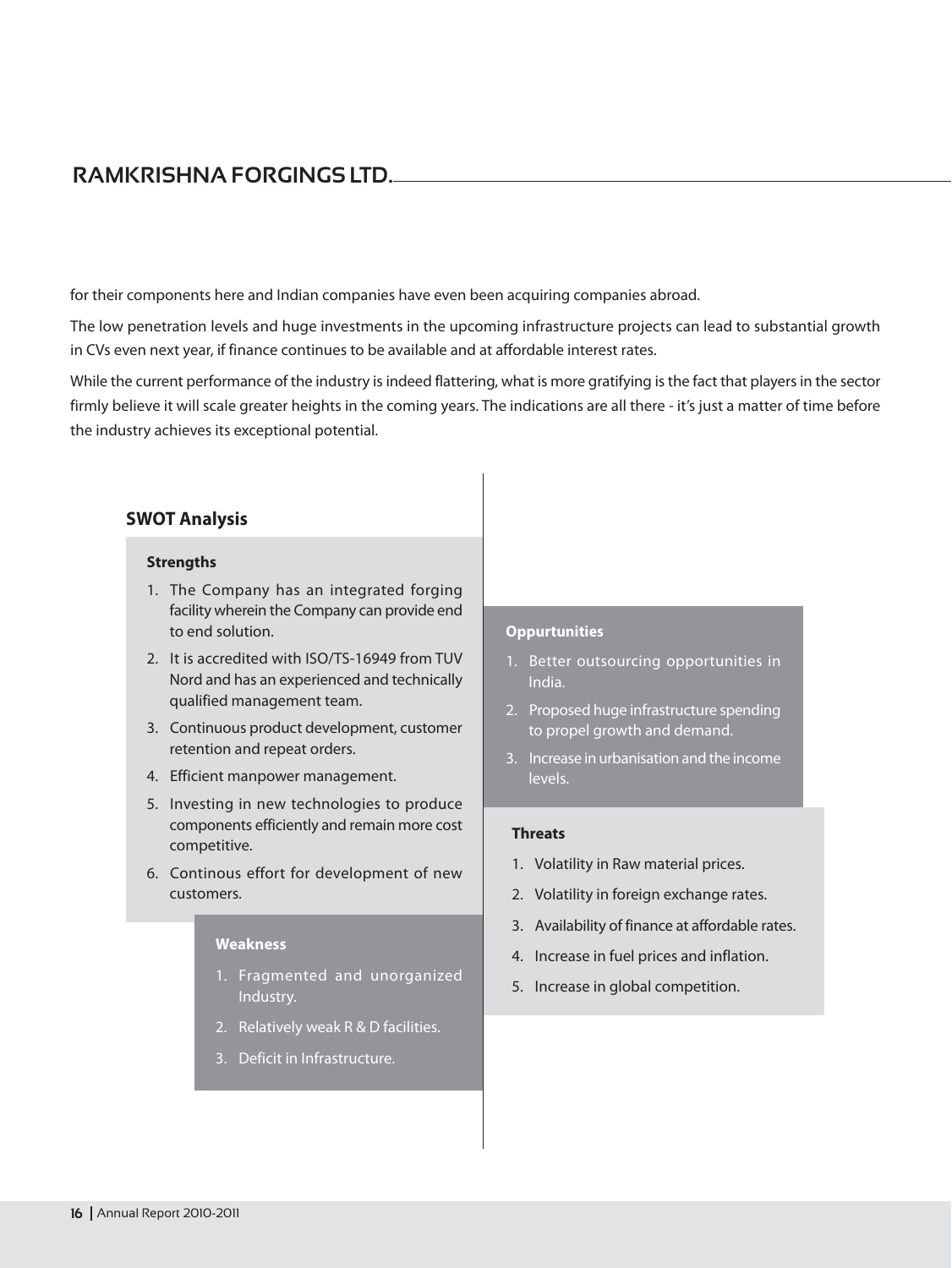

#### **Awards**

The Company has during the year 2010-11 received the under mentioned awards from H.V. Axles Ltd and H.V. Transmission Ltd. (Subsidiaries of Tata Motors Ltd.) :

- $\leftrightarrow$  For New Product Development.
- $\leftrightarrow$  For Delivery.
- $\leftrightarrow$  For Cost Reduction.
- $\leftrightarrow$  For Ouality.
- $\leftrightarrow$  For Business Association.
- $\leftrightarrow$  For Overall Best Performance.

The Company has achieved a Star export house certificate. It has also received export excellence certificate from EEPC, Kolkata.

#### PERSONNEL MANAGEMENT

The Company considers human resources as its most important asset. It provides greater emphasis on training and development of employees at all levels. The Company has instituted incentive schemes, awards and suggestion scheme in order to improve the productivity and morale of its employees

The Company apart from providing on the job training also imparts behavioral training, awareness training and safety training to its employees.

The Company has devised an effective appraisal system for proper evaluation of the performance of its employees. It also has implemented performance linked incentives schemes for the proper motivation of the employees.

The Company had implemented an ESOP scheme for its permanent employees above a certain category to allow its employees to partner the success of the Company. It also intends to keep this as a regular exercise by rolling out new ESOP schemes.

The Company has around 925 employees (excluding contract workmen) which includes a rich pool of graduate engineers, diploma holders and technicians. It is their invaluable contribution that has primarily resulted in your Company's position of strength in the industry.

In order to protect health of employees and to ensure healthy working environment, your Company has taken Group Health (Floater) Insurance policy and Group Personal Accident Insurance policy from ICICI Lombard General Insurance Company Limited.

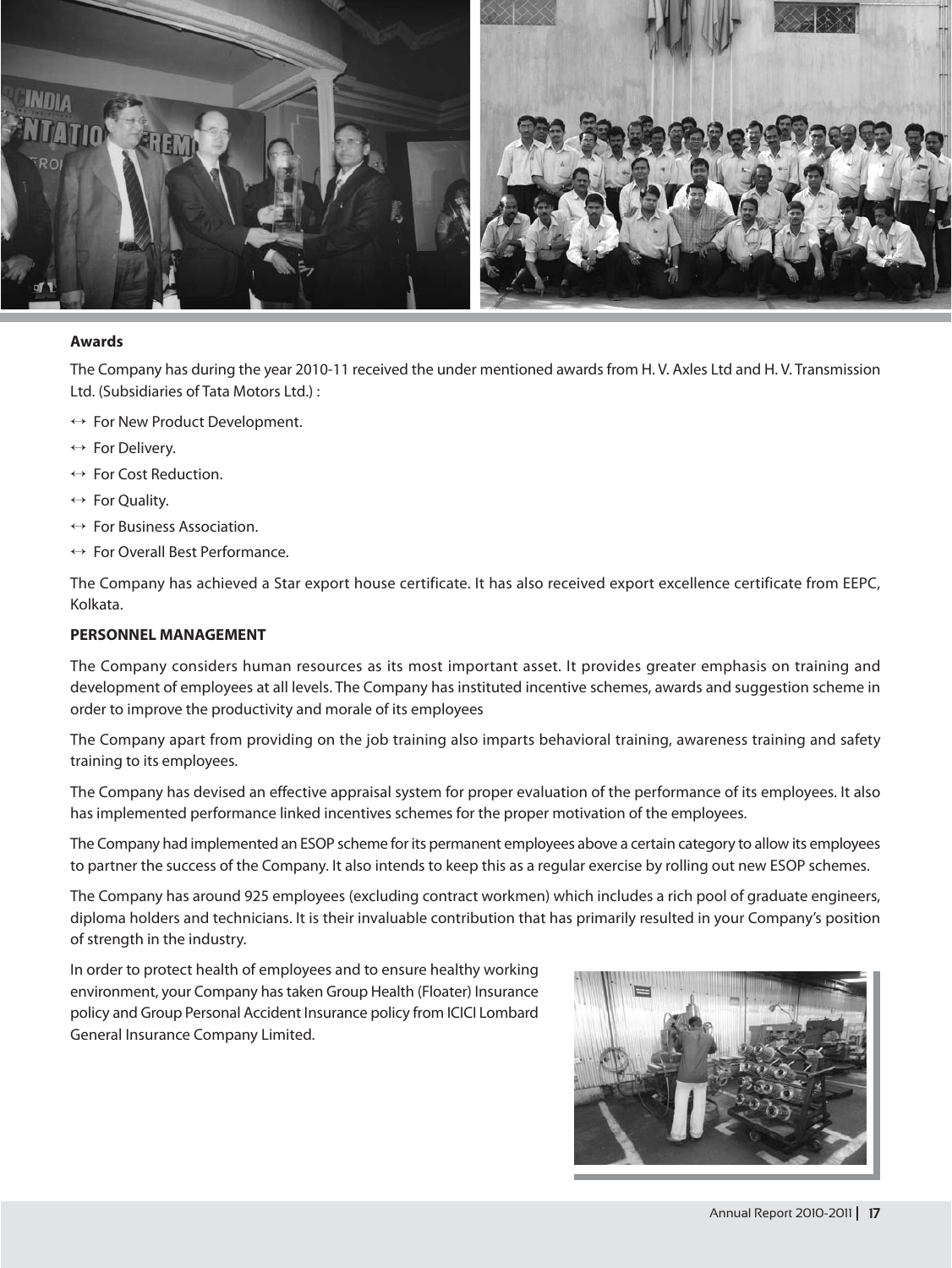#### **FINANCIAL OVERVIEW**

#### **Highlights**

- Net Sales increased 43.77 percent from ₹ 284.95 Crores in 2009-10 to ₹ 409.68 Crores in 2010-11.  $\bullet$
- Export Sales increased 211.50 percent from ₹ 16.03 Crores in 2009-10 to ₹ 49.94 Crores in 2010-11.  $\bullet$
- $\bullet$ EBIDTA increased 57.98 percent from ₹ 44.57 Crores in 2009-10 to ₹ 70.41 Crores in 2010-11.
- PBT increased 103.86 percent from  $\bar{\tau}$  16.34 Crores in 2009-10 to  $\bar{\tau}$  33.31 Crores in 2010-11.
- $\bullet$ PAT increased 102.57 percent from ₹ 10.89 Crores in 2009-10 to ₹ 22.06 Crores in 2010-11.
- Cash Profit increased by 62.72 percent from ₹ 29.37 Crores in 2009-10 to ₹ 47.79 Crores in 2010-11.  $\bullet$
- Basic EPS increased from ₹7.05 in 2009-10 to ₹13.43 in 2010-11.  $\bullet$

#### **Balance Sheet Analysis**

#### **Capital Employed**

The Company's capital employed increased by 11.68 percent from ₹ 337.45 Crores in 2009-10 to ₹ 376.88 Crores in 2010-11. Capital work-in-progress constituted 5.97 percent of the capital employed as on March 31, 2011. The Company's return on average capital employed increased from 9.78 percent in 2009-10 to 13.84 percent in 2010-11.

#### **Own Funds**

The Company's net worth increased by 21.20 percent from ₹126.62 Crores in 2009-10 to ₹153.47 Crores in 2010-11 due to the re-investment of earnings and receipt of warrant allotment money for 9,50,000 warrants issued on a preferential basis. The Company's return on average networth (RONW) increased from 9.84 percent in 2009-10 to 15.75 percent in 2010-11 due to the increase in profits.

#### **External Funds**

The Company's debt increased from ₹188.34 Crores in 2009-10 to ₹198.98 Crores in 2010-11. The Company had a better working capital management and term loan repayments but the fresh term loan disbursements for the capital expenditure undertaken by the Company increased the debt. However, the Company's debt-equity ratio decreased from 1.49 in 2009-10 to 1.30 in 2010-11.

#### **Reserves and Surplus**

The Company's Reserves and Surplus increased by 18.40 percent from ₹ 99.14 Crores in 2009-10 to ₹117.38 Crores in 2010-11 primarily on account of increase of profits, receipt of warrant allotment money for 9,50,000 warrants issued on a preferential basis.

#### **Gross Block**

The Company's gross block including capital work-in-progress increased by 15.64 percent from ₹ 250.34 Crores to ₹ 289.49 Crores in 2010-11 on account of increase in capital expenditure for augmenting the machining facilities of the Company. Depreciation increased from ₹13.14 Crores in 2009-10 to ₹ 20.98 Crores in 2010-11 due to better utilisation of the plant and accelerated depreciation for the Measuring Instrument, Hobs, Fixtures. The fixed assets turnover increased from 1.57 in 2009-10 to 2.01 in 2010-11.

#### **Inventories**

The Company's inventories increased by 15.46 percent from ₹ 99.55 Crores in 2009-10 to ₹114.94 Crores in 2010-11. The increase in inventories was primarily on account of the commencement of the supplies to export customer on vendor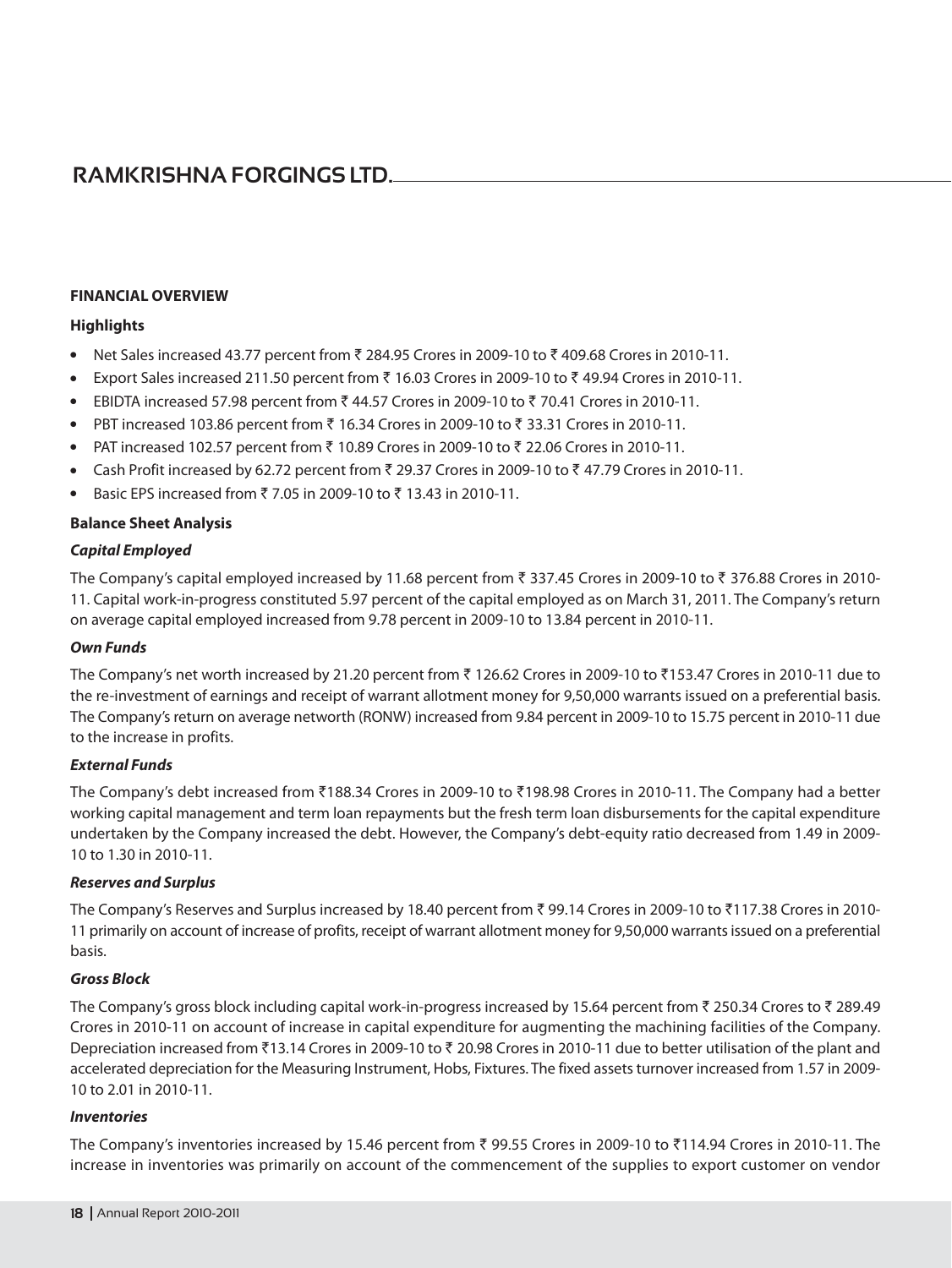

management system, increase in raw material stock and increase in work-in-progress on account of increase of the product portfolio of the Company.

#### **Loans, Advances and Deposits**

Loans, Advances and Deposits comprised around 10.60 percent of current assets and increased from ₹18.89 Crores in 2009-10 to ₹ 20.69 Crores in 2010-11. The Company has also advanced ₹ 9.39 Crores to Ramkrishna Forgings Employee Welfare Trust for the acquisition of the equity shares from the open market for the administration of the ESOP Scheme(s) of the Company.

#### **Profit & Loss Statement Analysis**

#### **Revenues**

The Company's net sales increased by 43.77 percent from ₹ 284.95 Crores in 2009-10 to ₹ 409.68 Crores in 2010-11. This increase was primarily driven by the increased productivity of the forgings section and improved utilisation of the ring rolling section. The segment-wise revenue earned is as follows :

|                          |         | (in percentage) |
|--------------------------|---------|-----------------|
| <b>Particulars</b>       | 2010-11 | 2009-10         |
| <b>Automobiles</b>       | 70.42   | 74.00           |
| Railways                 | 5.68    | 9.00            |
| Mining                   | 3.43    | 4.00            |
| <b>Exports</b>           | 11.32   | 5.00            |
| Others (including Scrap) | 9.15    | 8.00            |

#### **Foreign Exchange**

The Company's exports increased 211.50 percent from ₹ 16.03 Crores in 2009-10 to ₹ 49.94 Crores in 2010-11. The Company has already registered its geographical presence in Latin America, Europe, USA and is constantly striving to increase its geographical presence and its customer base.

#### **Interest**

Interest outflow in 2010-11 was ₹ 16.11 Crores increasing from ₹ 15.08 Crores in 2009-10 and constituting 3.93 percent of net turnover. On account of better working capital management the Interest cost, in spite of an increasing interest rates, has increased by only 6.83 percent as compared to an increase in net turnover by 43.77 percent in Net Turnover during the year. As a result, interest cover of the Company improved from 2.96 in 2009-10 to 4.37 in 2010-11 indicating the Company comfort in servicing debt.

#### Costs

Total expenses (excluding interest & depreciation) increased 43.02 percent from ₹ 244.96 Crores in 2009-10 to ₹ 350.34 Crores in 2010-11 constituting 83.27 percent of total income as compared to 84.61 percent of the total income last year.

| Cost break-up        |         | $(5 \in \mathsf{C} \cap \mathsf{C} \cap \mathsf{C} \cap \mathsf{C} \cap \mathsf{C} \cap \mathsf{C} \cap \mathsf{C} \cap \mathsf{C} \cap \mathsf{C} \cap \mathsf{C} \cap \mathsf{C} \cap \mathsf{C} \cap \mathsf{C} \cap \mathsf{C} \cap \mathsf{C} \cap \mathsf{C} \cap \mathsf{C} \cap \mathsf{C} \cap \mathsf{C} \cap \mathsf{C} \cap \mathsf{C} \cap \mathsf{C} \cap \mathsf{C} \cap \mathsf{C} \cap \mathsf{C} \cap \mathsf{C} \cap \mathsf{C} \cap$ |
|----------------------|---------|----------------------------------------------------------------------------------------------------------------------------------------------------------------------------------------------------------------------------------------------------------------------------------------------------------------------------------------------------------------------------------------------------------------------------------------------------------|
| <b>Particulars</b>   | 2010-11 | 2009-10                                                                                                                                                                                                                                                                                                                                                                                                                                                  |
| <b>Raw Material</b>  | 239.11  | 164.92                                                                                                                                                                                                                                                                                                                                                                                                                                                   |
| Power and Fuel       | 35.52   | 26.64                                                                                                                                                                                                                                                                                                                                                                                                                                                    |
| <b>Employee Cost</b> | 21.94   | 16.39                                                                                                                                                                                                                                                                                                                                                                                                                                                    |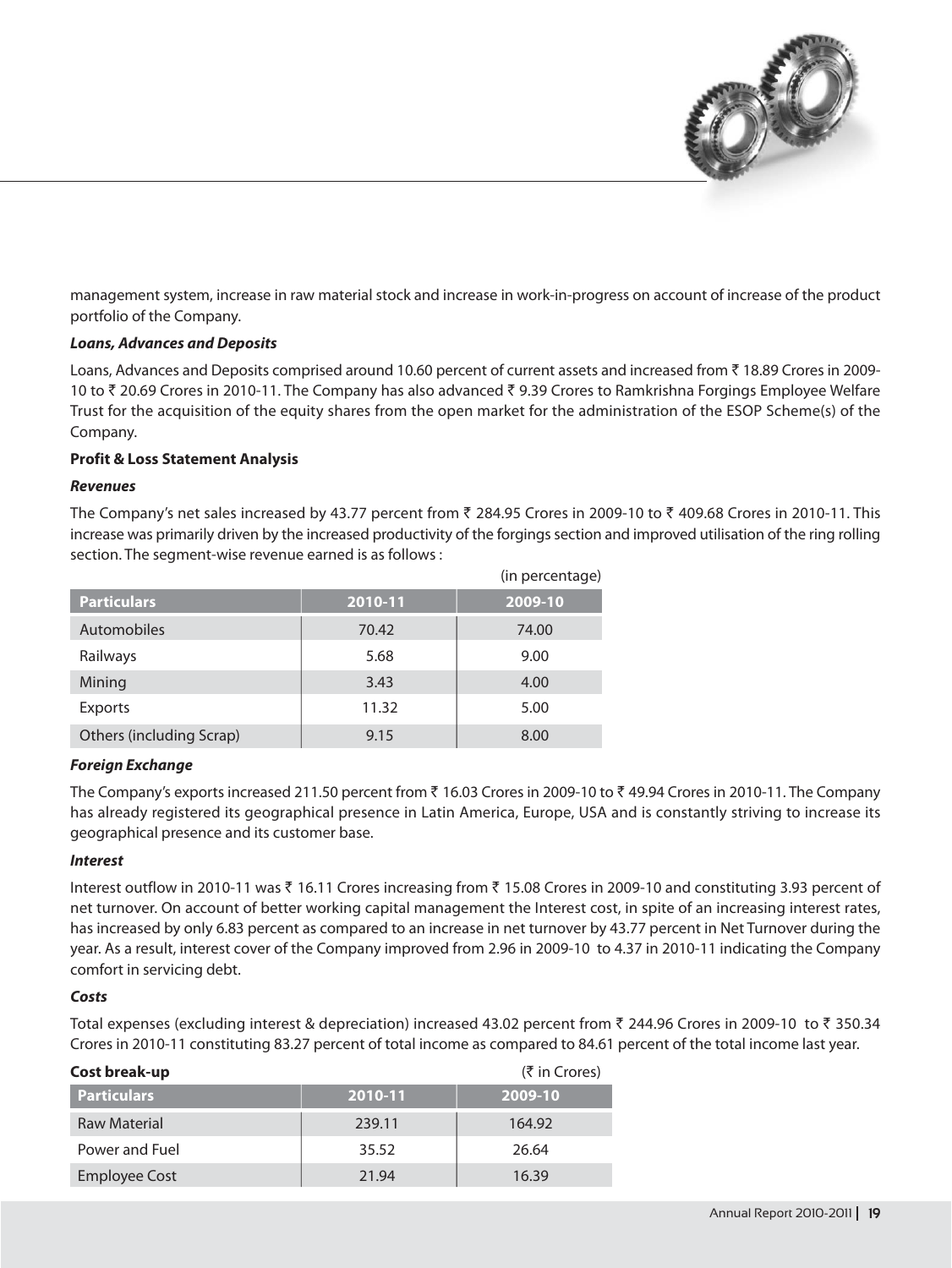Raw Material Costs : Contributing 61.72 percent to total costs, raw materials costs increased from ₹ 164.92 Crores in 2009-10 to ₹ 239.11 Crores in 2010-11.

Power and Fuel Costs : Contributing 9.17 percent to total costs, power and fuel costs increased from ₹ 26.64 Crores in 2009-10 to ₹ 35.52 Crores in 2010-11.

Employee Costs : Contributing 5.66 percent to total costs, employee costs increased from ₹16.39 Crores in 2009-10 to ₹ 21.94 Crores in 2010-11.

#### **MANAGING OUR RISKS**

Risks are in fact opportunities that can be most profitably leveraged if identified, assessed and managed efficiently. A healthy balance between risk and reward can bring the Company steady realizations and boost profitability.

At Ramkrishna Forgings Ltd., all key aspects of risk management are incorporated in a comprehensive risk warning system, which enables the Company to manage risks at the individual, management and board levels. Expert management of risk is consistent with creation of increased shareholder value.

The Company has identified the key areas to concentrate on, which it believes to be critical for the achievement of organizational goals. A well defined structure has been laid down to assess, monitor and mitigate risks associated with these areas, briefly enumerated below:

#### 1. Client Concentration Risk

The overall domestic sales of the commercial vehicles segment registered increase from 531,395 vehicles to 676,408 vehicles registering a growth of 27.29 percent during 2010-2011 as compared to the same period last year. However, an increase in the cost of fuel and increase of vehicle financing cost may slow down the growth in the coming year.

#### **Risk Mitigation**

- (i) The Company has increased its presence in the export market as its constitutes 11.32% of the total turnover. The Company has a diversified geographical location for exports. The Company has recognized exports as its key thrust area and is identifying new customers across the globe.
- (ii) The Company has taken steps to diversify the customer base through aggressive marketing and participating in the various fairs.
- (iii) The Company has taken steps to de-risk its sales mix by increasing its focus on the mining sector and making inroads in the farm equipment business.
- (iv) The Company is making efforts to venture into new areas and products by which it can reduce its dependence on the commercial vehicle segment.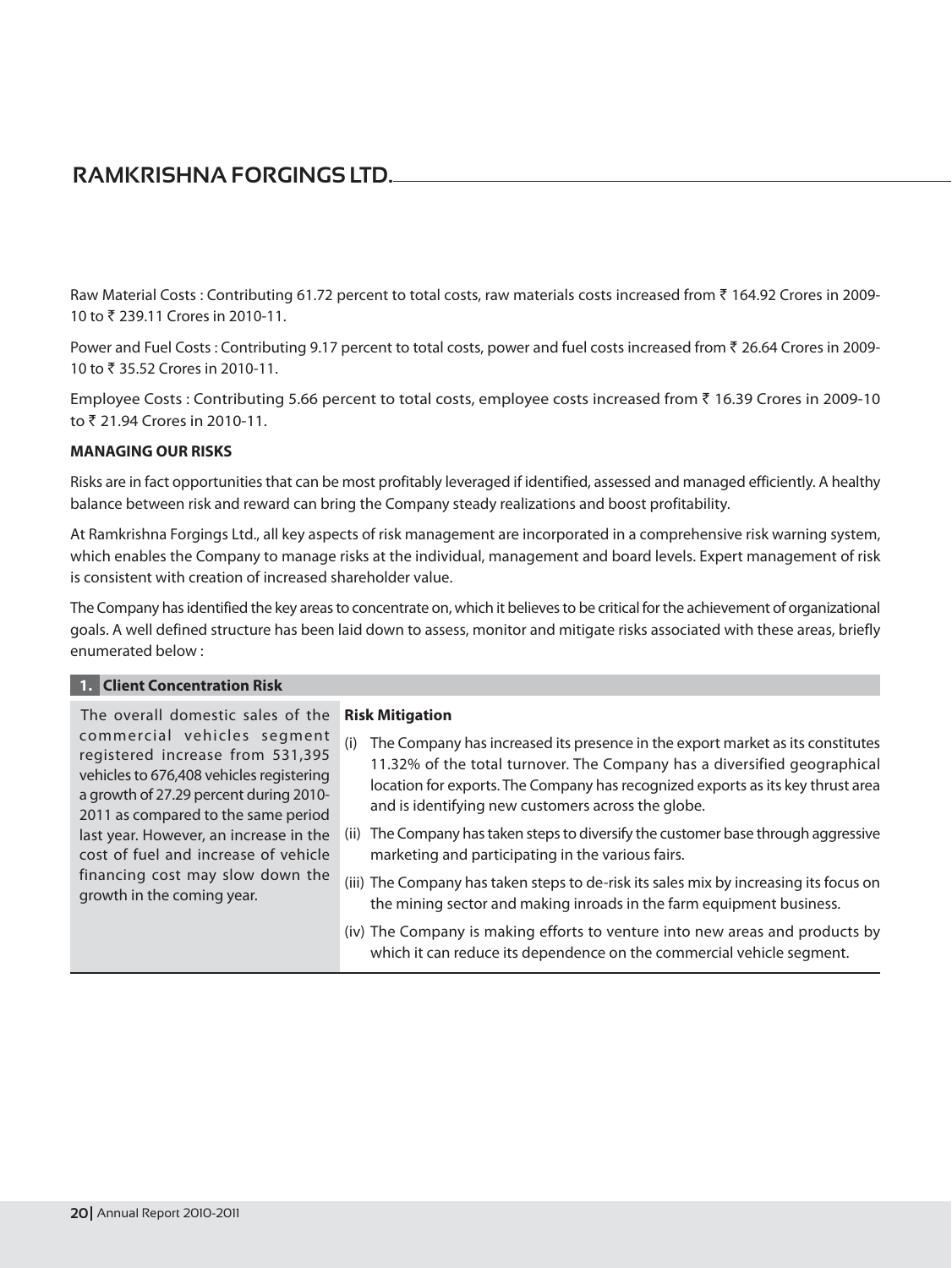

| 2. Technology Risk                                                                                                                                                                                                                                                                                                                                                                                                   |                                                                                                                                                                                                                                                                                                                                                                                                                                                                                                                                                                                                                                                                                                                                                                                                                                                                                                                                                                                                                                                                                                                                                                                                        |  |  |
|----------------------------------------------------------------------------------------------------------------------------------------------------------------------------------------------------------------------------------------------------------------------------------------------------------------------------------------------------------------------------------------------------------------------|--------------------------------------------------------------------------------------------------------------------------------------------------------------------------------------------------------------------------------------------------------------------------------------------------------------------------------------------------------------------------------------------------------------------------------------------------------------------------------------------------------------------------------------------------------------------------------------------------------------------------------------------------------------------------------------------------------------------------------------------------------------------------------------------------------------------------------------------------------------------------------------------------------------------------------------------------------------------------------------------------------------------------------------------------------------------------------------------------------------------------------------------------------------------------------------------------------|--|--|
| The forging industry must lead the<br>drive for technological advances that<br>benefit many facets of the forging<br>process, and continue to enhance the<br>industry's competitiveness and<br>profitability. The industry needs to<br>develop and put in place programs and<br>systems to help find the strategically<br>significant technologies and find ways<br>to deploy those technologies to the<br>industry. | <b>Risk Mitigation</b><br>(i)<br>The Company has the-state-of-art of CNC Machining and Gear Cutting Facilities<br>and has achieved accuracies of class 6 as per DIN 3962 in the soft stage and<br>class 8 as per DIN 3962 in the hard stage in gear manufacturing.<br>The Company had augmented its Machining Facilities by procuring CNC Gear<br>(ii)<br>Hobbing Machines from Mitsubishi Heavy Industries Limited, Japan and<br>Premier Limited. It has also procured High performance CNC Turning Centres<br>and CNC Vertical Machining Centres from Doosan, Korea which will help the<br>Company to increase its product profile and expand the product portfolio.<br>(iii) The installation of the ring rolling line has helped the Company to produce<br>components with better input output ratio, higher strength on account of<br>better grain flow and with fewer secondary operations.<br>(iv) It has a world class quality assurances laboratory with the best in practice<br>equipments.<br>The Company intends to undertake new projects with latest technology<br>(v)<br>equipments which will help to maintain its cost competitiveness and increase<br>its acceptance with the OEM's. |  |  |
| <b>Competition Risk</b>                                                                                                                                                                                                                                                                                                                                                                                              |                                                                                                                                                                                                                                                                                                                                                                                                                                                                                                                                                                                                                                                                                                                                                                                                                                                                                                                                                                                                                                                                                                                                                                                                        |  |  |

| With the number of organized players,<br>increasing competition has intensified<br>in the forging industry. Moreover, low<br>cost Asian countries like China and<br>Thailand could pose stiff global comp- | <b>Risk Mitigation</b><br>(i)<br>The Company has made new product development for its existing and new<br>clients. During the year it has added 50 new products in the Turning section,<br>22 new products in the Gear Section and 12 new products in the HMC/VMC<br>section. |
|------------------------------------------------------------------------------------------------------------------------------------------------------------------------------------------------------------|-------------------------------------------------------------------------------------------------------------------------------------------------------------------------------------------------------------------------------------------------------------------------------|
| etition.                                                                                                                                                                                                   | (ii) The Company has expanded its product offerings by installation of new<br>machines. This has also helped to increase its product quality and finish.                                                                                                                      |
|                                                                                                                                                                                                            | (iii) The prime focus of the Company is to identify the customer need and attain<br>customer satisfaction.                                                                                                                                                                    |
|                                                                                                                                                                                                            | (iv) The Company can provide end to end solutions to its customers with significant<br>value addition at each leg, makes it capable to produce ready to use components<br>and become a one stop shop for the OEM's.                                                           |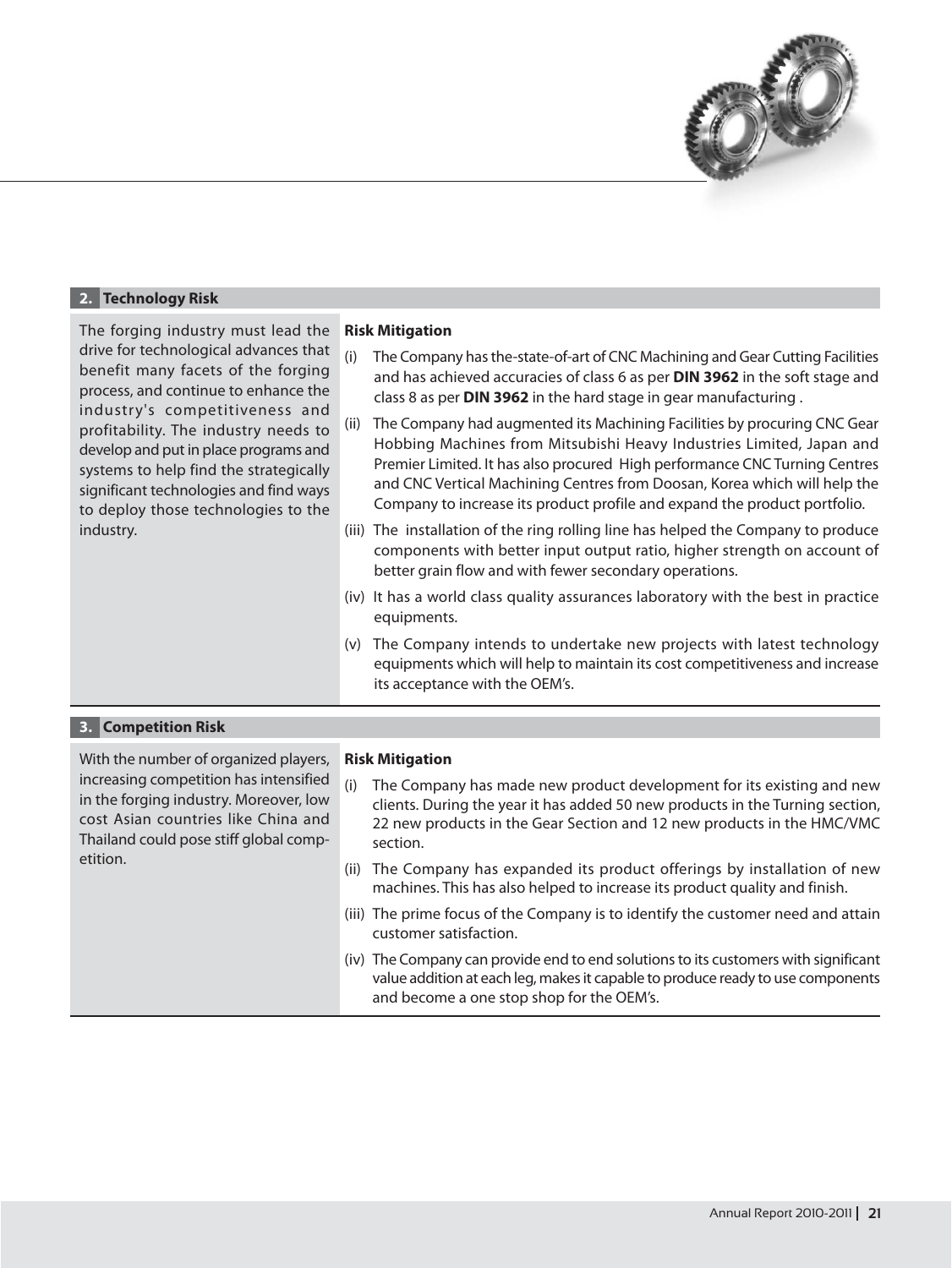| 4. Human Risk                                                                                                                                                           |                                                                                                                                                                                                                                                                                                                                                                                                                             |
|-------------------------------------------------------------------------------------------------------------------------------------------------------------------------|-----------------------------------------------------------------------------------------------------------------------------------------------------------------------------------------------------------------------------------------------------------------------------------------------------------------------------------------------------------------------------------------------------------------------------|
| Human Resources are among the most<br>important keys to the future success of<br>forging enterprises as it a labour<br>intensive process requiring skilled<br>manpower. | <b>Risk Mitigation</b><br>(i)<br>The Company had implemented an ESOP scheme for its permanent employees<br>which will help them to share the growth of the Company. It intends to evolve<br>further ESOP scheme(s) to cover more employees under this ambit.                                                                                                                                                                |
|                                                                                                                                                                         | It has evolved an effective appraisal system for its employees and an incentive<br>(ii)<br>system linked to productivity to recognize the performance of its employees.                                                                                                                                                                                                                                                     |
|                                                                                                                                                                         | (iii) The existence of renowned engineering colleges in the eastern regions helps<br>the Company to have a rich pool of talented professionals. The Company has<br>a regular training module for its operators/engineers which help them to<br>update their knowledge and skill for achieving the organization goals. This<br>has helped the Company to operate without losing any man day during the<br>year under review. |

#### **INTERNAL AUDIT AND CONTROLS**

The Company has in place adequate systems of internal controls and documented procedures covering all financial and operating function. These has been designed to provide reasonable assurance with regard to maintaining proper accounting control, monitoring economy and efficiency of the Company, protecting assets from unauthorised use or losses and ensuring reliability of financial and operational information.

The internal controls are designed to ensure that financial and other records are reliable for preparing financial statements and collating other data and for maintaining accountability of assets.

#### **CAUTIONARY STATEMENT**

Statements in this Management Discussion and Analysis, describing the Company's objectives, projections, estimates and expectations may be "forward looking statements" within the meaning of applicable laws and regulations. Actual results might differ materially from those either expressed or implied.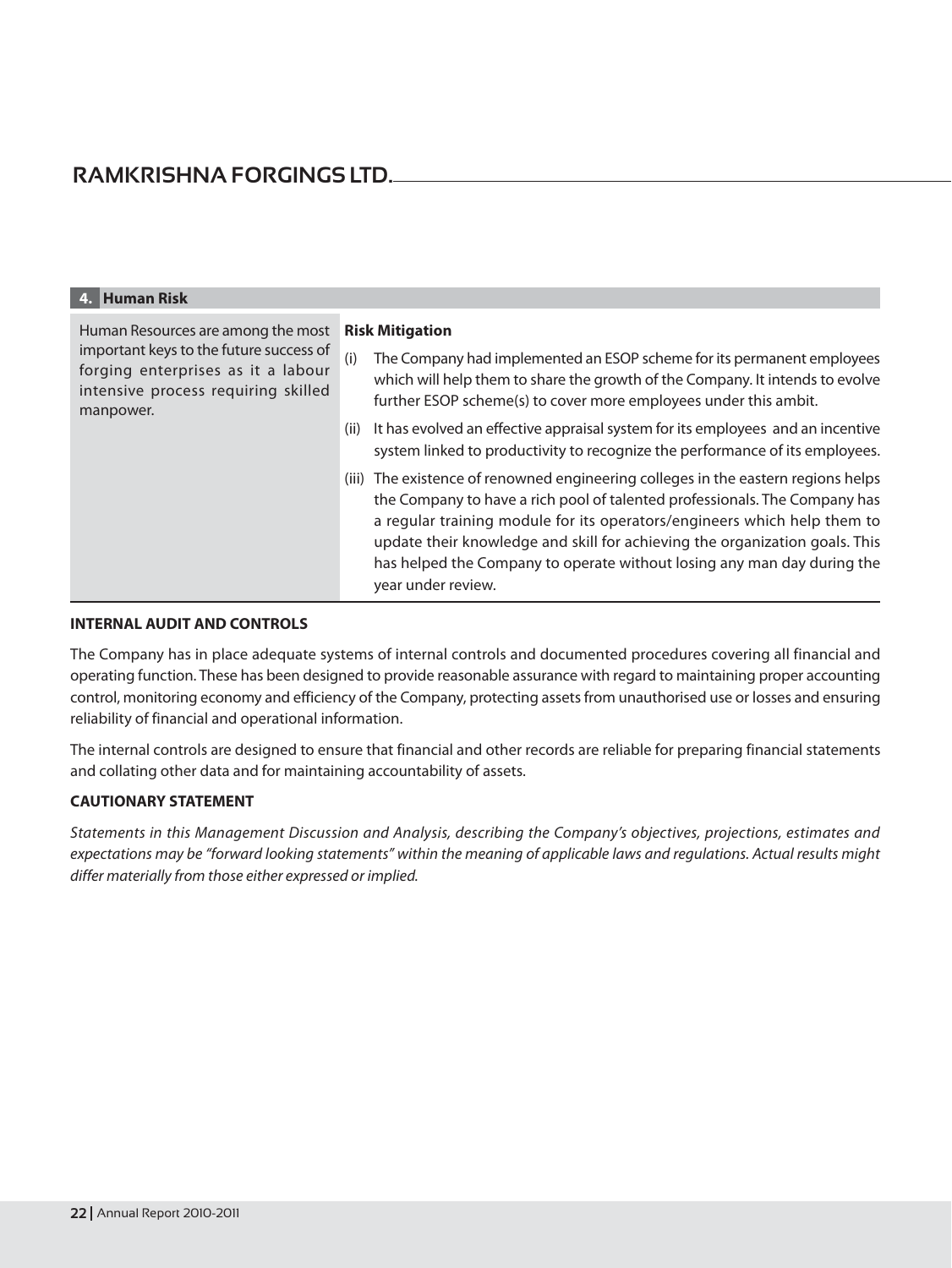## **REPORT ON** CORPORATE **GOVERNANCE**

The Company's shares are listed on The National Stock Exchange of India Limited and Bombay Stock Exchange Limited. Accordingly, the Corporate Governance Report for the year 2010-2011, which has been prepared pursuant to the provisions of Clause 49 of the Listing Agreement, contains details relating to previous year.

#### 1. COMPANY'S PHILOSOPHY ON CORPORATE GOVERNANCE

Your Company adheres to good corporate practices and is constantly striving to better them and adopt the best practices. Your company believes that sustainable and long term growth of every shareholder depends upon the judicious and effective use of available resources and consistent endeavour to achieve excellence in business along with active participation in the growth of the society, building of the environmental balance and significant contribution in economic growth. The Company will continue to focus its resources, strengths and strategies to achieve its vision of becoming a formidable forging Company, while upholding the core value of transparency, integrity, honesty and accountability which are fundamental.

Corporate Governance at Ramkrishna Forgings Ltd (RKFL) has been a continuous journey and the business goals of the Company are aimed at the overall well being and welfare of all the constituents of the system. The Company has laid a strong foundation for making Corporate Governance a way of life by constituting a Board with a balanced mix of experts of eminence and integrity, forming a core group of top level executives, inducting competent professionals across the organisation and putting in place the best system, process and technology. The Company combines leading edge technology and innovation with superior application and customer service skills.

The Company is committed to pursue growth by adhering to the highest standards of Corporate Governance. The Company aims to maximise shareholder value through achieving business excellence. The Company is driven by the demands of its customers and it cares to meet their needs. It is committed to maintain the international quality standards, efficient delivery schedule and competitive prices. The Company is also committed to its social initiatives. The corporate philosophy of the Company has helped in adding value to the interest of its stakeholders viz, customers, employees and owners in a socially responsible way.

#### 2. BOARD OF DIRECTORS

The Company understands that good and quality governance is a powerful competitive differentiator and critical to economic and social progress. The Board of the Company is independent in making its decisions and also capable and committed to address conflicts of interests and impress upon the functionaries of the Company to focus on transparency, accountability, integrity and responsibility.

The Company's Board presently consists of Nine Directors out of which six are Non-Executive Directors. The Company has an Executive Chairman and Five Non-Executive Independent Directors. The composition of the Board is in conformity with Clause 49 of the Listing Agreement as entered into with the Stock Exchanges.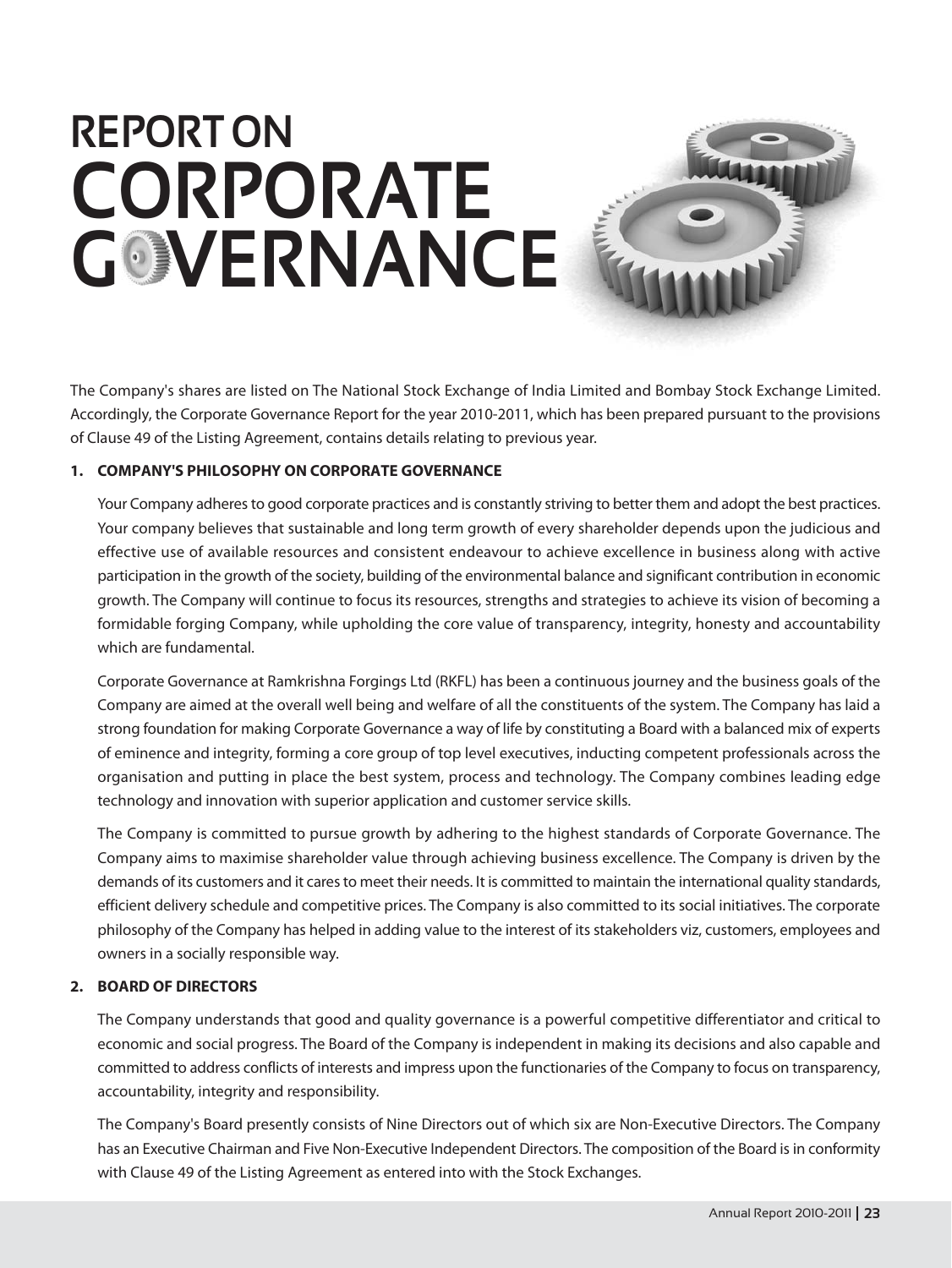None of the Directors on the Board is a member of more than 10 committees or chairman of more than 5 committees across all the Public Companies in which he is a Director. Necessary disclosures regarding committee positions in other Public Companies as on 31st March, 2011 have been made by the Directors.

The Board meets regularly to review the strategic, operational and financial matters of the Company. The Board has also delegated its powers to the Committees. The agenda of the meeting is circulated to all the Directors in advance and all material information is provided to facilitate meaningful and focussed discussion at the meeting. The Board reviews the compliance of the applicable laws in the Board Meeting. The Board is given presentation covering the financial and other aspects of the Company before taking on record the quarterly/annual financial results of the Company. The budgets for the Financial Year is discussed with the Board at the commencement of the financial year and the comparison of the quarterly/annual performance of the Company vis-a-vis the budgets is presented to the Board before taking on record the quarterly/annual financial results of the Company. The requisite information as required is provided to the Board.

#### The information that are also placed before the Board includes :

- General notices of interest of Directors.
- Appointment, Remuneration and Resignation of Directors.
- Formation/Reconstitution of Board Committees.  $\bullet$
- Terms of reference of Board Committees.
- Minutes of the meetings of Audit Committee and other Committees of the Board.  $\bullet$
- Appointment/Resignation of Chief Financial Officer and Company Secretary.  $\bullet$
- Annual operating plans of businesses, capital budgets and any updates.  $\bullet$
- Quarterly results of the Company.
- Dividend declaration.
- Sale of material nature, investments and assets, which is not in the normal course of the business.
- Internal Audit Findings and External Audit Reports (through the Audit Committee).
- Proposals for investments, mergers and acquisitions, if any.
- Details of any joint venture, acquisitions of companies or collaboration agreement, if any.
- Making of loans and investment of surplus funds.
- Non compliance of any regulatory, statutory or listing requirements, show cause, demand, prosecution notices and penalty notices, if any, which are materially important.
- Significant labour problems, if any, and their proposed solutions.

#### Meetings, Attendance, Directorships/Chairmanships

During the year 4 (four) board meetings were held on 22.05.2010, 22.07.2010, 30.10.2010 and 29.01.2011. The details of the composition of the board, attendance of each Director at the Board meeting, last Annual General Meeting and the number of Directorship and Chairmanship/Membership of Committee of each Director in other Public Companies are as follows: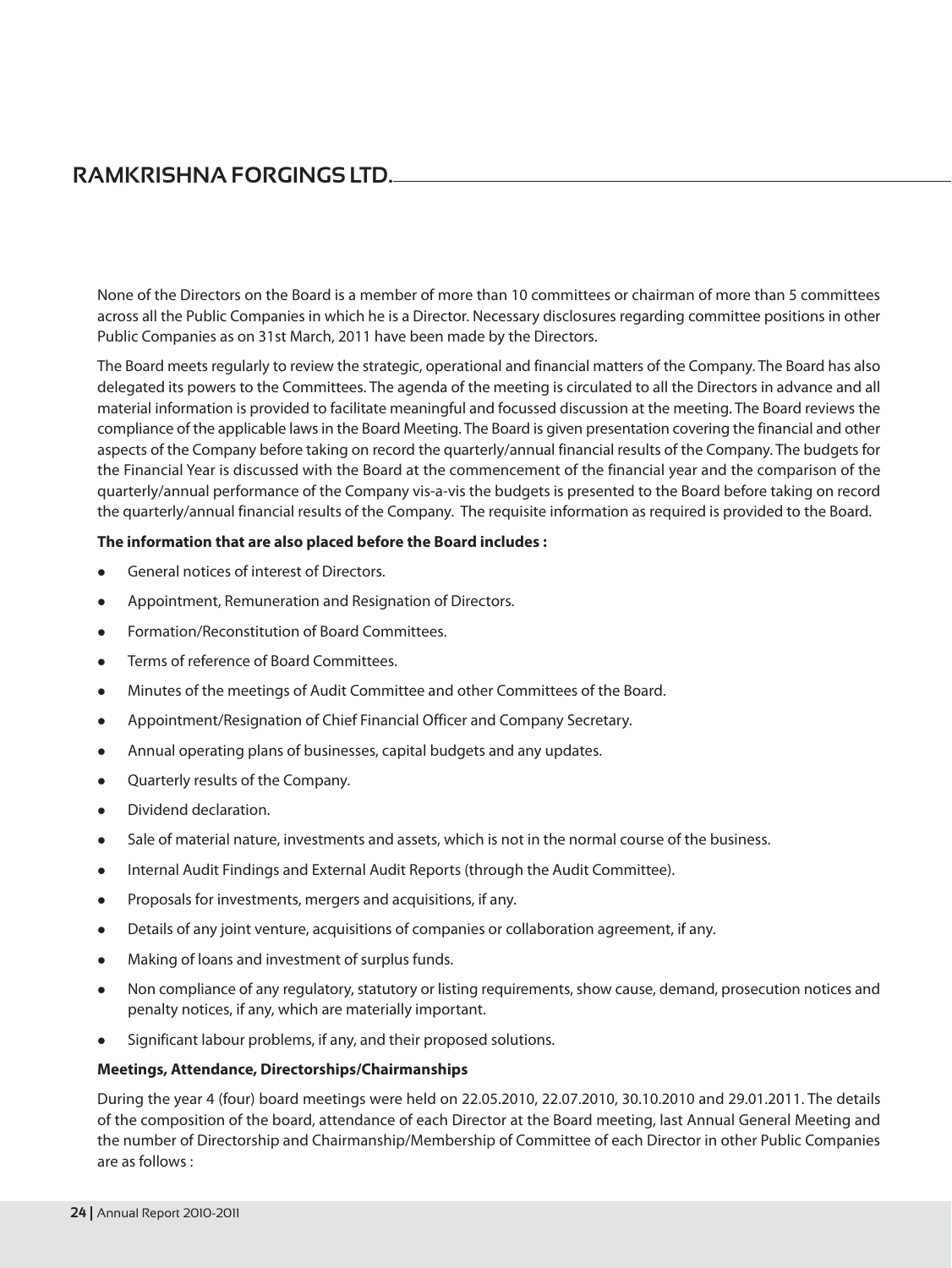

|                                          |                           | <b>Attendance</b><br><b>Particulars</b> |                    | No. of Directorship and other<br><b>Committee Membership/</b><br>Chairmanship |                                            |                                              |
|------------------------------------------|---------------------------|-----------------------------------------|--------------------|-------------------------------------------------------------------------------|--------------------------------------------|----------------------------------------------|
| <b>Name of Director</b>                  | <b>Catetgory</b>          | <b>Board</b><br><b>Meetings</b>         | Last<br><b>AGM</b> | <b>Director-</b><br>ship                                                      | <b>Committee</b><br><b>Member-</b><br>ship | <b>Committee</b><br><b>Chairman-</b><br>ship |
| Mr. Mahabir Prasad Jalan (Chairman)      | Executive                 | $\overline{4}$                          | <b>No</b>          |                                                                               | <b>Nil</b>                                 | <b>Nil</b>                                   |
| Mr. Naresh Jalan (Managing Director)     | Executive                 | 4                                       | Yes                |                                                                               | Nil                                        | Nil                                          |
| Mr. Pawan Kumar Kedia (Finance Director) | Executive                 | $\overline{4}$                          | <b>Yes</b>         | <b>Nil</b>                                                                    | <b>Nil</b>                                 | <b>Nil</b>                                   |
| Mr. Ram Prasad Saraf                     | Non-Executive             | 4                                       | Yes                | Nil                                                                           | Nil                                        | Nil                                          |
| Mr. Randhir Khandelwal*                  | Non-Executive             | $\mathcal{P}$                           | N <sub>o</sub>     | N.A.                                                                          | N.A.                                       | N.A.                                         |
| Mr. Padam Kumar Khaitan                  | Non-Executive             | 3                                       | No.                | 12                                                                            | 3                                          | 2                                            |
| Mr. Satish Kumar Mehta                   | Non-Executive             | $\overline{4}$                          | N <sub>o</sub>     | <b>Nil</b>                                                                    | <b>Nil</b>                                 | <b>Nil</b>                                   |
| Mr. Subhasis Majumder                    | Non-Executive,<br>Nominee | 3                                       | No                 |                                                                               | Nil                                        | Nil                                          |
| Mr. Surendra Mohan Lakhotia              | Non-Executive             | $\overline{4}$                          | <b>Yes</b>         | $\mathfrak{D}$                                                                | 1                                          | <b>Nil</b>                                   |
| Mr. Laxminarayan Jhavar                  | Non-Executive             | 3                                       | No.                | Nil                                                                           | Nil                                        | Nil                                          |

#### Notes:

- a) \* Mr. Randhir Khandelwal resigned from Directorship on 22.07.2010.
- b) Number of Directorship excludes Directorship in Foreign Companies, Alternate Directorship, Companies registered under Section 25 of the Companies Act, 1956 and Private Limited Companies.
- c) Committees include Audit Committee and Shareholders/Investors Grievance Committee of only other Public Limited Companies.
- d) None of the Directors except Mr. Mahabir Prasad Jalan and Mr. Naresh Jalan are related to any other Director.
- e) None of the Directors have any business relationship with the Company.
- f) None of the Directors received any loans and advances from the Company during the year.
- g) None of the Directors hold Directorship in more than 15 Indian Public Limited Companies.
- h) All the Directors have certified that the disqualifications mentioned under Section 274(1)(g) of the Companies Act, 1956 do not apply to them.

#### **Role of Independent Directors**

The Independent Directors play an important role in deliberations and decision making at the Board Meeting and bring to the Company wide experiences in their respective fields. They also contribute in significant measure to Board Committees. Their independent role vis-à-vis the Company means that they have a special contribution to make in situations where they add a broader perspective by ensuring that the interests of all stakeholders are kept in acceptable balance and in providing an objective view in instances where potential conflicts of interest may arise between stakeholders.

#### **Board Meetings**

During the Financial Year 2010-2011 the Company has held four Board meetings. The gap between two meetings did not exceed four months. The details of the Board meetings are as follows :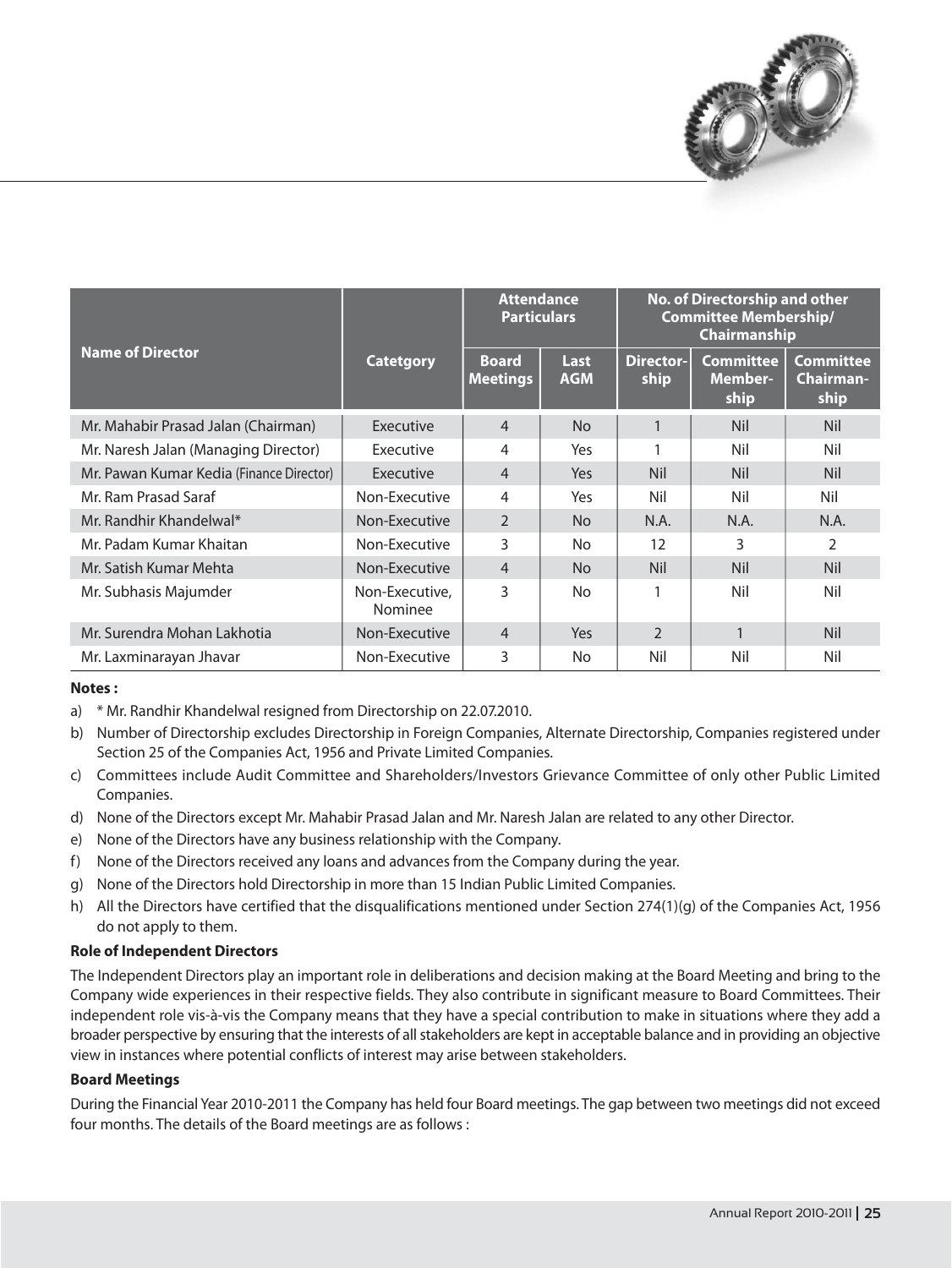| Sl. No. | <b>Dates</b> | <b>Strength</b> | <b>Presence of Directors</b> |
|---------|--------------|-----------------|------------------------------|
|         | 22.05.2010   |                 |                              |
|         | 22.07.2010   |                 |                              |
|         | 30.10.2010   |                 |                              |
|         | 29.01.2011   |                 |                              |

#### 3. COMMITTEES OF THE BOARD

At present, there are four Board Committees viz, the Audit Committee, the Remuneration and Compensation Committee, Management and Finance Committee and the Shareholders/Investors' Grievance Committee. The terms of reference of the Board Committees are determined by the Board from time to time. Meetings of each Board Committee are convened by the respective Committee Chairman. Signed minutes of Board and Committee meetings are placed for the information of the Board. The role and composition of these Committees, including the number of meetings held during the financial year and the related attendance are provided below:

#### A) Audit Committee

As a measure of good Corporate Governance and to provide assistance to the Board of Directors in fulfilling the responsibilities of the Board, an Audit Committee has been constituted as a sub-committee of the Board in accordance with Clause 49 of the Listing Agreement and Section 292A of the Companies Act, 1956. The Audit Committee helps to enhance the shareholders' confidence by promoting accountability and also acts as a catalyst for effective financial and auditing practices.

#### **Composition**

Presently the Audit Committee consists of four Non-Executive Directors out of which three are Independent Directors. The Audit Committee meetings were also attended by the Finance Director, Chief Financial Officer (CFO), the Statutory Auditor and the Internal Auditors. The Company Secretary is the Secretary of the Committee.

#### **Terms of Reference**

The terms of reference of the Audit Committee as stipulated by the Board are as follows :

- a) Oversight of the Company's financial reporting process and the disclosure of its financial information to ensure that the financial statements reflect a true and fair position, sufficient and credible.
- b) Recommending to the Board the appointment, re-appointment and, if required, replacement or removal of the Statutory Auditors and the fixation of audit fees.
- c) Approval of the payment to Statutory Auditors for any other service rendered by them.
- d) Reviewing with the management the annual financial statement before submission to the Board focusing primarily  $on:$ 
	- Matters required to be included in the Director's Responsibility Statement to be included in the Board's Report in terms of Clause (2AA) of Section 217 of the Companies Act, 1956.
	- Change in accounting policies and practices and reasons for the same.
	- Major accounting entries involving estimates based on exercise of judgement by the management.
	- Significant adjustments made in the financial statements arising out of audit findings.
	- Compliance with listing and other legal requirements relating to financial statement.
	- Disclosure of any related party transactions.
	- Qualifications in the draft audit report.
	- The going concern assumption.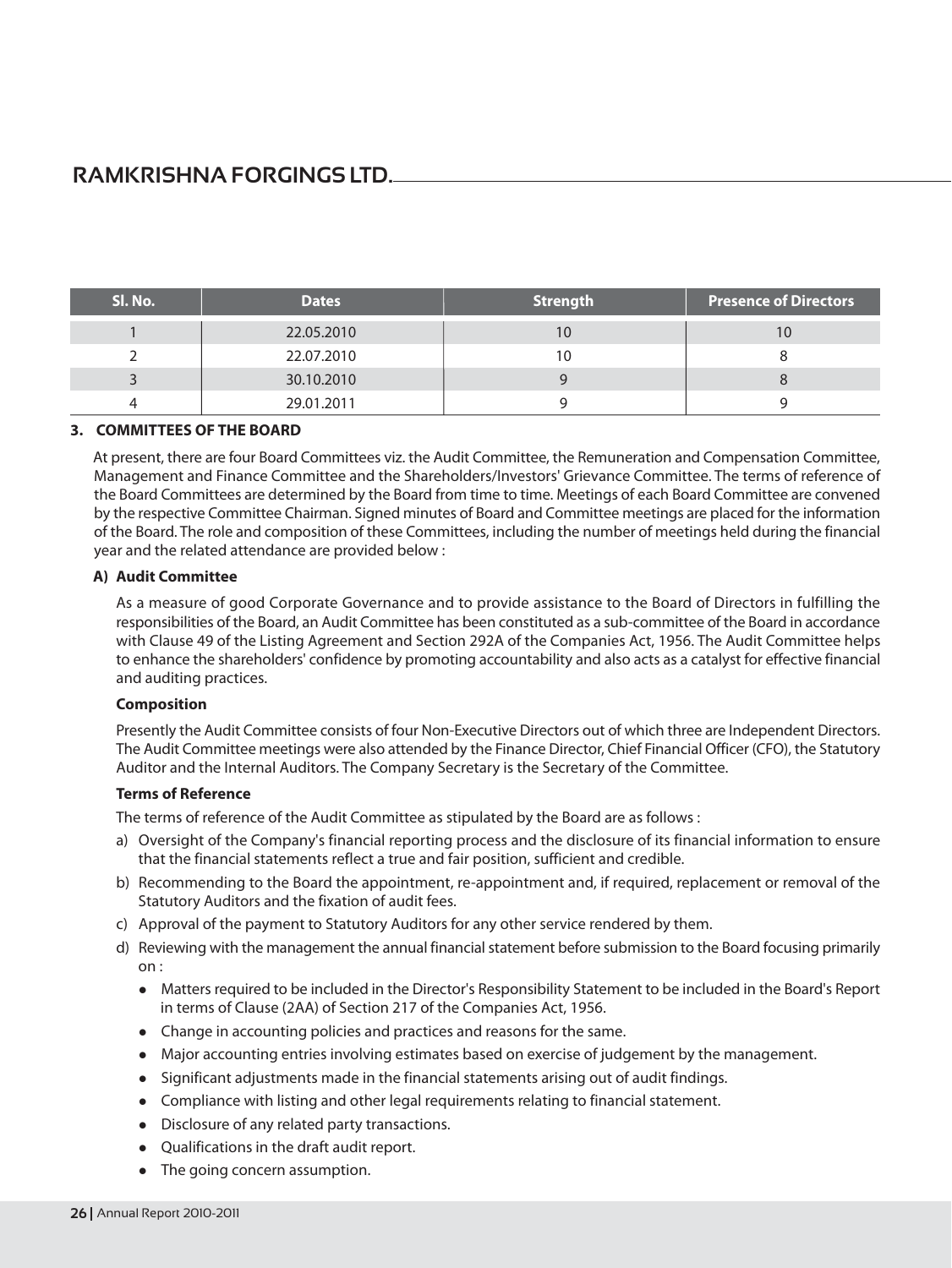

- e) Reviewing with the management, the quarterly financial statements before submission to the Board for approval.
- f) Reviewing with the management, performance of Statutory and Internal Auditors and adequacy of internal control systems.
- g) Reviewing the adequacy of the Internal Audit function, coverage and frequency of the internal audit.
- h) Discussion with the Internal Auditors about any significant findings and follow-up thereon.
- i) Reviewing the findings of the internal investigations by the Internal Auditors into the matters where there is a suspected fraud or irregularity or the failure of internal control systems of a material nature and reporting the matter to the Board.
- j) Discussion with the Statutory Auditors before the audit commences, nature and the scope of the audit as well as post - audit discussions to ascertain any area of concern.
- k) To look into the reasons for substantial defaults in the payment to the depositors, debenture holders, shareholders (in case of non payment of declared dividends) and creditors.
- I) Reviewing the functioning of the Whistle Blower Mechanism, in case the same is existing.
- m) Reviewing with the Management the statement of uses/application of funds raised through issue (Public, Rights, Preferential etc.), the statement of funds utilized for purposes other than those stated in the offer document/prospectus/notice and the report submitted by the monitoring agency monitoring the utilisation of proceeds of a public or rights issue, and making appropriate recommendations to the Board to take up steps in this matter.
- n) Approval of appointment of CFO (i.e., the Wholetime Finance Director or any other person heading the finance function or discharging that function) after assessing the qualifications, experience & background, etc. of the candidate.

The Audit Committee inter alia has reviewed the following information:

- 1. Management Discussion and Analysis of financial conditions and results of operations.
- 2. Statement of the related party transactions submitted by the management.
- 3. Management letter/letter of internal control weakness issued by the Statutory Auditors, if any.
- 4. Discussion on the internal audit report and the appointment, removal and terms of remuneration of the Internal Auditor.
- 5. The Quartely/Half yearly/Annual financial performance of the Company before being presented to the Board.
- 6. Matters required to be included in the Director's Responsibility Statement as per Section 217 Clause(2AA) of the Companies Act, 1956.
- 7. Compliance with listing and other legal requirements.
- 8. Reviewing with the Management the statement of uses/application of funds raised through Preferential Issue.

The Chairman of the Audit Committee briefs the Board about the significant discussions of Audit Committee meeting.

#### **Meetings and Attendance**

During the year 2010-2011 the Committee has met four times.

1. The details of the Audit Committee meetings held during the Financial Year 2010-2011 are as follows :

| Sl. No. | <b>Dates</b> | <b>Strength</b> | <b>Presence of Directors</b> |
|---------|--------------|-----------------|------------------------------|
|         | 22.05.2010   |                 |                              |
|         | 22.07.2010   |                 |                              |
|         | 30.10.2010   |                 |                              |
|         | 29.01.2011   |                 |                              |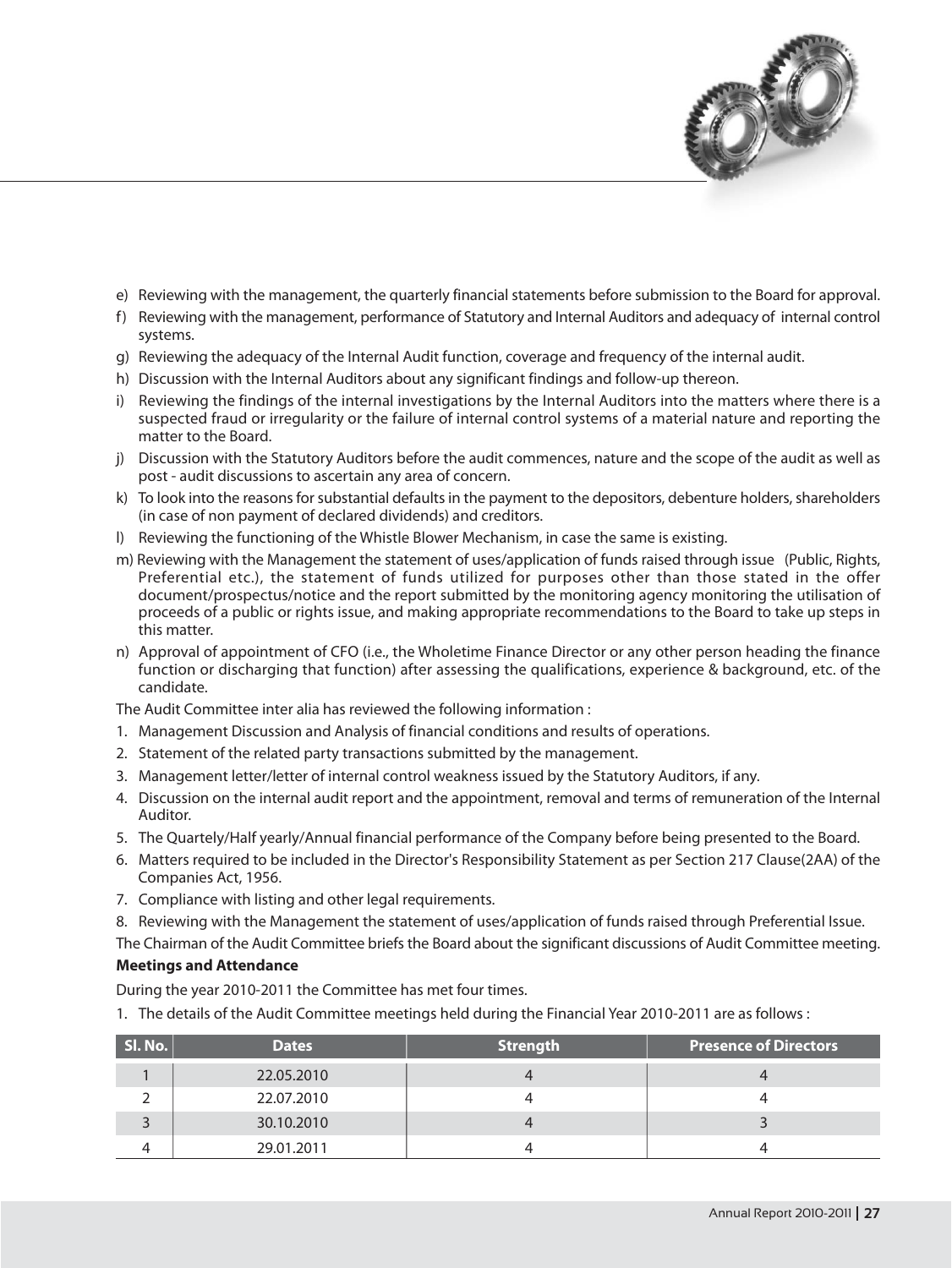#### 2. Attendance record at the Audit Committee meeting:

| <b>Name</b>                 | <b>Category</b> | No. of Meetings held<br>held during the year | No. of Meeting(s)<br><b>Attended</b> |
|-----------------------------|-----------------|----------------------------------------------|--------------------------------------|
| Mr. Surendra Mohan Lakhotia | Independent     |                                              |                                      |
| Mr. Ram Prasad Saraf        | Independent     | 4                                            |                                      |
| Mr. Satish Kumar Mehta      | Independent     |                                              |                                      |
| Mr. Subhasis Majumder       | Non-Independent |                                              |                                      |

The necessary quorum was present at all the meetings.

#### **B) Remuneration and Compensation Committee**

#### **Composition**

The Remuneration Committee of the Board comprises of three Non-Executive Directors/Independent Directors namely:

- 1) Mr. Satish Kumar Mehta Chairman
- 2) Mr. Ram Prasad Saraf Member
- 3) Mr. Surendra Mohan Lakhotia Member

#### **Terms of Reference**

Terms of reference of Remuneration and Compensation Committee broadly includes the roles, powers and duties as vested under Schedule XIII to the Companies Act, 1956, and Clause 49 of the Listing Agreement with Stock Exchanges and for the implementation, administration and superintendence of the ESOP Scheme(s) of the Company through a trust. It also comprises decision for remuneration payable to managerial personnel from time to time, deciding remuneration policy of the Company.

The Committee is responsible to:

- i) Determine the policy on the remuneration package for Executive Directors.
- ii) Determine the remuneration package of the Executive Directors.
- iii) Such other matters as may be required to be considered as per the provisions of the Companies Act, 1956, Listing Agreement and other applicable statutes.
- iv) Issue necessary guidelines to the ESOP Trust for the accomplishment of the ESOP Scheme(s).
- v) Determine the quantum of options to be granted under any ESOP Scheme(s) per employee and in aggregate.
- vi) Determine the conditions under which options vested in employees may lapse in case of termination of employment for misconduct.
- vii) Determine the exercise period within which the employee should exercise the option and that the option would lapse on failure to exercise the option within the exercise period.
- viii) Determine the specified time period within which the employee shall exercise the vested options in the event of termination or resignation of an employee.
- ix) Determine the right of an employee to exercise all the options vested in him at one time or at various points of time within the exercise period.
- x) Determine the procedure for making a fair and reasonable adjustment to the number of options and to the exercise price in case of corporate actions such as rights issues, bonus issues, merger, sale of division and others.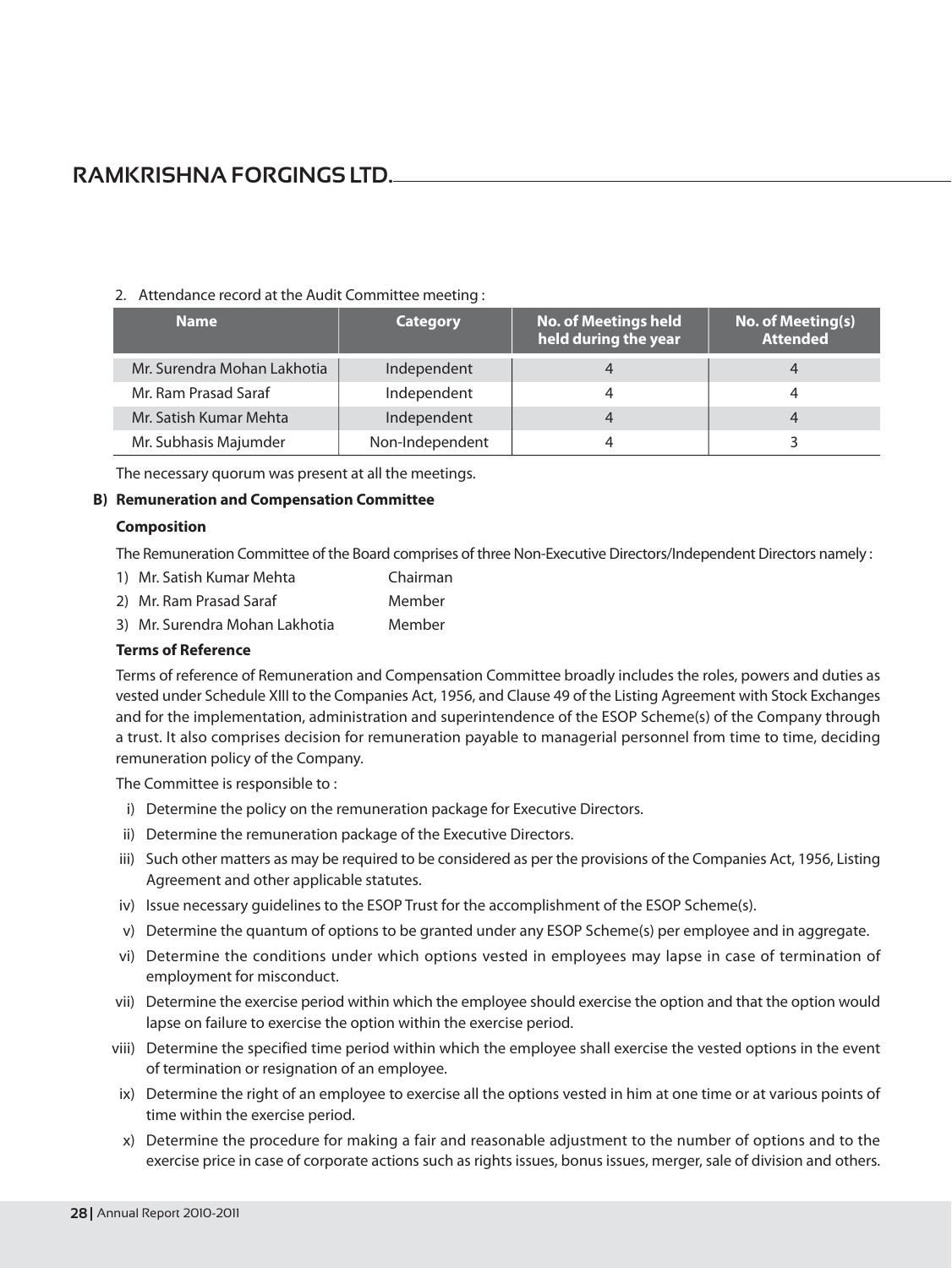

#### xi) Determine the grant, vest and exercise of option in case of employees who are on long leave.

#### **Details of Remuneration to Managing/Wholetime Directors**

The details of the remuneration paid to the Managing/Wholetime Directors for the year 2010-2011 are as follows:  $(5 \in \mathsf{Lakhs})$ 

| SI. No. | <b>Name of Director</b>  | <b>Salary</b> | <b>Others</b> | <b>Total</b> |
|---------|--------------------------|---------------|---------------|--------------|
|         | Mr. Mahabir Prasad Jalan | 81.96         | 41.41         | 123.37       |
|         | Mr. Naresh Jalan         | 69.00         | 28.01         | 97.01        |
|         | Mr. Pawan Kumar Kedia    | 5.28          | 6.18          | 11.46        |
|         | <b>TOTAL</b>             |               |               | 231.84       |

#### Note:

Salary represents Basic Salary and Dearness Allowance. Others include House Rent Allowance and other Allowances, Medical Reimbursement, LTA, Encashment of Leave and Contribution to Provident Fund but exclude Provision for Leave Encashment and Gratuity which is based on actuarial valuation provided on overall basis in the books of accounts.

The Company has Stock Option Scheme only for its permanent employees and Director, including wholetime director, but does not include the promoters of the Company.

In response to an application made by the Company to the Central Government for approval of payment of increased remuneration to Chairman cum Wholetime Director and the Managing Director from 1st April, 2008 to 31st March, 2011 the Central Government, has vide its letter dated 27th January, 2011 assented to payment of remuneration on the basis of the permissible limit as laid down in Section 309(3) read with Schedule XIII of the Companies Act, 1956 or remuneration of ₹41,21,520/- to Managing Director and ₹54,05,400/- to Chairman cum Wholetime Director which ever is higher. Based on the above approval remuneration paid to the Chairman cum Wholetime Director and the Managing Director is in excess by ₹51,90,526 and by ₹84,14,747 for the year 2009-10 and 2008-09 respectively. The Company has again represented to the Central Government for reconsideration of its application and to accord its approval for payment of remuneration as proposed in the said application. The said representation is pending for reconsideration of the Central Government. However, the remuneration paid during the year 2010-11 to Chairman cum Wholetime Director and the Managing Director is within the limits as laid down in Section 309(3) read with Schedule XIII of the Companies Act, 1956.

#### **Details of Sitting Fees to Non-Executive Directors**

The details of the Sitting fees paid to the Non-Executive Directors for the year 2010-2011 are as follows:

 $(3\overline{5}$  in I akhs)

| SI. No.        | <b>Name of the Director</b> | <b>Sittings Fees</b> |
|----------------|-----------------------------|----------------------|
|                | Mr. Ram Prasad Saraf        | 0.80                 |
| $\mathcal{P}$  | Mr. Padam Kumar Khaitan     | 0.30                 |
| 3              | Mr. Satish Kumar Mehta      | 0.80                 |
| $\overline{4}$ | Mr. Subhasis Majumder       | 0.60                 |
| 5              | Mr. Surendra Mohan Lakhotia | 0.80                 |
| 6              | Mr. Laxmi Narayan Jhavar    | 0.30                 |
| 7              | Mr. Randhir Khandelwal      | 0.20                 |
|                | <b>TOTAL</b>                | 3.80                 |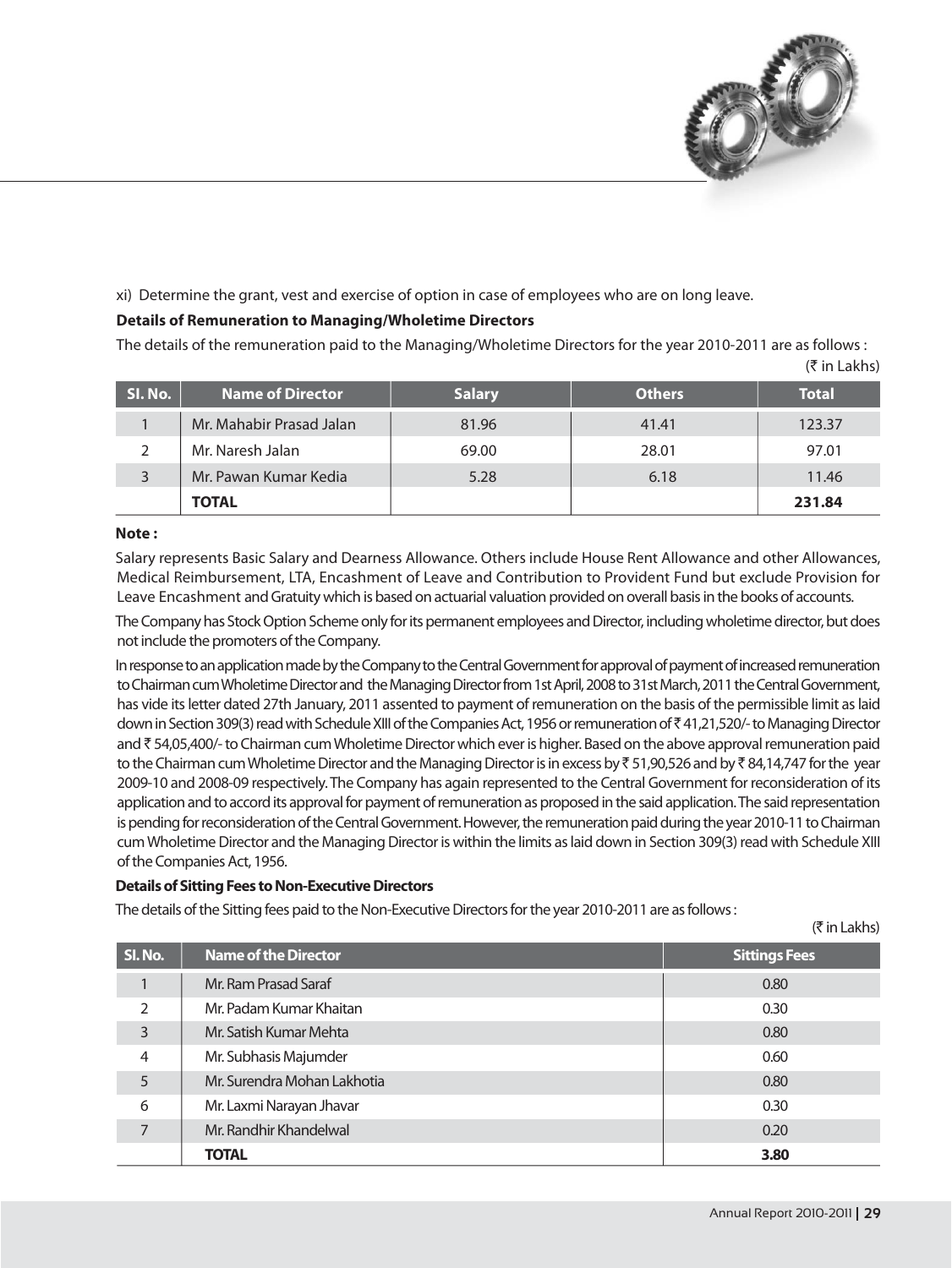#### Details of Shareholding in the Company by Directors

Details of shares of the Company held by the Directors as on 31st March, 2011 are as below:

| SI. No. | <b>Name of Director</b>  | No. of shares held | % of Total Holding |
|---------|--------------------------|--------------------|--------------------|
|         | Mr. Mahabir Prasad Jalan | 4,51,000           | 2.75               |
|         | Mr. Naresh Jalan         | 2,85,750           | 1.74               |
|         | Mr. Pawan Kumar Kedia    | 35,250             | Ი.21               |

All other Directors do not hold any shares in the Company. The Non-Executive Directors does not hold any Convertible Instruments.

Service Contracts, Severance Fees & Notice Period

The appointment of Executive Directors is governed, in general, by resolution passed by the Board & Shareholders of the Company which covers the terms and conditions of such appointment. No separate Service Contract is being/has been entered with the Company. There are no specific provisions prevailing regarding severance fee in the resolution for the appointment. The Notice period is governed by the applicable provisions and quidelines.

#### C) Management and Finance Committee

#### **Composition**

The Management and Finance Committee of the Board comprises of three Directors namely :

- 1) Mr. Mahabir Prasad Jalan
- 2) Mr. Nares h Jalan and
- 3) Mr. Ram Prasad Saraf

The Committee meetings are attended by the Chief Financial Officer (CFO). The Company Secretary is the Secretary of the Committee.

#### **Terms of Reference**

The committee will act in accordance with the provisions of the Companies Act, Listing Agreement and any other applicable laws and also monitoring and reviewing day-to-day financial and legal matters of the Company. The Minutes of the Committee is placed at the subsequent Board Meeting for approval.

The terms of reference of the Management and Finance Committee include the followings :

- 1. To review the banking arrangements and arrangements with the statutory authorities.
- 2. To borrow monies within the limits as approved by the Board.
- 3. To institute or withdraw any suit or other legal proceedings, to refer to arbitration any dispute or difference and to prosecute or defend any bankruptcy or insolvency proceedings.
- 4. Carry out any other function as is mandated by the Board from time to time and/or enforced by any statutory notification, amendment or modifications as may be applicable.
- 5. Delegate authorities from time to time to the executives/authorised persons to implement the decisions of the Committee.

#### **Meetings and Attendance**

During the Financial year 2010-2011, the committee had met four times.

| Name of the Committee Member | No. of Meetings held | <b>No. of Meetings Attended</b> |
|------------------------------|----------------------|---------------------------------|
| Mr. Mahabir Prasad Jalan     |                      |                                 |
| Mr. Naresh Jalan             |                      |                                 |
| Mr. Ram Prasad Saraf         |                      |                                 |

No sitting fees is paid for attending the Meeting.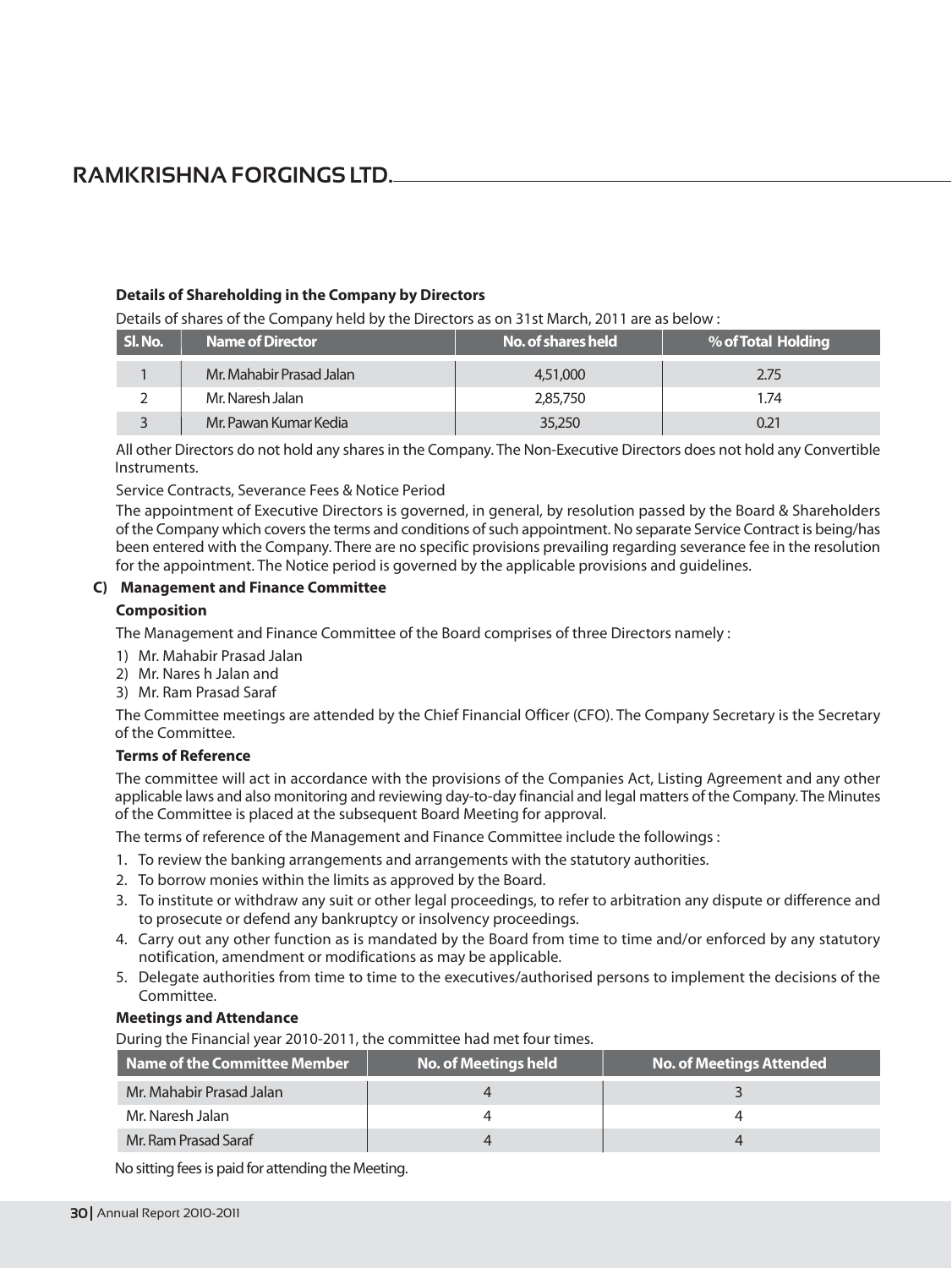

#### D) Shareholder/Investors' Grievance Committee

The Committee has constituted a Shareholders/Investors Grievance Committee of Directors to oversee and redress the shareholders' complaints and to oversee the performance of the Registrar and Transfer Agents. The Company has appointed Mr. Rajesh Mundhra, Company Secretary, as the Compliance Officer.

The Company also has a Share Transfer Committee wherein the powers for the share transfers, rematerilisation, splits and consolidation of shares has been delegated by the Board.

The composition of the Shareholders/Investors Grievance Committee is given below:

| <b>Name</b>             | Category                   |
|-------------------------|----------------------------|
| Mr. Ram Prasad Saraf    | Independent, Non-Executive |
| Mr. Randhir Khandelwal* | Independent, Non-Executive |
| Mr. Satish Mehta**      | Independent, Non-Executive |

\* Resigned from the committee w.e.f 22nd July, 2010

\*\* Appointed w.e.f 29th January, 2011

#### **Compliance Officer**

Mr. Rajesh Mundhra, Company Secretary, who is the Compliance Officer, can be contacted at :

Ramkrishna Forgings Ltd.

L&T Chambers, 6th Floor

16, Camac Street, Kolkata - 700 017

#### Details of complaints received and redressed :

The details regarding complaints received and resolved during the financial year 2010-2011 are as follows :

| <b>Opening Balance <math>\qquad</math> Received during the year</b> | <b>Resolved during the year</b> | <b>Closing Balance</b> |
|---------------------------------------------------------------------|---------------------------------|------------------------|
|                                                                     |                                 |                        |

#### **4. GENERAL BODY MEETINGS**

The details of the last three years' Annual General Meetings are given below:

| <b>Financial Year</b> | Details of Location                                    | <b>Date</b> | <b>Time</b>  | <b>No. of Special Resolution Passed</b> |
|-----------------------|--------------------------------------------------------|-------------|--------------|-----------------------------------------|
| 2009-10               | Gyan Manch<br>11 Pretoria Street<br>Kolkata - 700 071  | 22.08.2010  | 11.45 A.M.   | 4                                       |
| 2008-09               | Gyan Manch<br>11 Pretoria Street<br>Kolkata - 700 071  | 22.08.2009  | 11.45 A.M.   | 4                                       |
| 2007-08               | Kalakunj<br>48 Shakespeare Sarani<br>Kolkata - 700 017 | 30.08.2008  | $11.30$ A.M. | <b>Nil</b>                              |

No Special Resolution was passed in the year 2010-2011 through Postal Ballot and hence the provisions relating to the Postal Ballot were not applicable. None of the business proposed to be transacted in the ensuing Annual General Meeting requires passing a special resolution through Postal Ballot. The Company shall comply with the requirements of the Postal Ballot as and when required.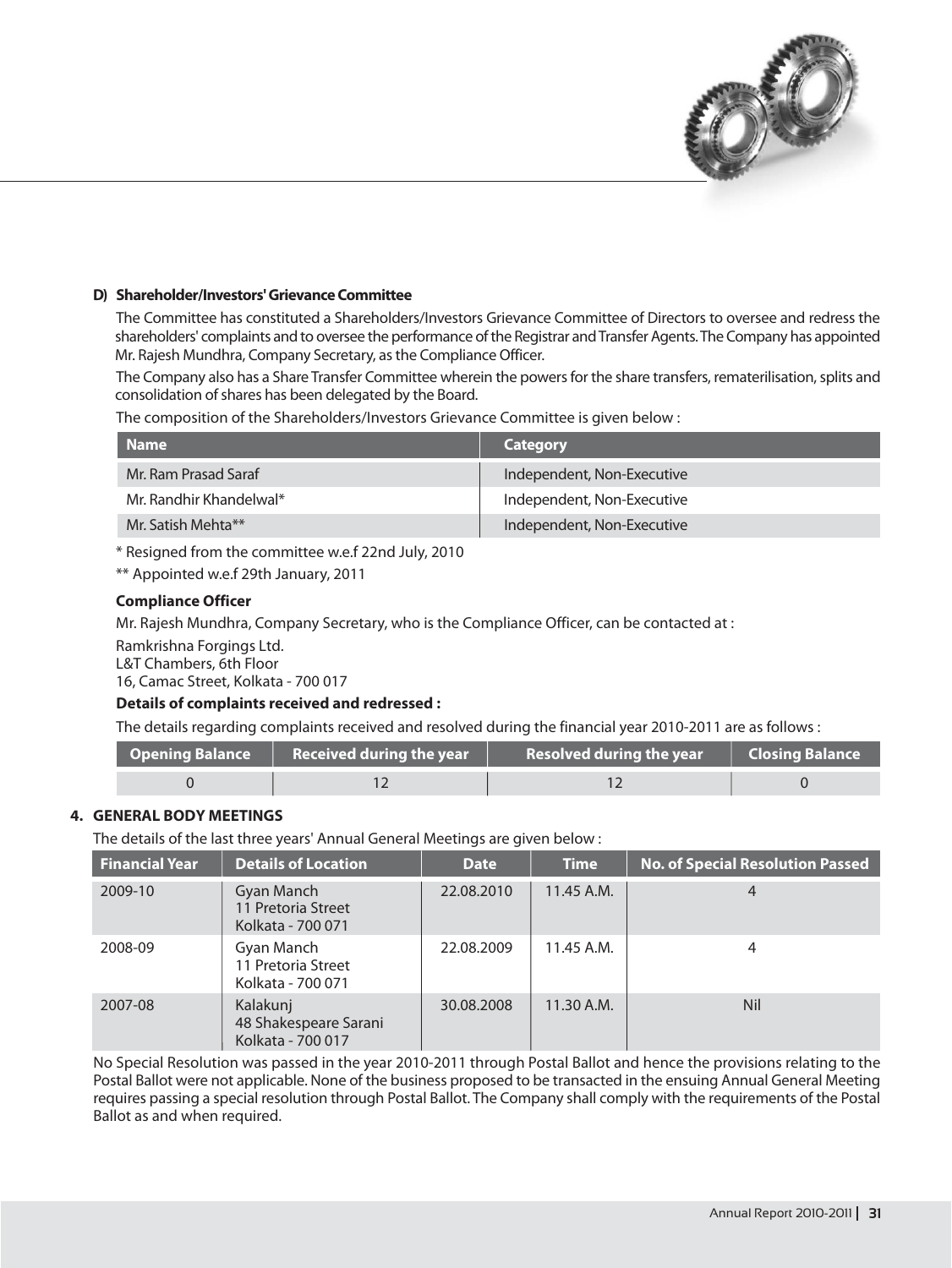#### 5. DISCLOSURES

#### a) Disclosure on materially significant Related Party Transactions:

Your Company places the statement of the related party transactions at every Audit Committee meetings. The Register of Contracts containing the transactions in which the Directors are interested are placed at the Board Meetings. The disclosures of the related party transaction as per the Accounting Standard (AS-18) are set out in Note No. 38 of the Notes to the Accounts. However, these transactions are not likely to have any conflict with the Company's interest.

#### b) Details of non-compliance by the Company, penalties, strictures imposed on the Company by Stock Exchange or SEBI or any Statutory Authority on any matter related to capital markets, during the last three years :

The Company has complied with the requirements of the Stock Exchange, SEBI and other Statutory Authorities on all matters related to the capital market during 2008-09, 2009-10 and 2010-2011.

There are no penalties or strictures being imposed on the Company by the Stock Exchange, SEBI or any other Statutory Authorities on the Company.

#### c) Code of Conduct:

The Board at its meeting held on 28th October, 2005 has adopted the Code of Conduct which lays down the procedures to be adhered by the Board Members and the Senior Management Personnel of the Company. The Code of Conduct is available on the Company's website i.e. www.ramkrishnaforgings.com. The declaration that the Code of Conduct has been complied by the Board and the Senior Management is given below:

#### Declaration by the CEO under clause 49 of the Listing Agreement regarding adherence to the Code of Conduct

In accordance with the clause 49 of the Listing Agreement with the Stock Exchanges, I hereby confirm that all the Directors and Senior Management Personnel of the Company have affirmed compliances with the Code of Conduct of the Company for the year ended 31st March, 2011.

#### For RAMKRISHNA FORGINGS LIMITED

Naresh Jalan (Managing Director)

#### d) Proceeds of the Preferential Issue:

The Company has issued 10,00,000 warrants to Ms. Lata Bhanshali and 29,00,000 warrants to M/s. Eastern Credit Capital Limited, Promoter group on a preferential basis at a price of ₹107.50/- per warrant during the year 2009-2010, The warrants can be converted into equity shares of  $\bar{\tau}$  10/- each at a premium of  $\bar{\tau}$  97.50/- within 18 months from the date of allotment i.e. 20th February, 2010.

The Company has received 25% of the issue price for 39,00,000 warrants at the time of allotment of the warrants as per SEBI (Issue of Capital and Disclosure Requirements) Regulations, 2009 during the year 2009-2010.

During the year, the Company has received a request for the conversion of 9,50,000 warrants into equity shares from M/s. Eastern Credit Capital Limited, Promoter group, along with the balance consideration of 75% of the issue price amounting to ₹765.95 Lakhs. The Company in its Board Meeting held on 4th April, 2011 has allotted 9,50,000 equity shares to M/s. Eastern Credit Capital Limited, Promoter group, by conversion of 9,50,000 warrants into equity shares. The utilisation of the outstanding preferential issue proceeds, if any, is provided at every meeting of the Audit Committee and the utilisation as on 31st March, 2011 is disclosed in note no. 23(a) of the notes to Accounts.

#### e) Disclosure of Accounting Treatment:

Your Company has followed all relevant accounting standards while preparing the financial statements.

#### f) CEO/CFO Certification:

As per Clause 49(v) of the Listing Agreement, the Managing Director and the Finance Director of the Company certifies to the Board regarding the review of the financial statement, compliance with the accounting standard, maintenance of the internal control for financial reporting, accounting policies etc.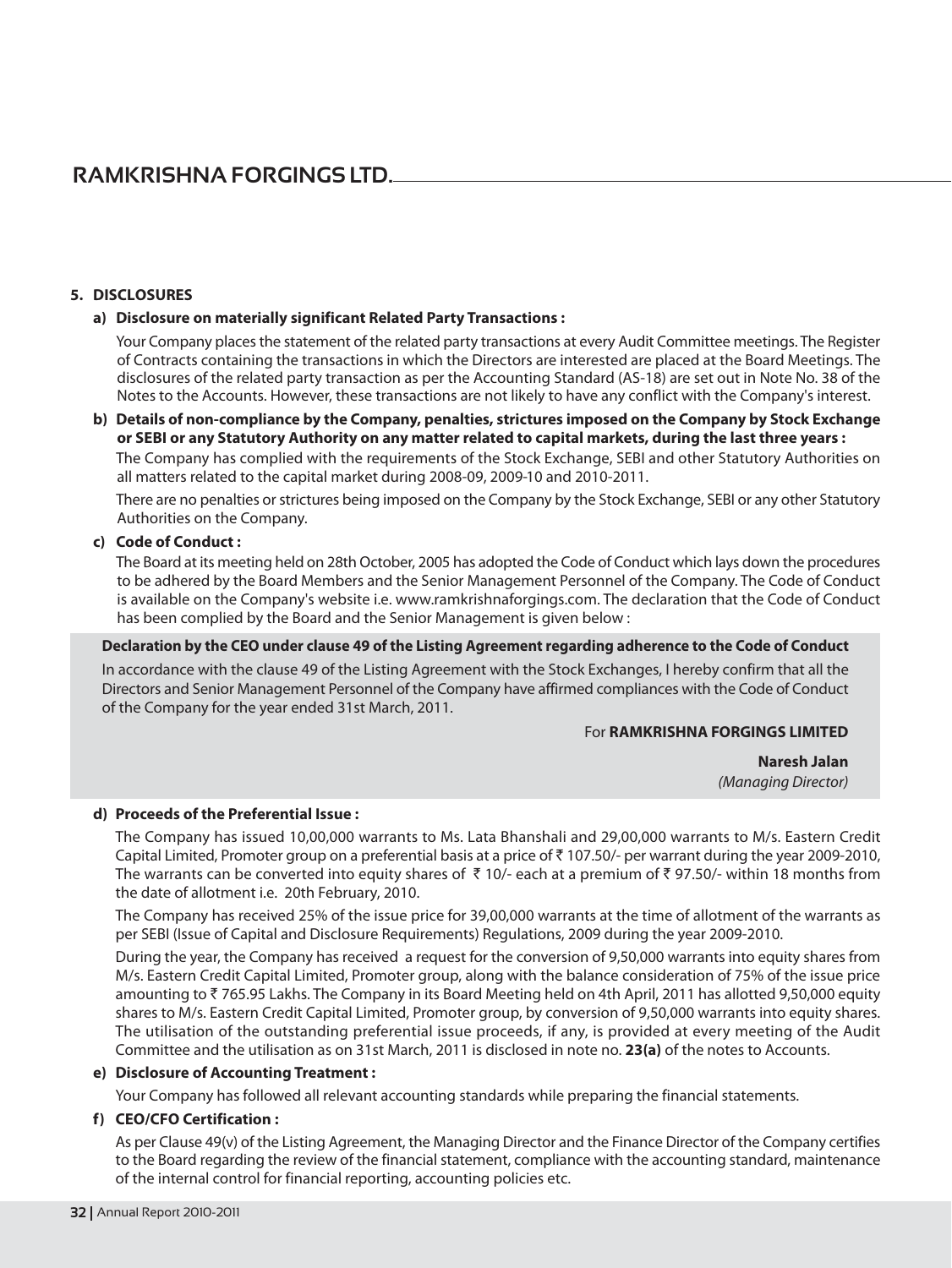

#### g) Risk Management:

Risk evaluation and management is an ongoing process within the organisation and is periodically reviewed by the Board of Directors.

#### h) Management Discussion and Analysis Report:

It forms part of the Annual Report.

#### i) Secretarial Audit for Reconciliation of Share Capital:

The Securities and Exchange Board of India has directed vide Circular No. CIR/MRD/DP/30/2010 dated 6th September, 2010 that all issuer companies shall submit a 'Certificate of Reconciliation of Share Capital' reconciling the total shares held in both the depositories, viz. NSDL and CDSL and in physical form with the total issued/paid-up capital.

The said certificate, duly certified by the Company Secretary in practice is submitted to the Stock Exchanges where the securities of the Company are listed within 30 days of the end of each quarter and the certificate is also placed before the Board of Directors of the Company.

#### j) Details of Directors seeking appointment/re-appointment at the ensuing Annual General Meeting :

The details of Directors seeking appointment/re-appointment at the ensuing Annual General Meeting is annexed to the notice as well as herewith brief particulars of qualification and experience:

#### • Mr. Mahabir Prasad Jalan

Mr Mahabir Prasad Jalan, son of Late Kishan Gopal Jalan, is the Promoter of the Company and is the Director since incorporation and is about 62 years of age. He is well experienced technocrat possessing all the qualities of a successful businessman. He has done his graduation in Mechanical Engineering in the year 1970 from BITS, Pilani. He is having more than 20 years of work experience in this industry. He has served many companies including Orient Paper Mills Limited, Spinning Accessories Ltd, Jaipur, Shalimar Wires Limited, Calicut Engg Works Limited at different levels which provided him the insights to understand the industry and sharpen his vision. His career which started from shop floor eventually culminated into his first independent venture as Managing Partner of Tribeni Steel Forgings in the year 1974. He finally promoted M/s. Ramkrishna Forgings Limited in the year 1981 and since its inception is heading the organisation. He is a special invitee to All India Forgings Industry Association and is also the member of the Institute of Engineers for the last ten years. He has been a key member of the Technical & Execution Team for the erection, commissioning and stabilization of the Ring Rolling Line. The Company has benefited from his rich and varied experience and continues to do so. He has been instrumental in the growth of the Company to its present level.

He holds Directorship in following other Companies:

- 1. Riddhi Portfolio Pvt Ltd
- 2. Ramkrishna Rail and Infrastructure Pyt Ltd
- 3. Eastern Credit Capital Limited
- He does not hold Committee Positions in any other Company.

He holds 4,51,000 shares in the Company.

#### **Mr. Satish Mehta**

Mr. Satish Kumar Mehta is a resident of Mumbai and is about 68 years of age. He is a Non-Executive Independent Director of the Company since 28th October, 2005. He is B.E. (Mech), Diploma in Non-Traditional Machining Processors from Easco Sparcatron School, USA, Diploma in Production Management from Jamnalal Bajaj Institute of Management, Mumbai and has about 36 years of Industrial Experience with various companies who are manufacturing Closed Die Forgings, Machined Crankshafts and Non-Traditional Machine Tools.

He has developed India's first Electrical Discharge Machine with Electro Hydralic Servo Mechanism. He has won a National Award in 1977 for his contribution in the field of Mechanical Engineering.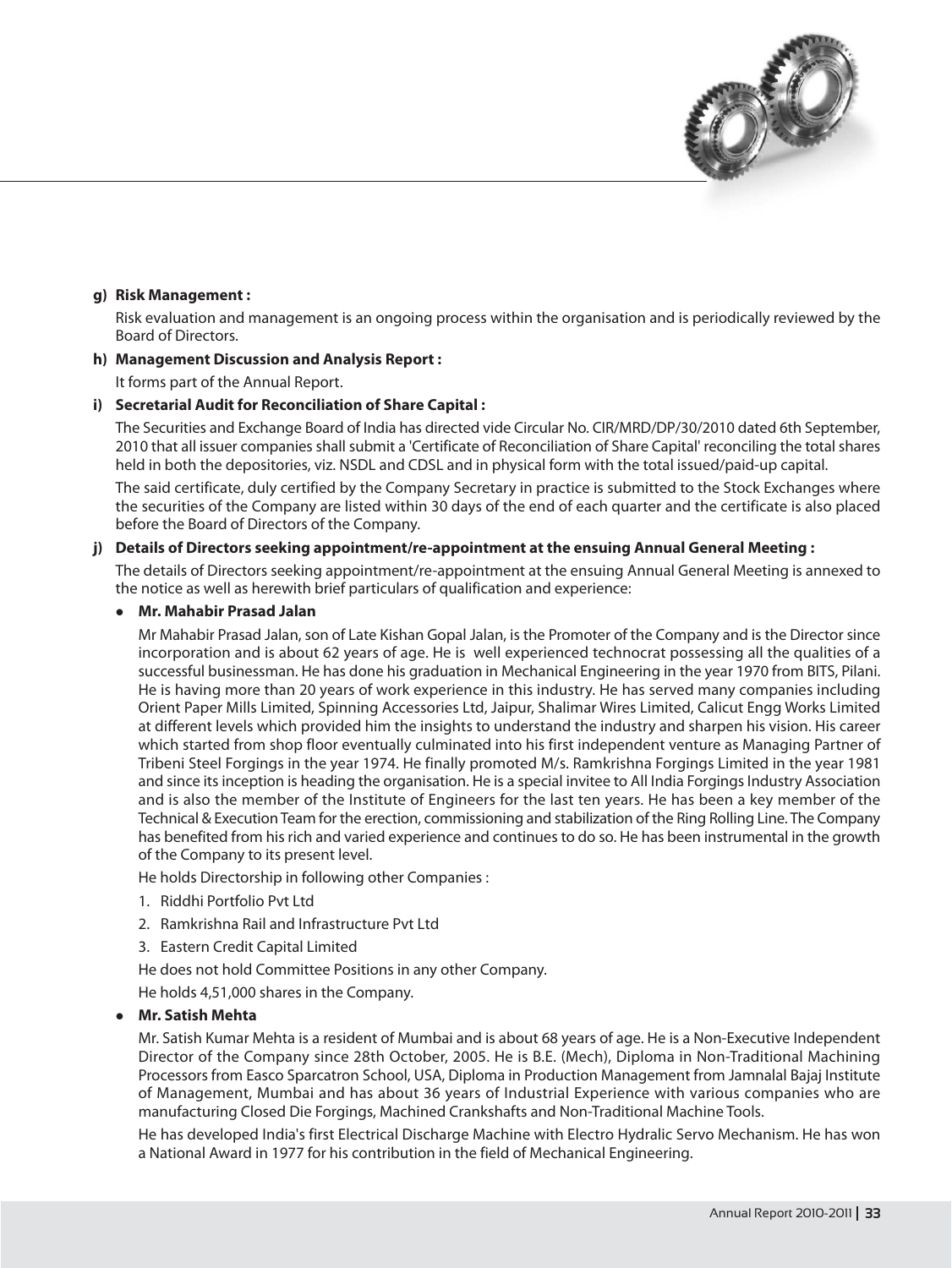He has won the Jaycee Award for outstanding young person in 1978. He is:

Chairman - Technical Committee of Association of the Indian Forging Industry for past 20 years.

Member - Institute of Forging Technology, U.K.

Member - Institute of Engineers-India & Chartered Engineer.

Providing Technical Assistance for assests acquired under Auto Components and Forging Industry to Price Waterhouse Coopers (P) Ltd and ICICI Bank.

He had several professional Training both in India and Overseas and has written several papers in the field of Non-Traditional Machining Processes & Metal Forming.

He does not hold Directorship/Committee Position in any other Company.

He does not hold any share in the Company.

#### • Mr. Surendra Mohan Lakhotia

Mr. Surendra Mohan Lakhotia is a Non-Executive Independent Director of the Company since 28th May, 2009 and is about 69 years of age. Mr. Lakhotia is a Chartered Accountant (Rank Holder). He has worked in diversified companies in the corporate sector. In early 80's, he ioined as the Vice-President in Indian Rayon Industries Limited. He also worked as Senior Vice-President in Hindalco Industries Limited: Joint President in Hindalco Industries Limited and as Executive President in the Management Services division of the Aditya Birla Group. He has won several awards for professional excellence in Aditya Birla Group. He represented group in several conference abroad including at Harvard. He has been invitee faculty and speaker at IIM-Kolkata. Presently he is rendering professional services as a Management Consultant. He has gained extensive experience in all Commercial and Financial related matters.

He is holding Directorship in the following Companies.

- 1. Adhunik Metaliks Ltd.
- 2. Adhunik Power Natural Resource Ltd.

He is holding Chairmanship/Membership in the following Companies:

- 1. Membership in Audit Committee of Adhunik Metaliks Ltd.
- He does not hold any share in the Company.

#### k) Code of Conduct for Prevention of Insider Trading:

The Board has approved a comprehensive 'Ramkrishna Forgings Limited Code on Prevention of Insider Trading' (hereinafter referred as code of conduct) in pursuance of the Securities and Exchange Board of India (Prohibition of Insider Trading) Regulations, 1992. The objective of the code is to prevent an insider viz. Directors, Officers and Designated Employees from dealing in shares of the Company on the basis of Unpublished Price Sensitive Information. The Trading window is closed on the occurrence of events as specified in the code. Permission of Compliance officer is required for dealing in shares beyond specific limit. The Company obtains declaration from the designated employee and the Directors on a Quarterly/Annual basis under the code and places the same before the Board. The Company Secretary is the Compliance Officer under the code.

#### **6. MEANS OF COMMUNICATION**

In compliance with the requirements of the Listing Agreement, the Company regularly intimates the Stock Exchanges of the unaudited as well the audited financial results of the Company after being adopted by the Board of Directors. Further the results of the Company are normally published in the Business Standard (all edition) and other leading newspaper and Aaj Kal Bengali (vernacular) newspaper.

The Company does not send the half-yearly report to the shareholders.

The website of the Company is www.ramkrishnaforgings.com.

The Company has not made any presentations to the institutional investors or to the analysts during the financial year 2010-2011.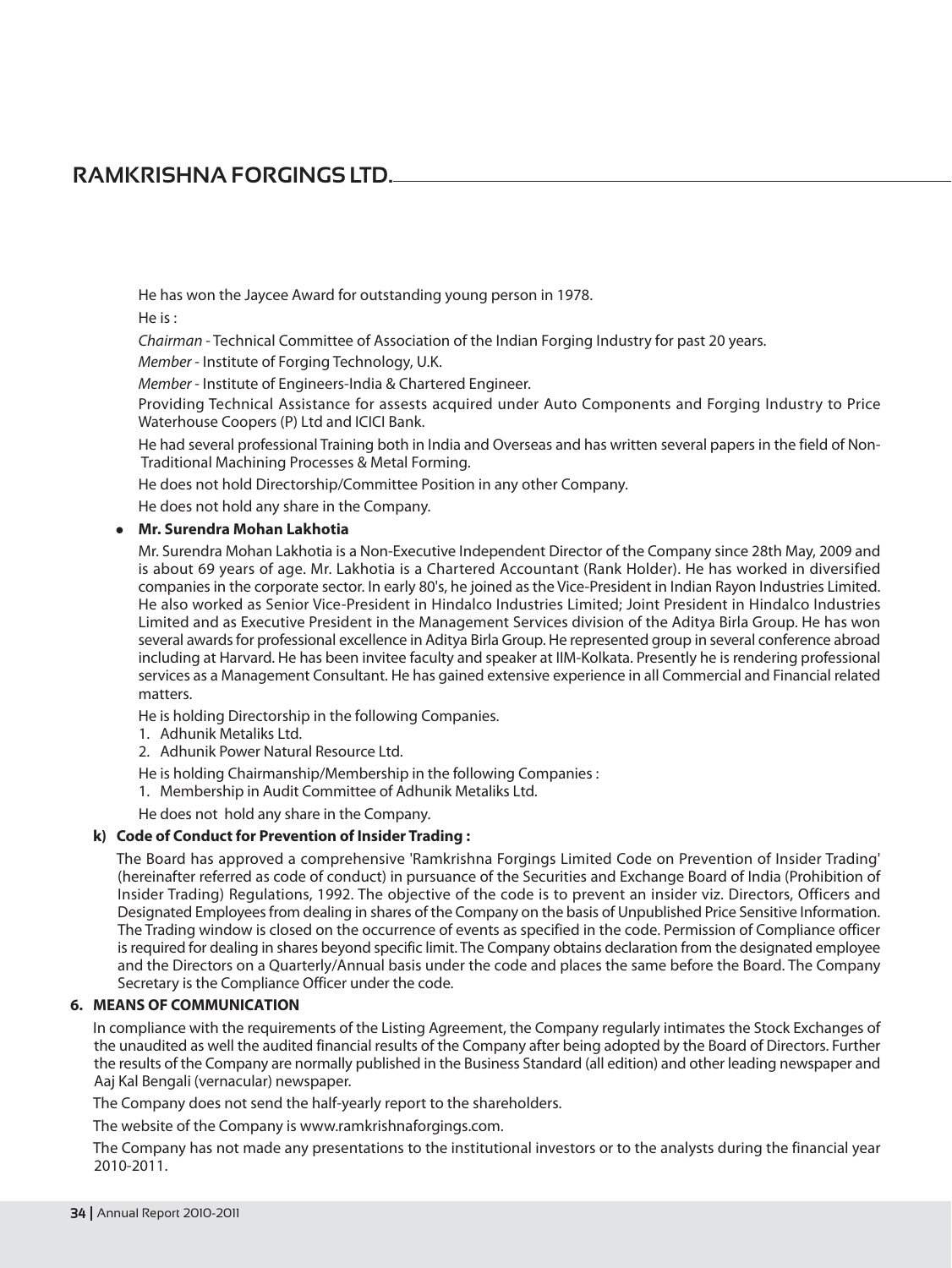

### 7. GENERAL SHAREHOLDERS INFORMATION

### a) Annual General Meeting:

- Date : 30th June, 2011
- Time : 11.45 a.m.
- Venue : Bharatiya Bhasha Parishad, 36A, Shakespeare Sarani, Kolkata - 700 017

### b) Financial Calendar:

The Financial Year of the Company is April 2011 to March 2012.

The probable dates for the publication of the quarterly results for the Financial Year 2011-12 will be within 45 days following the respective quarter and the audited results for the year will be published within 60 days from the end of the financial year.

| c) Date of Book Closure      | $\ddot{\cdot}$ | 22nd June, 2011 to 30th June, 2011 (Both Days Inclusive)                                                                                |
|------------------------------|----------------|-----------------------------------------------------------------------------------------------------------------------------------------|
| d) Listing on Stock Exchange | :              | Bombay Stock Exchange Limited (BSE)                                                                                                     |
| and Depositories             |                | National Stock Exchange of India Limited (NSE)<br>2)                                                                                    |
|                              |                | National Securities Depository Limited (NSDL)<br>3)                                                                                     |
|                              |                | Central Depository Services (India) Limited (CDSL)<br>4)                                                                                |
|                              |                | The Company confirms that it has paid the Annual Listing Fees to both the Stock<br>Exchanges and the Depositories for the year 2011-12. |
| e) Stock Code                | $\bullet$<br>٠ | The Scrip code as provide by Bombay Stock Exchange Limited is 532527                                                                    |
|                              |                | The symbol as provided by National Stock Exchange is RKFORGE                                                                            |
|                              |                | The ISIN no. as provided by the depositories is <b>INE399G01015</b>                                                                     |

## f) Market Price Data and the performance in comparison to NSE (NIFTY) and BSE (Sensex):

The high and low closing prices during each month of the year 2010-2011 at NSE and BSE and the NSE NIFTY are as given below:

|                 | <b>SHARE PRICE</b><br><b>NSE</b> |                          |                                  | <b>SHARE PRICE</b><br><b>BSE</b> |             | S & P CNX<br><b>NIFTY</b> |             | <b>SENSEX</b> |
|-----------------|----------------------------------|--------------------------|----------------------------------|----------------------------------|-------------|---------------------------|-------------|---------------|
| <b>Months</b>   | <b>High</b><br>Price $(\bar{z})$ | Low<br>Price $(\bar{z})$ | <b>High</b><br>Price $(\bar{z})$ | Low<br>Price $(\bar{z})$         | <b>High</b> | Low                       | <b>High</b> | Low           |
| April, 10       | 161.00                           | 113.10                   | 160.60                           | 115.60                           | 5374.65     | 5203.65                   | 17970.02    | 17380.08      |
| May, 10         | 149.00                           | 125.00                   | 151.50                           | 126.05                           | 5222.75     | 4806.75                   | 17386.08    | 16022.48      |
| June, 10        | 126.05                           | 116.00                   | 127.50                           | 117.50                           | 5353.30     | 4970.20                   | 17876.55    | 16572.03      |
| <b>July, 10</b> | 129.40                           | 115.30                   | 128.30                           | 114.85                           | 5449.10     | 5235.90                   | 18130.98    | 17441.44      |
| August, 10      | 173.60                           | 122.50                   | 170.50                           | 121.55                           | 5543.50     | 5402.40                   | 18454.94    | 17971.12      |
| September, 10   | 177.00                           | 145.70                   | 177.00                           | 145.00                           | 6035.65     | 5471.85                   | 20117.38    | 18205.87      |
| October, 10     | 164.35                           | 144.90                   | 163.75                           | 141.40                           | 6233.90     | 5982.10                   | 20687.88    | 19872.15      |
| November, 10    | 164.55                           | 122.20                   | 162.55                           | 124.60                           | 6312.45     | 5751.95                   | 21004.96    | 19136.61      |
| December, 10    | 135.05                           | 109.80                   | 136.10                           | 108.85                           | 6134.50     | 5766.50                   | 20509.09    | 19242.36      |
| January, 11     | 123.95                           | 108.95                   | 125.10                           | 106.10                           | 6157.60     | 5505.90                   | 20561.05    | 18327.76      |
| February, 11    | 112.40                           | 99.00                    | 111.00                           | 99.15                            | 5546.45     | 5225.80                   | 18506.82    | 17463.04      |
| March, 11       | 106.30                           | 97.30                    | 107.55                           | 97.30                            | 5833.75     | 5364.75                   | 19445.22    | 17839.05      |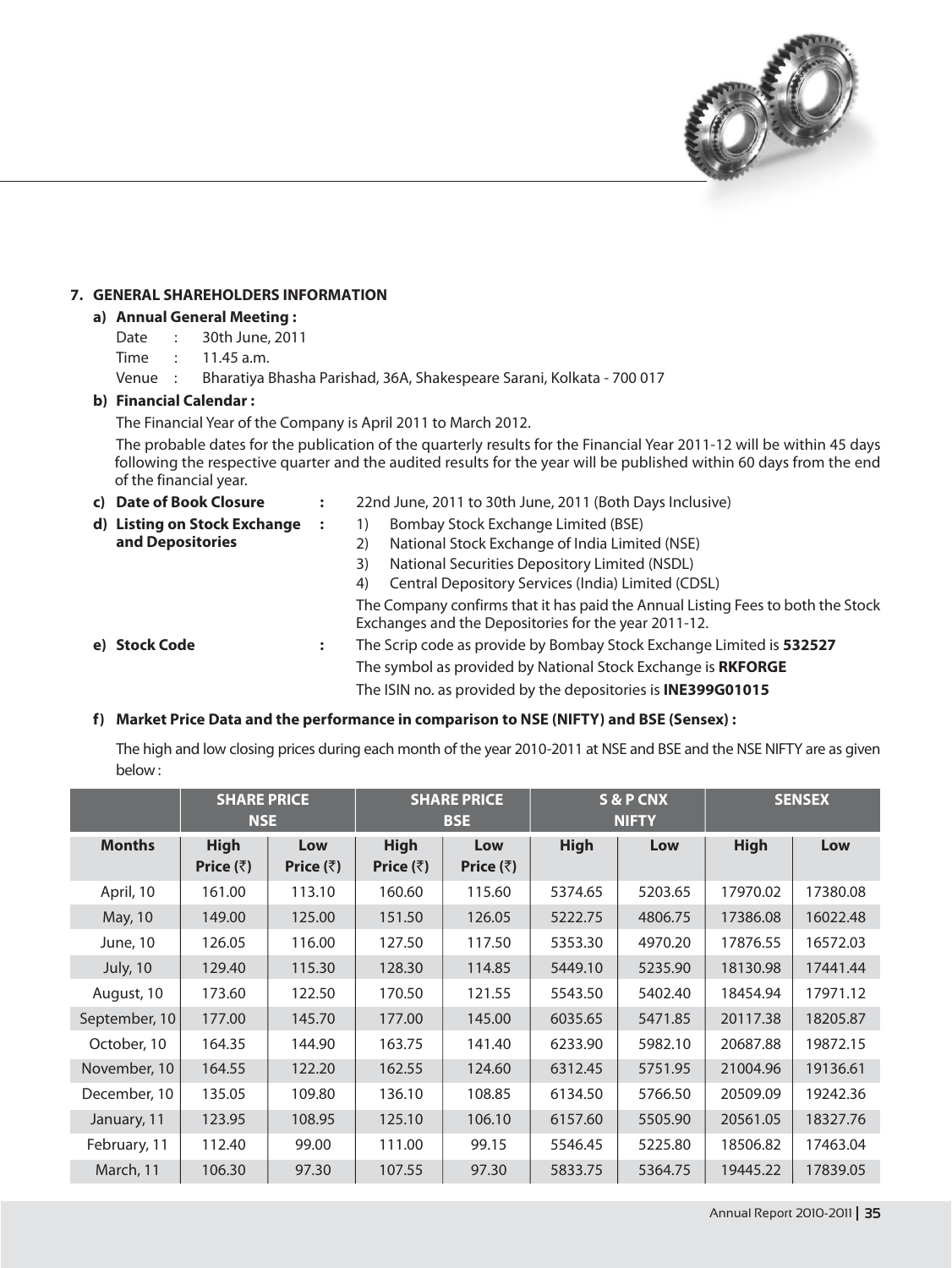

## g) Comparison chart of price performance of the Company with S&P CNX Nifty and Sensex :

### h) Registrar and Transfer Agents:

M/s. Karvy Computershare (P) Ltd. Plot No. 17-24, Vittal Rao Nagar, Madhapur Hyderabad - 500 081, Andhra Pradesh, India Phone: +91 40 2342 0815-28, Fax: +91 40 2342 0814 E mail: mailmanager@karvy.com Website: www.karvycomputershare.com

### i) Share Transfer System:

The shareholders submit their share transfer related documents to the share registrar and transfer agent whose address is mentioned in the record. The Board has delegated the power to transfer the shares to the Share Transfer Committee. If the transfer documents are in order, the transfer is approved by the Share Transfer Committee.

Stock Price Performance

Apr-10 May-10 Jun-10 Jul-10 Aug-10 Sep-10 Oct-10 Nov-10 Dec-10 Jan-11 Feb-11 Mar-11

-- Share Price RKFL

SENSEX

180

 $\frac{160}{140}$   $\frac{11}{60}$ 

Share Price

120

 $100 -$ 

80

60

 $40$  $\frac{1}{20}$ 

25,000.00

20,000.00

15,000.00

10,000,00

5,000.00

 $\sim$ 

SENSEX

Share transfers are effected in time and all physical share certificates are dispatched to the transferees immediately after effecting the transfer. All Kinds of investors, related services both for physical as well as electronic segments are provided from the Share registry.

Half-yearly certificate on compliance of Share Transfer formalities obtained from Practising Company Secretary pursuant to Clause 47C of the Listing Agreement with stock exchanges and file a copy of the certificate with the stock exchanges in time.

| <b>Category (Shares)</b>                | <b>No. of Holders</b> | <b>No. of Shares</b> | % of Total Shares |
|-----------------------------------------|-----------------------|----------------------|-------------------|
| 500<br>$1 -$                            | 3089                  | 3,77,314             | 2.30              |
| 1000<br>501<br>$\overline{\phantom{a}}$ | 227                   | 1,82,784             | 1.11              |
| $1001 - 2000$                           | 104                   | 1,61,876             | 0.99              |
| $2001 -$<br>3000                        | 43                    | 1,14,644             | 0.70              |
| $3001 - 4000$                           | 26                    | 96,079               | 0.58              |
| $4001 - 5000$                           | 17                    | 83,175               | 0.51              |
| $5001 - 10000$                          | 31                    | 2,43,685             | 1.48              |
| 10001 and above                         | 39                    | 1,51,68,983          | 92.33             |
| <b>TOTAL</b>                            | 3,576                 | 1,64,28,540          | 100.00            |

### j) Distribution of shareholding as on 31st March, 2011: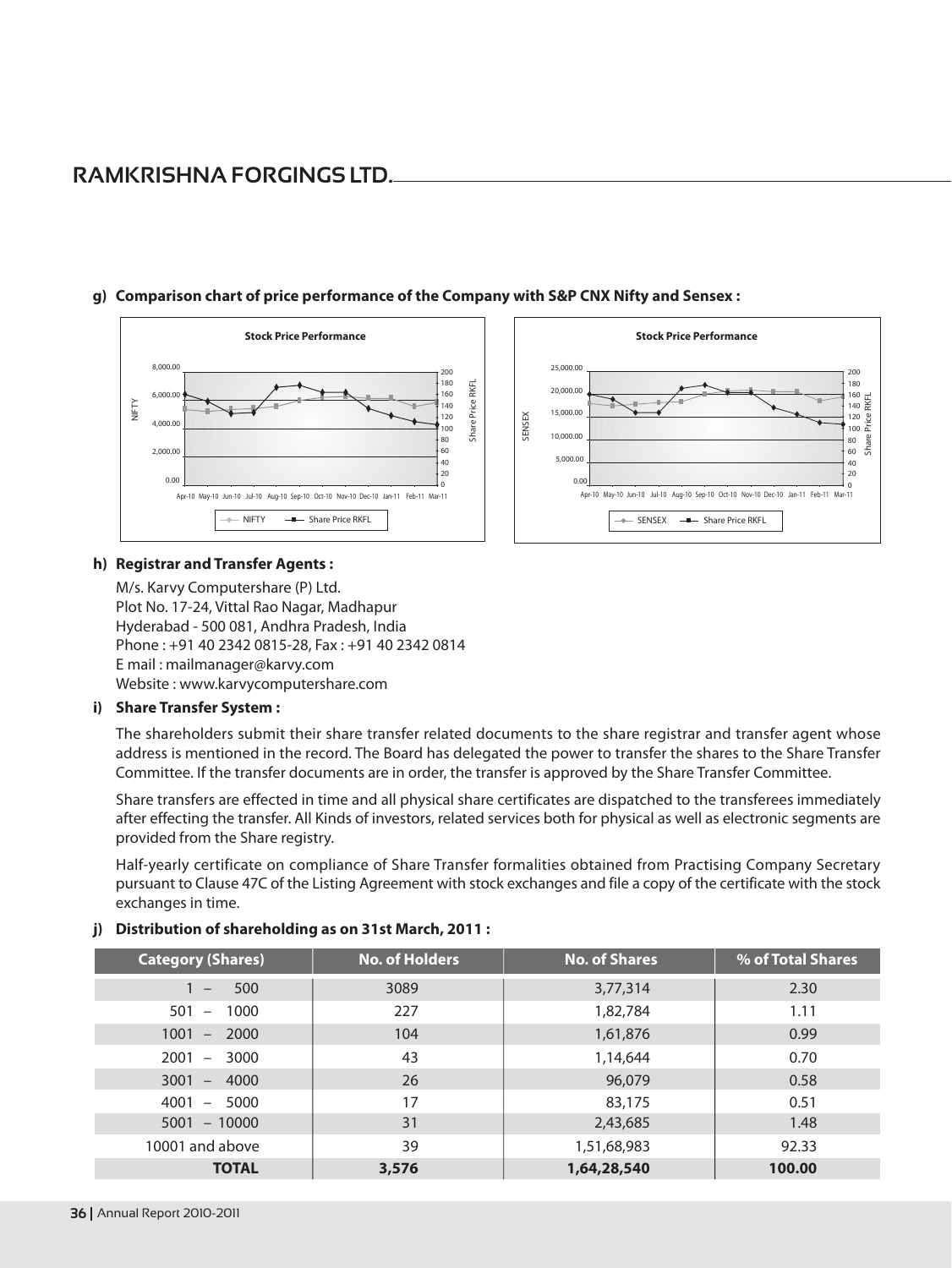

| SI. No.       | <b>Category</b>                | <b>No. of Shares held</b> | $\overline{\frac{0}{6}}$ |
|---------------|--------------------------------|---------------------------|--------------------------|
|               | Promoters Group                | 85,80,840                 | 52.23                    |
| $\mathcal{P}$ | <b>Mutual Funds</b>            | 36,18,394                 | 22.03                    |
| 3             | Foreign Institutional Investor | 2,52,828                  | 1.54                     |
| 4             | Non-Resident Indians           | 19,184                    | 0.12                     |
| 5             | <b>Bodies Corporates</b>       | 13,41,697                 | 8.16                     |
| 6             | Indian Public/Others           | 25,79,785                 | 15.70                    |
|               | <b>Clearing Members</b>        | 35,812                    | 0.22                     |
|               | <b>TOTAL</b>                   | 1,64,28,540               | 100.00                   |

## Pattern of Shareholding as on 31st March, 2011:

### k) Dematerialisation of Shares as on 31st March, 2010:

| <b>Description</b> | <b>No. of Shareholders</b> | <b>Shares</b> | $\frac{1}{2}$ |
|--------------------|----------------------------|---------------|---------------|
| Physical           |                            | 5,138         | 0.03          |
| <b>NSDL</b>        | 2,551                      | 1,59,87,670   | 97.32         |
| <b>CDSL</b>        | 1,011                      | 4,35,732      | 2.65          |
| <b>TOTAL</b>       | 3,576                      | 1,64,28,540   | 100.00        |

The shares of the Company are traded only in dematerialised form. 1,64,23,402 shares which consist of about 99.97% of paid- up Equity Share Capital of the Company are held in a dematerialised form as on 31st March, 2011.



### I) Outstanding GDRs/ADRs/Warrants or any convertible instruments, conversion date and likely impact on equity :

The Company has made an issue and allotment of 39,00,000 warrants with an option to convert into equity shares of ₹10/- each at a price of ₹107.50 per share on 20th February, 2010 and the same can be converted into equity shares within the period of eighteen months from the date of allotment.

### m) Plant Locations :

- : Plot No. M-6, Phase VI, Gamaria, Jamshedpur 832 108, Jharkhand 1. Plant I
- 2. Plant II : 7/40, Duffer Street, Liluah, Howrah - 711 204, West Bengal
- 3. Plant III & IV Plot No. M-15,16 and NS-26, Phase - VII, Industrial Area, Adityapur  $\sim$  100 Jamshedpur - 832 109, Jharkhand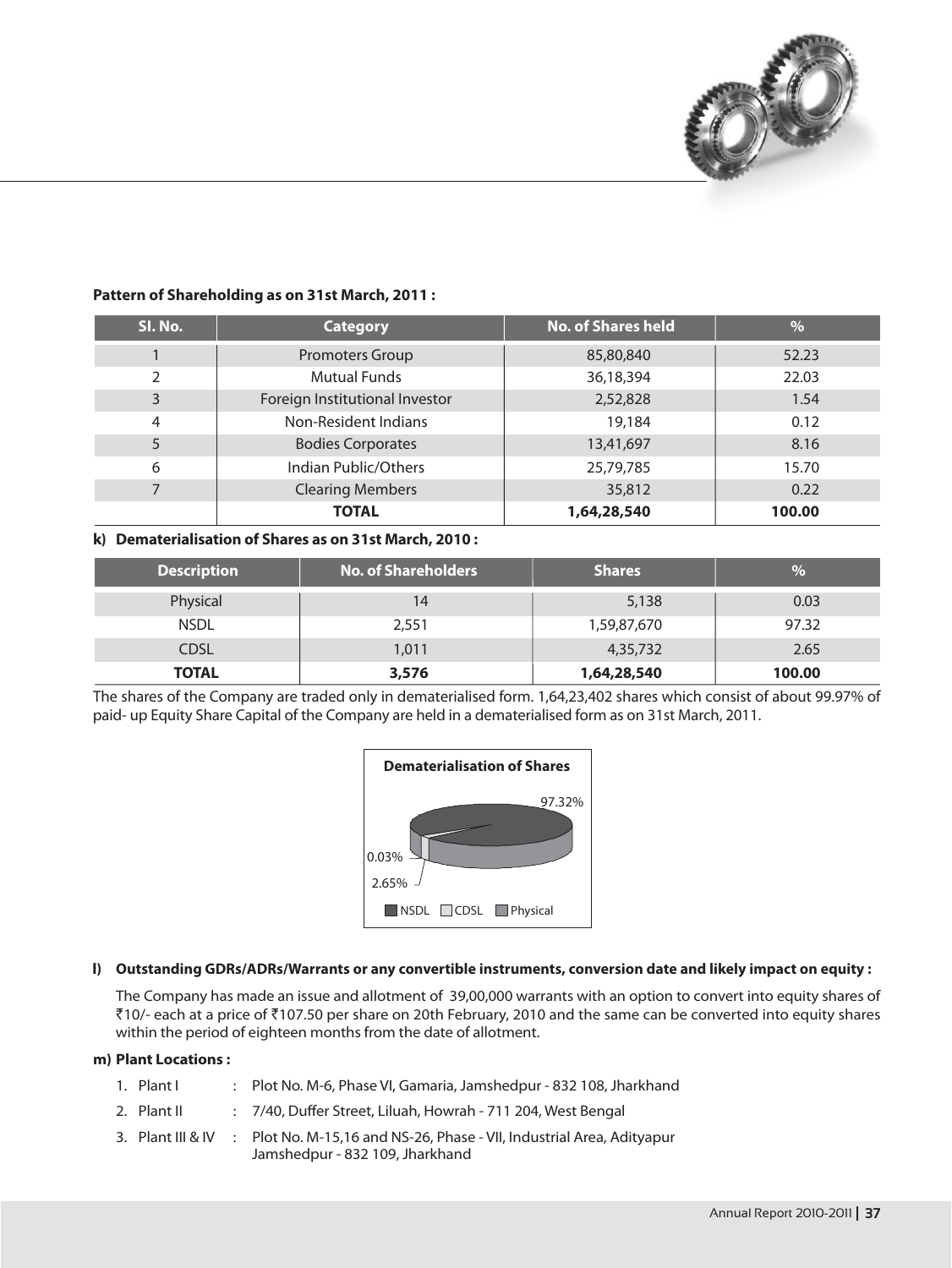## **RAMKRISHNA FORGINGS LTD.**

### n) Address for correspondence:

i) For shares held in physical and demat form:

M/s. Karvy Computershare (P) Ltd. Plot No. 17-24, Vittal Rao Nagar Madhapur, Hyderabad - 500 081 Andhra Pradesh, India Phone: +91 40 2342 0815-28 Fax: +91 40 2342 0814 E-mail: mailmanager@karvy.com Website: www.karvycomputershare.com

ii) For General Information :

### M/s. Ramkrishna Forgings Limited

L & T Chambers, 6th Floor 16. Camac Street, Kolkata - 700 017 West Bengal, India Phone: +91 33 3984 0999 Fax: +91 33 3984 0998 E mail: neha.qupta@ramkrishnaforgings.com Website: www.ramkrishnaforgings.com

### **Non-Mandatory Requirements:**

- a) Chairman of the Board: The Company has an Executive Chairman.
- b) Remuneration Committee: The Company has constituted a Remuneration and Compensation Committee, the details of which are provided in this Report under the section 'Committees of the Board - Remuneration and Compensation Committee'
- c) Shareholders' Rights: The Company as of now does not send the shareholders' half-yearly declaration of the financial performance. The Financial Results are put up on the Company's website.
- d) Postal Ballot: The Company shall comply with the requirement of the postal ballot as and when it is required.
- e) Training of Board members: The Directors interact with the management in a very free and open manner on any information that may be required by them on orientation and factory visits. The Independent Directors are encouraged to attend training programmes that may be of relevance and interest to the Directors in discharging their responsibilities to the Company's stakeholders under the emerging business environment.
- f) Mechanism for evaluation of Non-Executive Board members : The performance evaluation of Non-Executive members is done by the Board based on the criteria of attendance and contributions at the Board/Committee meetings as also for the role played or contributions other than at the meetings.
- h) Whistle Blower Mechanism: The Company does not have a Whistle Blower Mechanism.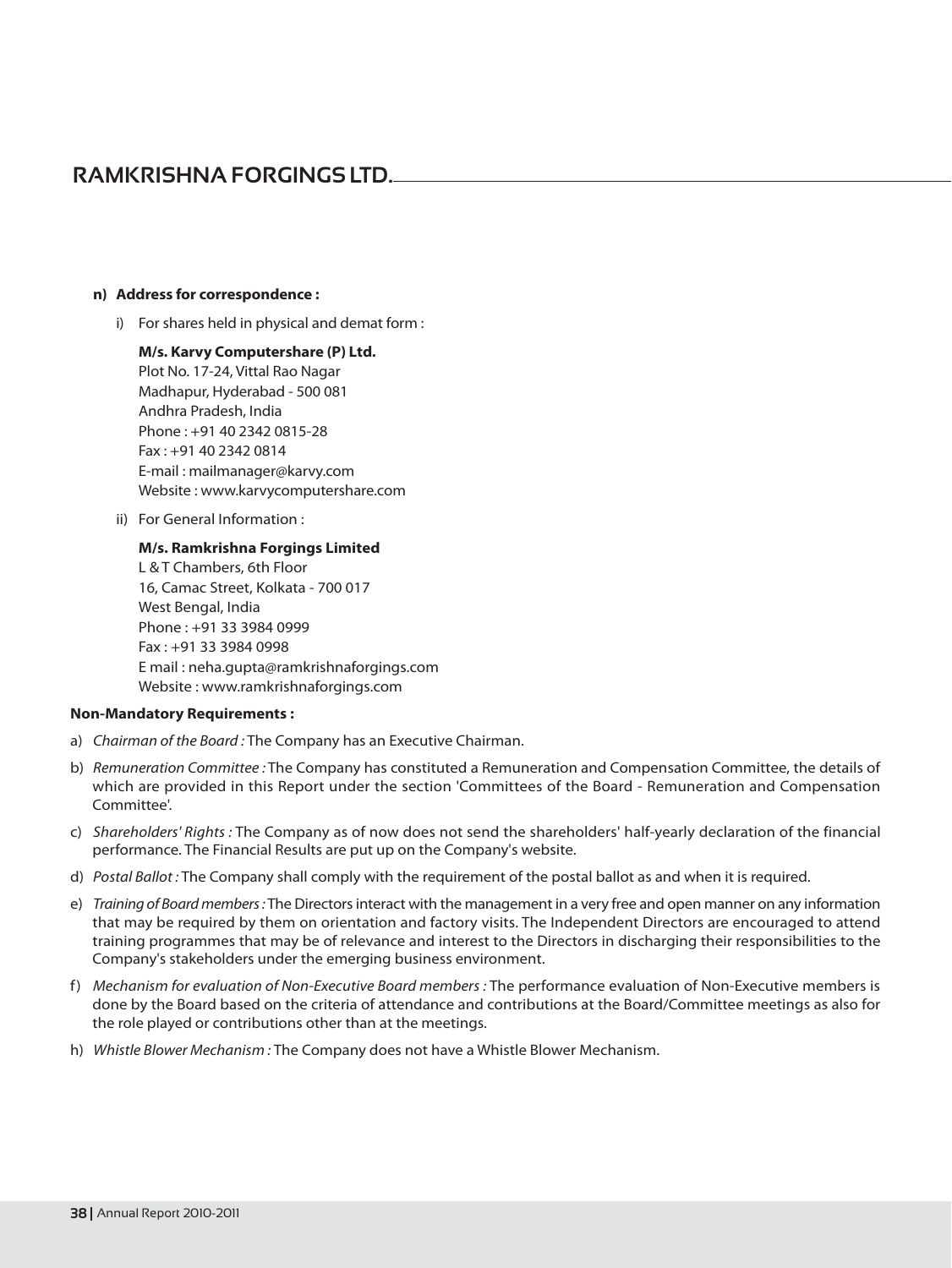

# **AUDITOR'S CERTIFICATE ON CORPORATE GOVERNANCE**

## To The Members of **RAMKRISHNA FORGINGS LTD.**

We have examined the compliance of the conditions of Corporate Governance by RAMKRISHNA FORGINGS LIMITED for the year ended 31st March, 2011 as stipulated in Clause 49 of the Listing Agreement of the said Company with the Stock Exchanges in India.

The Compliance of conditions of Corporate Governance is the responsibility of the management. Our examination was limited to the procedures and implementation thereof, adopted by the Company for ensuring the compliance of conditions of Corporate Governance. It is neither an audit nor an expression of the opinion on the financial statements of the Company.

In our opinion and to the best of our information and according to explanations given to us, we certify that the Company has complied with the conditions of Corporate Governance as stipulated in the abovementioned Listing Agreement.

We state that such compliance is neither an assurance as to the future viability of the Company nor the efficiency or the effectivencess with which the management has conducted the affairs of the Company.

1B. Old Post Office Street Kolkata - 700 001 Dated: The 12th day of May, 2011

For SINGHI & CO. **Chartered Accountants** Firm Registration No. 302049E **Rajiv Singhi** (Partner) Membership No. 53518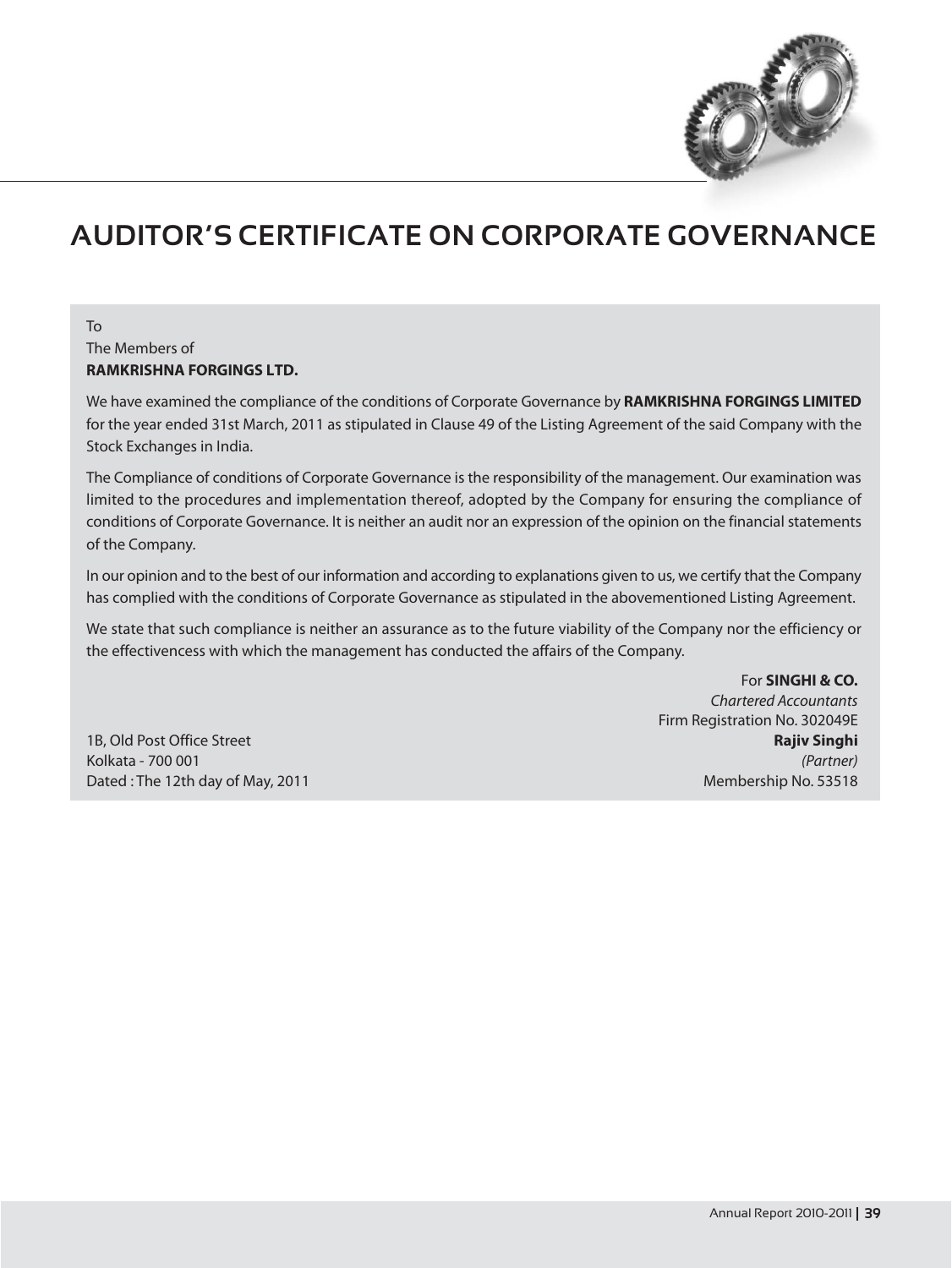

# **AUDITORS' REPORT**

To the Members of

## **RAMKRISHNA FORGINGS LIMITED**

- 1. We have audited the attached Balance Sheet of RAMKRISHNA FORGINGS LIMITED ("the Company") as at 31st March, 2011, the Profit & Loss Account and the Cash Flow Statement of the Company for the year ended on that date annexed thereto. These financial statements are the responsibility of the Company's Management. Our responsibility is to express an opinion on these financial statements based on our audit.
- 2. We conducted our audit in accordance with auditing standards generally accepted in India. Those Standards require that we plan and perform the audit to obtain reasonable assurance about whether the financial statements are free of material mis-statement. An audit includes examining, on a test basis, evidence supporting the amounts and disclosures in the financial statements. An audit also includes assessing the accounting principles used and significant estimates made by management, as well as evaluating the overall financial statement presentation. We believe that our audit provides a reasonable basis for our opinion.
- 3. As required by the Companies (Auditor's Report) Order, 2003 as amended by the Companies (Auditor's Report) (Amendment) Order, 2004 issued by the Central Government of India in terms of sub-section (4A) of Section 227 of the Companies Act, 1956, we enclose in the Annexure, a statement on the matters specified in paragraphs 4 and 5 of the said Order.
- 4. In response to an application made by the Company to the Central Government for approval of payment of increased remuneration to Chairman cum Wholetime Director and the Managing Director from 1st April, 2008 to 31st March, 2011 the Central Government, has vide its letter dated 27th January, 2011 assented to payment of remuneration on the basis of the permissible limit as laid down in Section 309(3) read with Schedule XIII of the Companies Act, 1956 or remuneration of ₹ 41,21,520/- to Managing Director and ₹ 54,05,400/- to Chairman cum Whole Time Director which ever is higher. Based on the above approval remuneration paid to the Chairman cum Wholetime Director and the Managing Director is in excess by ₹ 51,90,526/- and by ₹ 84,14,747/- for the year 2009-10 and 2008-09 respectively. The Company has again represented to the Central Government for reconsideration of its application and to accord its approval for payment of remuneration as proposed in the said application. The said representation is pending for reconsideration of the Central Government. However, the remuneration paid during the year 2010-11 to Chairman cum Wholetime Director and the Managing Director is within the limits as laid down in Section 309(3) read with Schedule XIII of the Companies Act, 1956.
- 5. Further to our comments in the Annexure referred to above, we report that:
	- i) We have obtained all the information and explanations, which to the best of our knowledge and belief were necessary for the purposes of our audit;
	- ii) In our opinion, proper books of account as required by law have been kept by the Company so far as appears from our examination of those books;
	- iii) The Balance Sheet and Profit & Loss Account dealt with by this report are in agreement with the books of account;
- iv) In our opinion the Balance Sheet, Profit & Loss Account and Cash Flow Statement dealt with by this report are in compliance with the accounting standards referred to in sub-section (3C) of Section 211 of the Companies Act, 1956;
- v) On the basis of the written representations received from the Directors as on 31st March, 2011 and taken on record by the Board of Directors, we report that none of the Directors is disqualified as on 31st March, 2011 from being appointed as a Director in terms of clause (q) of sub-section (1) of Section 274 of the Companies Act, 1956;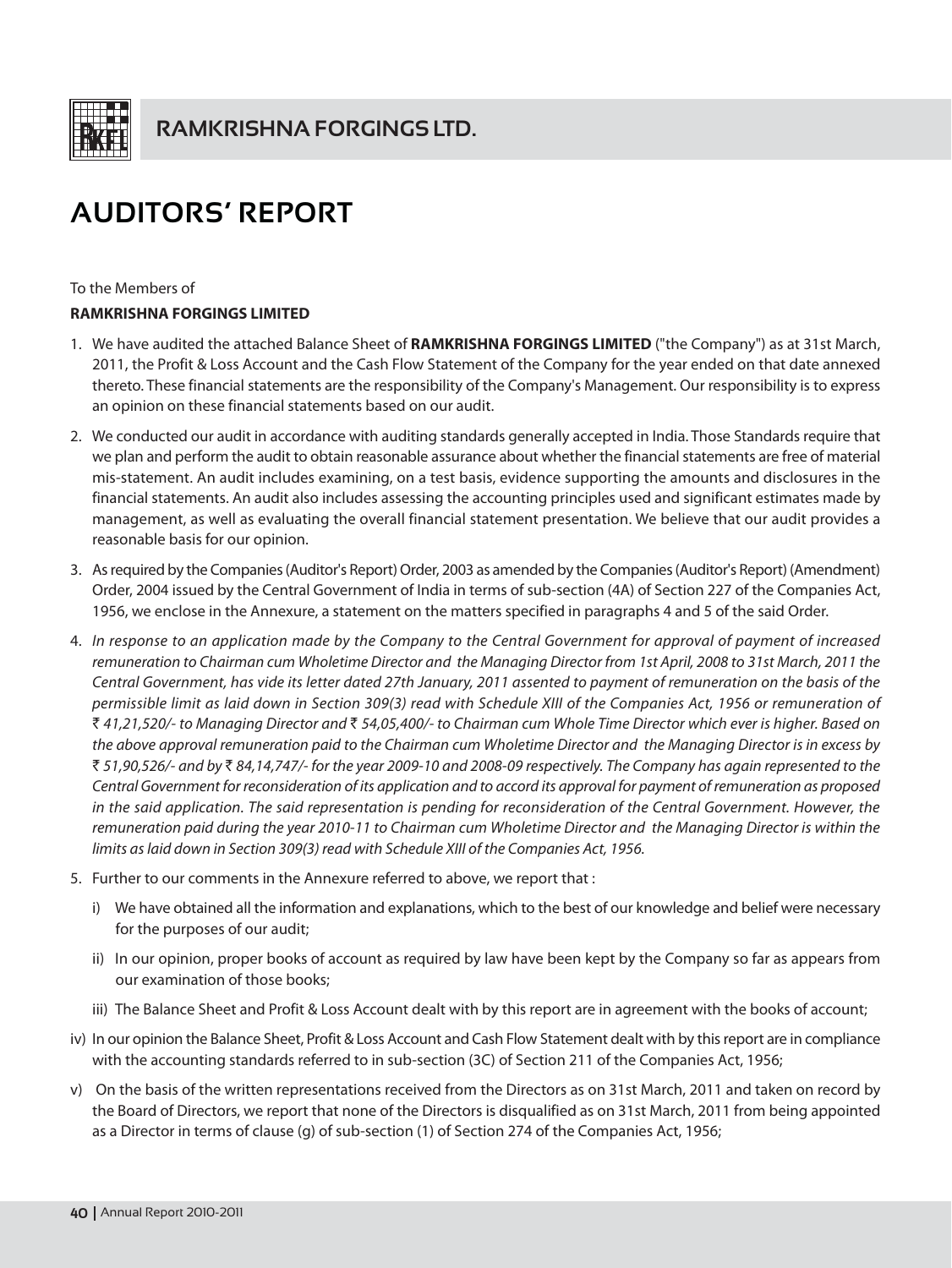# **AUDITORS' REPORT**

- 6. In our opinion and to the best of our information and according to the explanations given to us, the said account, subject to our comment in paragraph 4 above, read with Significant Accounting Policies and Notes to Account in Schedule "20" give the information required by the Companies Act, 1956 in the manner so required and give a true and fair view in conformity with the accounting principles generally accepted in India;
	- (a) in the case of the Balance Sheet, of the State of Affairs of the Company as at 31st March, 2011.
	- (b) in the case of the Profit & Loss Account, of the Profit for the year ended on that date; and
	- (c) in the case of Cash Flow Statement, of the Cash Flows for the year ended on that date.

For SINGHI & CO. **Chartered Accountants** Firm Registration No. 302049E

1B, Old Post Office Street Kolkata - 700 001 Dated: The 12th day of May, 2011

**Rajiv Singhi** (Partner) Membership No. 53518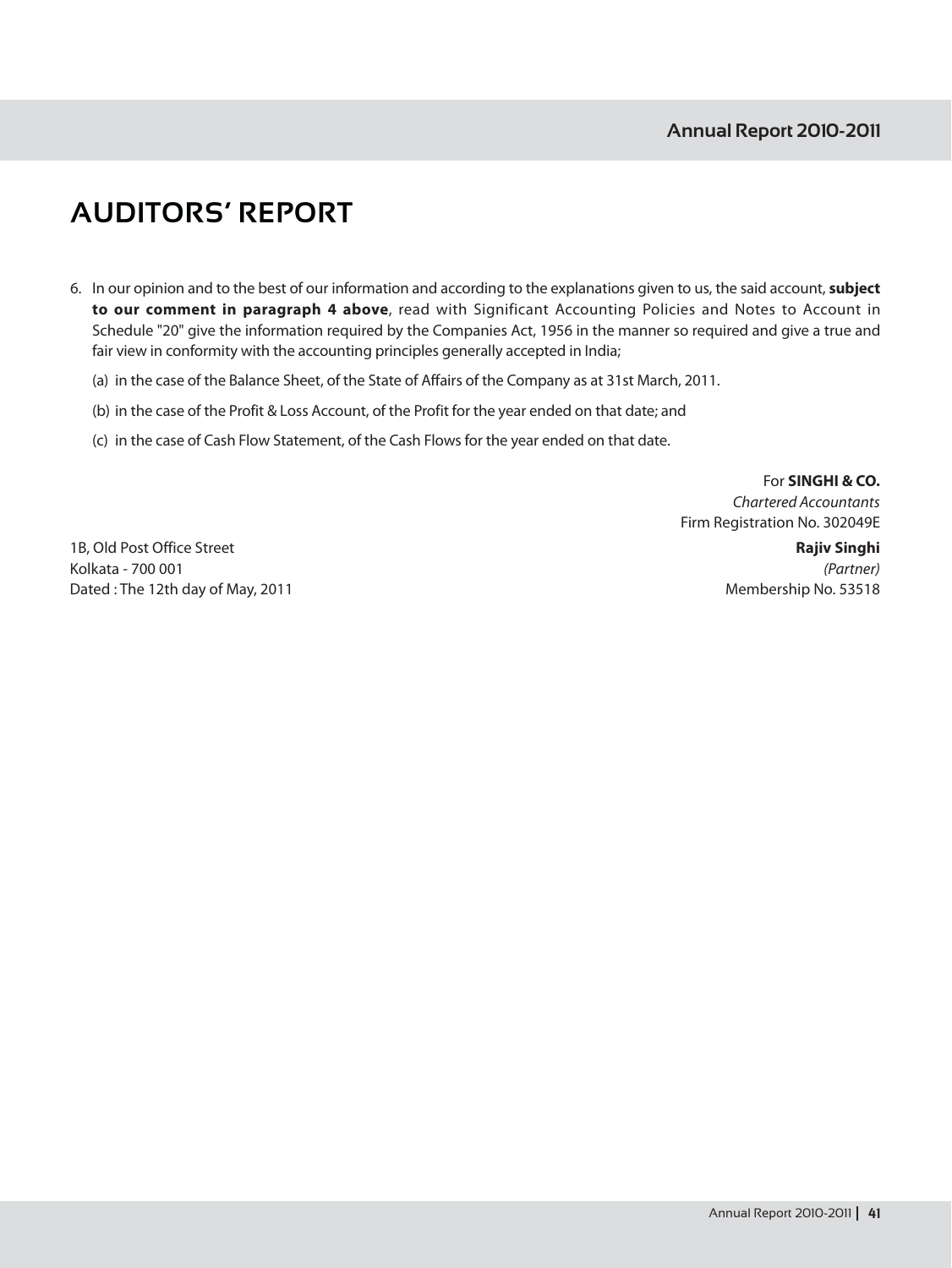

**RAMKRISHNA FORGINGS LTD.** 

# **ANNEXURE TO THE AUDITORS' REPORT**

(Referred to in Paragraph 3 of our report of even date)

- i. (a) The Company has maintained proper records showing full particulars, including quantitative details and situation of fixed assets.
	- (b) As per the information and explanations given to us, physical verification of fixed assets has been carried out in terms of the phased program of verification of its fixed assets adopted by the Company and no material discrepancies were noticed on such verification. In our opinion, the frequency of verification is reasonable having regard to size of the Company and nature of its business.
	- (c) There was no substantial disposal of fixed assets during the year.
- ii. (a) The inventories have been physically verified at reasonable intervals during the year by the management except materials lying with third parties, where confirmations are obtained.
	- (b) In our opinion, the procedure of physical verification of inventories followed by the management is reasonable and adequate in relation to the size of the Company and the nature of its business.
	- $(c)$ The Company has maintained proper records of inventories. The discrepancies between the physical stocks and book stocks, which are not significant, have been properly dealt with in the books of account.
- (a) As per the information furnished, the Company has not granted any loans secured or unsecured to companies, iii. firms or other parties covered in the Register maintained under Section 301 of the Companies Act, 1956. Hence, Clauses 3(b), (c) and (d) of the order are also not applicable to the Company.
	- (b) As per the information furnished, the Company has taken interest bearing unsecured loan from a Company covered in the Register maintained under Section 301 of the Companies Act, 1956. The terms and condition of such loan is not prima-facie prejudicial to the interest of the Company.
- iv. In our opinion and according to the information and explanations given to us, there are adequate internal control procedures commensurate with the size of the Company and nature of its business for the purchase of inventory and fixed assets and for the sale of goods and services. Further, on the basis of our examination of the books of accounts and according to the information and explanations given to us, we have not come across nor have we been informed of any instances of major weaknesses in the aforesaid internal control system.
- In our opinion and according to the information and explanations given to us, the particulars of contracts or  $a)$  $\mathbf{V}$ arrangements that need to be entered in the register maintained under Section 301 of the Companies Act, 1956 have been so entered.
	- b) As per the information and explanations give to us there are no contract or arrangements made for transactions exceeding ₹ 5,00,000 in respect of each party, for sale and purchase of goods and services in pursuance of Section 301 of the Companies Act, 1956.
- vi. The Company has not accepted any fixed deposit from the public within the meaning of the provisions of Sections 58A and 58AA of the Companies Act, 1956 and rules made there under.
- vii. In our opinion, the internal audit functions carried out during the year by firm of Chartered Accountants appointed by the Management have been commensurate with the size of the Company and nature of its business.
- viii. Maintenance of cost records has not been prescribed by the Central Government under clause (d) of sub-section (1) of Section 209 of the Companies Act 1956, for the Company.
- According to the information and explanations given to us and on the basis of our examination of the books of account, ix. the Company has been generally regular in depositing undisputed statutory dues including Provident Fund, Investor Education and Protection Fund, Employees' State Insurance, Income Tax, Sales Tax, Wealth Tax, Service Tax, Custom Duty, Excise Duty and Cess during the year with the appropriate authorities. According to the information and explanations given to us, no undisputed amount payable in respect of Provident Fund, Investor Education and Protection Fund, Employees' State Insurance, Income Tax, Sales Tax, Wealth Tax, Service Tax, Custom Duty, Excise Duty, Cess and other statutory dues were outstanding as at 31st March, 2011 for a period of more than six months from the date they became payable.

As per the information and explanations given to us and as per the records of the Company there are no dues of Sales Tax, Wealth Tax, Custom Duty, Excise Duty, Cess which have not been deposited on account of any dispute. The dues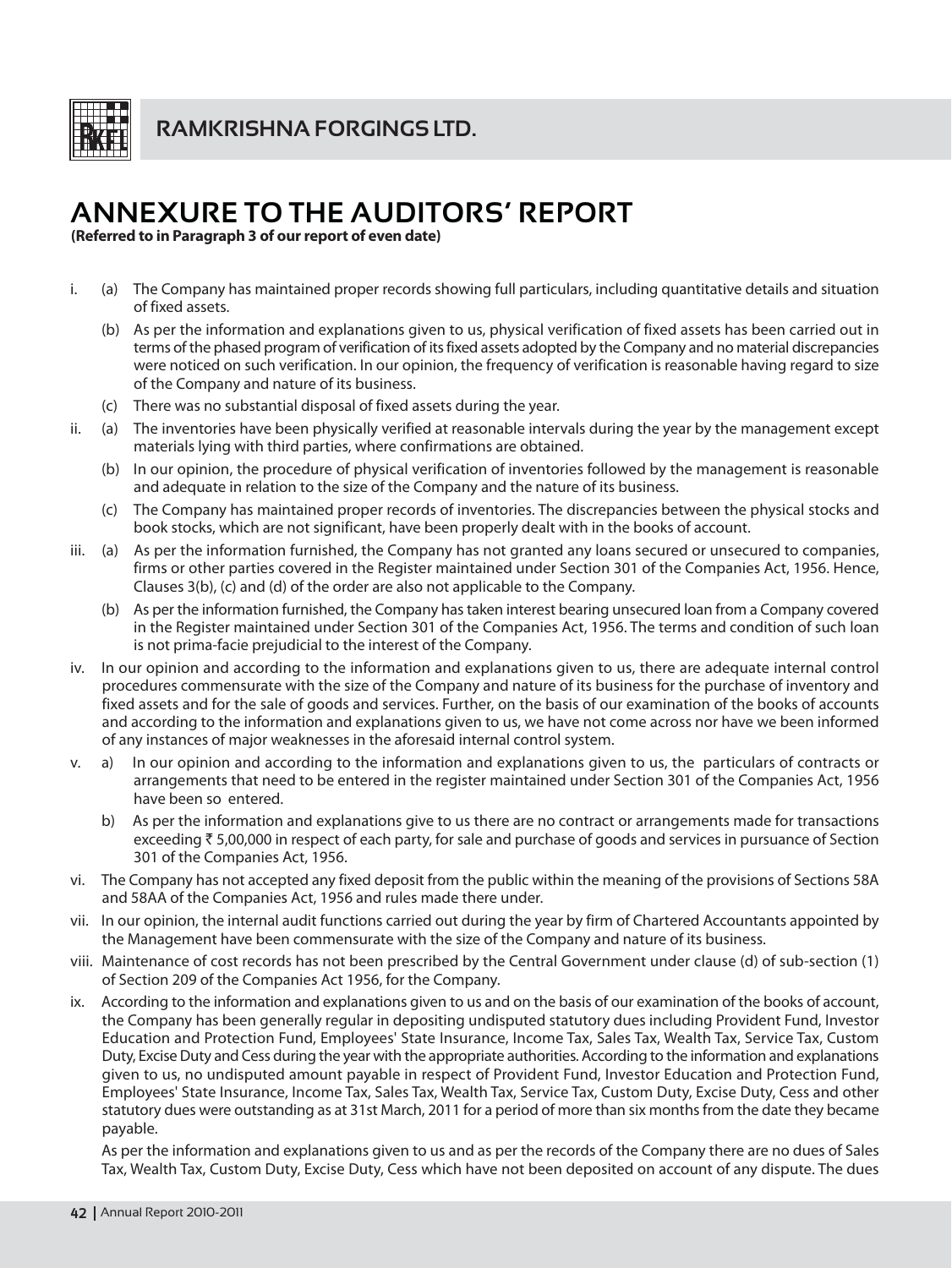## **ANNEXURE TO THE AUDITORS' REPORT**

of the Income Tax and Service Tax which has not been deposited on account of any dispute and forum where the dispute is pending is given as under :-

| Name of the Statute                    | Nature of dues | Amount<br>(₹ in Lakhs) | Period to which<br>amount relates | Forum where diuspute<br>is pending |
|----------------------------------------|----------------|------------------------|-----------------------------------|------------------------------------|
| Income Tax Act, 1961                   | Income Tax     | 11.99                  | 2007-08 and 2008-09               | CIT (Appeal), Kolkata              |
| Service Tax under<br>Finance Act, 1994 | Service Tax    | 35.98                  | 2004-05 to 2006-07                | CESTAT, Kolkata                    |

- The Company has no accumulated losses as at 31st March, 2011 and has not incurred cash losses in the current financial  $\mathsf{x}$ . year ended on that date and in the immediately preceding financial year.
- Based on our audit procedures and on the basis of information and explanations given to us the Company has not xi. defaulted in repayment of dues to Financial Institutions or Banks.
- xii. According to the information and explanations given to us, the Company has not granted loans and advances on the basis of security by way of pledge of shares, debentures and other securities.
- xiii. Provisions of any special statute applicable to chit fund are not applicable to the Company.
- xiv. According to the information and explanations given to us, the Company is not dealing or trading in shares, securities, debentures and other investments. The Company has maintained proper records of transactions and contracts in respect of shares, securities, debentures and other Investments and timely entries have been made therein. The shares, securities, Debentures and other Investments have been held by the Company, in its own name except to the extent of exemption granted under Section 49 of the Companies Act, 1956.
- xv. As per the information the Company has not given any guarantee for loans taken by others from Bank or Financial Institutions.
- xvi. According to the information and explanations given to us the Company has applied term loans for the purpose for which they were obtained during the year.
- xvii. On the basis of our examination of the Balance Sheet and Cash Flow Statement and according to the information and explanations given to us, the fund raised on Short Term basis, during the year, have not been used for Long Term Investments.
- xviji. During the vear under Audit, the Company has not made any preferential allotment of equity shares to any party and Company covered in the register maintained under Section 301 of the Companies Act, 1956.
- xix. The company has not issued debentures during the year.
- xx. The Company has not raised any money by Public Issue during the year.
- xxi. During the course of our examination of the books and records of the Company, carried out in accordance with the generally accepted auditing practice in India, and according to the information and explanations given to us, we have neither come across any instance of fraud on or by the Company, noticed or reported during the year, nor we have been informed of such cases by the management.

For SINGHI & CO. **Chartered Accountants** Firm Registration No. 302049E **Rajiv Singhi** (Partner) Membership No. 53518

1B, Old Post Office Street Kolkata - 700 001 Dated: The 12th day of May, 2011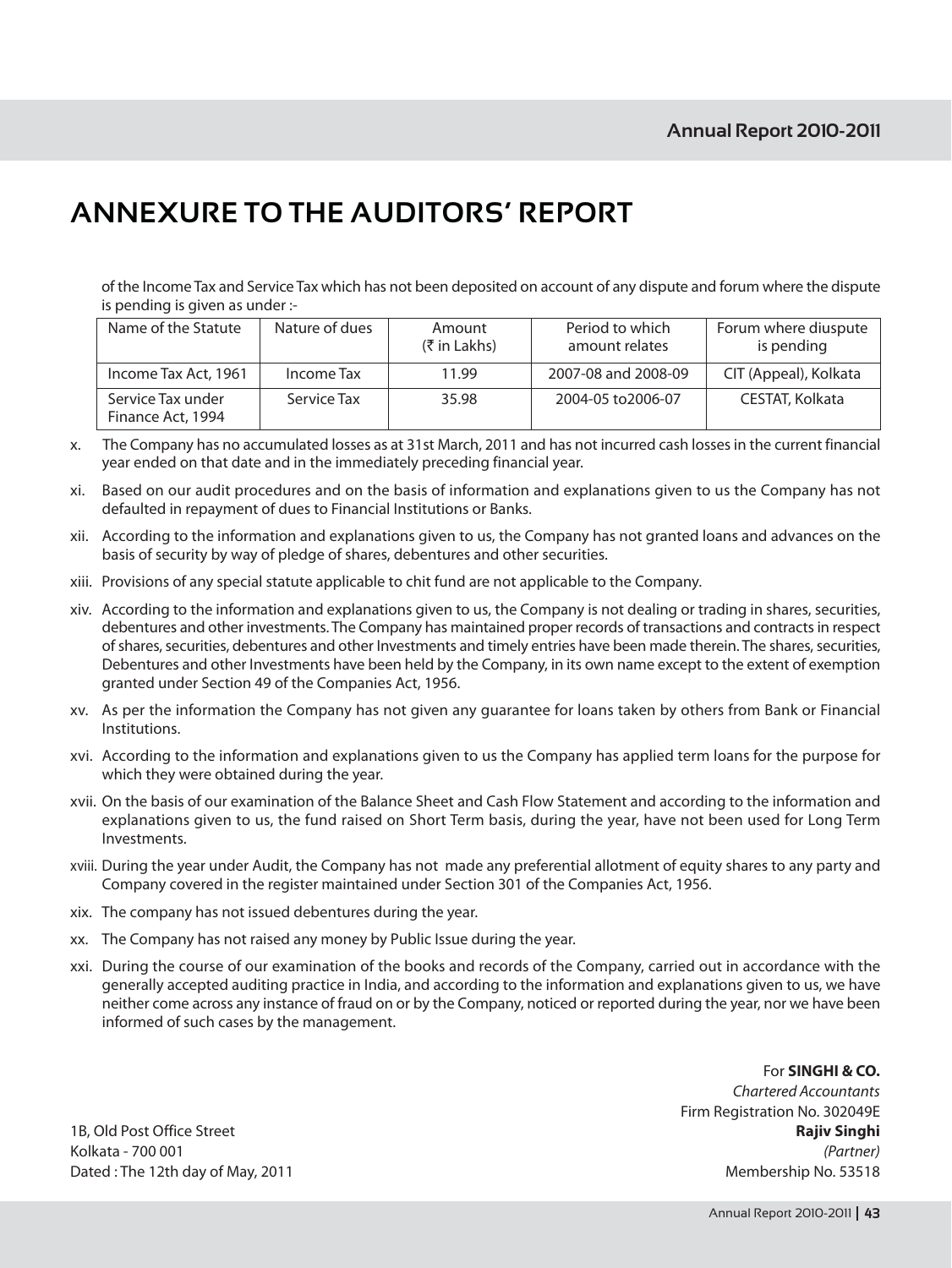

## **BALANCE SHEET** AS AT 3IST MARCH, 2011

|    |                                                                    |                 |                           | (₹ in Lakhs)              |
|----|--------------------------------------------------------------------|-----------------|---------------------------|---------------------------|
|    |                                                                    | <b>Schedule</b> | As on<br>31st March, 2011 | As on<br>31st March, 2010 |
| ı. | <b>SOURCES OF FUNDS</b>                                            |                 |                           |                           |
|    | <b>Shareholders Funds</b>                                          |                 |                           |                           |
|    | <b>Share Capital</b><br>a)                                         | 1               | 1,642.85                  | 1,642.85                  |
|    | Share Warrant Money (Refer Note No. 23 (a) of Schedule 20)<br>b)   |                 | 1,814.06                  | 1,048.13                  |
|    | <b>Employees Stock Option Outstanding</b><br>C)                    | $\overline{2}$  | 152.30                    | 57.01                     |
|    | Reserves & Surplus<br>d)                                           | 3               | 11,737.90                 | 9,913.84                  |
|    | <b>Loans Fund</b>                                                  |                 |                           |                           |
|    | Secured Loan<br>a)                                                 | 4               | 17,811.80                 | 16,697.24                 |
|    | Unsecured Loan<br>b)                                               | 5               | 2,086.43                  | 2,136.60                  |
|    | <b>Deferred Tax Liabilities (Net)</b>                              |                 | 2,443.28                  | 2,249.28                  |
|    | <b>TOTAL</b>                                                       |                 | 37,688.62                 | 33,744.95                 |
| П. | <b>APPLICATION OF FUNDS</b>                                        |                 |                           |                           |
|    | <b>Fixed Assets</b>                                                |                 |                           |                           |
|    | <b>Gross Block</b><br>a)                                           | 6               | 26,697.83                 | 22,433.64                 |
|    | b)<br>Less: Depreciation                                           |                 | 6,321.20                  | 4,246.39                  |
|    | Net Block<br>C)                                                    |                 | 20,376.63                 | 18,187.25                 |
|    | d)<br>Capital Work-in-Progress                                     |                 | 2,251.37                  | 2,599.94                  |
|    |                                                                    |                 | 22,628.00                 | 20,787.19                 |
|    | <b>Investment</b>                                                  | 7               | 141.91                    | 0.50                      |
|    | Advances recoverable from ESOP Trust                               |                 | 939.25                    | 792.0                     |
|    | <b>Current Assets, Loans &amp; Advances</b>                        |                 |                           |                           |
|    | Inventories<br>a)                                                  | 8               | 11,494.48                 | 9,954.79                  |
|    | <b>Sundry Debtors</b><br>b)                                        | 9               | 5,758.71                  | 4,525.81                  |
|    | Cash & Bank Balance<br>$\mathsf{C}$                                | 10              | 226.33                    | 63.95                     |
|    | Loans, Advances & Deposits<br>d)                                   | 11              | 2,069.21                  | 1,889.88                  |
|    |                                                                    |                 | 19,548.73                 | 16,434.43                 |
|    | <b>Less: Current Liabilities &amp; Provisions</b>                  | 12              | 5,569.27                  | 4,269.17                  |
|    | <b>Net Current Assets</b>                                          |                 | 13,979.46                 | 12,165.26                 |
|    | <b>TOTAL</b>                                                       |                 | 37,688.62                 | 33,744.95                 |
|    | <b>Significant Accounting Policies &amp; Notes to the Accounts</b> | 20              |                           |                           |

As per our attached report of even date

For SINGHI & CO. Chartered Accountants **Rajiv Singhi** (Partner) Membership No. 53518 1B, Old Post Office Street Kolkata - 700 001 Dated: The 12th day of May, 2011

**Mahabir Prasad Jalan** (Chairman)

Naresh Jalan

(Managing Director)

Pawan Kumar Kedia (Finance Director)

Alok Kumar Sharda (Chief Financial Officer)

Rajesh Mundhra (Company Secretary)

For and on behalf of the Board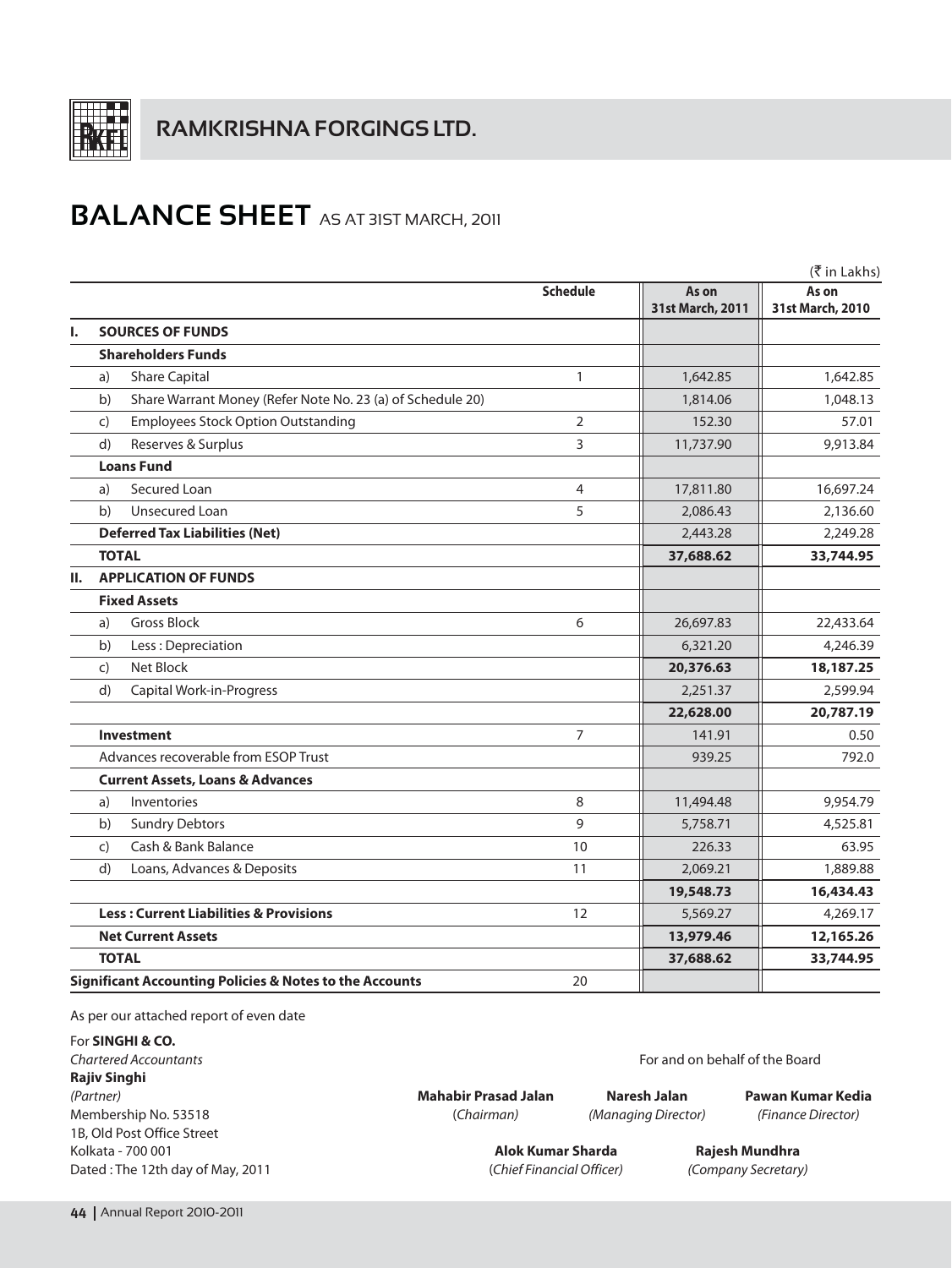## **PROFIT & LOSS ACCOUNT** FOR THE YEAR ENDED 31ST MARCH, 2011

|    |                                                        |                 |                                        | (₹ in Lakhs)                           |
|----|--------------------------------------------------------|-----------------|----------------------------------------|----------------------------------------|
|    |                                                        | <b>Schedule</b> | For the year ended<br>31st March, 2011 | For the year ended<br>31st March, 2010 |
| ı. | <b>INCOME</b>                                          |                 |                                        |                                        |
|    | Sales and Operating Income                             | 13              | 44,537.75                              | 30,706.50                              |
|    | Less: Excise Duty                                      |                 | 3,569.14                               | 2,210.74                               |
|    | <b>Sales and Operating Revenue (Net)</b>               |                 | 40,968.61                              | 28,495.76                              |
|    | Other Income                                           | 14              | 108.58                                 | 0.09                                   |
|    | Increase/(Decrease) in Stock                           | 15              | 998.27                                 | 457.43                                 |
|    |                                                        |                 | 42,075.46                              | 28,953.28                              |
| н. | <b>EXPENDITURE</b>                                     |                 |                                        |                                        |
|    | Raw Material consumed                                  | 16              | 23,911.26                              | 16,492.09                              |
|    | Manufacturing and Other expenses                       | 17              | 8,929.12                               | 6,364.56                               |
|    | Payment to and provisions for Employees                | 18              | 2,194.30                               | 1,639.25                               |
|    | Interest & Finance Charges                             | 19              | 1,611.46                               | 1,508.71                               |
|    | Depreciation                                           |                 | 2,097.89                               | 1,313.89                               |
|    |                                                        |                 | 38,744.03                              | 27,318.50                              |
|    | Profit before Tax (I - II)                             |                 | 3,331.43                               | 1,634.78                               |
|    | Less: Provision for Taxation                           |                 |                                        |                                        |
|    | - Current Tax                                          |                 | 924.00                                 | 278.00                                 |
|    | - MAT Credit Entitlement                               |                 |                                        | (271.00)                               |
|    | - Deferred Tax                                         |                 | 194.00                                 | 533.60                                 |
|    | - Income Tax of earlier years                          |                 | 7.50                                   | 4.79                                   |
|    | <b>Profit after Tax</b>                                |                 | 2,205.93                               | 1,089.39                               |
|    | Balance b/f from last year                             |                 | 5,032.45                               | 4,185.27                               |
|    | <b>Profit available for Appropriation</b>              |                 | 7,238.38                               | 5,274.66                               |
|    | <b>Appropriations:</b>                                 |                 |                                        |                                        |
|    | Proposed Dividend                                      |                 | 328.57                                 | 164.29                                 |
|    | Tax on Proposed Dividend                               |                 | 53.30                                  | 27.92                                  |
|    | <b>Transfer to General Reserve</b>                     |                 | 170.00                                 | 50.00                                  |
|    | <b>Balance carried to Balance Sheet</b>                |                 | 6,686.51                               | 5,032.45                               |
|    |                                                        |                 | 7,238.38                               | 5,274.66                               |
|    | <b>Earning Per Share</b>                               |                 |                                        |                                        |
|    | (Refer Note No. 36 of Schedule of 20)                  |                 |                                        |                                        |
|    | Basic (In ₹)                                           |                 | 13.43                                  | 7.05                                   |
|    | Diluted (In ₹)                                         |                 | 13.06                                  | 7.01                                   |
|    | <b>Accounting Policies &amp; Notes to the Accounts</b> | 20              |                                        |                                        |

As per our attached report of even date

For SINGHI & CO. Chartered Accountants **Rajiv Singhi** (Partner) Membership No. 53518 1B, Old Post Office Street Kolkata - 700 001 Dated: The 12th day of May, 2011

**Mahabir Prasad Jalan** (Chairman)

Naresh Jalan (Managing Director) Pawan Kumar Kedia (Finance Director)

Alok Kumar Sharda (Chief Financial Officer)

Rajesh Mundhra (Company Secretary)

For and on behalf of the Board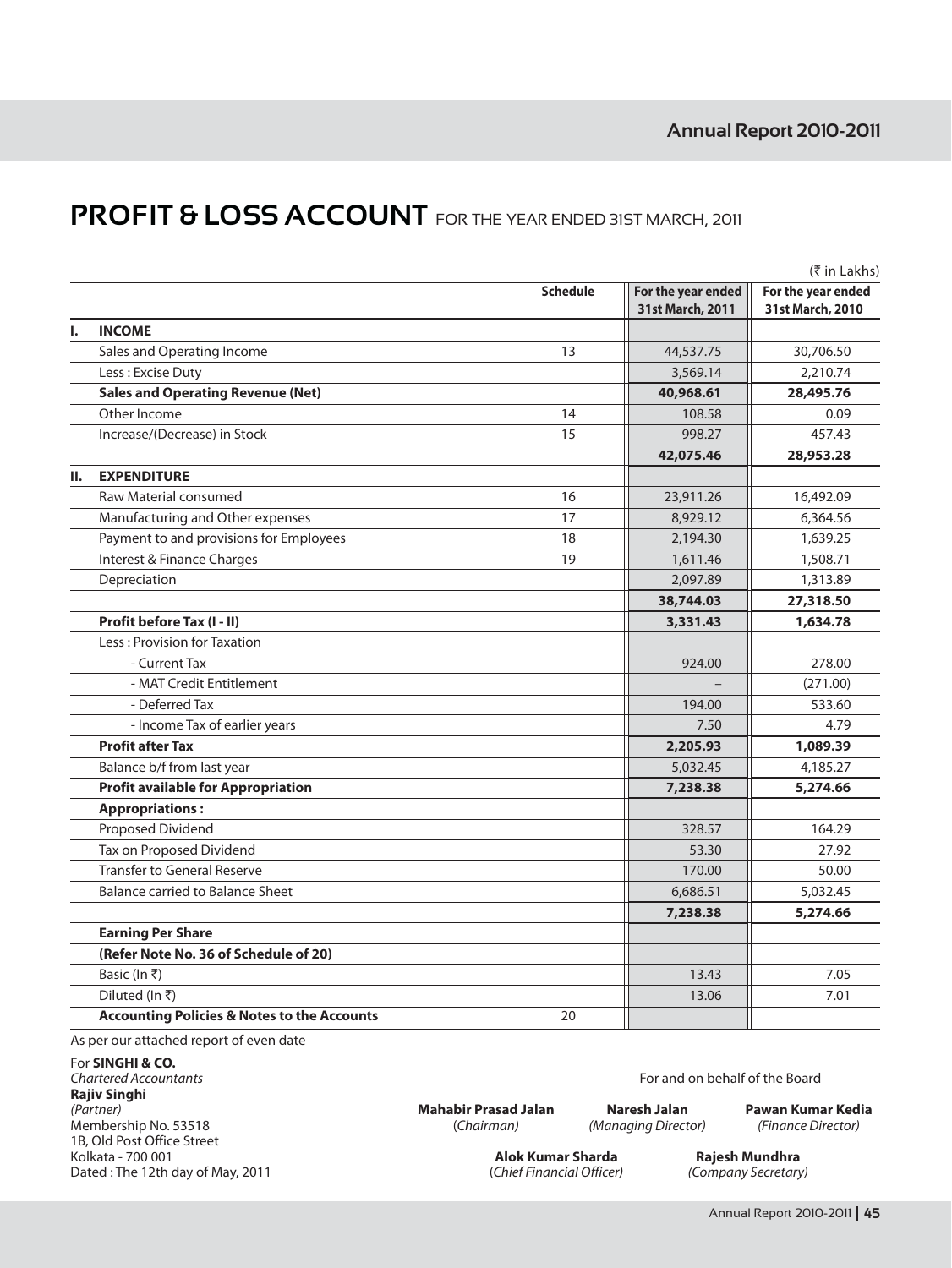

|                                                                                     |                  | (Rs. in Lakhs)   |
|-------------------------------------------------------------------------------------|------------------|------------------|
|                                                                                     | 31st March, 2011 | 31st March, 2010 |
| <b>SCHEDULE</b><br><b>SHARE CAPITAL</b>                                             |                  |                  |
| <b>Authorised</b>                                                                   |                  |                  |
| 2,10,00,000 Equity Shares (Previous year - 2,10,00,000 Equity Shares) of ₹10/- each | 2,100.00         | 2,100.00         |
| <b>Issued</b>                                                                       |                  |                  |
| 2,03,28,540 Equity Shares (Previous year - 2,03,28,540 Equity Shares) of ₹10/- each | 2,032.85         | 2,032.85         |
| <b>Subscribed &amp; Paid-up</b>                                                     |                  |                  |
| 1,64,28,540 Equity Shares (Previous year - 1,64,28,540 Equity Shares)               | 1,642.85         | 1,642.85         |
| of ₹10/- each fully paid-up                                                         |                  |                  |
| (Out of above 13,06,750 Equity Shares (Previous year - 13,06,750 Equity Shares)     |                  |                  |
| of ₹10/- each fully paid have been issued as Bonus Shares                           |                  |                  |
| by Capitalisation of Revenue Reserve)                                               | 1,642.85         | 1,642.85         |
|                                                                                     |                  |                  |
| <b>SCHEDULE 2 EMPLOYEE STOCK OPTION</b>                                             |                  |                  |
| <b>Employee Stock Option Outstanding</b>                                            | 263.83           | 295.77           |
| Less: Deferred Employees Compensation                                               | 111.53           | 238.76           |
|                                                                                     | 152.03           | 57.01            |
| <b>SCHEDULE 3 RESERVES &amp; SURPLUS</b>                                            |                  |                  |
| <b>Security Premium Account</b>                                                     |                  |                  |
| As per last Balance Sheet                                                           | 4,133.32         | 3,060.82         |
| Add : Received during the year on Preferencial Shares                               |                  | 1,072.50         |
|                                                                                     | 4,133.32         | 4,133.32         |
| <b>Capital Reserves</b>                                                             |                  |                  |
| As per last Balance Sheet                                                           | 554.92           |                  |
| Add: On forfeiture of Share Warrant Money                                           |                  | 554.92           |
|                                                                                     | 554.92           | 554.92           |
| <b>General Reserves</b>                                                             |                  |                  |
| As per last Balance Sheet                                                           | 193.15           | 143.15           |
| Add: Transfer from Profit & Loss Account                                            | 170.00           | 50.00            |
|                                                                                     | 363.15           | 193.15           |
| Profit & Loss Account                                                               | 6,686.51         | 5,032.45         |
|                                                                                     | 11,737.90        | 9,913.84         |
|                                                                                     |                  |                  |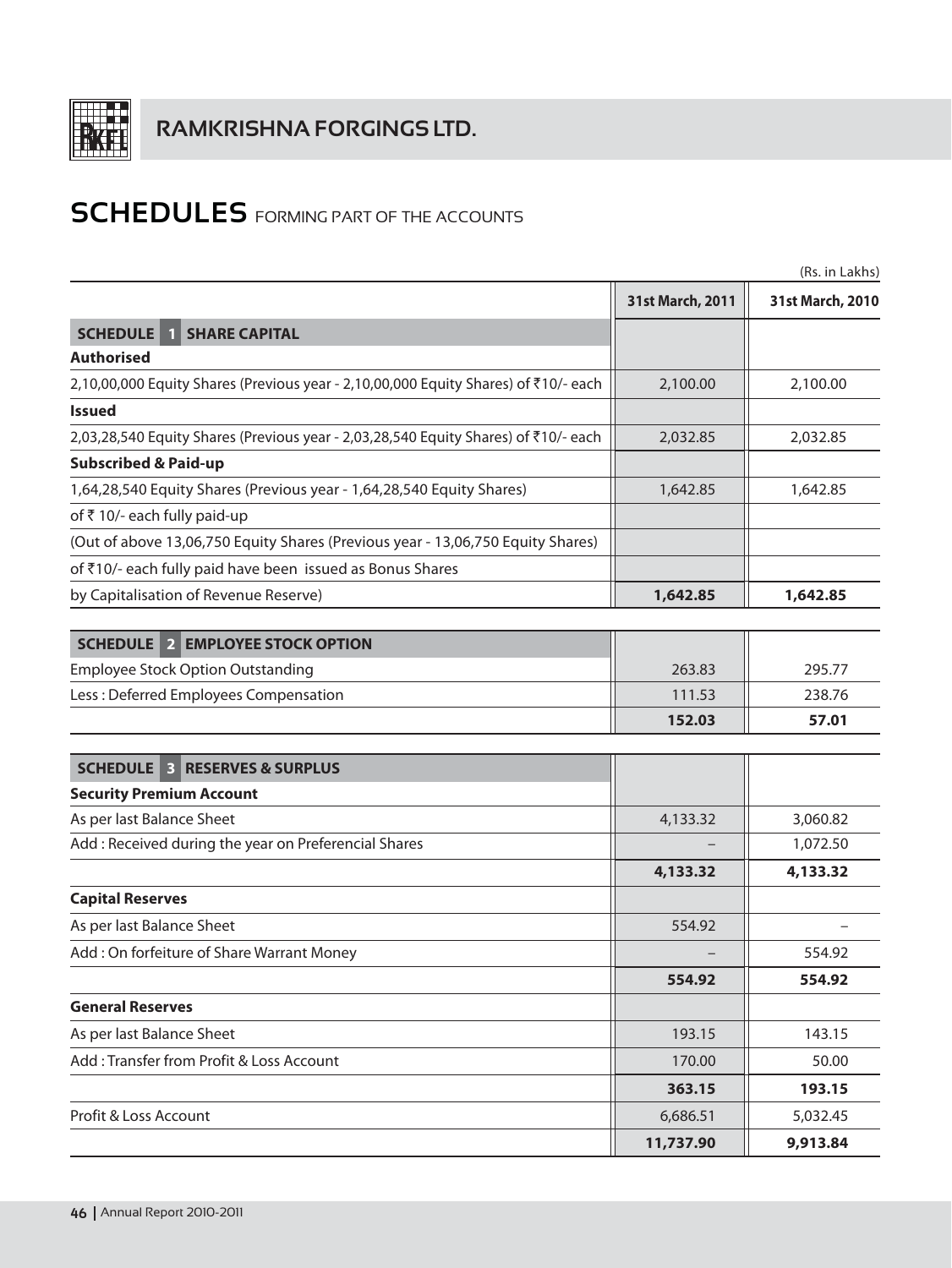|              |                                                                                          |                  | (₹in Lakhs)      |
|--------------|------------------------------------------------------------------------------------------|------------------|------------------|
|              |                                                                                          | 31st March, 2011 | 31st March, 2010 |
|              | <b>SCHEDULE</b><br>4 SECURED LOANS (Refer Note No. 19 of Schedule 20)                    |                  |                  |
|              | <b>From Scheduled Banks</b>                                                              |                  |                  |
| a)           | <b>Working Capital Loan</b>                                                              |                  |                  |
|              | Rupee Loan<br>i)                                                                         | 6,620.43         | 5,295.34         |
|              | Foreign Currency Loan<br>ii)                                                             | 1,529.15         | 2,885.62         |
| $\mathbf{b}$ | <b>Term Loans</b>                                                                        |                  |                  |
|              | Rupee Loan<br>i)                                                                         | 7,695.04         | 6,544.65         |
|              | Foreign Currency Loan<br>ii)                                                             | 1,078.29         | 968.41           |
| c)           | <b>Premises Loan</b>                                                                     |                  |                  |
|              | (Secured against the Specific Premises)                                                  | 888.89           | 1,000.00         |
| $\mathbf{d}$ | <b>Vehical Loan</b>                                                                      |                  |                  |
|              | (Secured against Hypothecation of Car)                                                   |                  | 3.22             |
|              | (Instalment repayable within one year ₹ 2901.98 Lakhs) (Previous year - ₹ 2030.96 Lakhs) |                  |                  |
|              |                                                                                          | 17,811.80        | 16,697.24        |
|              |                                                                                          |                  |                  |
|              | <b>SCHEDULE</b><br>5 <sup>1</sup><br><b>UNSECURED LOANS</b>                              |                  |                  |
|              | VAT under Defferment*                                                                    | 275.34           | 344.18           |
|              | From Bank (Short Term)                                                                   | 1,511.09         | 1,492.42         |
|              | From Bodies Corporate                                                                    | 300.00           | 300.00           |
|              | *(Instalment repayable within one year ₹ 68.84 Lakhs) (Previous year - ₹ 68.84 Lakhs)    |                  |                  |
|              |                                                                                          | 2,086.43         | 2,136.60         |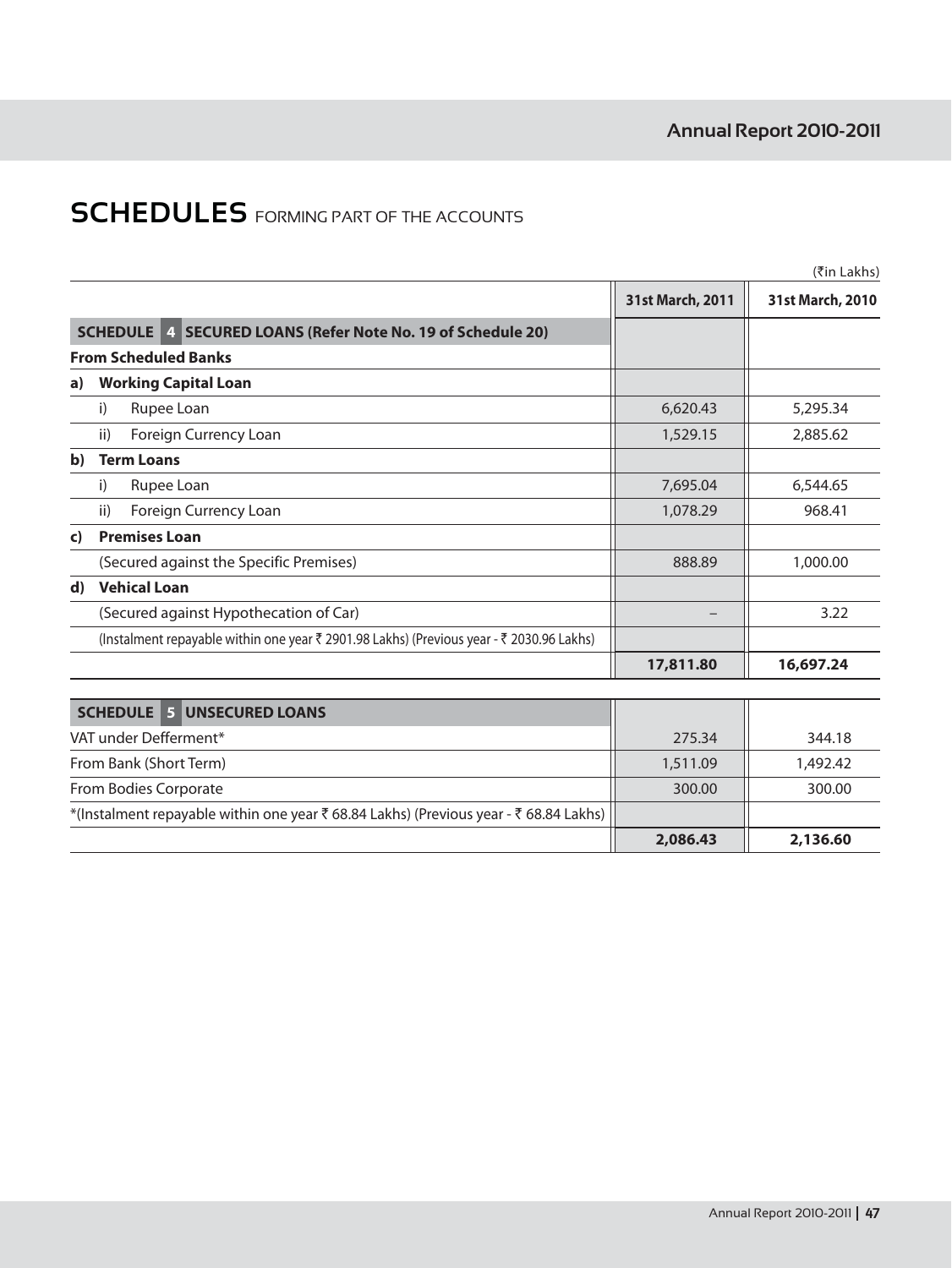

## **RAMKRISHNA FORGINGS LTD.**

|                       |                          |                                                   |                                |                                 |                    |                     |                     |                             |                             |                     | (₹ in Lakhs)        |
|-----------------------|--------------------------|---------------------------------------------------|--------------------------------|---------------------------------|--------------------|---------------------|---------------------|-----------------------------|-----------------------------|---------------------|---------------------|
|                       | SCHEDULE 6 FIXED ASSETS  |                                                   |                                |                                 |                    |                     |                     |                             |                             |                     |                     |
|                       |                          |                                                   | GROSS BLOCK                    |                                 |                    |                     | <b>DEPRECIATION</b> |                             |                             | NET<br>Z            | <b>BLOCK</b>        |
| ΔÓ.<br>$\overline{5}$ | Particulars              | $5^{\circ}$<br>Opening<br>balance as<br>31.03.201 | Addition<br>the year<br>during | Sales/Adj<br>the year<br>during | 31.03.201<br>As on | 31.03.2010<br>As on | the year<br>For     | the year<br>during<br>Sales | 31.03.201<br>as on<br>Depr. | 31.03.2011<br>As at | 31.03.2010<br>As at |
| $\mathfrak{S}$        |                          |                                                   |                                |                                 |                    |                     |                     |                             |                             |                     |                     |
| ╤                     | Land & Land Development  |                                                   |                                |                                 |                    |                     |                     |                             |                             |                     |                     |
|                       | Lease Hold Land<br>@     | 138.34                                            | т                              | т                               | 138.34             | 26.70               | 4.54                | т                           | 31.24                       | 107.10              | 111.64              |
|                       | (b) Free Hold Land       | $\circ$<br>247.1                                  | т                              | I.                              | 247.16             | L                   | ı                   | T                           | I                           | 247.16              | 247.16              |
|                       | <b>TOTAL</b>             | 385.50                                            | ı                              | ı                               | 385.50             | 26.70               | 4.54                | T                           | 31.24                       | 354.25              | 358.79              |
| 21                    | Factory Shed & Building  | 2,165.84                                          | 317.71                         | т                               | 2,483.55           | 255.17              | 72.37               |                             | 327.54                      | 2,156.01            | 1,910.67            |
| 3                     | Office Building          | 670.34                                            | 150.21                         | I                               | 820.55             | 32.80               | 11.83               | т                           | 44.63                       | 775.92              | 637.54              |
| 4                     | Plant & Machinery        | 18,278.87                                         | 3,408.25                       | 47.06                           | 21,640.06          | 3,748.16            | 1,906.09            | 22.83                       | 5,631.42                    | 16,008.64           | 14,530.71           |
| 5                     | Vehicles                 | $\frac{1}{2}$                                     | 50.97                          | т                               | 170.08             | 33.94               | 14.49               | т                           | 48.43                       | 121.65              | 85.17               |
| ତ                     | Furnitures & Fixtures    | 357.52                                            | 72.68                          | т                               | 430.20             | 57.79               | 23.50               | т                           | 81.28                       | 348.92              | 299.73              |
| 穴                     | Computer (Inc. Software) | 273.36                                            | 297.66                         | T                               | 571.03             | 69.34               | 55.79               | T                           | 125.13                      | 445.90              | 204.02              |
| ಹ                     | Office Equipments        | 104.45                                            | 4.23                           | 1.66                            | 107.02             | 10.20               | 5.18                | 0.25                        | 15.13                       | 91.88               | 94.25               |
| $\overline{\sigma}$   | Air Condition Machine    | 78.65                                             | 11.21                          | т                               | 89.86              | 12.28               | 4.11                | т                           | 16.40                       | 73.46               | 66.37               |
|                       | TOTAL (A)                | 22,433.64                                         | 4,312.92                       | 48.72                           | 26,697.83          | 4,246.39            | 2,097.89            | 23.08                       | 6,321.20                    | 20,376.63           | 18, 187.25          |
| $\circledB$           | Capital work-in-Progress | 2,599.94                                          | 4,814.10                       | 5,162.68                        | 2,251.37           | I                   | ı                   | ı                           | I                           | 2,251.37            | 2,599.94            |
|                       | GRAND TOTAL (A+B)        | $\frac{8}{10}$<br>25,033.5                        | 9,127.02                       | 5,211.40                        | 28,949.20          | 4,246.39            | 2,097.89            | 23.08                       | 6,321.20                    | 22,628.00           | 20,787.19           |
|                       | Previous year            | $\frac{8}{2}$<br>22,465.7                         | 5,653.37                       | 3,085.55                        | 25,033.58          | 3,057.51            | 1,313.89            | 125.02                      | 4,246.39                    | 20,787.19           | 19,408.24           |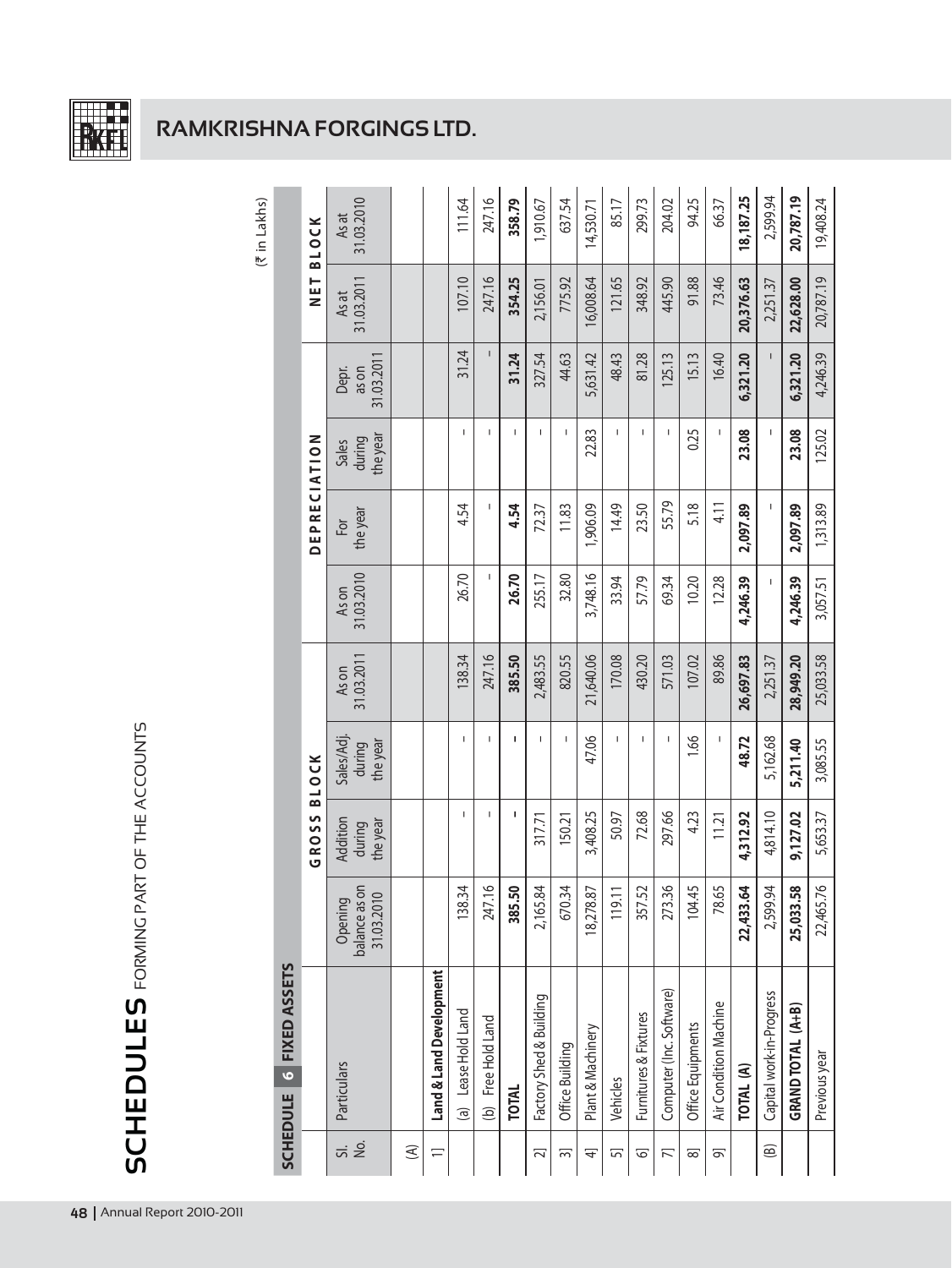|                                                                                                    |                  | $(5 \in \mathsf{In}$ Lakhs) |
|----------------------------------------------------------------------------------------------------|------------------|-----------------------------|
|                                                                                                    | 31st March, 2011 | 31st March, 2010            |
| <b>SCHEDULE 7 INVESTMENT</b>                                                                       |                  |                             |
| <b>Long Term Investments</b>                                                                       |                  |                             |
| <b>Unquoted: Other than trade</b>                                                                  |                  |                             |
| 50 Equity Shares (Previous year 50 Equity Shares) of 'Adityapur Auto Cluster'                      | 0.50             | 0.50                        |
| of ₹1,000/- each fully paid-up                                                                     |                  |                             |
| Current Investments (at cost or fair value whichever is lower)                                     |                  |                             |
| In Shares of Body Corporate:                                                                       |                  |                             |
| 1,92,000 Equity Shares (Previous year - Nil) of 'JMT Auto Ltd.'                                    | 141.41           |                             |
| of ₹10/- each fully paid-up                                                                        |                  |                             |
|                                                                                                    | 141.91           | 0.50                        |
| <b>SCHEDULE 8 INVENTORIES</b>                                                                      |                  |                             |
| (As taken valued & certified by the Management)                                                    |                  |                             |
| (At lower of cost or net realisable value)                                                         |                  |                             |
| <b>Raw Material</b>                                                                                | 2,483.89         | 2,297.11                    |
| Stock-in-Progress                                                                                  | 5,148.49         | 4,666.19                    |
| Vendor Managed Inventory                                                                           | 471.22           | 15.18                       |
| <b>Forgings Scrap</b>                                                                              | 150.89           | 76.87                       |
| Stores, Spares, Dies & Block (At cost)                                                             | 3,239.99         | 2,899.44                    |
|                                                                                                    | 11,494.48        | 9,954.79                    |
| <b>SCHEDULE 9 SUNDRY DEBTORS (Unsecured, considered good)</b>                                      |                  |                             |
| Debts outstanding for a period exceeding six months                                                | 99.50            | 365.11                      |
| <b>Other Debts</b>                                                                                 | 5,659.21         | 4,160.70                    |
|                                                                                                    | 5,758.71         | 4,525.81                    |
| <b>SCHEDULE 10 CASH &amp; BANK BALANCE</b>                                                         |                  |                             |
| Cash-on-Hand (As certified by the Management)                                                      | 4.75             | 17.82                       |
| <b>With Scheduled Bank:</b>                                                                        |                  |                             |
| Fixed deposit Account<br>a)                                                                        | 215.10           | 33.05                       |
| Current Account*<br>b)                                                                             | 6.48             | 13.08                       |
| * Includes ₹ 2.19 Lakhs (Previous year - ₹ 1.73 Lakhs being balance in Unclaimed Dividend Account) |                  |                             |
|                                                                                                    | 226.33           | 63.95                       |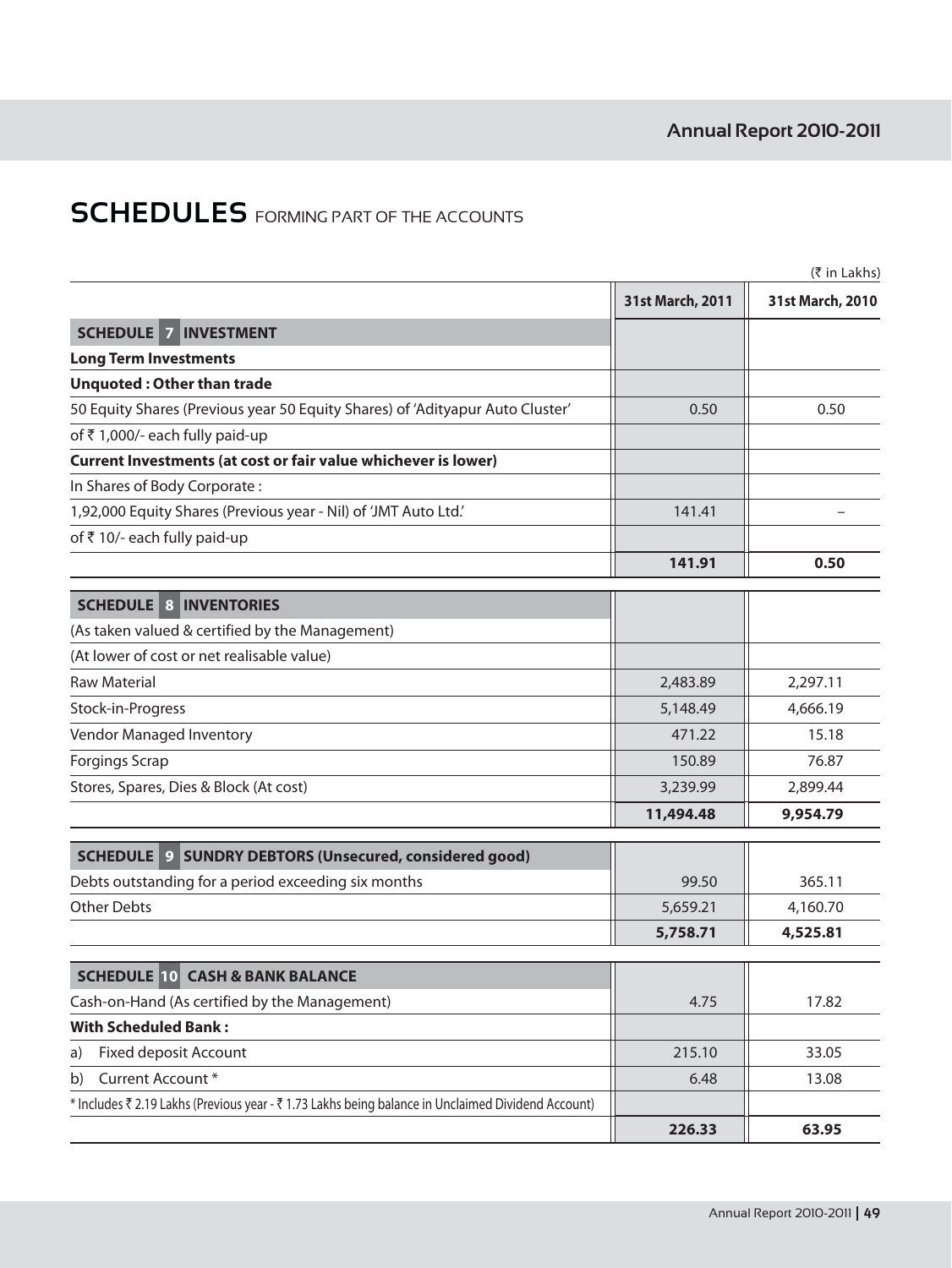

|                                                                                          |                  | $(5 \in \mathsf{In}$ Lakhs) |
|------------------------------------------------------------------------------------------|------------------|-----------------------------|
|                                                                                          | 31st March, 2011 | 31st March, 2010            |
| <b>SCHEDULE 11 LOANS, ADVANCES &amp; DEPOSITS</b>                                        |                  |                             |
| (Unsecured considered Good)                                                              |                  |                             |
| Advances (Recoverable in cash or in kind or for value to be received)                    | 913.57           | 665.13                      |
| <b>Export Incentive Receivable</b>                                                       | 310.33           | 104.51                      |
| <b>MAT Entitlement Receivable</b>                                                        | 299.01           | 580.64                      |
| <b>Balance with Central Excise Authority</b>                                             | 208.91           | 207.94                      |
| <b>Deposits</b>                                                                          | 337.39           | 331.66                      |
|                                                                                          | 2,069.21         | 1,889.88                    |
|                                                                                          |                  |                             |
| <b>SCHEDULE 12 CURRENT LIABILITIES &amp; PROVISIONS</b>                                  |                  |                             |
| <b>Current Liabilities:</b>                                                              |                  |                             |
| Sundry Creditors (Due to Mirco, Small and Medium Enterprises - NIL, Previous year - NIL) | 5,137.54         | 4,049.95                    |
| <b>Advance from Customers</b>                                                            |                  | 8.95                        |
| Investor's Education & Protection Fund shall be credited by :                            |                  |                             |
| Unclaimed Dividend to be credited to Investor's Education & Protection Fund              | 2.20             | 1.73                        |
| <b>Provisions for:</b>                                                                   |                  |                             |
| <b>Employees Benefit</b>                                                                 | 47.66            | 16.33                       |
| Proposed Dividend                                                                        | 328.57           | 164.29                      |
| Tax on Proposed Dividend                                                                 | 53.30            | 27.92                       |
|                                                                                          | 5,569.27         | 4,269.17                    |
|                                                                                          |                  |                             |
| <b>SCHEDULE 13 SALES AND OPERATING INCOME</b>                                            |                  |                             |
| Sales (Including Excise & Net of Returns)                                                | 35,534.55        | 26,322.86                   |

|                                                | 44,537.75 | 30,706.50 |
|------------------------------------------------|-----------|-----------|
| <b>Export Incentives</b>                       | 371.91    | 119.85    |
| Die Design & Preparation Charges               | 16.23     | 27.13     |
| Claim Received                                 | 48.38     |           |
| Sale of Manufacturing Scrap (Including Excise) | 2,612.92  | 1,876.23  |
| Job Work Receipts                              | 959.70    | 757.27    |
| Sales (Export)                                 | 4,994.06  | 1,603.17  |
| Sales (Including Excise & Net of Returns)      | 35,534.55 | 26,322.86 |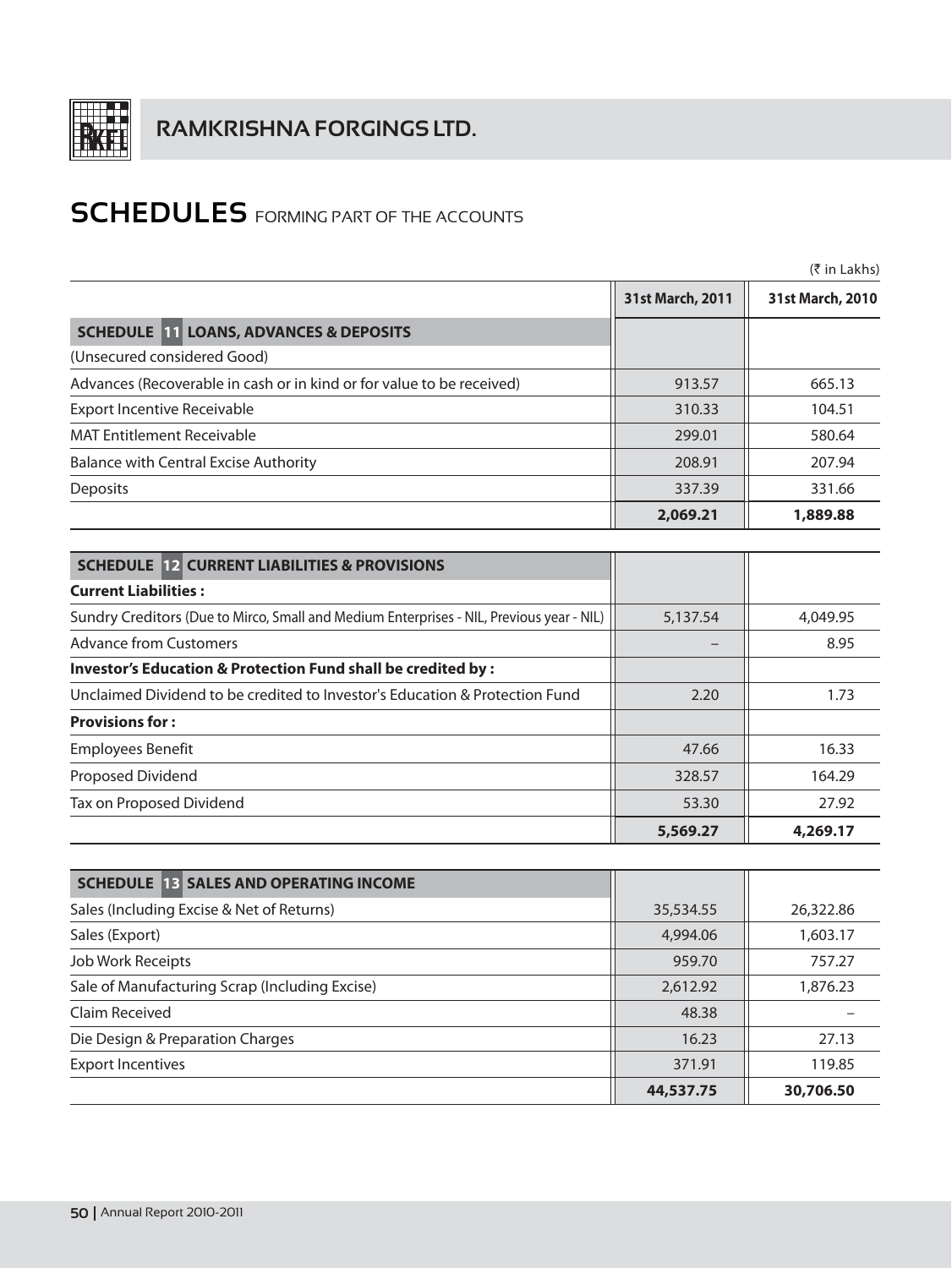|                                                    |                  | (₹ in Lakhs)     |
|----------------------------------------------------|------------------|------------------|
|                                                    | 31st March, 2011 | 31st March, 2010 |
| <b>SCHEDULE 14 OTHER INCOME</b>                    |                  |                  |
| Miscellenous Receipts                              | 108.58           |                  |
| Income from Investment other than Trade: (Current) |                  |                  |
| Dividend (Tax Free)                                |                  | 0.09             |
|                                                    | 108.58           | 0.09             |
| <b>SCHEDULE 15 INCREASE/(DECREASE) IN STOCK</b>    |                  |                  |
| (A) Closing Stock:                                 |                  |                  |
| Stock-in-Progress                                  | 5,148.49         | 4,666.19         |
| Vendor Managed Inventory                           | 471.22           | 15.18            |
| <b>Forging Scrap</b>                               | 150.89           | 76.87            |
|                                                    | 5,770.60         | 4,758.24         |
| Less: Stock of Trial Run                           |                  | 14.80            |
|                                                    | 5,770.60         | 4,743.44         |
| (B) Opening Stock:                                 |                  |                  |
| Stock-in-Progress                                  | 4,666.19         | 4,177.53         |
| Vendor Managed Inventory                           | 15.18            |                  |
| <b>Forging Scrap</b>                               | 76.87            | 101.30           |
|                                                    | 4,758.28         | 4,278.83         |
| Increase/(Decrease) in Stock (A-B)                 | 1,012.36         | 464.61           |
| Less: Excise Duty on Increase/(Decrease) in Stock  | 14.09            | 7.18             |
|                                                    | 998.27           | 457.43           |
| <b>SCHEDULE 16 CONSUMPTION OF RAW MATERIALS</b>    |                  |                  |
| <b>Opening Stock</b>                               | 2,297.11         | 1,576.03         |
| Add: Purchases                                     | 24,098.04        | 17,259.89        |
|                                                    | 26,395.15        | 18,835.91        |
| Less: Closing Stock                                | 2,483.89         | 2,297.11         |
| Less: Trial Run Consumption                        |                  | 46.71            |

**23,911.26** 16,492.09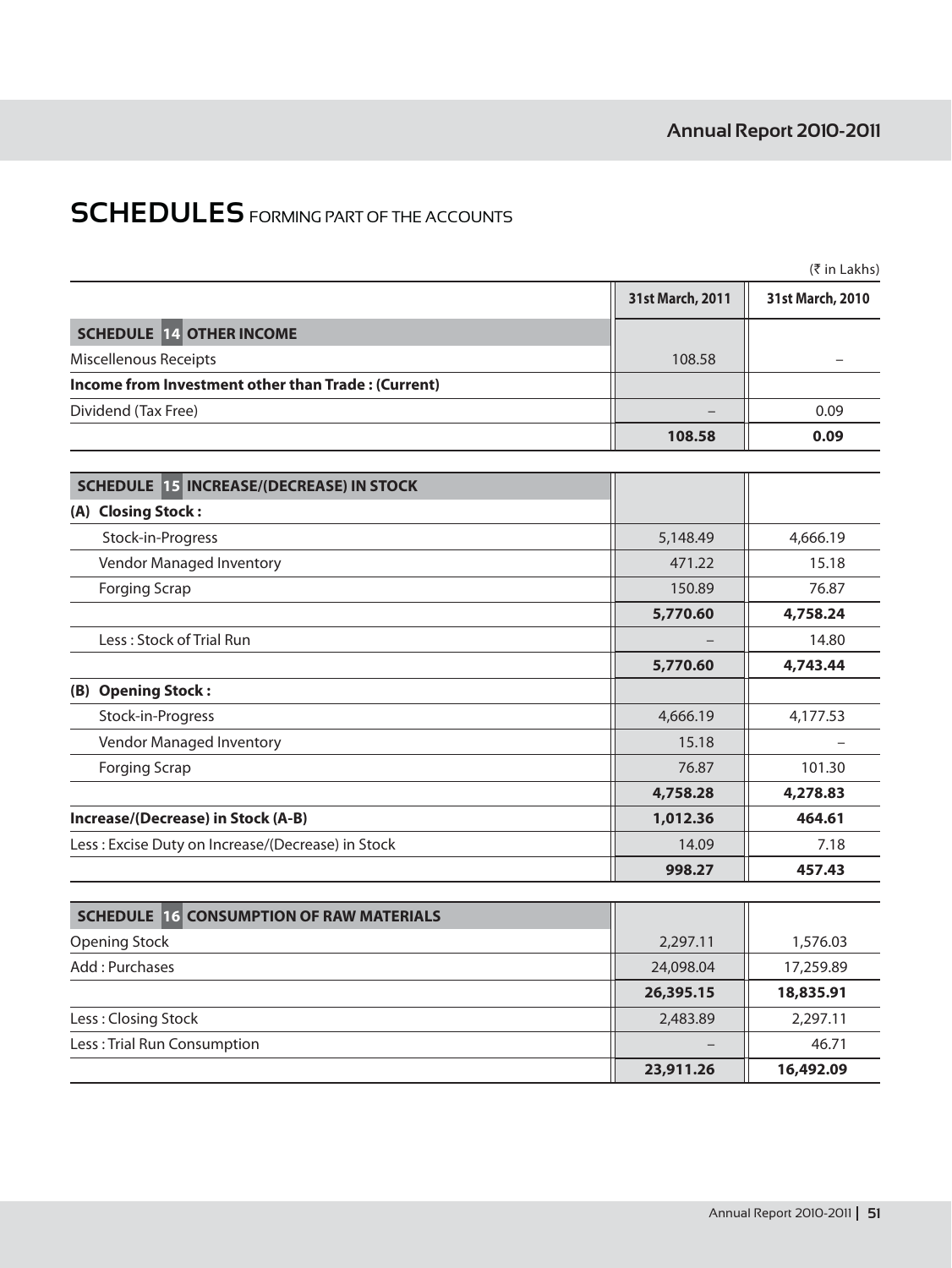

|                                                                                |                  | (₹ in Lakhs)     |
|--------------------------------------------------------------------------------|------------------|------------------|
|                                                                                | 31st March, 2011 | 31st March, 2010 |
| <b>SCHEDULE 17 MANUFACTURING AND OTHER EXPENSES</b>                            |                  |                  |
| Carriage Inward Expenses                                                       | 130.69           | 86.56            |
| <b>Electric Charges</b>                                                        | 1,625.49         | 1,183.73         |
| <b>Fuel Consumption</b>                                                        | 1,927.76         | 1,480.60         |
| <b>Processing Charges</b>                                                      | 1,050.01         | 773.54           |
| Stores, Spares & Die Blocks Consumed (Including Packing Material)              | 2,016.90         | 1,388.47         |
| Repairs to:                                                                    |                  |                  |
| - Plant & Machinery                                                            | 107.80           | 96.32            |
| - Factory Shed & Building                                                      | 64.18            | 22.84            |
| Rent                                                                           | 5.52             | 5.00             |
| Rates & Taxes                                                                  | 7.83             | 6.39             |
| Insurance Charges (Including Keyman Insurance)                                 | 75.02            | 50.61            |
| Repairs & Maintenance                                                          | 96.55            | 28.36            |
| Miscellaneous Expenses                                                         | 267.67           | 238.08           |
| <b>Bank Charges &amp; Commission</b>                                           | 128.29           | 151.67           |
| Postage, Telegraph & Telephone                                                 | 43.73            | 33.91            |
| Legal & Professional Expenses                                                  | 150.38           | 151.99           |
| Travelling & Conveyance Expenses                                               | 126.42           | 107.03           |
| [Including Directors Travelling ₹ 59.84 Lakhs (Previous year - ₹ 46.18 Lakhs)] |                  |                  |
| <b>Advertisement Expenses</b>                                                  | 5.16             | 11.15            |
| Auditors' Remuneration                                                         | 16.59            | 12.37            |
| <b>Brokerage &amp; Commission Expenses</b>                                     | 67.42            | 51.59            |
| <b>Vehicle Running Expenses</b>                                                | 47.83            | 34.80            |
| <b>Carriage Outward Expenses</b>                                               | 386.13           | 312.72           |
| <b>Export Expenses</b>                                                         | 260.22           | 51.92            |
| Discount & Rebate (Net)                                                        | 13.39            | 25.07            |
| Cash Discount Paid                                                             | 21.00            |                  |
| <b>Exchange Rate Difference</b>                                                | (4.22)           | (4.43)           |
| Sundry Balances Written Off (Net)                                              | 8.15             | 38.60            |
| Loss on Sale of Investment (Net)                                               | 8.21             | 20.40            |
| Provision for Diminution in Current Investment                                 | 10.65            |                  |
| Loss on Sale of Fixed Assets (Net)                                             | 17.39            | 5.27             |
| <b>Bad Debts Written Off</b>                                                   | 246.96           |                  |
|                                                                                | 8,929.12         | 6,364.56         |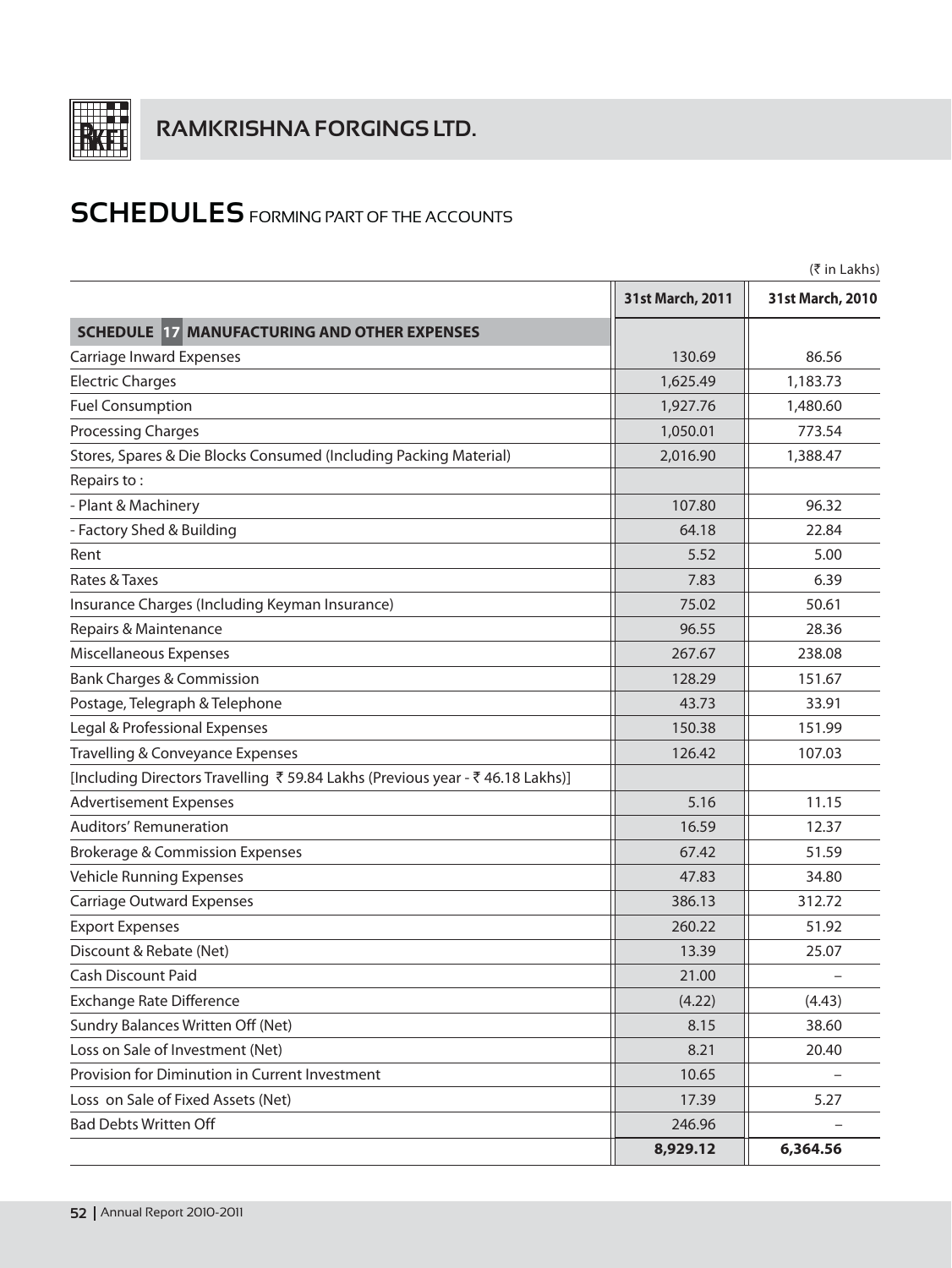|                                                                      |                  | $(3\overline{5})$ in Lakhs) |
|----------------------------------------------------------------------|------------------|-----------------------------|
|                                                                      | 31st March, 2011 | 31st March, 2010            |
| SCHEDULE 18 PAYMENT MADE TO AND PROVISIONS FOR EMPLOYEES             |                  |                             |
| Salaries, Wages, Bonus, Exgratia, Incentive etc.                     | 1,865.71         | 1,412.18                    |
| <b>Gratuity Contribution to Fund</b>                                 | 35.16            | 6.16                        |
| <b>Welfare Expenses</b>                                              | 72.60            | 63.51                       |
| <b>Employees ESOP Amortisation Expenses</b>                          | 95.29            | 57.01                       |
| Provident Fund/Employees Pension Fund & E.S.I. Contribution          | 125.54           | 100.39                      |
|                                                                      | 2,194.30         | 1,639.25                    |
|                                                                      |                  |                             |
| <b>SCHEDULE 19 INTEREST PAID</b>                                     |                  |                             |
| Interest on Term Loans                                               | 1,041.07         | 693.80                      |
| Interest on Working Capital                                          | 683.99           | 874.17                      |
| Interest to Others                                                   | 60.07            | 140.25                      |
|                                                                      | 1,785.13         | 1,708.23                    |
| Less : Interest Received *                                           |                  |                             |
| 0.82<br>- Fixed Deposit                                              |                  |                             |
| - Others<br>36.98                                                    | 37.80            | 114.68                      |
| Less: Capitalised                                                    | 135.87           | 84.83                       |
| * Tax Deducted at Source ₹ 1.53 Lakhs (Previous Year - ₹ 9.18 Lakhs) |                  |                             |
|                                                                      | 1,611.46         | 1,508.71                    |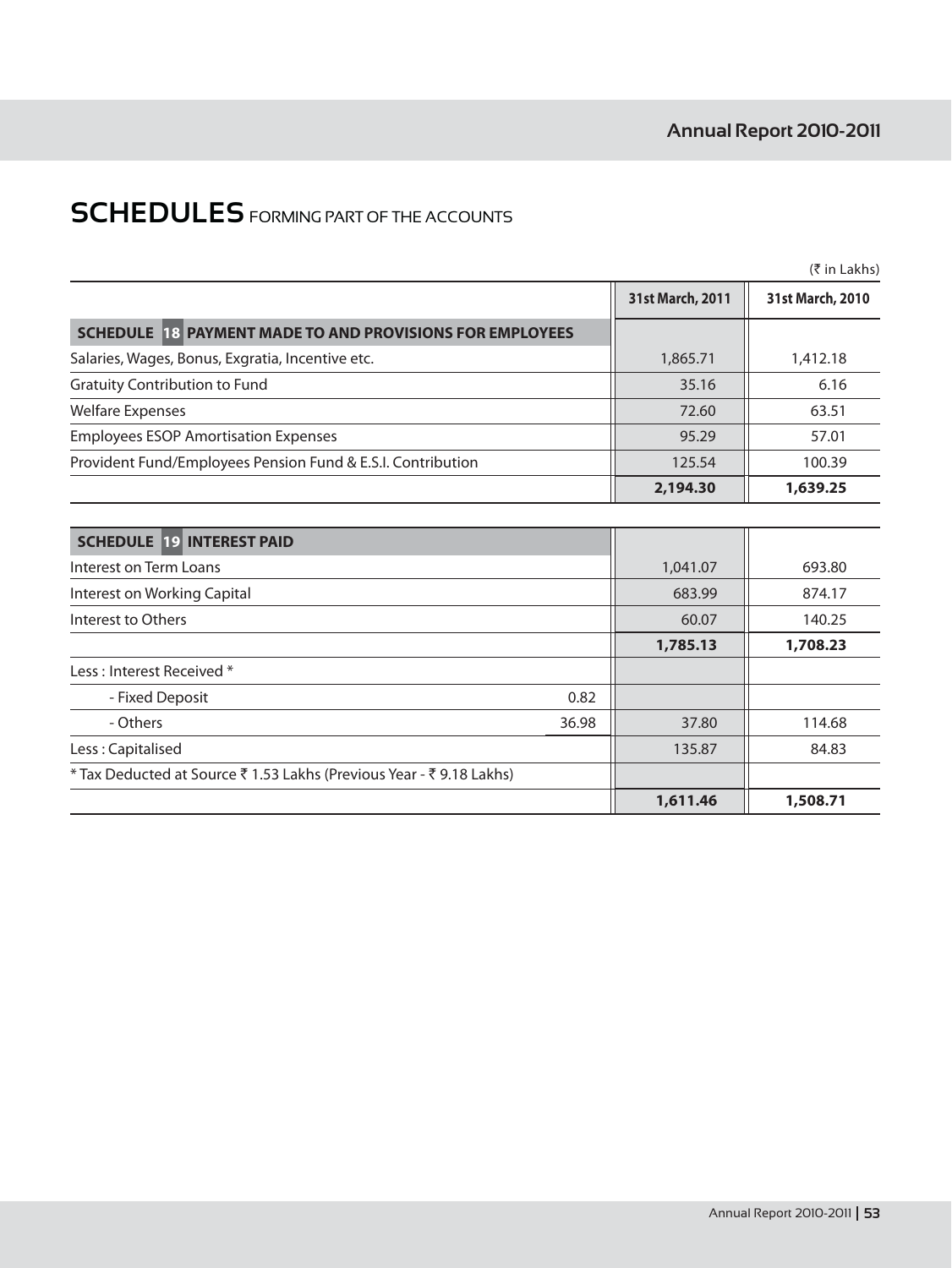

### SCHEDULE 20 SIGNIFICANT ACCOUNTING POLICIES AND NOTES ON ACCOUNTS

### (A) SIGNIFICANT ACCOUNTING POLICIES

#### **Basis of Preparation**  $(1)$

The Financial Statements have been prepared to comply with the mandatory Accounting Standard as notified by Companies (Accounting Standard) Rules, 2006 and the relevant provisions of the Companies Act, 1956. The financial statements have been prepared under the Historical Cost Convention basis.

All the items of Income and Expenditure have been recognized on accrual basis except certain Insurance claim, Sales Tax/Excise claims/Refunds which are accounted on cash basis where the amounts are unascertainable.

The accounting policies applied by the Company are consistent with those used in last year except where otherwise stated.

#### $(2)$ **Fixed Assets**

- (a) Fixed Assets are stated at cost less accumulated depreciation. Cost includes cost of acquisition, construction and improvement made which are inclusive of freight, duty (Net of CENVAT), taxes, incidental expenses, interest and fund raising cost and other pre-operative expenses apportioned.
- (b) Capital work-in-progress are stated at cost including interest, fund raising cost and related expenses incurred during construction or pre-operative period.
- (c) Machinery spares which can be used only in connection with an item of fixed assets and whose uses as per technical assessment is expected to be non-regular are capitalised and depreciated prospectively over the residual life of the respective assets.

#### $(3)$ **Depreciation and Amortization**

- (a) Depreciation on Fixed Assets is provided during the year on Straight Line Method (SLM) at the rates and in the manner specified in the Schedule XIV of the Companies Act 1956.
- (b) Depreciation on assets added/disposed off during the year is provided on pro-rata basis.
- (c) Depreciation on change in the value of fixed assets due to exchange rate fluctuation has been provided prospectively over the residual life of the respective assets.
- (d) Leasehold Lands are amortized over the leased period.

#### $(4)$ **Impairment of Assets**

The Company on an annual basis makes an assessment of any indicator that may lead to Impairment of Assets. If any such indication exists, the Company estimates the recoverable amount of the assets. If such recoverable amount is less than the carrying amount, then the carrying amount is reduced to its recoverable amount by treating the difference between them as impairment loss and charged to Profit & Loss Account. Reversal of impairment losses recognized in prior years is recorded when there is an indication that the impairment losses recognized for the assets no longer exist or have decreased.

#### $(5)$ **Inventories**

Inventories are valued at lower of cost or net realisable value after providing for obsolescence, if any. Cost of inventories comprises of all costs of purchase, cost of conversion and other costs incurred in bringing them to their respective present location and condition. Net realizable value is the estimated selling price in the ordinary course of business, less estimated costs of completion and estimated cost necessary to make the sale. Cost of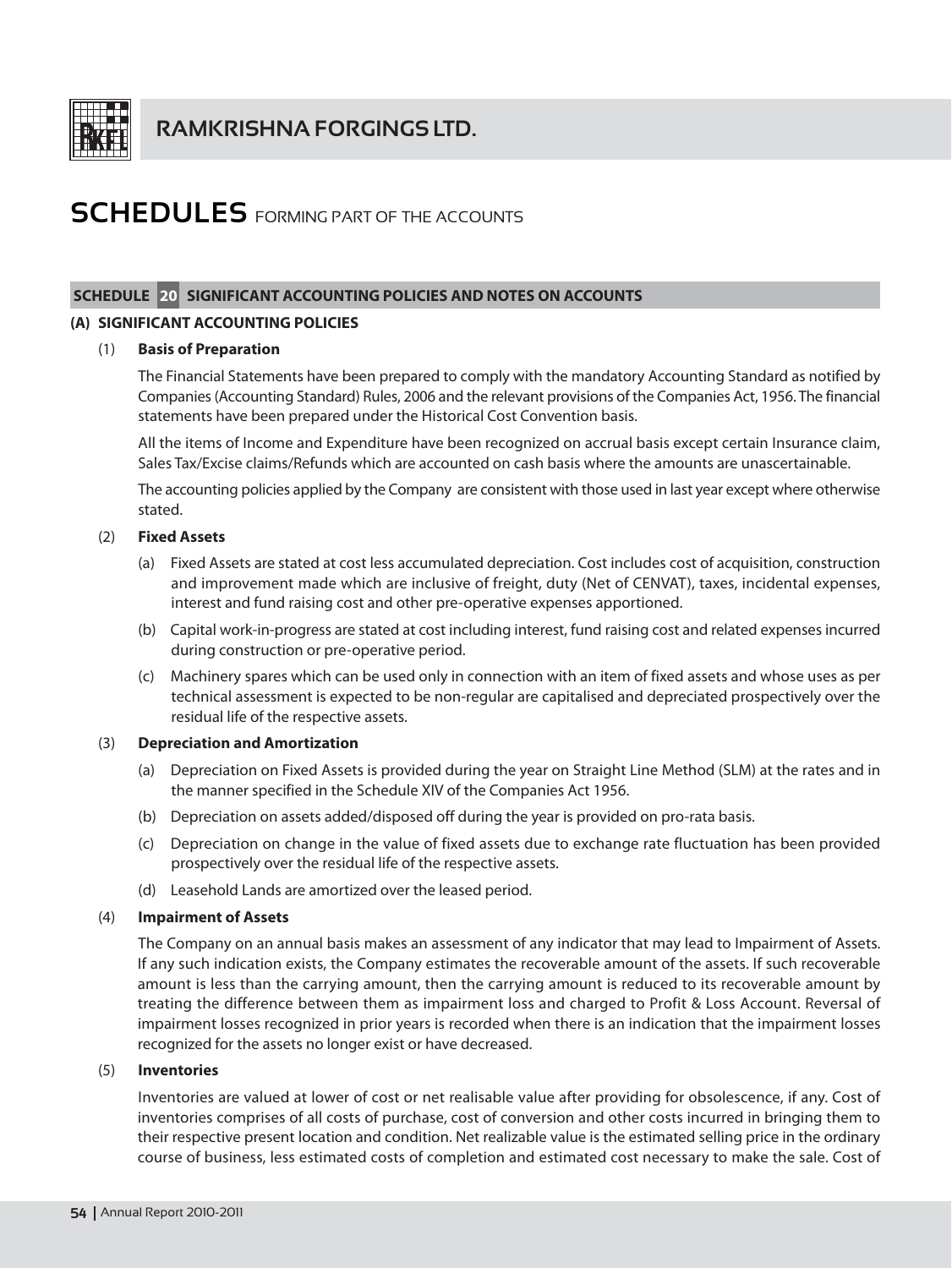Inventories of Raw Materials, Stores and Spares and Fuel are determined on Weighted Average Method. Inventories of Finished Goods and Stock in Progress are valued at Weighted Average Method which includes material cost, cost of conversion, depreciation and other overheads to the extent applicable. Scrap is valued at net realisable value.

#### $(6)$ Investment

- $a)$ Long Term investments are stated at cost less provisions, if any, for diminution in value which are considered to be other than temporary in nature.
- $b)$ Current Investments are stated at lower of cost or fair value.

#### $(7)$ **Foreign Currency Transactions**

- (a) Foreign Currency transactions are recorded on the basis of exchange rate prevailing on the date of their occurrence.
- (b) Any Income or Expense on account of exchange rate difference either on settlement or on translation is recognized in the Profit & Loss account except in cases where they relate to acquisition of imported fixed assets in which case they have been adjusted to the carrying cost of such assets.
- (c) In respect of transactions covered under forward foreign exchange contracts the difference between the forwards rate and the exchange rate at the inception of contract is recognized as income or expense over the life of the contract.

#### $(8)$ **Revenue Recognition**

Sales revenue is recognized when the significant risks and rewards of ownership of goods have been transferred to the buyer as per the terms of the respective sales order.

#### $(9)$ **Borrowing Cost**

Interest and other costs in connection with the borrowing of the funds to the extent related/attributed to the acquisition/construction of qualifying fixed assets are capitalised up to date when such assets are ready for its intended use/commercial production started and other borrowing costs are charged to Profit & Loss Account.

### (10) Excise Duty

Excise Duty and Cess on manufacturing goods is accounted for at the time of their clearances from the factory. Excise Duty and Cess in respect of stock of finished goods and scrap awaiting clearance from the factory at the year-end are considered for valuation of inventory.

### (11) Taxes on Income

Provision for Current Income Tax is made in accordance with the provisions of the Income Tax Act 1961. Deferred Tax resulting from "timing differences" between book and taxable profit is accounted for using the tax rates and laws that have been enacted or substantively enacted as on the balance sheet date. The deferred tax assets are recognized and carried forward only to the extent that there is a reasonable/virtual certainty that asset will be realised in future.

MAT Credit is recognized as an asset only when and to the extent there is convincing evidence that the Company will pay normal Income Tax during the specified period. In the year in which the Minimum Alternative Tax (MAT) Credit becomes eligible to be recognized as an asset in accordance with the recommendations contained in guidance note issued by the ICAI the said asset is created by way of credit to profit & loss account and shown as MAT credit entitlement. The Company reviews the same at each Balance Sheet date and writes down the carrying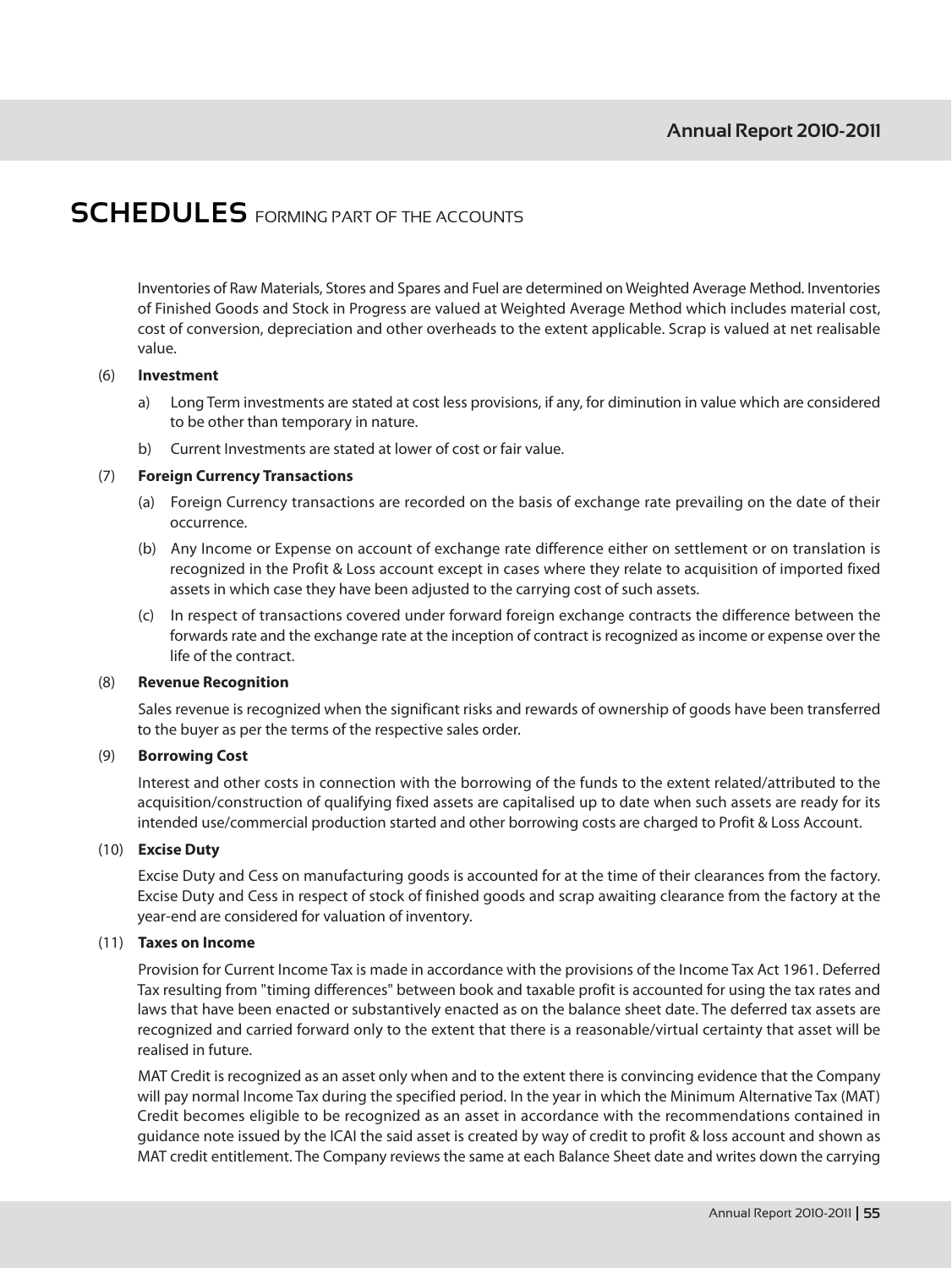

amount of MAT entitlement to the extent there is no longer convincing evidence to the effect that Company will pay normal Income Tax during the specified period.

### (12) Employee's Benefits

- Short-term employees benefit are recognized as an expense at the undiscounted amount in the profit & loss  $a)$ account of the year in which related service is rendered.
- b) Post employment and other long term benefit are recognized as an expense in the profit & loss account for the year in which the employee has rendered services. The expenses are recognized at the present value of the amount payable determined at the year end on the basis of an actuarial valuation using projected unit credit method. Actuarial gains and losses in respect of post employment and other long term benefit are charged to profit & loss account.
- c) The Company's contribution to the Provident Fund and the Family Pension Fund are charged to Profit and Loss Account.

### (13) Employee Stock Option Scheme

In respect of stock option granted to employees pursuant to the Company's stock option schemes, through the trust route, accounting is being done as per the SEBI Guidelines, 1999 and the Guidance note on share based payment issued by the ICAI. The excess of fair market price as on date of grant of option, over the exercise price is recognized as deferred employee compensation and is charged to Profit & Loss A/c on straight line basis over the vesting period. Further, as the ESOP scheme is through trust route, the difference between the cost of acquisition of shares by trust from the open market with that of fair market price as on date of grant of option has been recognized as ESOP expenses under the head miscellaneous expenses and is charged to Profit & Loss A/c on Straight Line basis over the vesting period.

### (14) Use of Estimates

In preparing Company's financial statement in conformity with accounting principles generally accepted in India, management is required to make estimates and assumptions that affects the reported amounts of assets and liabilities and disclosure of Contingent Liabilities at the date of financial statement and reported amounts of revenues and expenses during the reporting period. Actual result could differ from those estimates. Difference between actual result and estimates are recognized in the period in which the results are known/materialized.

### (15) Earning Per Share

Basic earning per share are calculated by dividing the net profit or loss for the period attributable to equity shareholders by the weighted average number of equity shares outstanding during the period. For the purpose of calculating diluted earning per share, the net profit or loss for the period attributable to equity shareholders are divided with the weighted average number of shares outstanding during the year after adjustment for the effects of all dilutive potential equity shares.

### (16) Provisions, Contingent Liabilities and Contingent Assets

Provisions involving substantial degree of estimation in measurement are recognized when there is a present obligation as a result of past events and it is probable that there will be an outflow of resources. Contingent Liabilities are not recognized but are disclosed in the notes on accounts. Contingent Assets are neither recognized nor disclosed in the financial statements.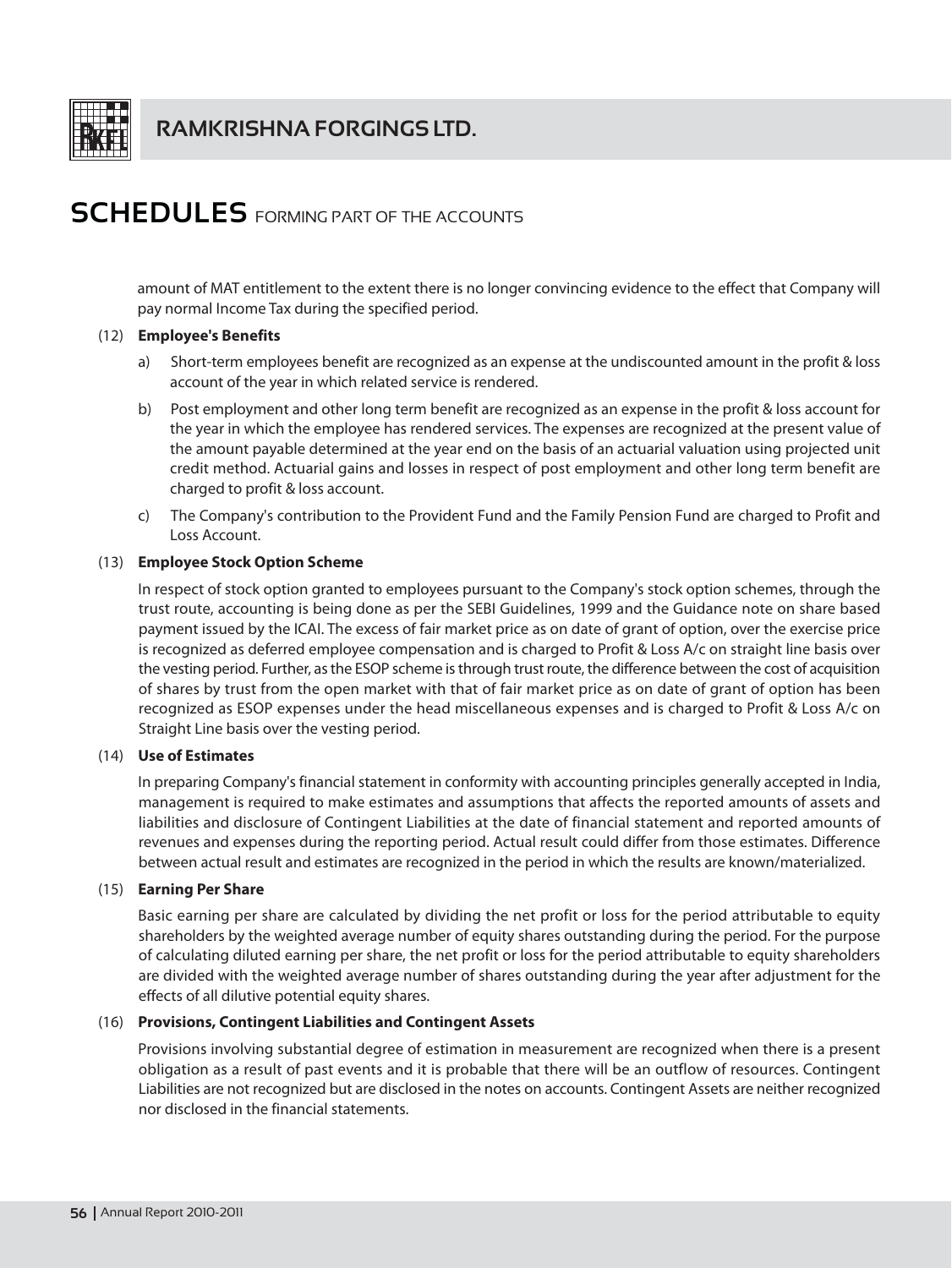### (B) NOTES ON ACCOUNTS

 $(5$  in Lakhs)

|      |               |                                                                                                                                                                   | 31.03.2011 | 31.03.2010 |
|------|---------------|-------------------------------------------------------------------------------------------------------------------------------------------------------------------|------------|------------|
| (17) |               | Estimated amount of contract remaining to be executed on Capital Account<br>and not provided for (Net of advance paid)                                            | 414.48     | 271.33     |
| (18) |               | Contingent Liability, not provided for in respect of :                                                                                                            |            |            |
|      | (a)           | (i) Claim/Disputed Liabilities not acknowledged as debt :                                                                                                         |            |            |
|      |               | Following demand is disputed by the Company and not provided for -                                                                                                |            |            |
|      |               | Electricity charges demand of Jharkhand State Electricity Board<br>(appeal pending before High Court, Jharkhand)                                                  | 40.65      | 40.65      |
|      | (ii) a)       | Demand for Income Tax for the A.Y. 2006-07<br>[Appeal pending before the Commissioner of Income<br>Tax (Appeals), Kolkata] Amount paid ₹ 14.92 Lakhs              | 14.92      | 14.92      |
|      | b)            | Demand for Income Tax for the A.Y. 2007-08<br>[Appeal pending before the Commissioner of Income<br>Tax (Appeals), Kolkata]                                        | 8.03       | 10.43      |
|      | $\mathcal{C}$ | Demand for Income Tax for the A.Y. 2008-09<br>[Appeal pending before the Commissioner of Income<br>Tax (Appeals), Kolkata]                                        | 3.96       | NII.       |
|      | b)            | Demand for Service Tax for the F.Y. 2004-05, 2005-06, 2006-07<br>(upto July 2006) [Appeal pending before the Excise & Service Tax<br>Appellate Tribunal, Kolkata] | 35.98      | <b>NII</b> |
|      |               | (b) Bill Discounted with Bank                                                                                                                                     | 1136.32    | 231.36     |

### (19) Secured Loans:

Term Loans from State Bank of India and Standard Chartered bank are secured by first pari-passu charge by way of equitable mortgage by deposit of title deeds of immovable properties (leasehold) at Jamshedpur and hypothecation over present movable assets of the Company subject to prior charges of the Company's bankers created/to be created in their favour for working capital loans and specific term loan requirements.

Working Capital Loans from banks are secured by first pari-passu hypothecation of all current assets of the Company. Further, such loans from banks are also secured by charge on certain immovable properties located at Jamshedpur and Howrah, subject to prior charges in favour of banks created/to be created in respect of any existing/future financial assistance/accommodation which has been/may be obtained by the Company.

Premises Loan from DBS Bank Limited is secured by the exclusive mortgage of the office building including land situated at 72, Shakespeare Sarani, Kolkata - 700 017.

Term loan from ICICI Bank Limited (earlier known as The Bank of Rajasthan Limited) is secured by the first paripassu mortgage of the properties situated at L & T Chambers, 6th Floor, 16, Camac Street, Kolkata - 700 017 and land measuring around 18 acres at Mauza Bholadih, Sariakela.

Term loan from CITI Bank, IOB Bank and IDBI bank are secured by the specific charge on the assets financed by them.

Term loan from HDFC bank is secured by a fixed deposit of ₹ 200.00 Lakhs.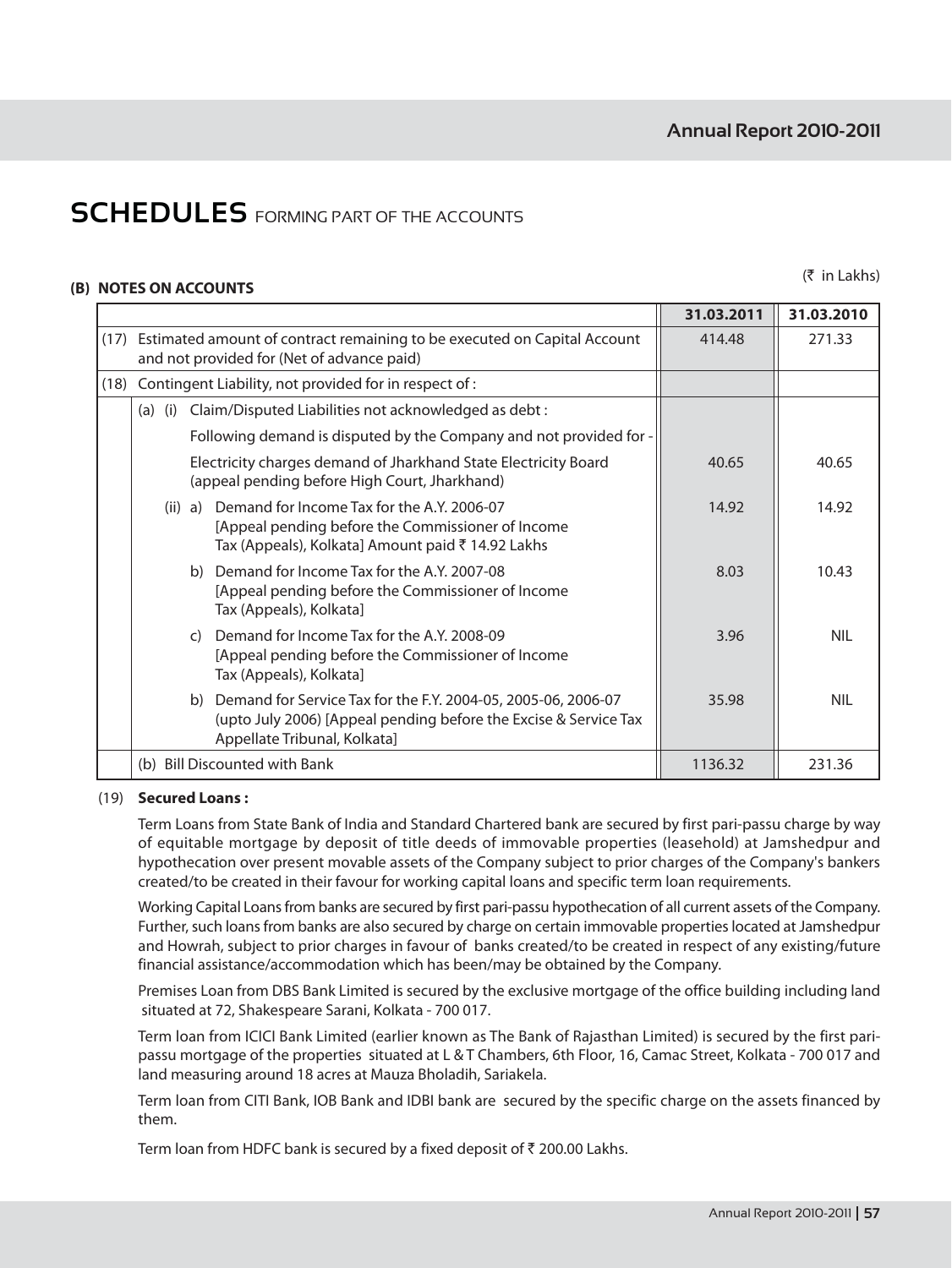

Term loan from ICICI Bank is secured by first pari-passu charge by way of equitable mortgage of corporate office at L & T Chambers, 16, Camac Street, 6th Floor, Kolkata - 700 017 and land measuring around 18 acres at Mouza Bholadih, Thana no. 109, Dist. Saraikella, Jharkhand and exclusive charge on the assets financed by them.

Term Loans and Working Capital Loan from SBI is further secured by the corporate quarantee of M/s. Riddhi Portfolio Private Limited.

Short Term Loan from SIDBI up to  $\bar{\zeta}$  15 Lakhs secured by a fixed deposit with them.

- (20) The Company has export obligation against Import License taken for import of Capital Goods under Export Promotion Capital Goods Scheme in US \$ 322.16 Lakhs amounting to ₹ 13,742.06 Lakhs (Previous year in US \$ 333.47 Lakhs amounting to ₹14,498.81 Lakhs).
- (21) The Company's significant leasing agreements are in respect of lease for lands. These leasing agreements range between 30 to 99 years. The aggregate lease rental payables are charged as rent in Profit & Loss Account.
- (22) Foreign currency exchange difference gain of ₹ 24.29 Lakhs (Previous year Loss of ₹ 519.26 Lakhs) on amount borrowed for acquisition of Fixed Assets, has been adjusted to carrying cost of fixed assets which is in compliance with the treatment prescribed under AS 11 notification - Companies (Accounting Standards) Amendment Rules, 2009 (G.S.R. 225 (E) dt. 31.03.2009) issued by Ministry of Corporate Affairs.
- (23) a) The Company has issued 10,00,000 warrants to Ms. Lata Bhanshali and 29,00,000 warrants to M/s. Eastern Credit Capital Limited, Promoter group on a preferential basis at a price of ₹107.50/- per warrant during the year 2009-2010. The warrants can be converted into equity shares of ₹10/- each at a premium of ₹97.50/within 18 months from the date of allotment i.e. 20th February, 2010.

The Company has received 25% of the issue price for 39,00,000 warrants at the time of allotment of the warrants as per SEBI (Issue of Capital and Disclosure Requirements) Regulations, 2009.

During the year the Company has received a request for the conversion of 9,50,000 warrants into equity shares from M/s. Eastern Credit Capital Limited, Promoter group, alongwith the balance consideration of 75% of the issue price amounting to ₹765.95 Lakhs. The Company in its Board Meeting held on 4th April, 2011 has allotted 9,50,000 equity shares to M/s. Eastern Credit Capital Limited, Promoter group, by conversion of 9,50,000 warrants into equity shares. The above amount is lying in the bank accounts of the Company as on 31st March, 2011.

- b) The Diluted EPS for the year ending on 31st March, 2011 has been calculated taking into account the 39,00,000 warrants issued by the Company on preferential basis which are pending for conversion into equity shares of the Company. The warrant holder has a right of conversion of these warrants into equity shares of the Company within 18 months from the date of allotment i.e. 20th February, 2010.
- (24) ₹ 0.28 Lakhs (Previous year ₹ 0.11 Lakhs) has been paid as legal fee to a solicitor firm where one of Director is a partner, and ₹ 0.50 Lakhs paid to a Director towards technical consultancy charges (Previous year ₹ 0.50 Lakhs).
- (25) Miscellaneous Expenses includes expenses (Net) relating to earlier years amounting to  $\bar{z}$  4.39 Lakhs (Previous year Income (Net) ₹ 4.78 Lakhs) as per following details :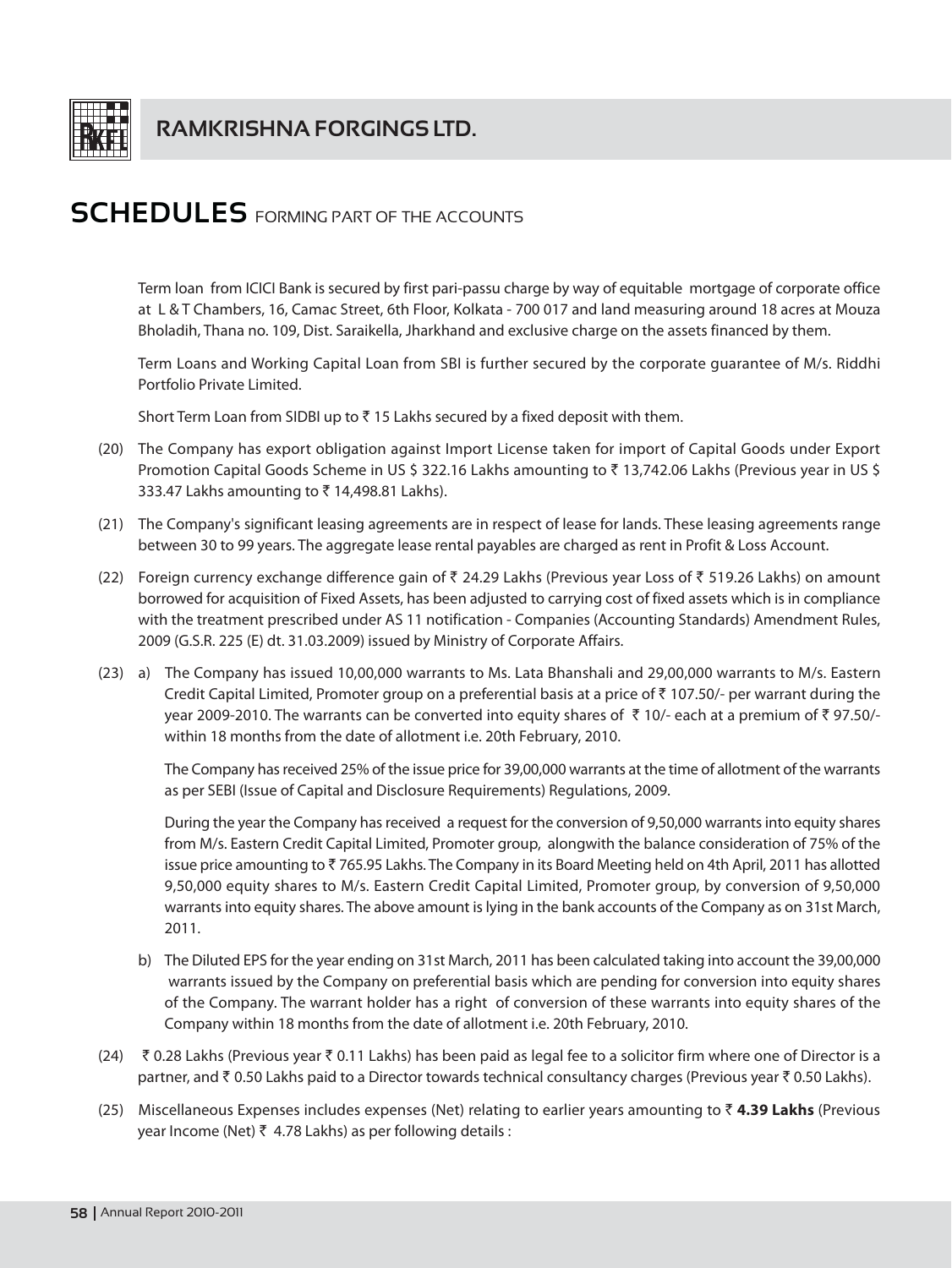|            |                                             |                     | $(5 \in \mathsf{Lakhs})$ |
|------------|---------------------------------------------|---------------------|--------------------------|
| SI.<br>No. | <b>Particulars</b>                          | As at<br>31.03.2011 | As at<br>31.03.2010      |
|            | <b>Expenses pertaining to Previous year</b> |                     |                          |
| 1.         | Canteen Expenses                            | 0.35                | 0.01                     |
| 2.         | <b>Bank Charges</b>                         |                     | 0.005                    |
| 3.         | <b>Advertisement Expenses</b>               |                     | 0.08                     |
| 4.         | Vehicle Expenses                            |                     | 0.27                     |
| 5.         | Repairs & Maintenance to Machinery          |                     | 0.11                     |
| 6.         | Repairs & Maintenance to Others             | 0.15                | 0.41                     |
| 7.         | Carriage Outwards Expenses                  | 0.10                | 0.38                     |
| 8.         | Carriage Inwards Expenses                   | 3.69                | 0.45                     |
| 9.         | <b>Testing Charges</b>                      |                     | 0.15                     |
| 10.        | <b>Sales Promotion</b>                      | 0.10                |                          |
| 11.        | <b>Stores Purchase</b>                      |                     | 2.90                     |
| 12.        | Conveyance Charges                          |                     | 0.01                     |
|            | <b>Total</b>                                | 4.39                | 4.78                     |

(26) a) Disclosure as required by Accounting Standard 15 (Revised) on Employee Benefits:

| i)           | In respect of Gratuity a defined benefit scheme (based on actuarial valuation) |                                                    | $(5 \in \mathsf{In}$ Lakhs)                        |
|--------------|--------------------------------------------------------------------------------|----------------------------------------------------|----------------------------------------------------|
|              | <b>Particulars</b>                                                             | As at<br>31.03.2011<br><b>Gratuity</b><br>(Funded) | As at<br>31.03.2010<br><b>Gratuity</b><br>(Funded) |
| a)           | <b>Expenses recognized during the year</b>                                     |                                                    |                                                    |
|              | <b>Current Service Cost</b>                                                    | 29.42                                              | 23.80                                              |
|              | <b>Interest Cost</b>                                                           | 10.92                                              | 7.84                                               |
|              | Expected return on Plan Assets                                                 | (5.70)                                             | (21.76)                                            |
|              | <b>Actuarial (Gain)/Loss</b>                                                   | (2.26)                                             | (5.37)                                             |
|              | Net Cost                                                                       | 32.38                                              | 4.50                                               |
| b)           | Net Assets/Liability recognized in the Balance Sheet at the year end           |                                                    |                                                    |
|              | Present Value of fair value of plan assets at the end of the year              | 123.03                                             | 113.16                                             |
|              | Present value of obligation                                                    | 155.41                                             | 117.66                                             |
|              | Amount recognized in Balance Sheet                                             | 32.38                                              | 4.50                                               |
| $\mathsf{C}$ | Reconciliation of Opening and Closing balances of Defined Benefit Obligation   |                                                    |                                                    |
|              | Present Value of Defined Benefit Obligation at the beginning of the year       | 117.66                                             | 91.39                                              |
|              | <b>Current Service Cost</b>                                                    | 29.42                                              | 23.80                                              |
|              | <b>Interest Cost</b>                                                           | 10.92                                              | 7.84                                               |
|              | Actuarial (Gain)/Loss on Obligation                                            | (2.26)                                             | (5.37)                                             |
|              | Benefit paid                                                                   | (0.33)                                             | <b>NIL</b>                                         |
|              | Present Value of Defined Benefit obligation at the year end                    | 155.41                                             | 117.66                                             |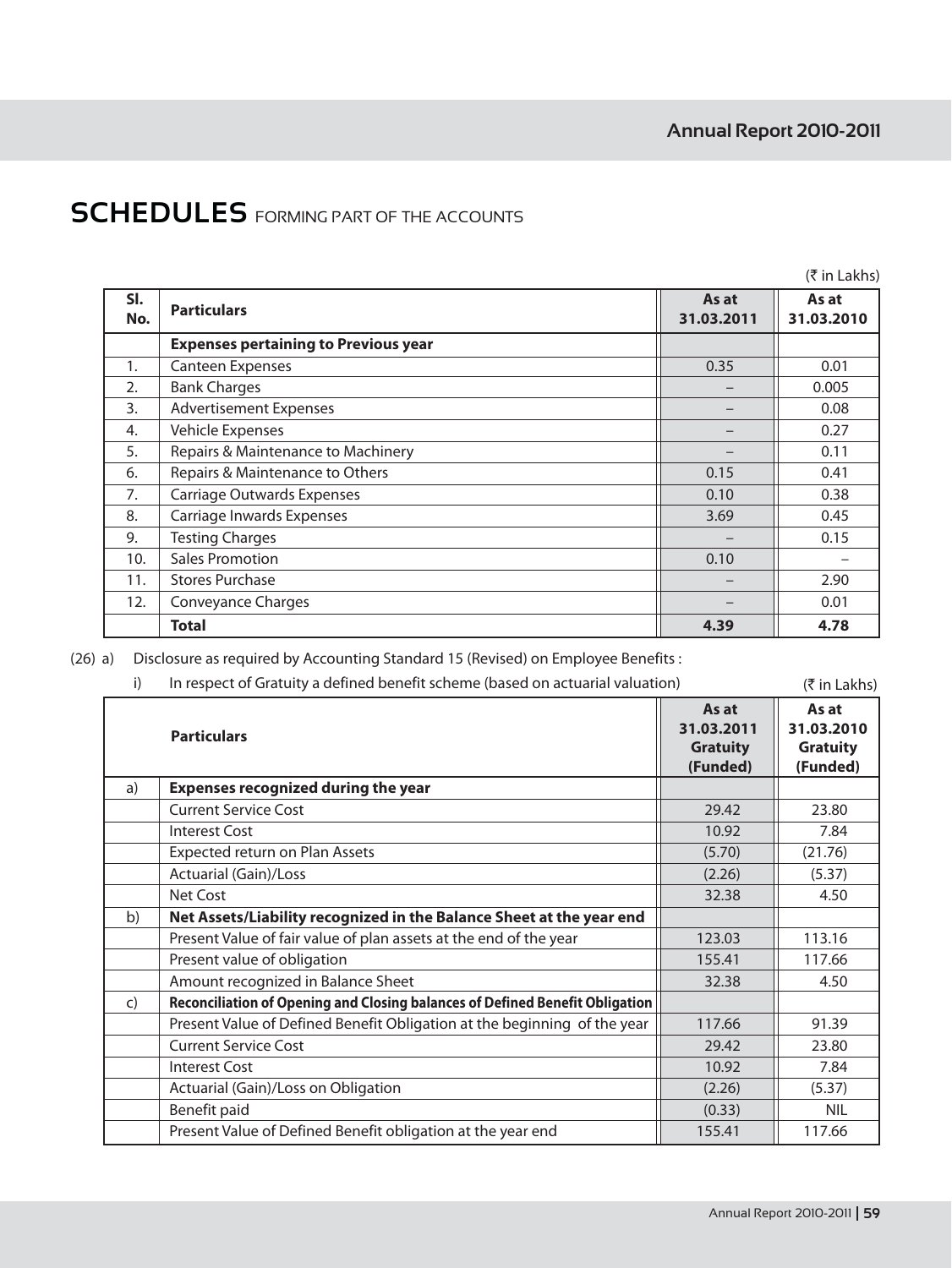

 $(3\overline{5}$  in Lakhs)

|    | <b>Particulars</b>                                                          | As at<br>31.03.2011<br><b>Gratuity</b><br>(Funded) | As at<br>31.03.2010<br><b>Gratuity</b><br>(Funded) |
|----|-----------------------------------------------------------------------------|----------------------------------------------------|----------------------------------------------------|
| d) | Reconciliation of Opening and Closing balances of fair value of Plan Assets |                                                    |                                                    |
|    | Fair value of plan assets at beginning of the year                          | 113.16                                             | 62.05                                              |
|    | Actual return on plan assets                                                | 5.70                                               | 21.76                                              |
|    | <b>Actuarial Gain/(Loss)</b>                                                | <b>NIL</b>                                         | <b>NIL</b>                                         |
|    | <b>Employer Contribution</b>                                                | 4.50                                               | 29.35                                              |
|    | <b>Benefit Paid</b>                                                         | (0.33)                                             | <b>NIL</b>                                         |
|    | Fair value of plan assets at the end of the year                            | 123.03                                             | 113.16                                             |
| e) | <b>Investment details</b>                                                   |                                                    |                                                    |
|    | Insurer Managed Funds (100%)                                                | 123.03                                             | 113.16                                             |
| f) | <b>Actuarial Assumptions</b>                                                |                                                    |                                                    |
|    | Mortality Table (LIC)                                                       | L.I.C. (1994 - 96)                                 | L.I.C. (1994 - 96)                                 |
|    |                                                                             | <b>Ultimate Table</b>                              | Ultimate Table                                     |
|    | Discount Rate (Per Annum)                                                   | 8% p.a.                                            | $7.5\%$ p.a.                                       |
|    | Rate of escalation in salary (per annum)                                    | 5%                                                 | 5%                                                 |

The Company has funded scheme for payment of Gratuity to all eligible employees calculated at specified number of days of last salary drawn depending upon tenure of service for each year of completed service subject to minimum service of five years payable at the time of separation upon superannuation or on exist otherwise and is provided for on the basis of actuarial valuation made at the year end.

- ii) Leave salary Compensated absents : The Company also extents defined benefit plans in the form of compensated absences to employees. Provision for compensated absences is made on basis of actuarial valuation at the year end.
- iii) In respect of Defined contribution Scheme: The Company contributes 12% of salary for all eligible employees towards Provident Fund managed by the Central Government. Total expenses recognized towards Employer's contribution to Provident Fund ₹88.44 Lakhs (Previous year ₹77.11 Lakhs)

## (27) Employees Stock Option Scheme

- a) The shareholders of the Company had approved the ESOP scheme 2009 to grant 15,00,000 stock options convertible into 15,00,000 equity shares of ₹10/- each to its permanent employees including Director of the Company whether Wholetime or otherwise in one or more tranches and on such terms and conditions as may be fixed or determined by its Board of Directors. The Compensation Committee in its meeting held on 12th September, 2009 has granted 4,68,159 nos. options to be converted into equivalent number of equity shares. The above scheme is administered through an ESOP trust namely Ramkrishna Forgings Employee Welfare Trust.
- b) The ESOP Trust has been created to administer the scheme by purchase of shares from the open market/fresh issue of shares by the Company, in accordance with the approvals from the Remuneration and Compensation Committee of the Company.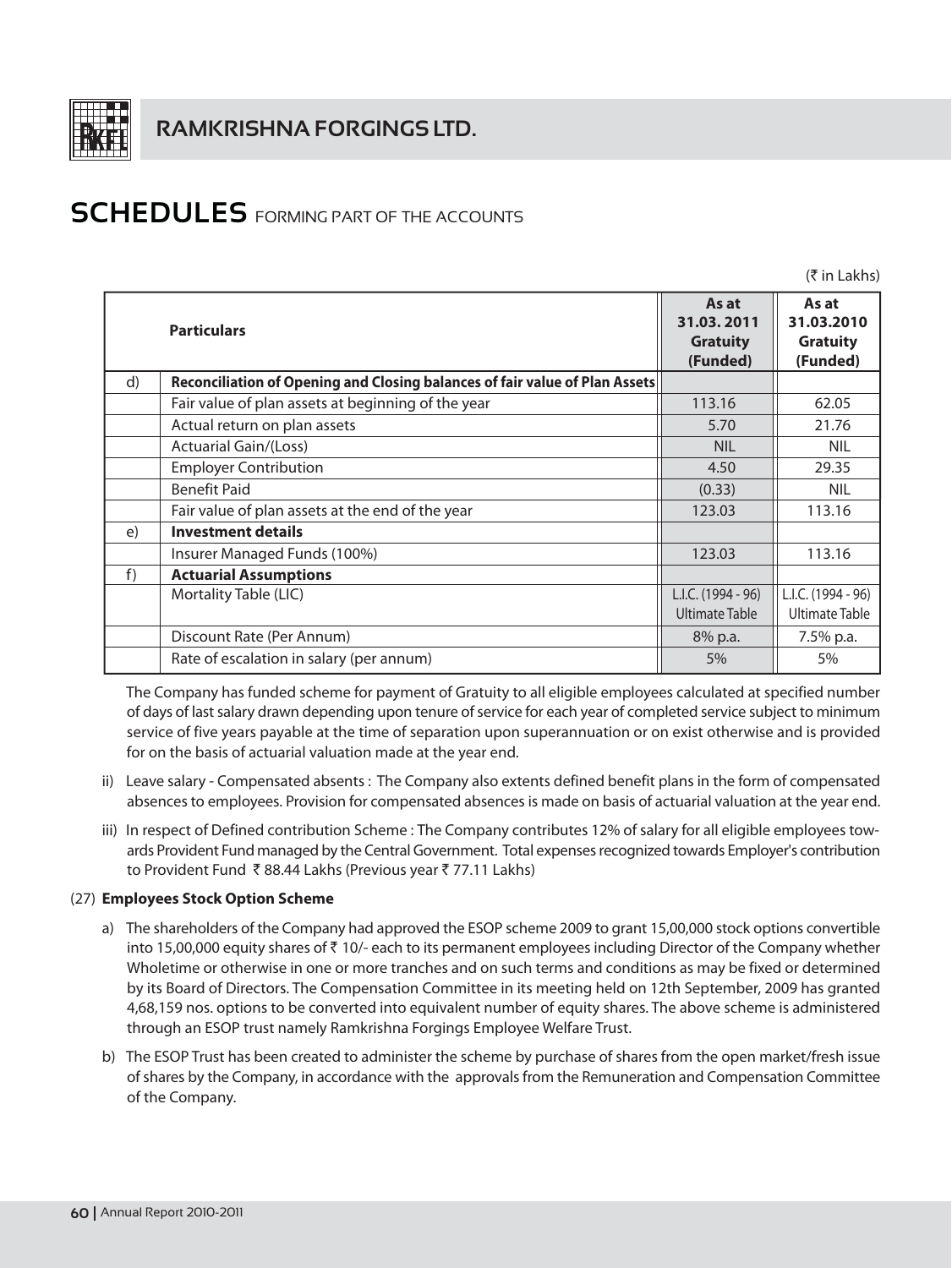c) The options granted under Employee Stock Option Scheme 2009 shall vest as under:

| <b>Date of Vesting</b><br><b>Eligibility</b> |     |
|----------------------------------------------|-----|
| 12th September, 2011                         | 30% |
| 12th September, 2012                         | 30% |
| 12th September, 2013                         | 40% |

d) The status of the ESOP Scheme as on March 31, 2011 is as under:

| <b>Option</b>                                           | As at<br>31.03.2011 | As at<br>31.03.2010 |
|---------------------------------------------------------|---------------------|---------------------|
| Options Outstanding at the beginning of the year (Nos.) | 424,949             | <b>NIL</b>          |
| Options Granted (Nos.)                                  | <b>NIL</b>          | 468,159             |
| Options Vested (Nos.)                                   | <b>NIL</b>          | <b>NIL</b>          |
| Options Exercised (Nos.)                                | <b>NIL</b>          | <b>NIL</b>          |
| Options Lapsed/Forfeited (Nos.)                         | 20,835              | 43,210              |
| Options Lapsed/Forfeited to be re-granted (Nos.)        | NIL                 | <b>NIL</b>          |
| <b>Total Number of Options Outstanding (Nos.)</b>       | 404,114             | 424,949             |

e) The employee share based payment plans have been accounted based on the intrinsic value method and accordingly ₹95.29 Lakhs (Previous year ₹57.01 Lakhs) has been charged as employee compensation cost.

Had the fair value method of accounting been used, the employee compensation cost would have been ₹ 104.31 Lakhs (Previous year ₹ 62.40 Lakhs).

f) The impact on the Profits and EPS of the fair value method is given in the table below:  $($ ₹ in Lakhs)

| <b>Particulars</b>                                                 | As at<br>31.03.2011 | As at<br>31.03.2010 |
|--------------------------------------------------------------------|---------------------|---------------------|
| Profit as per Profit & Loss Account                                | 2205.93             | 1089.39             |
| Add: Employee Compensation amortized as per intrinsic value method | 95.29               | 57.01               |
| Less: Compensation expenses as per fair value method               | 104.31              | 62.40               |
| Profit as adjusted                                                 | 2196.91             | 1084.00             |
| Earnings Per Share (Basic) as reported (In $\bar{z}$ )             | 13.43               | 7.05                |
| Earnings Per Share (Basic) adjusted (In $\bar{\tau}$ )             | 13.37               | 7.02                |
| Earnings Per Share (Diluted) as reported (In $\bar{z}$ )           | 13.06               | 7.01                |
| Earnings per share (Diluted) adjusted (In $\bar{\tau}$ )           | 13.01               | 6.97                |

q) The loans advanced to the Trust for purchase of shares from the market as at March 31, 2011, is ₹939.25 Lakhs. The repayment of the loan by the trust is dependent on the exercise of options by the employees and/or the market price of the underlying equity shares of the unexercised options at the end of the exercise period.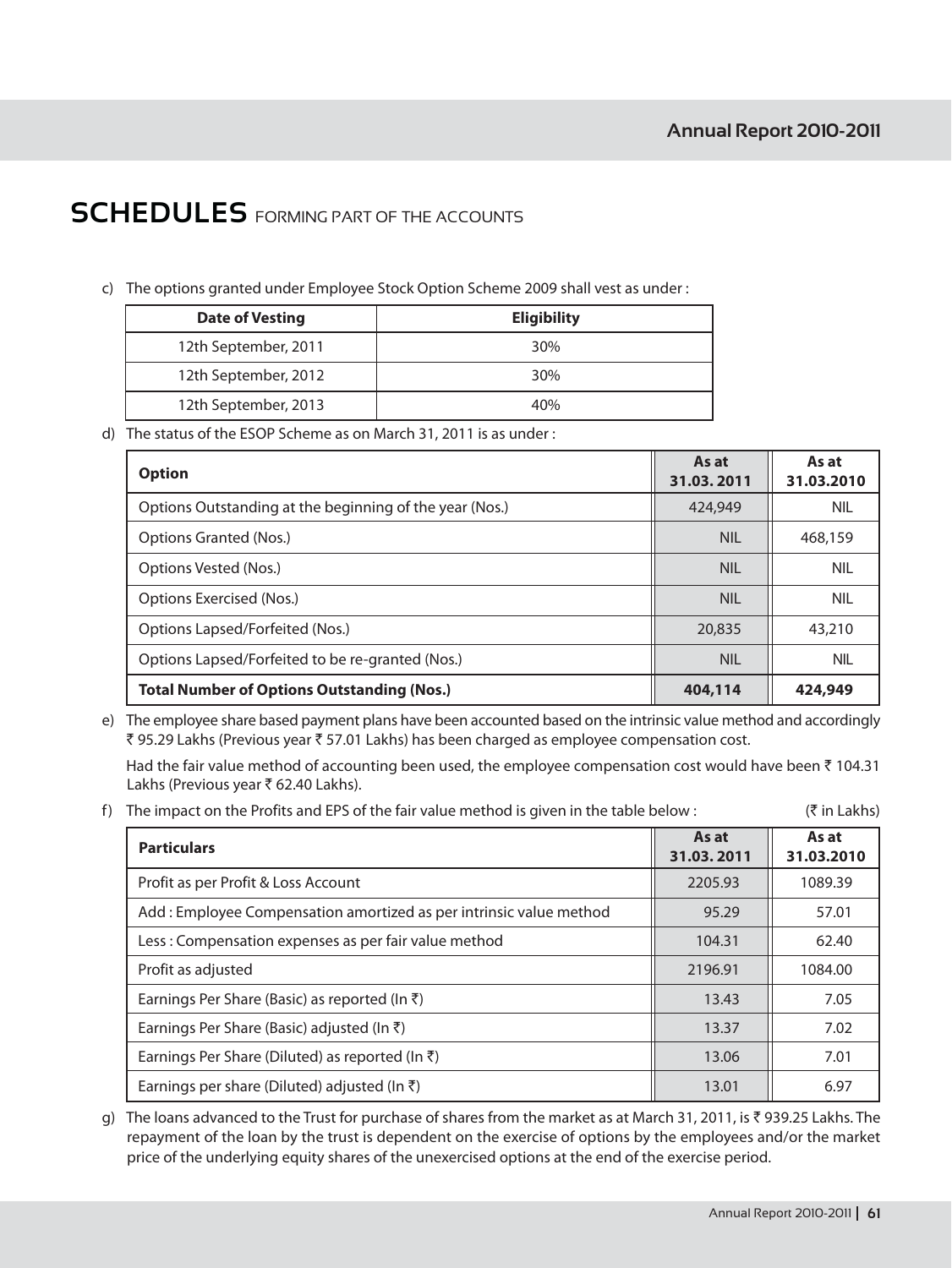

(28) Details of Pre-operative expenses (Including Trial Run Expenses) are as follows

(₹ in Lakhs)

| Details of Pre-operative expenses (including Trial Run Expenses) are as follows : |            |            |  |  |
|-----------------------------------------------------------------------------------|------------|------------|--|--|
| <b>Particulars</b>                                                                | 2010-11    | 2009-10    |  |  |
| Salaries, Wages & Allowances                                                      | <b>NIL</b> | 143.81     |  |  |
| Carriage Inward Expenses                                                          | <b>NIL</b> | 0.25       |  |  |
| <b>Electricity Charges</b>                                                        | <b>NIL</b> | 9.67       |  |  |
| Stores, Spares & Die Blocks Consumed                                              | <b>NIL</b> | 14.93      |  |  |
| Raw Materials (Including semi-finished)                                           | <b>NIL</b> | 119.85     |  |  |
| <b>Total</b>                                                                      | <b>NIL</b> | 288.51     |  |  |
| Less: Pre-operative Income (Including Stock of Scrap)                             | <b>NIL</b> | 32.85      |  |  |
|                                                                                   | <b>NIL</b> | 255.66     |  |  |
| Add: Balance brought forward from previous year                                   | 61.47      | <b>NIL</b> |  |  |
|                                                                                   | 61.47      | 255.66     |  |  |
| Less: Allocated to Fixed Assets                                                   | 61.47      | 194.19     |  |  |
| <b>Balance Carried Forward</b>                                                    | <b>NIL</b> | 61.47      |  |  |

(29) Sales includes own manufactured items at cost Capitalised ₹ NIL (Previous year ₹ 73.15 Lakhs).

- (30) Loans and Advances includes due from Officers ₹ NIL (Previous Year ₹ 1.04 Lakhs) (Maximum Balance due during the year ₹ 1.04 Lakhs).
- (31) Segment Information :
	- (a) Primary Segment Information : The Company is operating in a single segment namely Forgings.

| Information about Secondary Segments: Geographical | $($ ₹ in Lakhs)     |
|----------------------------------------------------|---------------------|
| <b>Particulars</b>                                 | As at<br>31.03.2011 |
| <b>Revenue by Geographical Market</b>              |                     |
| India                                              | 35962.17            |
| Outside India                                      | 5006.44             |
|                                                    | 40968.61            |
| <b>Carrying Amount of Segment Assets</b>           |                     |
| Outside India                                      | 1364.83             |

- Note: During the year export constitute 10% or more of revenue from external Sales. All the plants of the Company are located in India and accordingly debtors and Stock lying outside India has been considered segment assets outside India.
- (32) The Company has not received any intimation from "Suppliers" under the Micro, Small and Medium Enterprises Development Act, 2006 and therefore disclosure, if any, relating to amounts unpaid at the year end together with the interest paid/payable as required under the Act have not been given.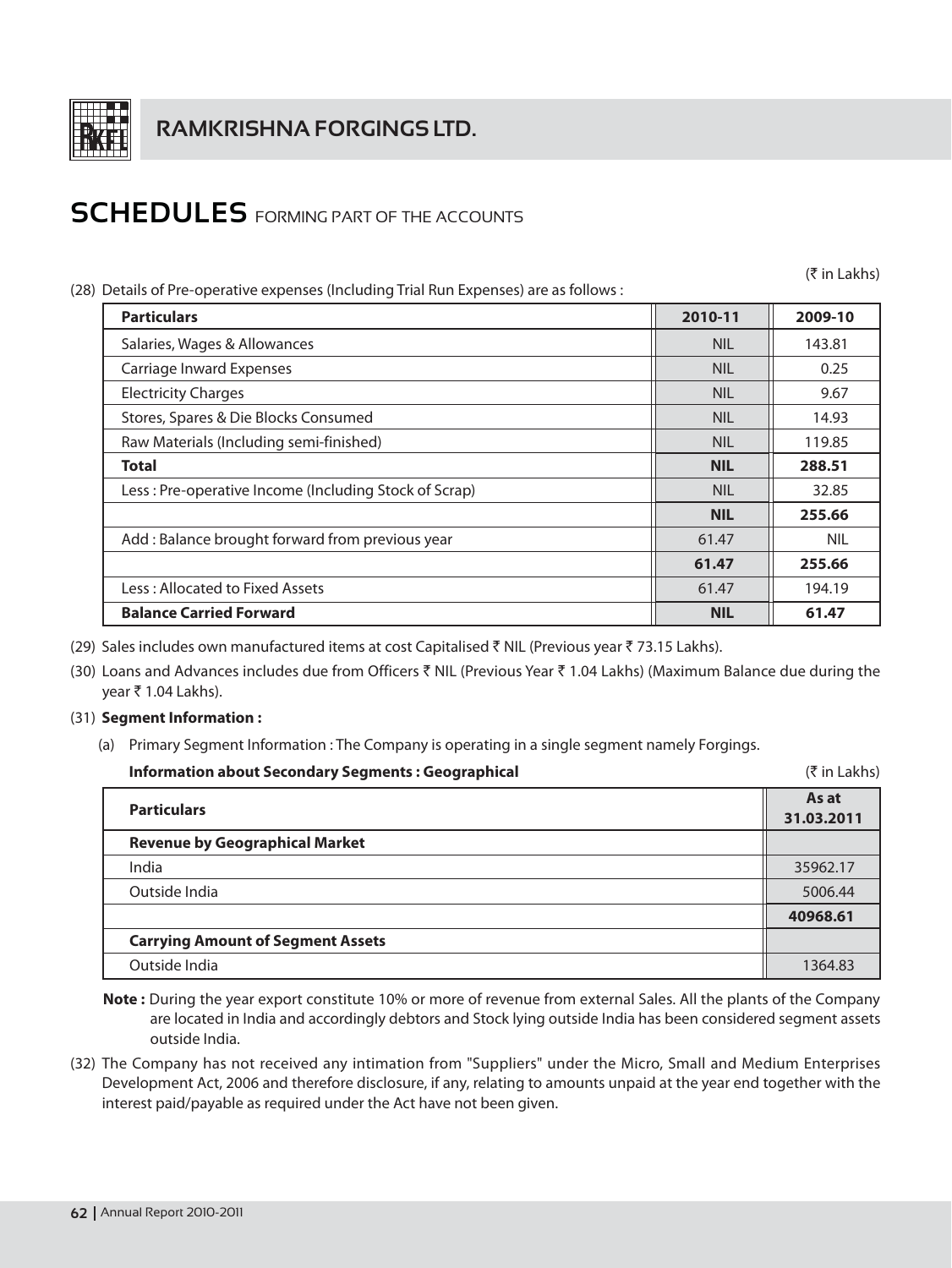### (33) Auditors Remuneration:

 $(3\overline{5})$  in Lakhs)

| 2010-11 | 2009-10 |
|---------|---------|
| 8.50    | 6.00    |
| 1.50    | 1.00    |
| 6.35    | 5.25    |
| 0.24    | 0.12    |
| 16.59   | 12.37   |
|         |         |

(34) a) Details of Remuneration to Chairman, Managing Director/Executive Director and Director Finance :

|  |  | (₹ in Lakhs) |
|--|--|--------------|
|  |  |              |

| <b>Particulars</b>                 | 2010-11 | 2009-10 |
|------------------------------------|---------|---------|
| Salary *                           | 156.24  | 155.76  |
| House Rent & Other Allowances      | 73.47   | 71.28   |
| LTA, Medical Reimbursement & Bonus | 1.50    | 1.37    |
| Contribution to Provident Fund     | 0.63    | 0.58    |
| Total                              | 231.84  | 228.99  |

\* Exclude leave encashment and gratuity which is provided based on the actuarial on overall Company basis.

- b) In response to an application made by the Company to the Central Government for approval of payment of increased remuneration to Chairman cum Wholetime Director and the Managing Director from 1st April, 2008 to 31st March, 2011 the Central Government, has vide its letter dated 27th January, 2011 assented to payment of remuneration on the basis of the permissible limit as laid down in Section 309(3) read with Schedule XIII of the Companies Act, 1956 or remuneration of ₹41.22 Lakhs to Managing Director and ₹54.05 Lakhs to Chairman cum Wholetime Director whichever is higher. Based on the above approval remuneration paid to the Chairman cum Wholetime Director and the Managing Director is in excess by ₹ 51.90 Lakhs and by ₹ 84.14 Lakhs for the year 2009-10 and 2008-09 respectively. The Company has again represented to the Central Government for reconsideration of its application and to accord its approval for payment of remuneration as proposed in the said application. The said representation is pending for reconsideration of the Central Government. However, the remuneration paid during the year 2010-11 to Chairman cum Wholetime Director and the Managing Director is within the limits as laid down in Section 309(3) read with Schedule XIII of the Companies Act, 1956.
- (35) The breakup of Net Deferred Tax Liabilities at the year end is as under:

(₹ in Lakhs)

| <b>Particulars</b>                      | As at<br>31.03.2011 | As at<br>31.03.2010 |
|-----------------------------------------|---------------------|---------------------|
| <b>Deferred Tax Liability</b><br>(i)    |                     |                     |
| Depreciation                            | 2,424.36            | 2,254.70            |
| <b>Total - A</b>                        | 2,424.36            | 2,254.70            |
| (ii) Deferred Tax Assets                |                     |                     |
| <b>Employees Benefit</b>                | 15.46               | 5.42                |
| Others                                  | 3.46                | <b>NIL</b>          |
| <b>Total - B</b>                        | 18.92               | 5.42                |
| <b>Net Deferred Tax Liability (A-B)</b> | 2,443.28            | 2,249.28            |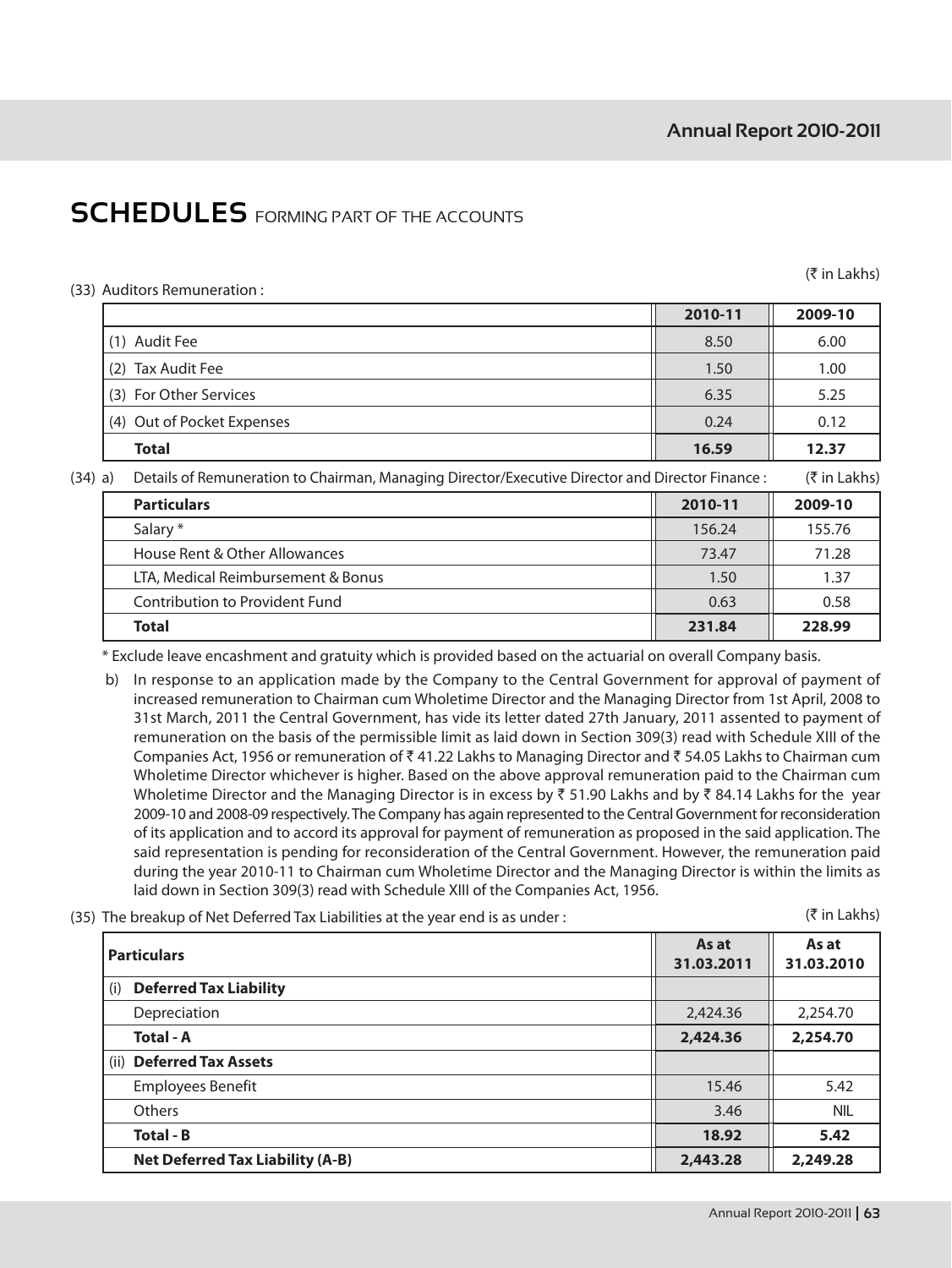

## (36) Earnings Per Share: (Basic & Diluted)

EPS is calculated by dividing the profit attributable to the equity shareholder by the average number of equity shares outstanding during the year. (₹ in Lakhs)

|                                                                                   | As at       | As at       |
|-----------------------------------------------------------------------------------|-------------|-------------|
|                                                                                   | 31.03.2011  | 31.03.2010  |
| <b>Basic</b>                                                                      |             |             |
| Opening number of Equity Shares (Nos.)                                            | 1,64,28,540 | 1,53,28,540 |
| Total Shares outstanding (Weighted Average) (Nos.)                                | 1,64,28,540 | 1,54,46,074 |
| Profit after Taxation before Extra-Ordinary Items                                 | 2,205.93    | 1,089.39    |
| Profit after Taxation after Extra-Ordinary Items                                  | 2,205.93    | 1,089.39    |
| EPS before Extra-Ordinary Item (₹ per Share)                                      | 13.43       | 7.05        |
| EPS after Extra-Ordinary Item (₹ per Share)                                       | 13.43       | 7.05        |
| <b>Diluted</b>                                                                    |             |             |
| Warrant Option Outstanding (Nos.)                                                 | 39,00,000   | 39,00,000   |
| Total Shares outstanding including Warrants (Weighted Average) (Nos.)             | 1,68,92,065 | 1,55,50,252 |
| EPS before Extra-Ordinary Item (₹ per Share)                                      | 13.06       | 7.01        |
| EPS after Extra-Ordinary Item (₹ per Share)                                       | 13.06       | 7.01        |
| <b>Reconciliation of Basic and Diluted Shares used in computing EPS</b>           |             |             |
| Number of Shares considered as Basic Weighted Average Shares Outstanding (Nos.)   | 1,64,28,540 | 1,54,46,074 |
| Add : Effect of Dilutive Warrants (Nos.)                                          | 4,63,525    | 1,04,178    |
| Number of Shares considered as Diluted Weighted Average Shares Outstanding (Nos.) | 1,68,92,065 | 1,55,50,252 |

(37) Foreign Currency exposures that are not hedged by derivative instrument or otherwise as on 31st March, 2011 are as under: (Amount in Lakhs)

| SI. No. | <b>Particulars</b>           | <b>Currency</b> | As at<br>31.03.2011 | As at<br>31.03.2010 |
|---------|------------------------------|-----------------|---------------------|---------------------|
| (i)     | <b>Sundry Debtors</b>        | In US\$         | 2.27                | 18.35               |
|         |                              | In EURO         | 12.53               | 1.19                |
| (ii)    | Foreign Currency Demand Loan | In US\$         | 23.00               | 26.10               |
| (iii)   | <b>Buyer's Credit</b>        | In US\$         | 11.89               | 13.61               |
|         |                              | In JPY          | 600.00              | 598.31              |
|         |                              | In EURO         | 1.65                | 1.05                |
| (iv)    | <b>PCFC</b>                  | In US\$         | 34.25               | 19.92               |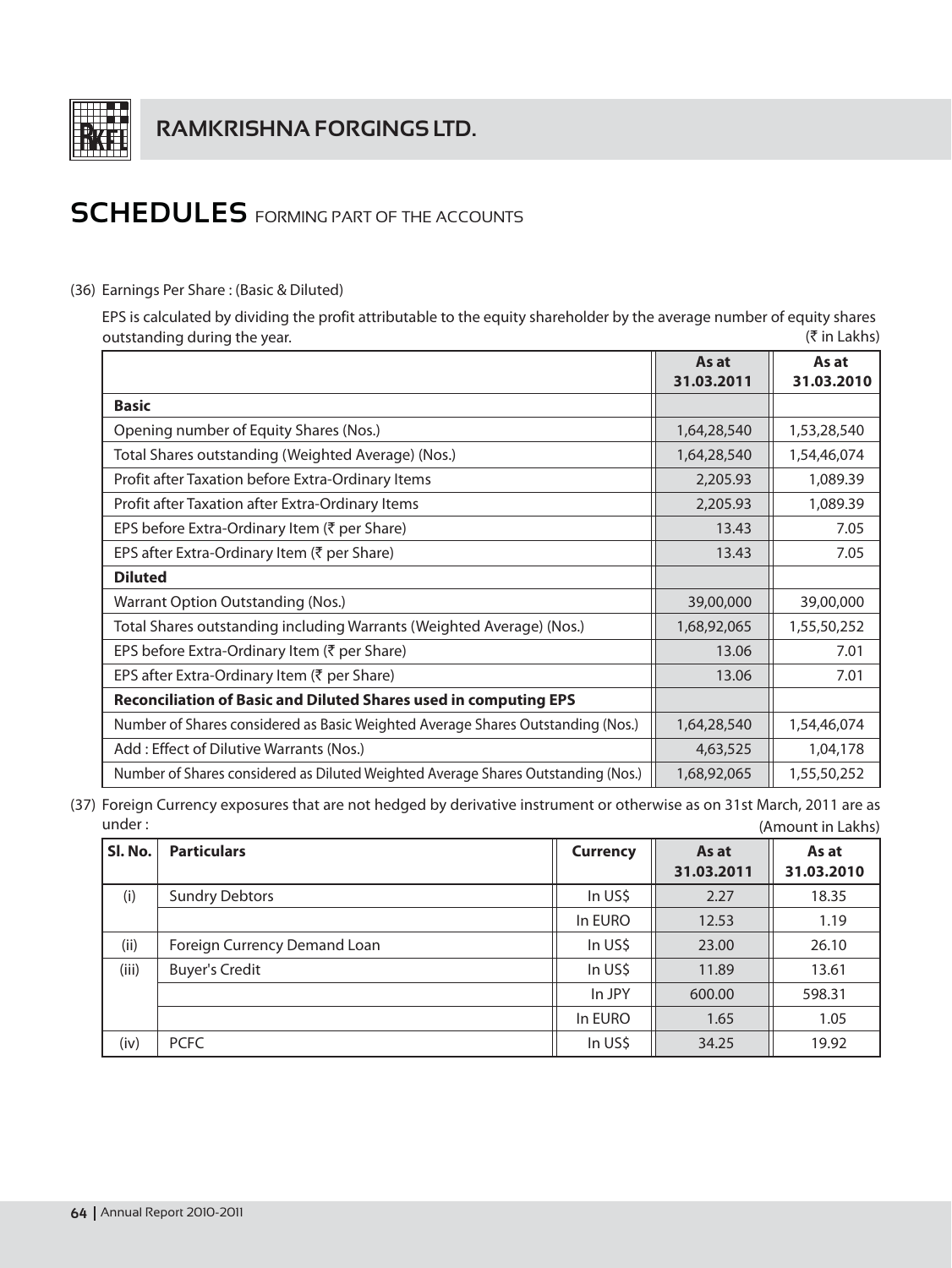$(3\overline{5})$  in Lakhs)

## **SCHEDULES** FORMING PART OF THE ACCOUNTS

### (38) Related Party Disclosures:

(1) Name of related parties and nature of relationship where control exists are as under :

| (a) | Enterprises over which Key Management Personnel and<br>their relatives are able to exercise significant influence | M/s. Riddhi Portfolio (P) Ltd.<br>(i)<br>(ii) M/s. Eastern Credit Capital Ltd.<br>(100% subsidiary of Riddhi Portfolio (P) Ltd.) |
|-----|-------------------------------------------------------------------------------------------------------------------|----------------------------------------------------------------------------------------------------------------------------------|
| (b) | Trust of the Company                                                                                              | M/s Ramkrishna Forgings Employee Welfare Trust                                                                                   |
| (C) | Key Management Personnel                                                                                          |                                                                                                                                  |
|     | Mahabir Prasad Jalan<br>(i)                                                                                       | Chairman cum Wholetime Director                                                                                                  |
|     | (ii) Naresh Jalan                                                                                                 | <b>Managing Director</b>                                                                                                         |
|     | (iii) Pawan Kumar Kedia                                                                                           | <b>Finance Director</b>                                                                                                          |

### (2) Transaction with related parties:

**Nature of Transaction Enterprises over which Key Management Trust of the Total Key Management** Personnel during the year Company **Personnel and their** relatives are able to exercise significant influence 2010-11 2009-10 2010-11 2009-10 2010-11 2009-10 2010-11 2009-10 Loan Taken -Riddhi Portfolio (P) Ltd. 597.00 597.00 2,162.00  $\overline{a}$  $\frac{1}{2}$  $\overline{a}$ 2,162.00  $\overline{a}$ Interest Paid (Net of TDS) -Riddhi Portfolio (P) Ltd.  $0.31$ 5.75  $\mathbf{r} = \mathbf{r} \mathbf{r}$  $0.31$ 5.75  $\overline{a}$  $\overline{a}$  $\overline{a}$ Loan Repayment -Riddhi Portfolio (P) Ltd. 59731 2.167.75 597.31 2,167.75  $\overline{a}$  $\overline{a}$  $\overline{a}$  $\overline{a}$ Preferential Shares Issued -Eastern Credit Capital Ltd. **NIL** 107.50 **NIL** 107.50  $\overline{a}$  $\overline{a}$  $\overline{a}$  $\overline{a}$ **Warrant Allotment Money** Received -765.94\*\* 779.38\* 765.94\*\* Eastern Credit Capital Ltd. 779.38\*  $\overline{\phantom{a}}$  $\overline{\phantom{a}}$ 62.47 6.08 84.40 Dividend 15.85  $\overline{a}$  $\overline{a}$  $\overline{a}$ Managerial Remuneration \*\*\* 231.84 228.99 231.84 228.99  $\overline{a}$  $\frac{1}{2}$  $\frac{1}{2}$  $\frac{1}{2}$ i) Mahabir Prasad Jalan 123.37 122.94 123.37 122.94  $\overline{a}$  $\overline{a}$  $\overline{a}$  $\overline{a}$ ii) Naresh Jalan 97.01 96.60 97.01 96.60  $\overline{a}$  $\overline{a}$  $\equiv$  $\overline{a}$ iii) Pawan Kumar Kedia 11.46 9.45 11.46 9.45  $\overline{a}$  $\overline{a}$  $\overline{a}$ Rent Paid -Naresh Jalan 3.00 3.00  $3.00$  $3.00$ Advance Paid 147.25 792.00 147.25 792.00  $\frac{1}{2}$  $\overline{a}$  $\frac{1}{2}$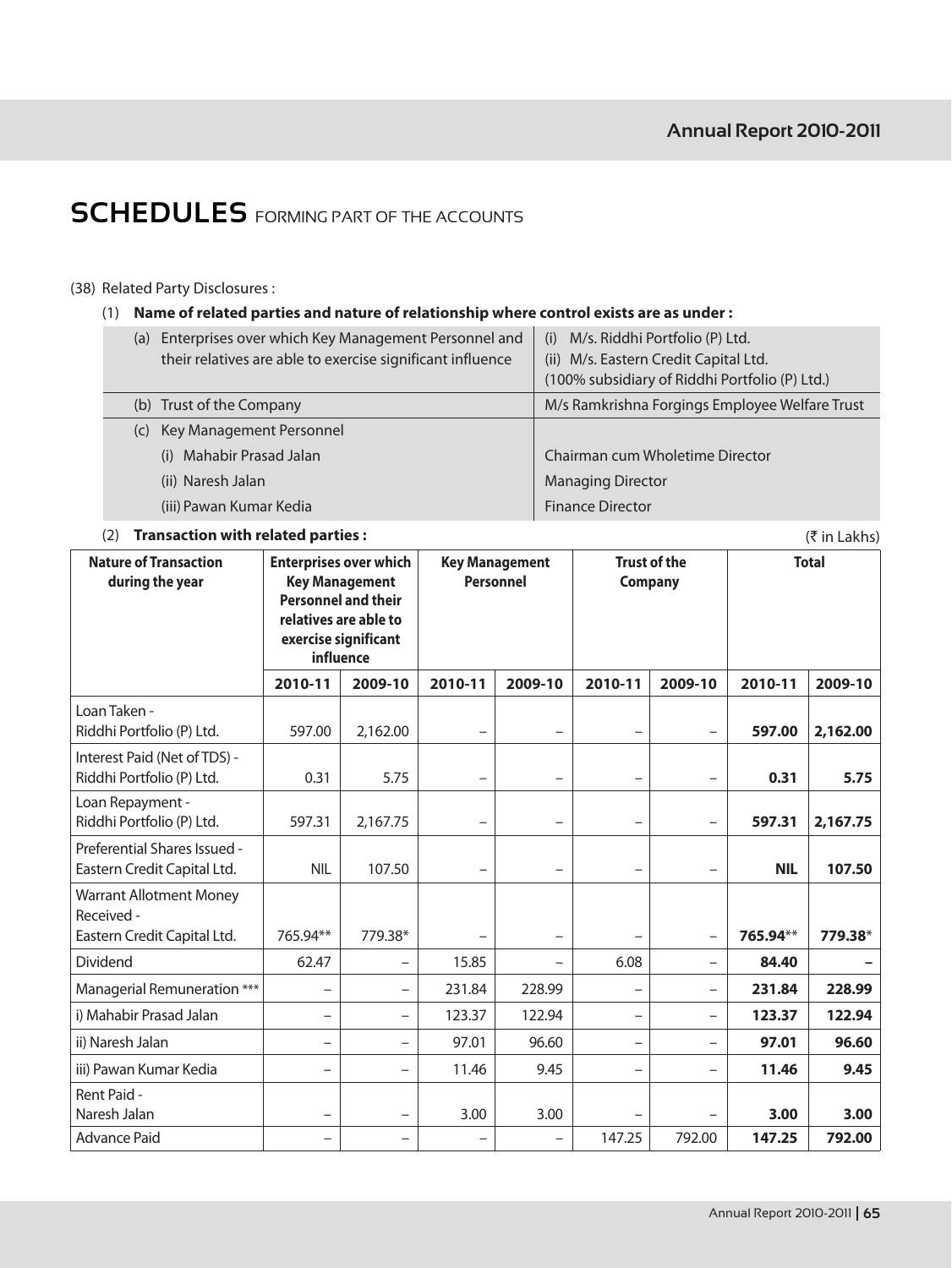

| $(5 \in \mathsf{In}$ Lakhs)                     |                                                                                                                                                    |         |                                                                             |         |         |         |              |         |
|-------------------------------------------------|----------------------------------------------------------------------------------------------------------------------------------------------------|---------|-----------------------------------------------------------------------------|---------|---------|---------|--------------|---------|
| <b>Nature of Transaction</b><br>during the year | <b>Enterprises over which</b><br><b>Key Management</b><br><b>Personnel and their</b><br>relatives are able to<br>exercise significant<br>influence |         | <b>Trust of the</b><br><b>Key Management</b><br><b>Personnel</b><br>Company |         |         |         | <b>Total</b> |         |
|                                                 | 2010-11                                                                                                                                            | 2009-10 | 2010-11                                                                     | 2009-10 | 2010-11 | 2009-10 | 2010-11      | 2009-10 |
| Balance outstanding<br>as at 31st March, 2011   |                                                                                                                                                    |         |                                                                             |         |         |         |              |         |
| <b>Warrant Allotment Money</b>                  |                                                                                                                                                    |         |                                                                             |         |         |         |              |         |
| l Received                                      | 1545.32                                                                                                                                            | 779.38  |                                                                             |         |         |         | 1545.32      | 779.38  |
| Loan Taken                                      | 300.00                                                                                                                                             | 300.00  | -                                                                           |         |         |         | 300.00       | 300.00  |
| Debit Balance                                   |                                                                                                                                                    |         | -                                                                           | 1.04    | -       |         |              | 1.04    |
| <b>Advances Paid</b>                            |                                                                                                                                                    |         | -                                                                           |         | 939.25  | 792.00  | 939.25       | 792.00  |

Note: \* Amount received on Allotment being 25% of `107.50/- per Warrant.

\*\* Amount received being balance amount of 75% of issue price for conversion of 950000 warrants into equity shares. \*\*\* Excludes leave encashment and gratuity which is based on actuarial valuation provided on overall company basis.

(39) Additional information required by Para 3 & 4 of Part II of Schedule VI to the Companies Act, 1956.

## a) Installed Capacity

Class of Goods:

| <b>Class of Goods</b>                  | <b>Units</b> | <b>Installed Capacity</b> | <b>Production</b><br>(Including Job Work) |
|----------------------------------------|--------------|---------------------------|-------------------------------------------|
|                                        |              | 2010-11                   | 2010-11                                   |
| <b>Steel Forgings</b><br>(i)           | MT           | 37,700*                   | 31,234.46                                 |
| (ii)<br><b>Ring Rolling Facilities</b> | MT           | 24,000                    | 16,438.00                                 |

 $\ast$ The Company's Installed capacity has been increased by 3,600 ton in the month of January, 2011 with the installation of Maxi-Press at its Plant I at Jamshedpur.

(b) Annual Capacity on maximum utilisation basis.

(c) In respect of Ring Rolling Facilities installed capacity is dependent on Product mix, which in turn is decided on the basis of actual demand for various products from time to time, it is not feasible for the Company to give exact installed capacity. With respect to the available machine hour and production cycle time the Company is capable of producing 8.0 Lakhs rings. The Company has, however, indicated installed capacity on the basis of year's product mix, as certified by the Chairman and Managing Director and being a technical matter accepted by the Auditors as correct.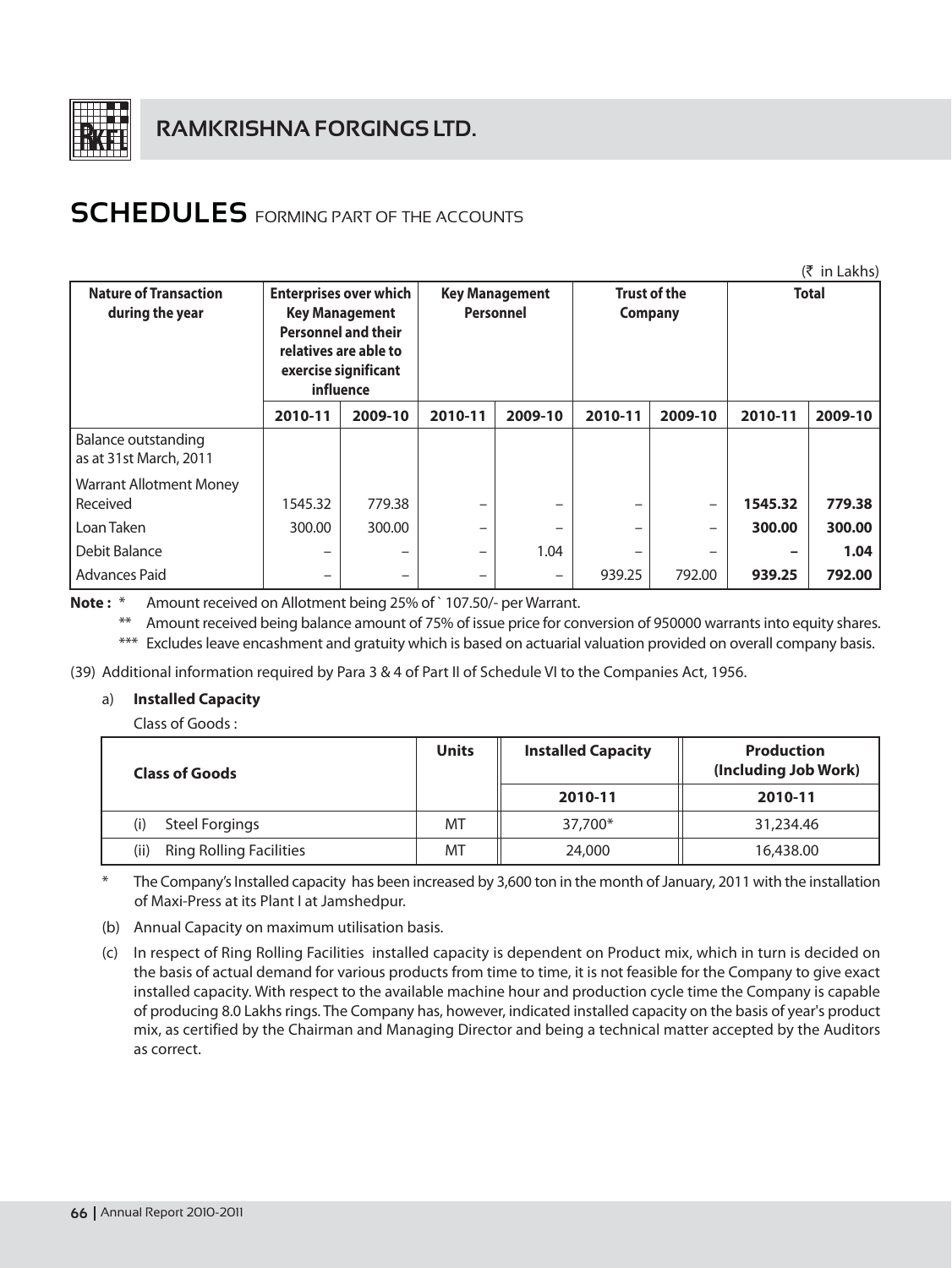(₹ in Lakhs)

## **SCHEDULES** FORMING PART OF THE ACCOUNTS

## (d) Cost of Raw Materials consumed :

| <b>Item Name</b>   | 2010-11    |              | 2009-10    |              |  |  |  |
|--------------------|------------|--------------|------------|--------------|--|--|--|
|                    | Qty. (MT)  | <b>Value</b> | Qty. (MT)  | <b>Value</b> |  |  |  |
| Carbon/Alloy Steel | 58,818.33  | 23,911.26    | 45,803.58  | 16,492.09    |  |  |  |
| Where of           |            |              |            |              |  |  |  |
| Imported           | <b>NIL</b> | <b>NIL</b>   | <b>NIL</b> | <b>NIL</b>   |  |  |  |
| Indigenous         | 58,818.33  | 23,911.26    | 45,803.58  | 16,492.09    |  |  |  |

## (e) Production, Sales and Stocks of each Class of Goods

Manufactured Goods:

| SI. | <b>Item Name</b> | <b>Production</b>        |                          | <b>Net Sales</b>         |                                 |                          |                                             |
|-----|------------------|--------------------------|--------------------------|--------------------------|---------------------------------|--------------------------|---------------------------------------------|
|     |                  | 2010-11                  | 2009-10                  | 2010-11                  |                                 | 2009-10                  |                                             |
|     |                  | Qty (Pcs.)<br>(in Lakhs) | Qty (Pcs.)<br>(in Lakhs) | Qty (Pcs.)<br>(in Lakhs) | <b>Value</b><br>$($ ₹ in Lakhs) | Qty (Pcs.)<br>(in Lakhs) | <b>Value</b><br>$(3\overline{5})$ in Lakhs) |
|     | Domestic Sales   | 39.54                    | 32.21                    | 39.54                    | 32,211.66                       | 32.21                    | 24,188.56                                   |
|     | Export Items     | 1.76                     | 0.69                     | 1.76                     | 4,994.06                        | 0.69                     | 1,603.17                                    |
|     | <b>Total</b>     | 41.30                    | 32.90                    | 41.30                    | 37,205.72                       | 32.90                    | 25,791.73                                   |

Note: There is no opening and closing stock of finished goods in respect of manufactured goods at plant locations. Export stock lying under vendor managed inventory is ₹471.21 Lakhs (Previous year ₹15.18 Lakhs). (₹ in Lakhs)

|     |                                                                                                     | As at<br>31.03.2011 | As at<br>31.03.2010 |
|-----|-----------------------------------------------------------------------------------------------------|---------------------|---------------------|
| (f) | Value of Imports on CIF Basis (excluding goods-in-transit and<br>imported items purchased locally): |                     |                     |
|     | <b>Capital Equipments</b>                                                                           | 709.70              | 77.87               |
|     | Components & Spare Parts                                                                            | 244.05              | 19.77               |
| (g) | <b>Expenditure in Foreign Currency:</b>                                                             |                     |                     |
|     | <b>Travelling</b>                                                                                   | 37.77               | 25.32               |
|     | Foreign Bank Charges                                                                                | 2.68                | 1.19                |
|     | Commission                                                                                          | <b>NIL</b>          | 4.88                |
|     | <b>Consultancy Charges</b>                                                                          | 15.29               | 49.32               |
|     | <b>Business Promotion</b>                                                                           | 2.84                | <b>NIL</b>          |
|     | Interest on Buyer Credit                                                                            | 20.11               | <b>NIL</b>          |
| (h) | <b>Earning in Foreign Exchange:</b>                                                                 |                     |                     |
|     | Export of goods on FOB Basis<br>(i)                                                                 | 4870.72             | 1,605.66            |
|     | (ii)<br>Die design & preparation charged (recovered)                                                | 12.38               | 4.48                |
| (i) | Remittance of Foreign Currency on A/c of Dividend to<br><b>Non-Resident Shareholders</b>            | <b>NIL</b>          | <b>NIL</b>          |

(40) Previous year figures have been regrouped/re-arranged wherever necessary to confirm to this year's classifications.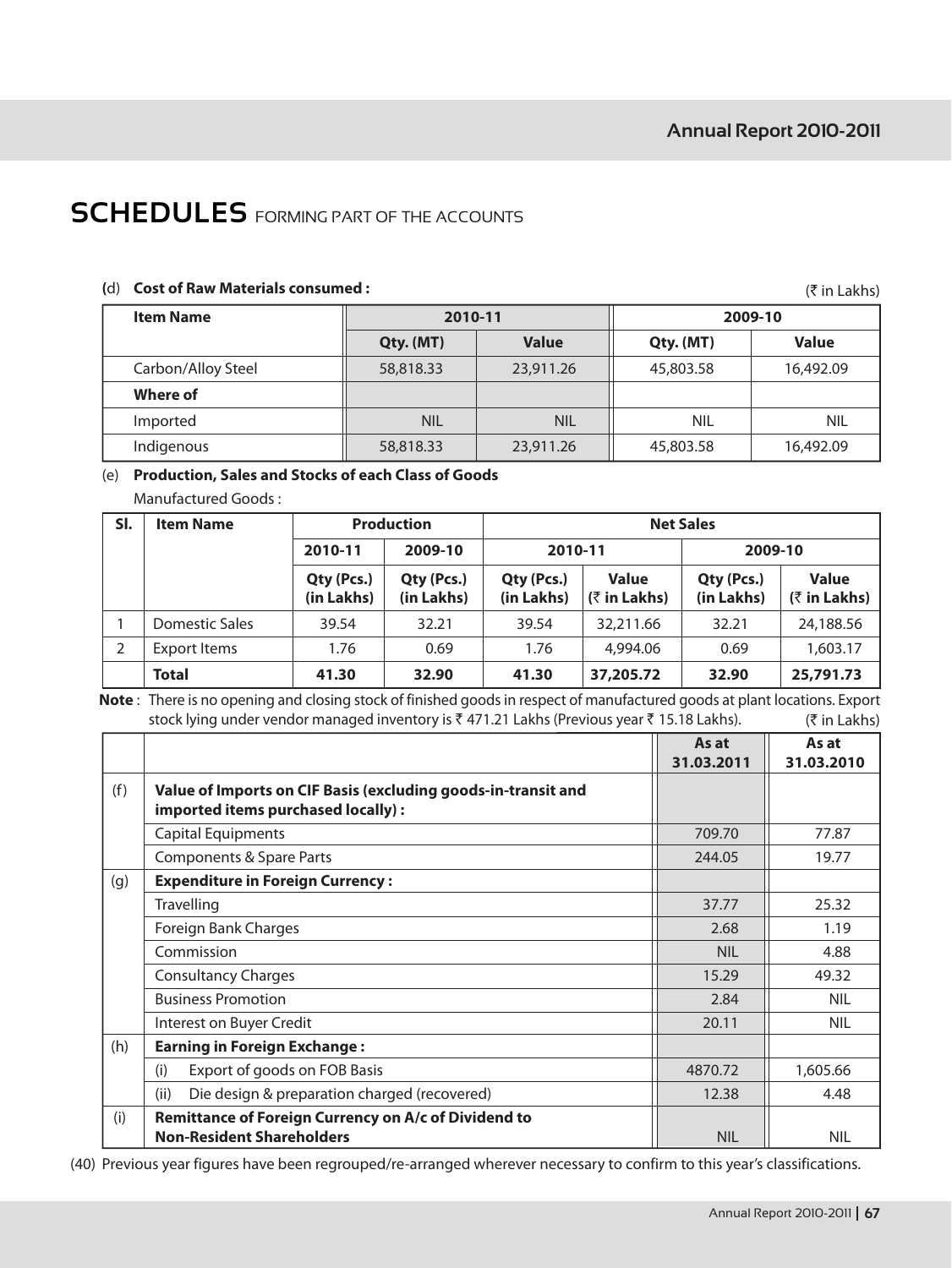

## (41) Balance Sheet Abstract and Company's General Business Profile:

### i) Registration Details

|              | Registration No.                                                                         | $\overline{3}$<br>$\overline{2}$<br>$\,8\,$<br>$\overline{4}$<br>$\mathbf{1}$                        | <b>State Code</b>                        | $\overline{2}$<br>$\overline{1}$                                                            |
|--------------|------------------------------------------------------------------------------------------|------------------------------------------------------------------------------------------------------|------------------------------------------|---------------------------------------------------------------------------------------------|
|              | <b>Balance Sheet Date</b>                                                                | $\overline{2}$<br>$\overline{3}$<br>$\mathbf 0$<br>3<br>$\mathbf{0}$<br>$\mathbf{1}$<br>$\mathbf{1}$ |                                          |                                                                                             |
| ii)          | Capital raised during the year $(\bar{z}$ in Lakhs)                                      |                                                                                                      |                                          |                                                                                             |
|              | Public Issue                                                                             | $\mathsf N$<br>L<br>$\mathbf{I}$                                                                     | <b>Right Issue</b>                       | N.<br>L<br>$\mathbf{L}$                                                                     |
|              | <b>Bonus Issue</b>                                                                       | $\mathsf{N}$                                                                                         | Private Placement                        | $\mathsf{N}$<br>L                                                                           |
|              |                                                                                          | iii) Position of Mobilisation and Deployment of Funds (₹ in Lakhs)                                   |                                          |                                                                                             |
|              | <b>Total Liabilities</b>                                                                 | 6<br>$8\phantom{1}$<br>$8\phantom{1}$<br>$\overline{3}$<br>$7\overline{ }$<br>6<br>$\overline{2}$    | <b>Total Assets</b>                      | 8 <sup>1</sup><br>6<br>$\overline{2}$<br>6<br>8<br>3<br>7<br>$\Box$                         |
|              | <b>Sources of Funds</b>                                                                  |                                                                                                      |                                          |                                                                                             |
|              | Paid-up Capital                                                                          | $\overline{2}$<br>$\,8\,$<br>5<br>6<br>$\overline{4}$<br>$\mathbf{1}$                                | Reserve & Surplus                        | 3<br>$7\overline{ }$<br>$\overline{9}$<br>$\overline{7}$<br>$\mathbf 0$<br>$\mathbf{1}$     |
|              | <b>Secured Loans</b>                                                                     | $\overline{7}$<br>$\,8\,$<br>$\,8\,$<br>$\mathbf{1}$<br>$\mathbf{1}$<br>$\mathbf{0}$                 | <b>Unsecured Loans</b>                   | $\overline{2}$<br>8<br>$\overline{4}$<br>$\mathbf{0}$<br>6<br>$\mathbf{3}$                  |
|              | Deferred Tax Liability                                                                   | $\overline{2}$<br>$\overline{3}$<br>$\overline{2}$<br>$\overline{4}$<br>$\overline{4}$<br>8          | <b>Warrant Allotment Money</b>           | $\boldsymbol{8}$<br>$\boldsymbol{0}$<br>6<br>$\mathbf{1}$<br>$\mathbf{1}$<br>$\overline{4}$ |
|              |                                                                                          |                                                                                                      | <b>Employees ESOP Option Outstanding</b> | 5<br>$\overline{2}$<br>$\mathbf{3}$<br>$\overline{0}$                                       |
|              | <b>Application of Funds</b>                                                              |                                                                                                      |                                          |                                                                                             |
|              | <b>Net Fixed Assets</b>                                                                  | $\overline{2}$<br>6<br>8<br>$\overline{2}$<br>$\overline{2}$<br>$\mathbf 0$<br>$\mathbf 0$           | Investments                              | 9<br>$\overline{1}$<br>$\mathbf{1}$<br>$\overline{4}$<br>$\mathbf{1}$                       |
|              | <b>Net Current Assets</b>                                                                | $\overline{9}$<br>$\overline{9}$<br>3<br>$\overline{7}$<br>$\overline{4}$<br>6                       | Miscellaneous Expenditure                | $\mathsf{N}$<br>$\mathsf{L}$                                                                |
|              |                                                                                          |                                                                                                      | Advance to ESOP Trust                    | 9<br>3<br>$\mathsf 9$<br>$\overline{2}$<br>5                                                |
|              | iv) Performance of the Company (₹ in Lakhs)                                              |                                                                                                      |                                          |                                                                                             |
|              | Turnover                                                                                 | $\mathbf{0}$<br>$\overline{7}$<br>$\overline{7}$<br>$\mathbf{1}$<br>$\overline{9}$<br>$\mathbf{1}$   | <b>Total Expenditure</b>                 | $\overline{7}$<br>5<br>$\overline{7}$<br>6<br>$\overline{7}$<br>$\overline{4}$<br>3         |
|              | Profit/(Loss)before Tax                                                                  | $\overline{3}$<br>$\overline{3}$<br>$\overline{3}$<br>$\overline{4}$<br>3<br>$\mathbf{1}$            | Profit/(Loss) after Tax                  | $\overline{2}$<br>$\overline{2}$<br>5<br>$\mathsf 9$<br>$\overline{3}$<br>$\mathbf 0$       |
|              | Basic EPS (in ₹)                                                                         | $\overline{3}$<br>$\overline{4}$<br>$\overline{3}$<br>$\mathbf{1}$                                   | Dividend Rate (%)                        | $\overline{2}$<br>$\overline{0}$                                                            |
|              | Diluted EPS (in ₹)                                                                       | $\overline{3}$<br>$\boldsymbol{0}$<br>6<br>$\mathbf{1}$                                              |                                          |                                                                                             |
| $\mathbf{v}$ | Generic Name of Three Principal Products/Services of the Company (as per monetary terms) |                                                                                                      |                                          |                                                                                             |
|              |                                                                                          |                                                                                                      |                                          |                                                                                             |

| Item Code No.             | <b>Product Description</b>                                         |
|---------------------------|--------------------------------------------------------------------|
| ITC (HS) Code: 7326.19.10 | Carbon Steel/Non-Alloy Steel Forgings/Alloy Steel Forgings (Rough) |
| ITC (HS) Code: 8708-99-00 | Alloy Steel Forgings/Non-Alloy Steel Forgings (Machined)           |

As per our attached report of even date For SINGHI & CO. **Chartered Accountants Rajiv Singhi** (Partner) Membership No. 53518 1B, Old Post Office Street Kolkata - 700 001 Dated: The 12th day of May, 2011

For and on behalf of the Board

| <b>Mahabir Prasad Jalan</b> | Naresh Jalan        | Pawan Kumar Kedia  |  |
|-----------------------------|---------------------|--------------------|--|
| (Chairman)                  | (Managing Director) | (Finance Director) |  |

**Alok Kumar Sharda** (Chief Financial Officer)

Rajesh Mundhra (Company Secretary)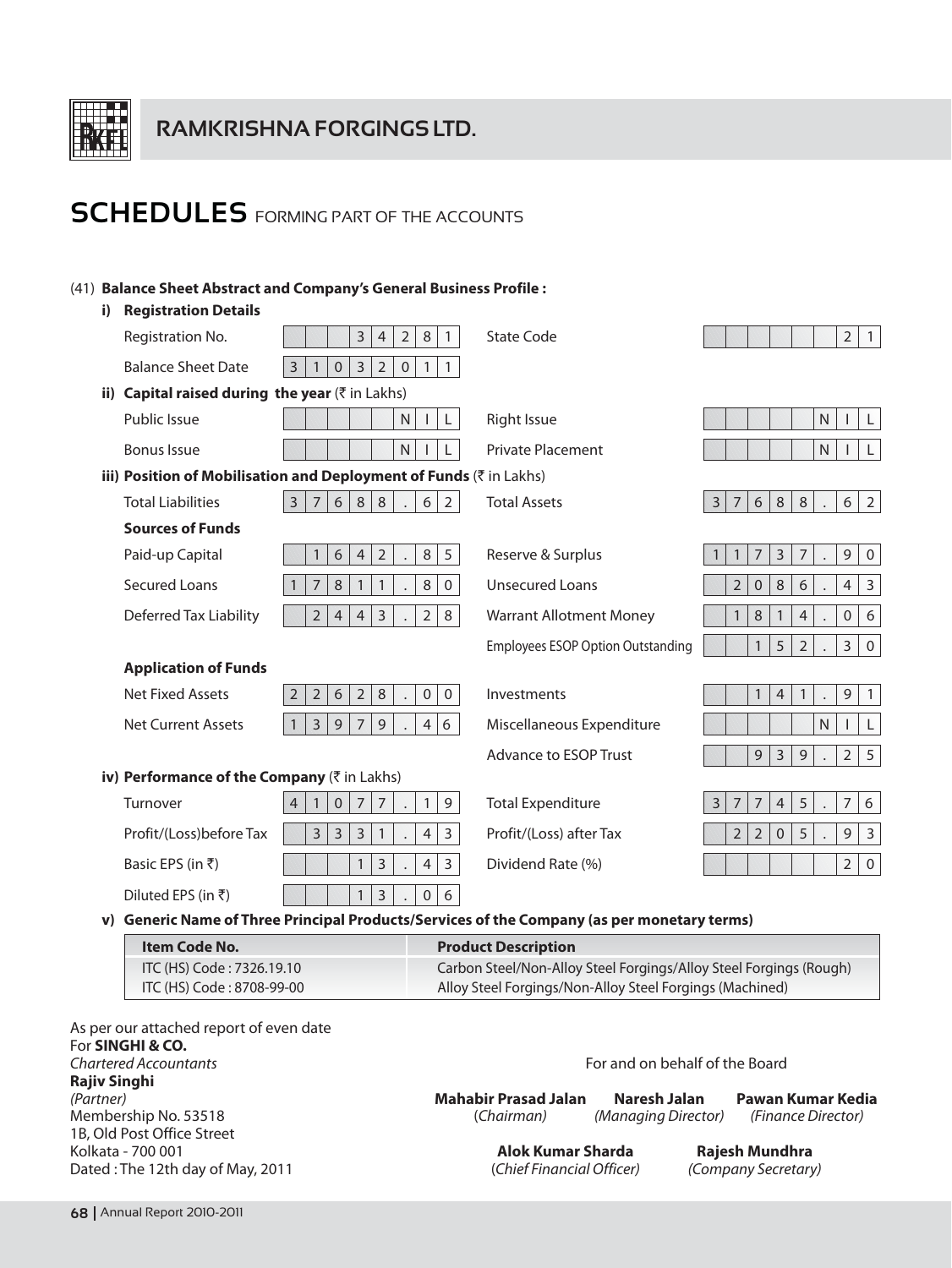# **CASH FLOW STATEMENT** FOR THE YEAR ENDED 3IST MARCH, 2011

|    |                                                          |             | $(3\overline{5})$ in Lakhs) |
|----|----------------------------------------------------------|-------------|-----------------------------|
|    |                                                          | 2010-11     | 2009-10                     |
| Α. | <b>CASH FLOW FROM OPERATING ACTIVITIES</b>               |             |                             |
|    | Net(Loss)/Profit before extraordinary item and taxes     | 3,331.42    | 1,634.79                    |
|    | <b>Adjustments for:</b>                                  |             |                             |
|    | Depreciation                                             | 2,097.89    | 1,313.89                    |
|    | Sundry Balance written (back)/Off                        | 8.15        | 38.60                       |
|    | (Profit)/Loss on Sale of Fixed Assets/Discarded Assets   | 17.39       | 5.27                        |
|    | <b>Employees Stock Option Expenses</b>                   | 95.29       | 57.01                       |
|    | Interest Income                                          | (37.80)     | (114.68)                    |
|    | Interest Expense                                         | 1,649.26    | 1,623.40                    |
|    | (Profit)/Loss on Sale of Mutual Fund/Shares              | 8.21        | 20.40                       |
|    | Provision for Diminution in Current Investments          | 10.65       |                             |
|    | <b>Bad Debts Written Off</b>                             | 246.96      |                             |
|    | Effect of Exchange rate change (Net)                     |             | (4.43)                      |
|    | Dividend Income                                          |             | (0.09)                      |
|    | Operating Profit/(Loss) before Working Capital Changes   | 7,427.42    | 4,574.14                    |
|    | <b>Movements in Working Capital:</b>                     |             |                             |
|    | Decrease/(Increase) in Trade & Other Receivable          | (2,029.41)  | (601.24)                    |
|    | Decrease/(Increase) in Inventories                       | (1,539.69)  | (1,652.28)                  |
|    | (Decrease)/Increase in Trade ond Other Payables          | 949.19      | (229.38)                    |
|    | Direct Tax paid                                          | (649.87)    | (4.79)                      |
|    |                                                          | (3, 269.78) | (2,487.69)                  |
|    | Net Cash from/(used in) Operating Activities (A)         | 4,157.64    | 2,086.45                    |
| В. | <b>CASH FLOW FROM INVESTING ACTIVITIES</b>               |             |                             |
|    | Purchase of Fixed Assets (including WIP & Exchange Gain) | (3,964.34)  | (2,946.59)                  |
|    | Proceeds from Sale of Fixed Assets                       | 8.25        | 211.65                      |
|    | Purchase of Investments                                  | (277.19)    | (9.92)                      |
|    | Advances recoverable from ESOP Trust                     | (147.25)    | (792.00)                    |
|    | Sale of Investments                                      | 116.93      | 244.00                      |
|    | <b>Interest Received</b>                                 | 43.00       | 144.40                      |
|    | Dividend Received                                        |             | 0.09                        |
|    | <b>Net Cash Outflow from Investing Activities (B)</b>    | (4,220.60)  | (3, 148.37)                 |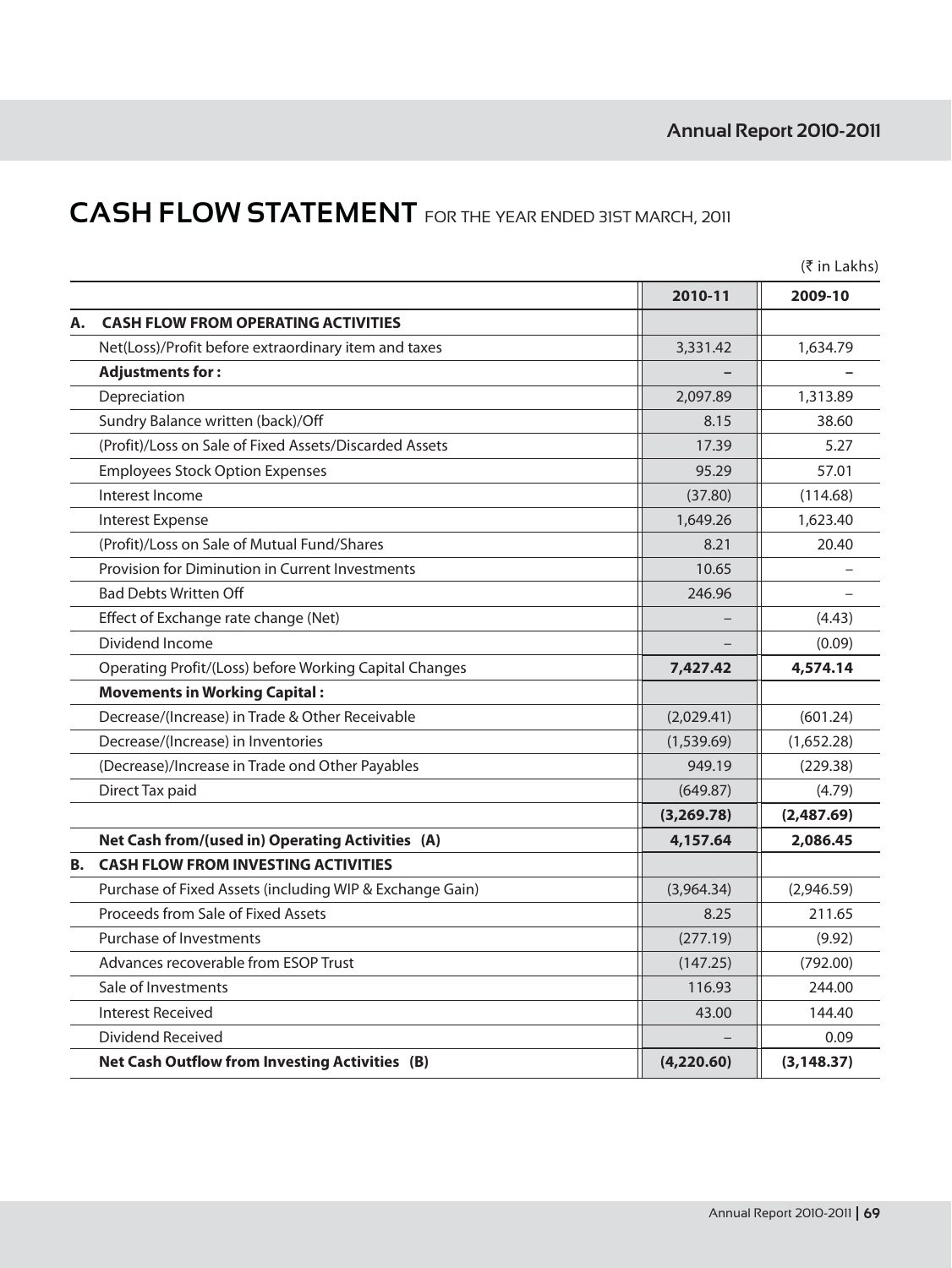

## **CASH FLOW STATEMENT** FOR THE YEAR ENDED 31ST MARCH, 2011

|                                                   |            | $(5 \in \mathsf{In}$ Lakhs) |
|---------------------------------------------------|------------|-----------------------------|
|                                                   | 2010-11    | 2009-10                     |
| <b>CASH FLOW FROM FINANCING ACTIVITIES</b>        |            |                             |
| Proceeds from Issuance of Warrants                |            | 1,048.13                    |
| Warrant Allotment Money Received                  | 765.94     |                             |
| Proceeds from Issue of Preferential Shares        |            | 1,182.50                    |
| Increase/(Decrease) in Secured Loan               | 1,114.56   | (1,693.70)                  |
| Increase/(Decrease) of Unsecured Loan             | (50.17)    | 1,242.27                    |
| Interest Paid                                     | (1,604.99) | (1,635.13)                  |
| Net Cash Inflow from Financing Activities (C)     | 225.34     | 144.07                      |
| Net Increase in Cash and Cash Equivalents (A+B+C) | 162.38     | (917.85)                    |
| Cash and Cash Equivalents as at 01-04-2010        | 63.95      | 981.80                      |
| Cash and Cash Equivalents as at 31-03-2011        | 226.33     | 63.95                       |
| Net Increase in Cash and Cash Equivalents         | 162.38     | (917.85)                    |

### Notes:

a) Above statement has been prepared under indirect method except in case of interest, dividends and taxes which have been considered on the basis of actual movement of cash, with corresponding adjustments in assets & liabilities.

b) Addition to Fixed Assets are stated inclusive of interest capitalised and movements of capital work-in-progress in between beginning and end of the year and treated as part of Investing Activities.

| c) Cash and Cash Equivalents include: | 2010-11 | 2009-10 |
|---------------------------------------|---------|---------|
| - Cash-in-Hand                        | 4.75    | 17.82   |
| - With Scheduled Bank                 |         |         |
| a) Fixed deposit account              | 215.10  | 33.05   |
| b) Current Account                    | 6.48    | 13.08   |
|                                       | 226.33  | 63.95   |

d) Closing Cash and Cash Equivalents represents "Cash & Bank Balance" except ₹ 2,19,504/- lying in Current Account with schedule bank on account of unclaimed dividends which are not available for use by the Company.

Closing Cash and Cash Equivalents represents "Cash & Bank Balance" except ₹ 15,00,000/- lying in Fixed Deposit with e) schedule bank on account of which are not available for use by the Company.

As per our attached report of even date

For SINGHI & CO. **Chartered Accountants Rajiv Singhi** (Partner) Membership No. 53518 1B. Old Post Office Street Kolkata - 700 001 Dated: The 12th day of May, 2011

**Mahabir Prasad Jalan** (Chairman)

**Naresh Jalan** (Managing Director)

Pawan Kumar Kedia (Finance Director)

**Alok Kumar Sharda** (Chief Financial Officer)

Rajesh Mundhra (Company Secretary)

For and on behalf of the Board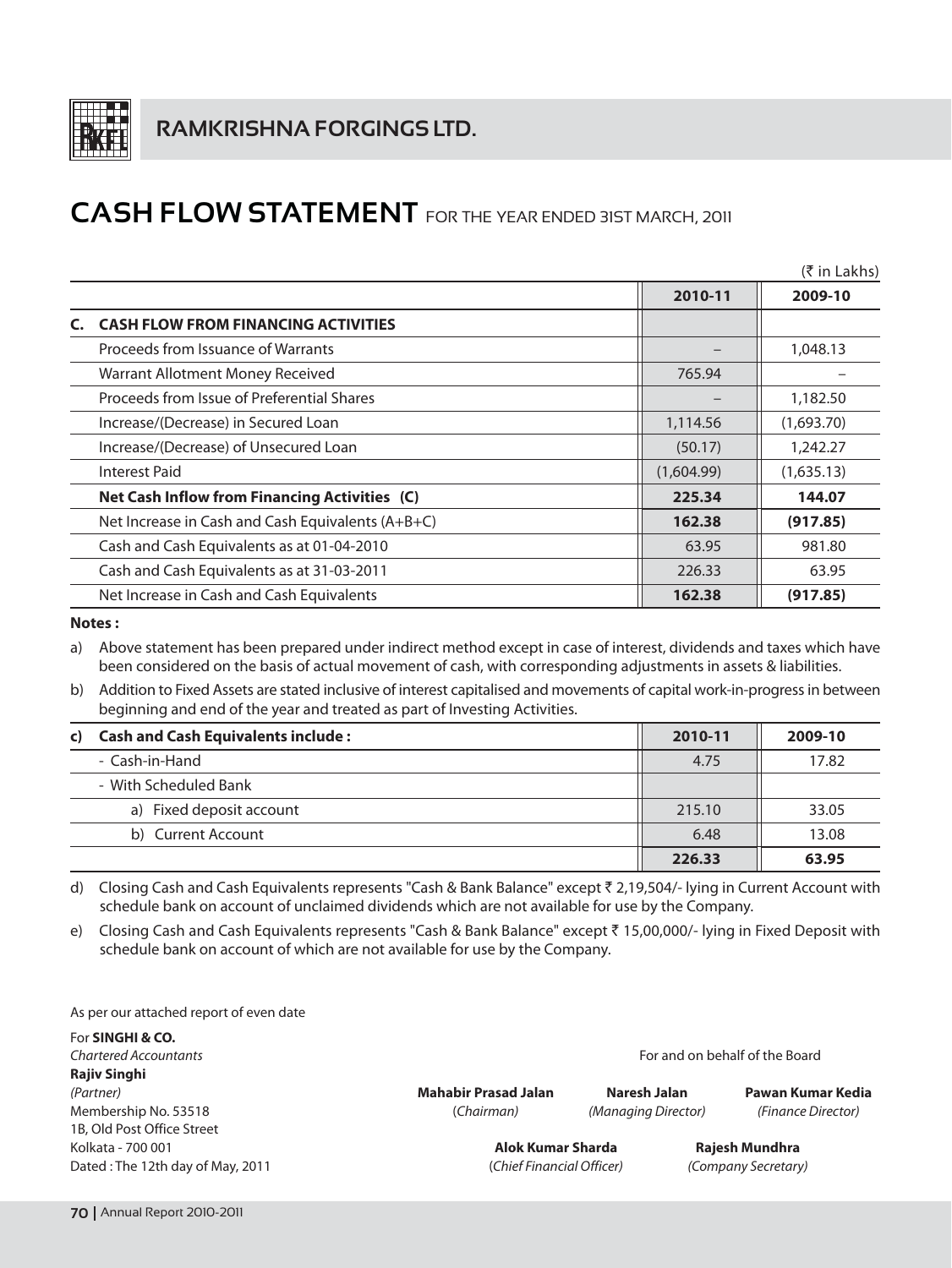| <b>NOTES</b> |  |  |
|--------------|--|--|
|              |  |  |
|              |  |  |
|              |  |  |
|              |  |  |
|              |  |  |
|              |  |  |
|              |  |  |
|              |  |  |
|              |  |  |
|              |  |  |
|              |  |  |
|              |  |  |
|              |  |  |
|              |  |  |
|              |  |  |
|              |  |  |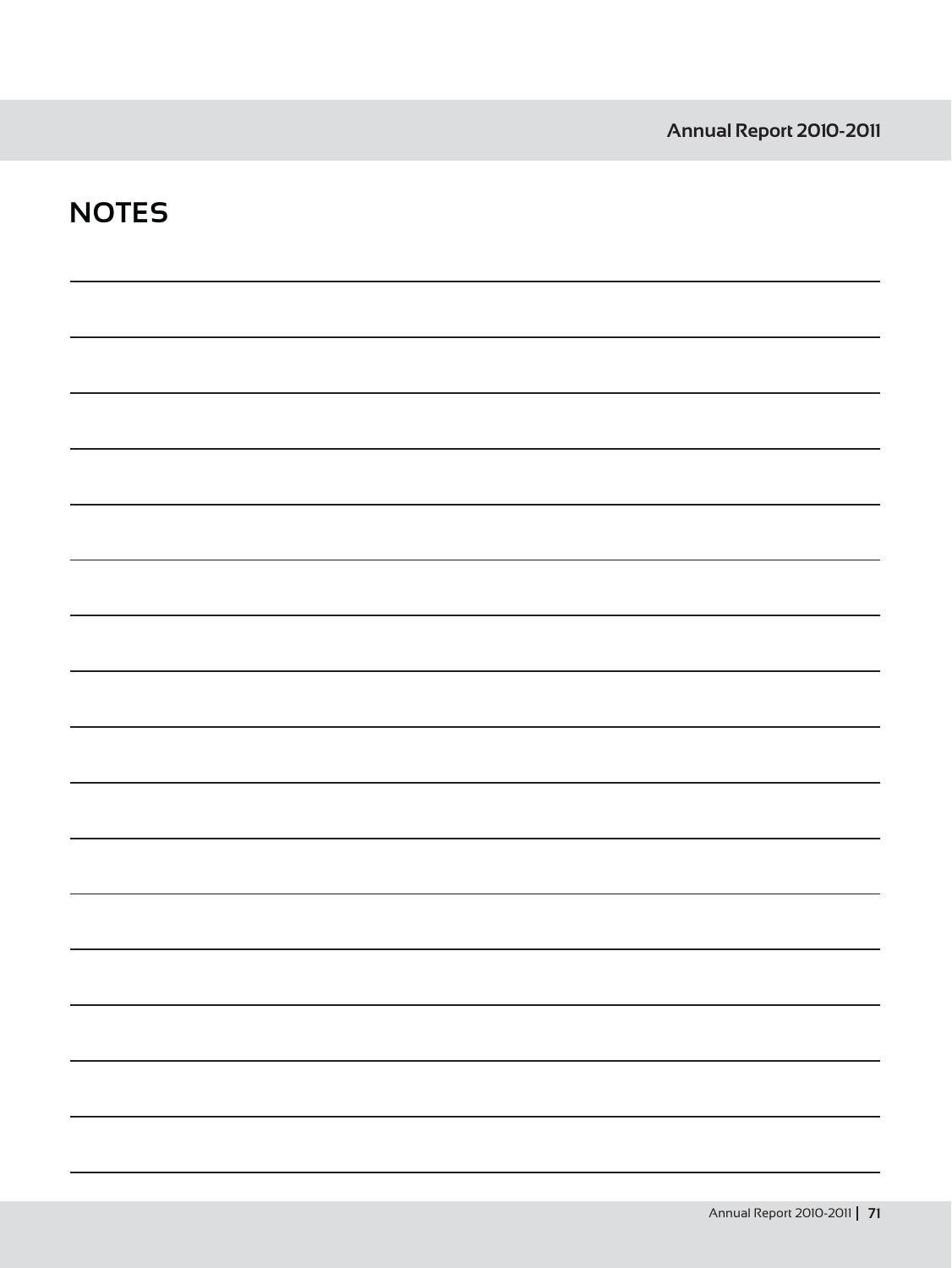"Small oppurtunities are often<br>the beginning of great enterprises"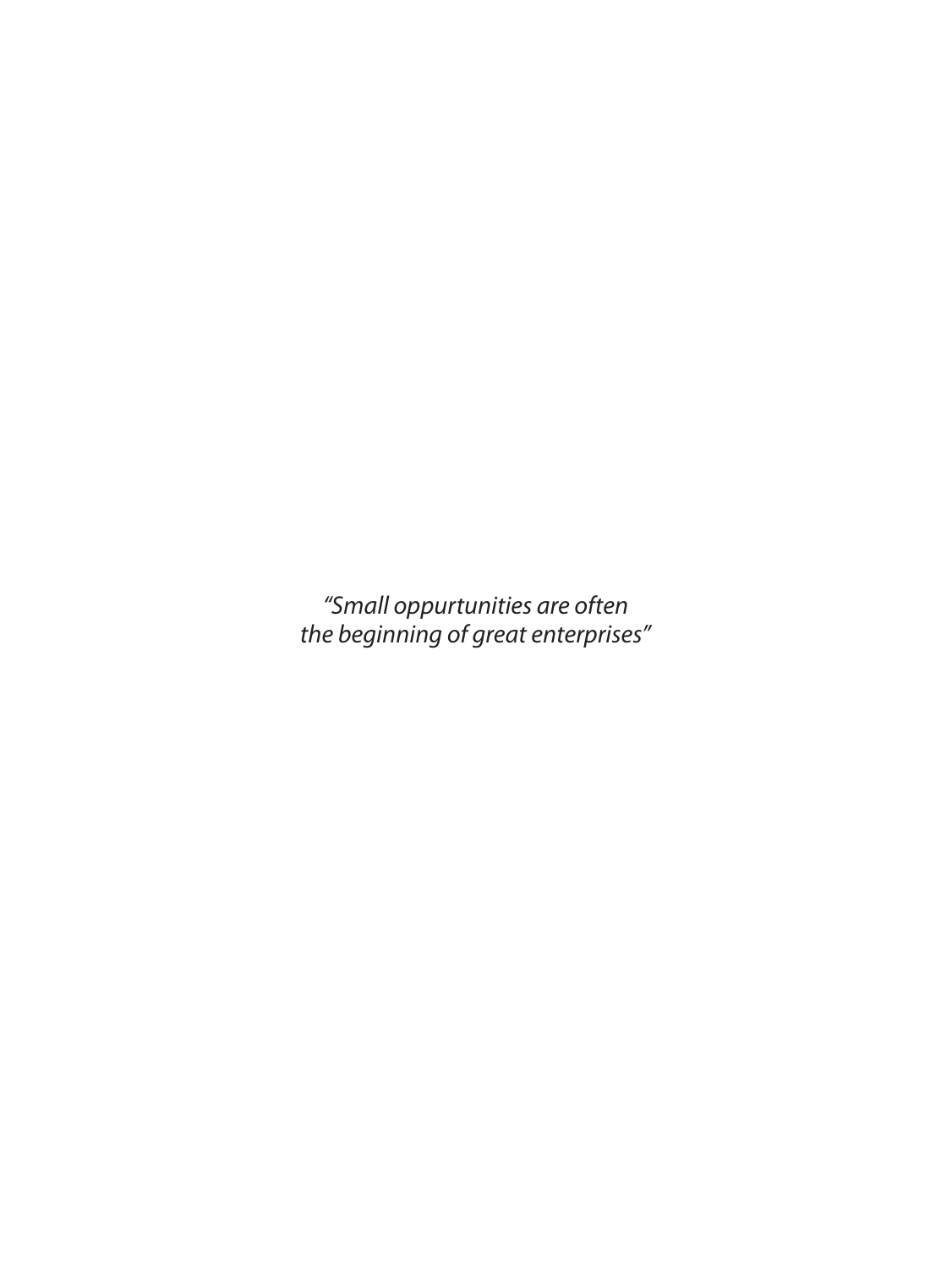# **RAMKRISHNA FORGINGS LIMITED**

L & T Chambers, 6th Floor, 16, Camac Street, Kolkata - 700 017 Phone: +91 33 3984 0999, Fax: +91 33 3984 0998 Website: www.ramkrishnaforgings.com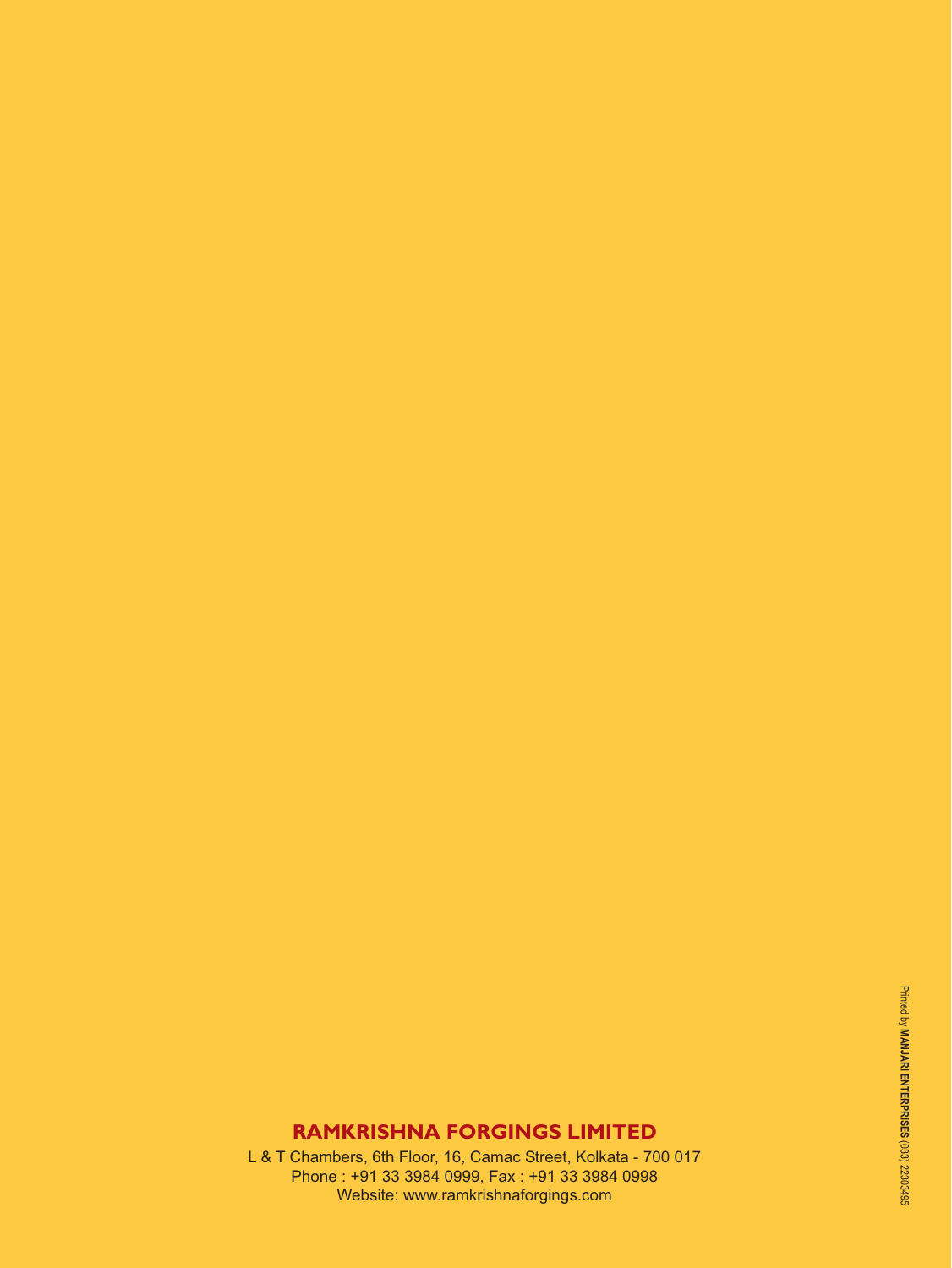# **Ramkrishna Forgings Limited**

Registered Office:

L & T Chambers, 6th Floor, 16, Camac Street, Kolkata - 700 017

## **NOTICE**

NOTICE is hereby given that the 29th Annual General Meting of the Company will be held on 30th day of June, 2011 at 11.45 A.M. at Bharatiya Bhasha Parishad, 36A, Shakespeare Sarani, Kolkata - 700 017 to transact the following business:

#### **ORDINARY BUSINESS**

- To receive, consider and adopt the Audited Balance Sheet as at 31st March, 2011 and the Profit & Loss Account for the year  $\mathbf{1}$ . ended on that date together with the Directors Report and the Auditors Report thereon.
- To declare Dividend  $\mathcal{D}$
- To appoint a Director in place of Mr. Mahabir Prasad Jalan, who retires by rotation and being eligible offers himself for  $\mathcal{E}$ re-appointment.
- To appoint a Director in place of Mr. Satish Kumar Mehta, who retires by rotation and being eligible offers himself for  $\mathbf{\Lambda}$ re-appointment.
- $5<sub>1</sub>$ To appoint a Director in place of Mr. Surendra Mohan Lakhotia, who retires by rotation and being eligible offers himself for re-appointment.
- 6 To appoint Auditors and to fix their remuneration and in this regard to consider and if thought fit, to pass with or without modification(s), the following resolutions as an **Ordinary Resolution**:

"RESOLVED THAT M/s. Singhi & Co., Chartered Accountants, be and is hereby appointed as the Statutory Auditors of the Company, to hold office from the conclusion of this Annual General Meeting until the conclusion of the next Annual General Meeting of the Company on such remunerations as shall be fixed by the Board of Directors."

#### **SPECIAL BUSINESS**

- 7. To consider and if thought fit to pass with or without modification the following Resolution as an Ordinary Resolution: "RESOLVED THAT pursuant to the provisions of Sections 198, 309, 310 and 311 and all other provisions of the Companies Act. 1956 read with Schedule XIII of the Companies Act, the consent of the Company be and is hereby accorded for the re-appointment of Mr. Naresh Jalan as the Managing Director of the Company for a period of 5 years w.e.f. 5th November, 2011 on such terms and conditions as set out in the Explanatory Statement which shall be payable, if approved, to him with effect from 5th November, 2011 subject to that the remuneration paid to Managing Director and all other Wholetime Director(s) shall not exceed 10% of the Net Profits of the Company for that financial year."
- To consider and if thought fit to pass with or without modification the following Resolution as an Ordinary Resolution:  $\mathsf{R}$

"RESOLVED THAT pursuant to the provisions of Sections 198, 309, 310 and 311 and all other provisions of the Companies Act, 1956 read with Schedule XIII of the Companies Act, the consent of the Company be and is hereby accorded for the re-appointment of Mr. Mahabir Prasad Jalan as the Wholetime Director of the Company for a period of 5 years w.e.f. 5th November, 2011 on such terms and conditions as set out in the Explanatory Statement which shall be payable, if approved, to him with effect from 5th November, 2011 subject to that the remuneration paid to Managing Director and all other Wholetime Director(s) shall not exceed 10% of the Net Profits of the Company for that financial year."

| Registered Office:                  | By order of the Board |
|-------------------------------------|-----------------------|
| L & T Chambers, 6th Floor           |                       |
| 16, Camac Street, Kolkata - 700 017 | Rajesh Mundhra        |
| Dated: The 12th day of May, 2011    | (Company Secretary)   |

#### **NOTES:**

- An Explanatory Statement pursuant to Section 173(2) of the Companies Act, 1956 is annexed herewith and forms part of  $\mathbf{1}$ the Notice.
- A MEMBER ENTITLED TO ATTEND AND VOTE AT THE MEETING IS ENTITLED TO APPOINT A PROXY TO ATTEND AND  $\mathfrak{D}$ VOTE ON A POLL INSTEAD OF HIMSELF/HERSELF AND THE PROXY NEED NOT BE A MEMBER OF THE COMPANY. THE INSTRUMENT APPOINTING THE PROXY SHOULD HOWEVER BE DEPOSITED AT THE REGISTERED OFFICE OF THE **COMPANY NOT LESS THAN 48 HOURS BEFORE THE COMMENCEMENT OF THE MEETING.**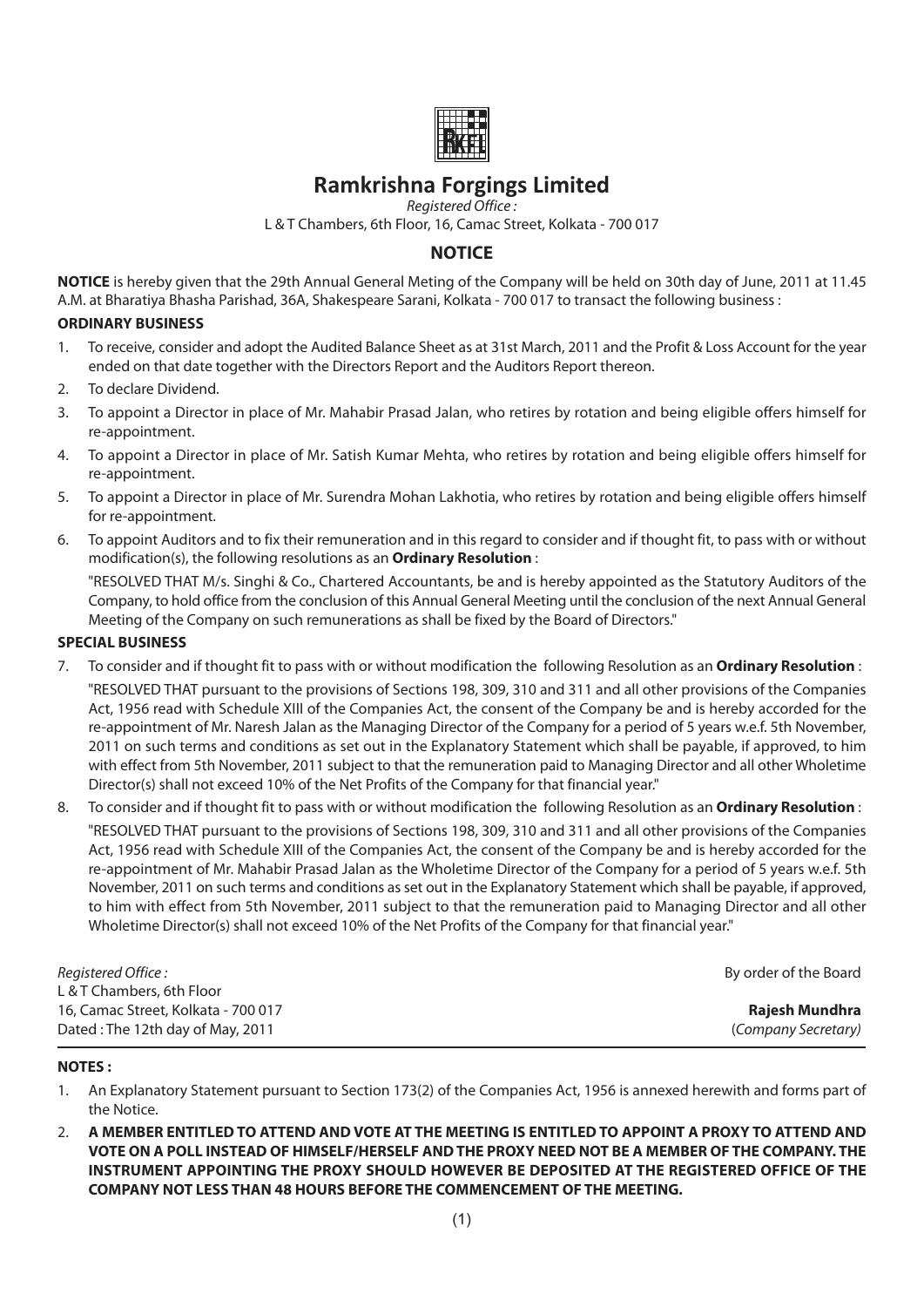- $\mathcal{R}$ Corporate Members intending to send their authorized representatives to attend the meeting are requested to send to the Company a certified copy of the Board Resolution authorizing their representative to attend and vote on their behalf at the meeting.
- The Register of Member and the Share Transfer Books of the Company will remain closed from 22nd June, 2011 to 30th  $\mathbf{4}$ . June, 2011 (both days inclusive) for determining the name of the members eligible for Dividend, if approved, on equity shares. In respect of shares held in electronic form the dividend will be paid on the basis of particulars of beneficial ownership furnished by depositories for this purpose.
- Members/Proxies should bring their attendance slip duly filled in for attending the meeting.  $5^{\circ}$
- Members who hold shares in dematerialized form are requested to bring their Client ID and DPID numbers for easy 6 identification of attendance at the meeting.
- Members holding shares in physical form are requested to promptly notify any change in their address to the Company/the  $7<sub>1</sub>$ Registrar, quoting their folio numbers. Members holding shares in electronic form are requested to notify their change of address and/or bank particulars to their respective Depository Participants (DPs) only.
- Details of Directors seeking appointment/re-appointment as Directors in this Annual General Meeting are stated separately  $\mathsf{R}$ in the Notice.
- MEMBERS ARE REQUESTED TO BRING THEIR COPIES OF ANNUAL REPORT TO THE MEETING.  $\Omega$

| Registered Office:                  | By order of the Board |
|-------------------------------------|-----------------------|
| L & T Chambers, 6th Floor           |                       |
| 16, Camac Street, Kolkata - 700 017 | Rajesh Mundhra        |
| Dated: The 12th day of May, 2011    | (Company Secretary)   |

#### EXPLANATORY STATEMENT PURSUANT TO SECTION 173(2) OF THE COMPANIES ACT, 1956

#### Item No. 7

Mr. Naresh Jalan was re-appointed as the Managing Director at the Board Meeting held on 12th May, 2011 for a period of 5 Years w.e.f 5th November, 2011 on such emoluments as outlined below.

#### **Emoluments:**

Subject to the overall limits as prescribed in Schedule XIII of the Companies Act, 1956 (5% of the Net Profits in case of one Wholetime Director and 10% of Net Profits in case of more than one Wholetime Director).

**Basic Salary:** ₹ 6,60,000 per month - ₹ 11,00,000 per month. a)

The increase in remuneration will be made after being approved by the Board of Directors within the abovementioned Limit.

#### b) **Benefits:**

- $i)$ Accomodation: Fully Furnished Residential Accomodation or House Rent Allowance @ 40% (forty percent) of the basic salary.
- ii) Expense pertaining to electricity, gas, water, furnishings and other utilities for self and family in accordance with the rules of the Company or as may be agreed to by the Board of Directors or Committee thereof with the Managing Director subject to a maximum of 10% of the basic salary.
- Medical Reimbursement: Reimbursement of expenses incurred for self and family subject to a ceiling of 15% of the iii) basic salary in a year. In addition hospitalization expenses incurred in India for self and family will be paid on actual hasis.
- (iv) Leave Travel Concession: For self and family once in a year incurred subject to maximum of 20% of the basic salary in a year.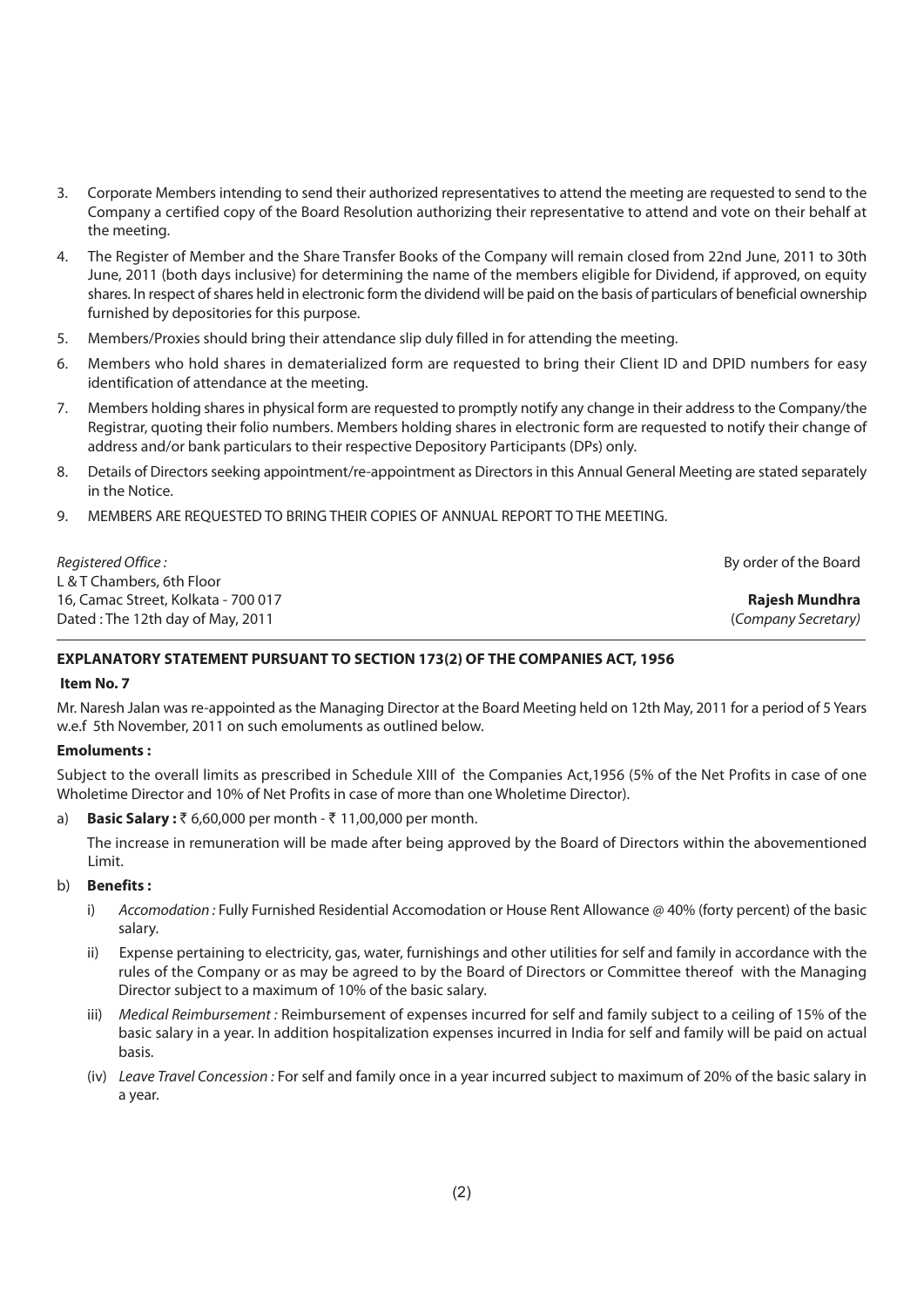- (v) Club Fees: Fees of Club(s) in accordance with the rules of the Company or as may be agreed to by the Board of Directors or Committee thereof with the Managing Director but no Life Membership Fee or Admission Fee is to be paid by the Company.
- (vi) Provision of Company's car with driver for use on Company's business. It will not be considered as benefits. He will be however billed by the Company for use of car for private purposes, if any.
- (vii) Provision for use of telephone, telefax, audio/video conferencing and other communication facilities at residence shall not be included in the computation of perquisites and allowances for the purpose of calculating the said ceiling.
- (viii) Commission : Such percentage of commission (in addition to salary, allowances, perquisites and benefits as stated above) calculated with reference to the Net Profit of the Company for each financial year as may be fixed by the Board of Directors or Committee thereof which together with salary and monetary value of allowances, perquisites and benefits shall not exceed the ceiling laid down under Section 309 of the Companies Act, 1956.

#### **Minimum Remuneration:**

In the event of absence or inadequacy of profits of the Company in any financial year, Mr. Naresh Jalan will be entitled to receive such minimum remuneration as it is permissible under Part II Section I of Schedule XIII of the Act.

None of the Directors except Mr. Naresh Jalan and Mr. Mahabir Prasad Jalan is concerned or interested in the above resolution.

#### Item No. 8

Mr. Mahabir Prasad Jalan was re-appointed as the Chairman cum Wholetime Director at the Board Meeting held on 12th May. 2011 for a period of 5 Years w. e. f. 5th November, 2011 on such emoluments as outlined below:

#### **Emoluments:**

Subject to the overall limits as prescribed in Schedule XIII of the Companies Act,1956 (5% of the Net Profits in case of one Wholetime Director and 10% of Net Profits in case of more than one Wholetime Director).

 $a)$ **Salary :** ₹7,85,000 per month - ₹13,00,000 per month.

The increase in remuneration will be made after being approved by the Board of Directors within the abovementioned limit.

#### **Benefits:** b)

- Accomodation : Fully Furnished Residential Accommodation or House Rent Allowance @ 50% (fifty percent) of the  $i)$ basic salary.
- $\mathbf{ii}$ Expense pertaining to electricity, gas, water, furnishings and other utilities for self and family in accordance with the rules of the Company or as may be agreed to by the Board of Directors or Committee with the Wholetime Director subject to a maximum of 10% of the basic salary.
- iii) Medical Reimbursement: Reimbursement of expenses incurred for self and family subject to a 15% of the basic salary in a year. In addition hospitalization expenses incurred in India for self and family will be paid on actual basis.
- (iv) Leave Travel Concession: For self and family once in a year subject to 20% of the basic salary in a year.
- (v) Club Fees: Fees of Club(s) in accordance with the rules of the Company or as may be agreed to by the Board of Directors or Committee thereof with the Wholetime Director but no Life Membership Fee or Admission Fee is to be paid by the Company.
- (vi) Provision of Company's Car with driver for use on Company's business. It will not be considered as benefits. He will be however billed by the Company for use of car for private purposes, if any.
- (vii) Provision for use of telephone, telefax, audio/video conferencing and other communication facilities at residence shall not be included in the computation of perquisites and allowances for the purpose of calculating the said ceiling.
- (viii) Commission : Such percentage of commission (in addition to salary, allowances, perquisites and benefits as stated above) calculated with reference to the Net Profit of the Company for each financial year as may be fixed by the Board of Directors or Committee thereof which together with salary and monetary value of allowances, perguisites and benefits shall not exceed the ceiling laid down under Section 309 of the Companies Act, 1956.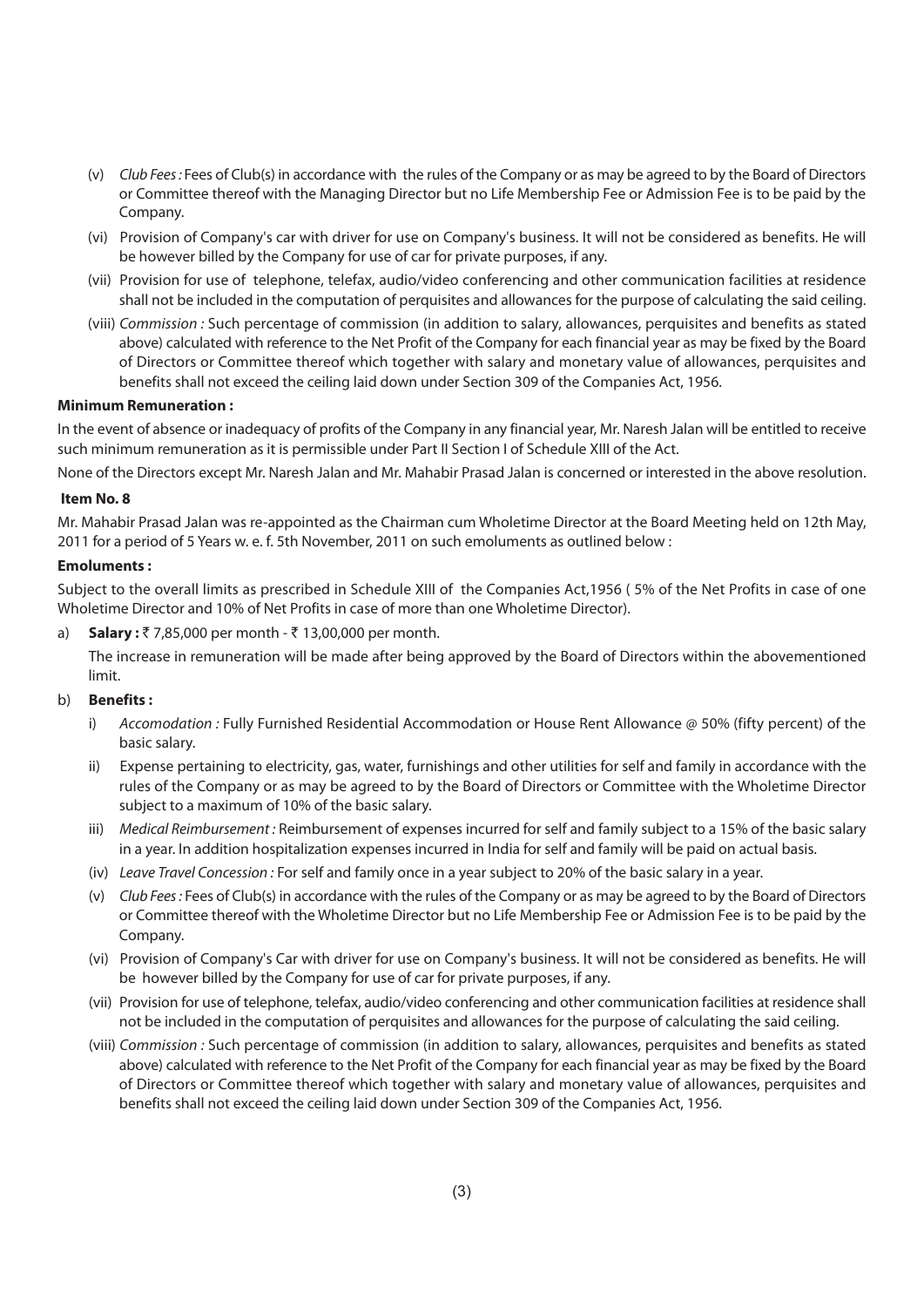#### **Minimum Remuneration:**

In the event of absence or inadequacy of profits of the Company in any financial year, Mr. Mahabir Prasad Jalan will be entitled to receive such minimum remuneration as it is permissible under Part II Section I of Schedule XIII of the Act.

None of the Directors except Mr. Naresh Jalan and Mr. Mahabir Prasad Jalan is concerned or interested in the above resolution.

Registered Office: L & T Chambers, 6th Floor 16, Camac Street, Kolkata - 700 017 Dated: The 12th day of May, 2011

| Details of the Directors seeking appointment/re-appointment                                                                          |                                                                                                                         |                                                                                                                                                  |                                                                                       |  |  |
|--------------------------------------------------------------------------------------------------------------------------------------|-------------------------------------------------------------------------------------------------------------------------|--------------------------------------------------------------------------------------------------------------------------------------------------|---------------------------------------------------------------------------------------|--|--|
| Name of the Director                                                                                                                 | Mr. Mahabir Prasad Jalan                                                                                                | <b>Mr. Satish Kumar Mehta</b>                                                                                                                    | Mr. Surendra Mohan Lakhotia                                                           |  |  |
| Date of Birth                                                                                                                        | 10.04.1949                                                                                                              | 10.05.1943                                                                                                                                       | 24.01.1942                                                                            |  |  |
| Date of Appointment                                                                                                                  | 12.11.1981                                                                                                              | 28.10.2005                                                                                                                                       | 28.05.2009                                                                            |  |  |
| <b>Expertise in Specific</b><br><b>Functional Area</b>                                                                               | Successful Technocrat<br>from BITS Pilani having<br>more than 20 years, work<br>experience in Forging<br>Industry       | Rich and wide industrial<br>experience of about<br>35 years                                                                                      | Extensive experience in all<br>commercial and financial related<br>matters            |  |  |
| Qualification                                                                                                                        | <b>Mechanical Engineer</b><br>from BITS, Pilani                                                                         | <b>B. E. (Mech.)</b>                                                                                                                             | <b>Chartered Accountant</b><br>(Rankholder)                                           |  |  |
| Board Membership of<br>other Companies as<br>on 31st March, 2011                                                                     | 1) Eastern Credit Capital Ltd.<br>Riddhi Portfolio (P) Ltd.<br>2)<br>Ramkrishna Rail &<br>3)<br>Infrastructure (P) Ltd. | Nil                                                                                                                                              | Adhunik Metaliks Ltd.<br>$1_{-}$<br>2.<br>Adhunik Power & Natural<br>Resources Ltd.   |  |  |
| Chairman/Member of the<br>Committee of the Board<br>of Directors of the Company<br>as on 31st March, 2011                            | <b>Chairman:</b><br>Management and<br><b>Finance Committee</b>                                                          | <b>Chairman:</b><br>1. Remuneration<br>Committee<br><b>Member:</b><br>1. Audit Committee<br>2. Shareholder/<br>Investors' Grievance<br>Committee | <b>Chairman:</b><br>1. Audit Committee<br><b>Member:</b><br>1. Remuneration Committee |  |  |
| Chairman/Member of the<br>Committee of Directors of<br>other Public Companies<br>of which he is a Director<br>as on 31st March, 2011 |                                                                                                                         |                                                                                                                                                  |                                                                                       |  |  |
| a) Audit Committee                                                                                                                   | <b>NIL</b>                                                                                                              | <b>NIL</b>                                                                                                                                       | <b>Member:</b><br>Audit Committee of<br>Adhunik Metaliks Ltd.                         |  |  |
| b) Shareholders/Investors<br><b>Grievance Committee</b>                                                                              | <b>NIL</b>                                                                                                              | <b>NIL</b>                                                                                                                                       | <b>NIL</b>                                                                            |  |  |
| c) Remuneration Committee                                                                                                            | <b>NIL</b>                                                                                                              | <b>NIL</b>                                                                                                                                       | <b>NIL</b>                                                                            |  |  |
| Shareholding                                                                                                                         | 4,51,000                                                                                                                | <b>NIL</b>                                                                                                                                       | <b>NIL</b>                                                                            |  |  |

Details of the Directors seeking annointment/re-annointment

None of the Directors except Mr. Mahabir Prasad Jalan and Mr. Naresh Jalan are related to any other Director.

By order of the Board

#### **Rajesh Mundhra**

(Company Secretary)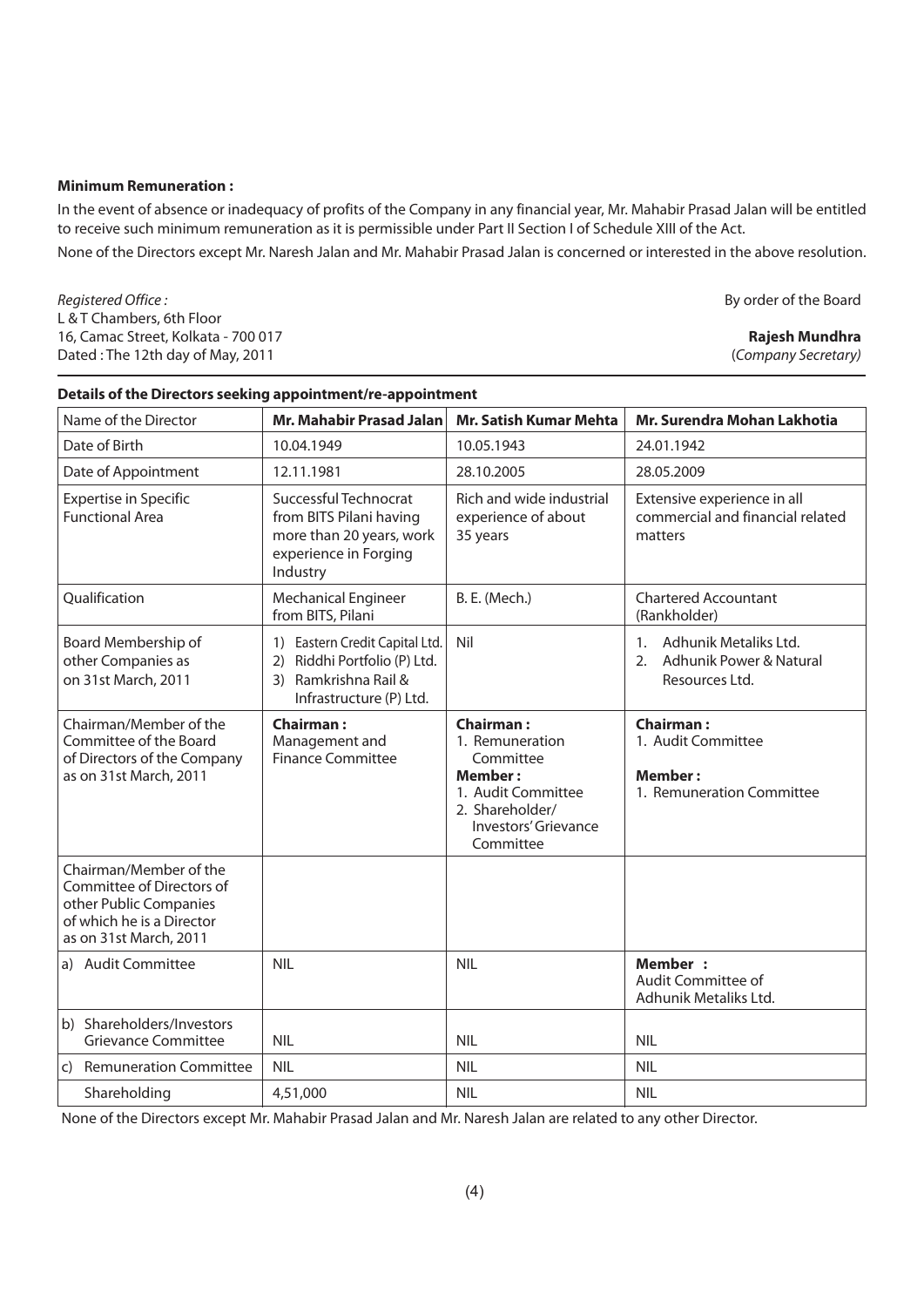

# **Ramkrishna Forgings Limited**

Registered Office : L&T Chambers, 6th Floor, 16, Camac Street, Kolkata - 700 017

## **ATTENDANCE SLIP**

NAME OF THE MEMBER MEMBER FOLIO NUMBER/CLIENT ID NO. NUMBER OF SHARES HELD NAME OF PROXY (IN BLOCK LETTER) (To be filled in if the Proxy attends instead of the Member) I hereby record my presence at the 29th Annual General Meeting of the Company to be held at Bharatiya Bhasha Parishad, 36A Shakespeare Sarani, Kolkata - 700 017 on Thursday, the 30th day of June, 2011 at 11.45 A.M. To be signed at the time of Handing over this Slip. As no extra copy of this attendance slip will be available, Members are requested to bring it with them positively. This attendance slip filled in accordance with the specimen signature registered with the Company to be handed over before the meeting.  $-$ Tear here **Ramkrishna Forgings Limited** Registered Office : L&T Chambers, 6th Floor, 16, Camac Street, Kolkata - 700 017 Reg. Folio No./Client ID  $\mathsf{No}$   $\qquad$   $\qquad$   $\mathsf{No}.$ of Shares held **PROXY FORM** \$&ABBBBBBBBBBBBBBBBBBBBBBBBBBBBBBBBBBBBBBBBBBBBBBBBBBBBBBBBBB.-BBBBBBBBBBBBBBBBBBBBBBBBBBBBBBBBBBBBBBBBBBBBBBBBBBBBB Company hereby 44/1BBBBBBBBBBBBBBBBBBBBBBBBBBBBBBBBBBBBBBBBBBBBBBBBBBBBBBBBBBBBBBBBBBBB eing a member/members of the above named and on my/our behalf at the 29th Annual General Meeting of the Company to be held at Bharatiya Bhasha Parishad, 36A Shakespeare Sarani, Kolkata - 700 017 on Thursday, the 30th day of June, 2011 at 11.45 A.M. /910-/
BBBBBBBBB03-.BBBBBBBBBB5 Affix Revenue Stamp of Re.  $1/-$ ,/917-.--0-BBBBBBBBBBBBBBBBBBBBBBBBBBBBBBBB Note: The proxy must reach the Registered Office of the Company not less than forty-eight hours before the time for holding for the aforesaid meeting.